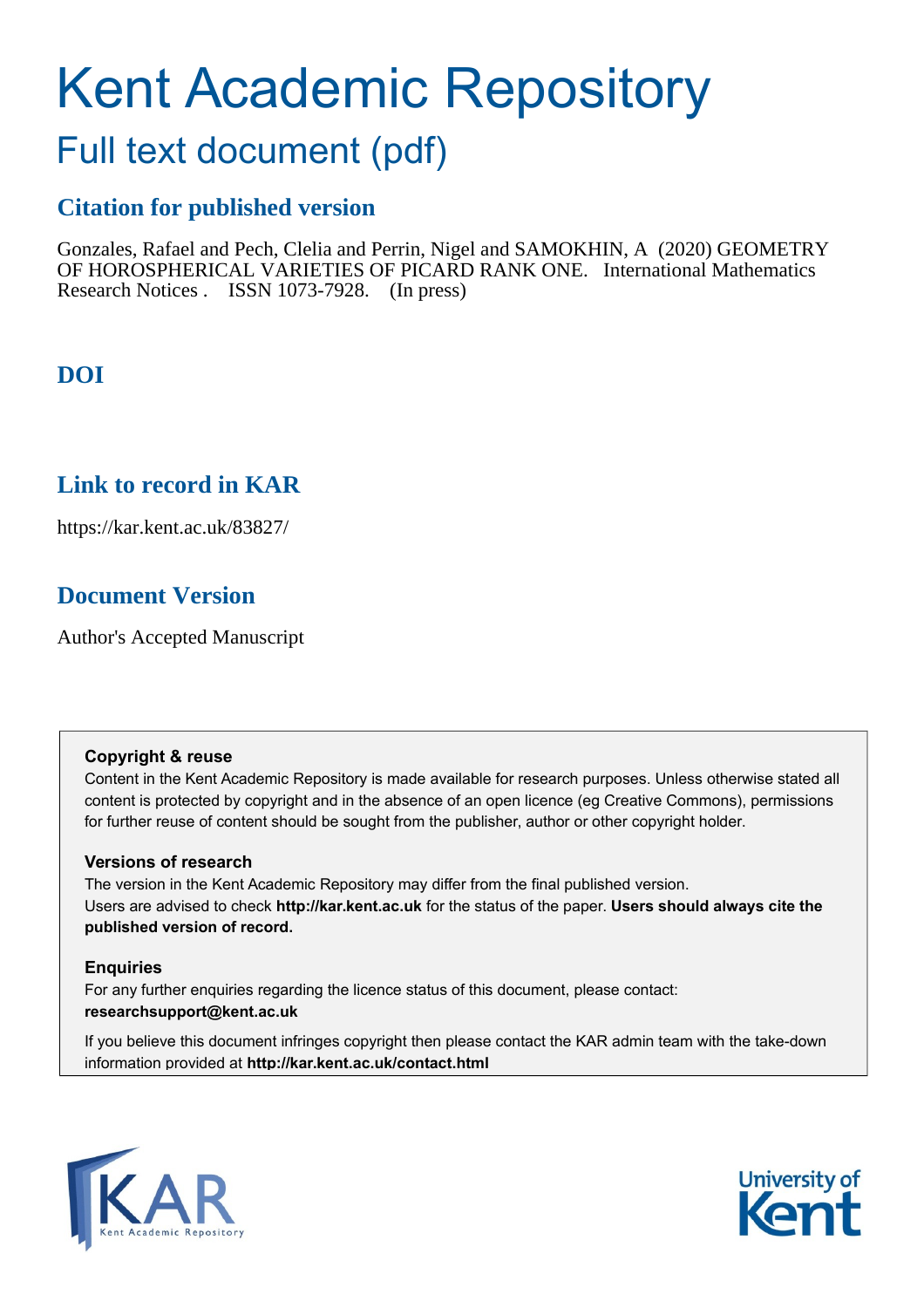#### GEOMETRY OF HOROSPHERICAL VARIETIES OF PICARD RANK ONE

#### R. GONZALES, C. PECH, N. PERRIN, AND A. SAMOKHIN

Abstract. We study the geometry of smooth non-homogeneous horospherical varieties of Picard rank one. These have been classified by Pasquier and include the well-known odd symplectic Grassmannians. We focus our study on quantum cohomology, with a view towards Dubrovin's conjecture. In particular, we describe the cohomology groups of these varieties as well as a Chevalley formula, and prove that many Gromov-Witten invariants are enumerative. This enables us to prove that in many cases the quantum cohomology is semisimple. We give a presentation of the quantum cohomology ring for odd symplectic Grassmannians. The final two sections are devoted to the derived categories of coherent sheaves on horospherical varieties. We first discuss a general construction of exceptional bundles on these varieties. We then study in detail the case of the horospherical variety associated to the exceptional group  $G_2$ , and construct a full rectangular Lefschetz exceptional collection in the derived category.

#### CONTENTS

|    | Introduction                                                              |    |  |
|----|---------------------------------------------------------------------------|----|--|
|    | Horospherical varieties of Picard rank one - Geometry                     | 5  |  |
| 2. | Moduli space of curves                                                    | 11 |  |
| 3. | Quantum cohomology                                                        | 15 |  |
| 4. | Examples                                                                  | 20 |  |
| 5. | The odd symplectic Grassmannian                                           | 24 |  |
| 6. | Recollections on semiorthogonal decompositions                            | 40 |  |
| 7. | A construction of exceptional vector bundles on horospherical varieties   | 42 |  |
| 8. | A full rectangular Lefschetz exceptional collection on the $G_2$ -variety | 46 |  |
| 9. | Appendix                                                                  | 64 |  |
|    | References                                                                |    |  |

#### **INTRODUCTION**

Schubert calculus and enumerative geometry are very classical. One of their many aspects is the study of intersection theory of projective rational homogeneous spaces  $G/P$  with G a reductive group and P a parabolic subgroup. We now have a very good understanding of the cohomology of  $G/P$  as well as a good understanding of their quantum cohomology and even their quantum K-theory.

Date: 30.03.2020.

<sup>2010</sup> Mathematics Subject Classification. 14M27,14N35,14F05,14M17.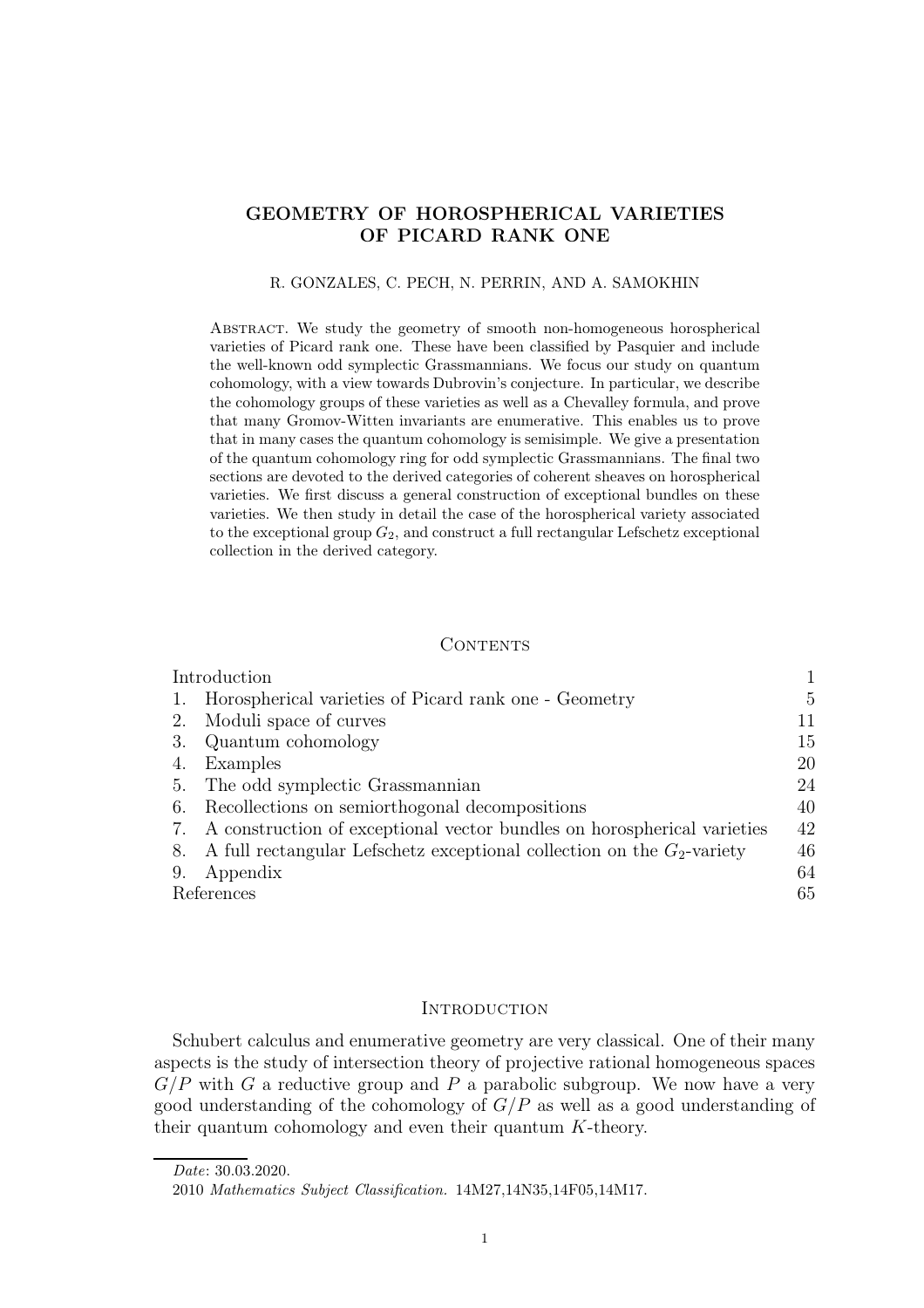One of the simplest classes of quasi–homogeneous spaces are toric varieties for which many results are known. A common generalisation of rational projective homogeneous spaces and toric varieties are spherical varieties. Recall that a normal variety X is called  $G$ -spherical for G a reductive group if X has a dense B-orbit, where  $B \subset G$  is a Borel subgroup. Spherical varieties form such a large class of varieties that we do not even have a description of their cohomology ring in general. In this paper, we concentrate on a special class of spherical varieties: *horospher*ical varieties, see Definition 1.2. More specifically, we consider smooth projective horospherical varieties of Picard rank one. These varieties have been classified by Pasquier [45], who proved that they are either homogeneous or can be constructed in a uniform way via a triple  $(\text{Type}(G), \omega_Y, \omega_Z)$  of representation–theoretic data. Here Type(G) is the semisimple Lie type of a reductive group G and  $\omega_Y$ ,  $\omega_Z$  are fundamental weights, see Section 1.3. Pasquier has classified the possible triples in five classes:

- (1)  $(B_n, \omega_{n-1}, \omega_n)$  with  $n \geq 3$ ;
- (2)  $(B_3, \omega_1, \omega_3);$
- (3)  $(C_n, \omega_m, \omega_{m-1})$  with  $n \geq 2$  and  $m \in [2, n]$ ;
- (4)  $(F_4, \omega_2, \omega_3);$
- (5)  $(G_2, \omega_1, \omega_2)$ .

Following [46], we denote by  $X^1(n)$ ,  $X^2$ ,  $X^3(n, m)$ ,  $X^4$  and  $X^5$  the corresponding varieties, the superscript indicating the class that a variety belongs to. We will refer to this list of varieties as Pasquier's list.

The variety  $X^3(n, m)$  from the third class has already attracted some attention since in this case it is isomorphic to the so-called *odd symplectic Grassmannian*  $IG(m, 2n + 1)$  (see Subsection 1.9 and Section 5). They were studied, for instance, in [40, 47, 48] and very recently in [41, 39].

In this paper, we start a systematic study of the geometry of non homogeneous projective smooth horospherical varieties X with  $Pic(X) = \mathbb{Z}$ , with a view towards Dubrovin's conjecture. Our first results are concerned with the cohomology ring H<sup>\*</sup>(X, Z). We describe two *Schubert-like* cohomology basis  $(\sigma'_u, \tau_v)_{u,v}$  and  $(\sigma_u, \tau'_v)_{u,v}$ and prove that these bases are Poincaré dual to each other, see Proposition 1.10. We also give a Chevalley formula, i.e., a formula for multiplying any of the above classes with the hyperplane class h generating the Picard group, see Proposition 1.14.

We then turn to the study of rational curves, in particular to the study of  $M_{d,k}(X)$ , the Kontsevich moduli space of degree  $d$ , genus zero, stable maps with  $k$  marked points. In particular, we prove the following result (Theorem 2.5):

**Theorem.** Let  $X$  be a non-homogeneous projective smooth horospherical variety with  $Pic(X) = \mathbb{Z}$ . Then

- (1)  $M_{1,k}(X)$  is irreducible of dimension dim  $X + c_1(X) + k 3$ .
- (2)  $M_{d,k}(X)$  is irreducible of dimension dim  $X + dc_1(X) + k-3$  for all d if  $X = X^2$ or  $X = X^3(n, m)$ .
- (3)  $M_{2,k}(X)$  is irreducible of dimension dim  $X + 2c_1(X) + k 3$  for  $X = X^1(3)$ and  $X = X^4$ , and has two irreducible components of dimension dim X +  $2c_1(X) + k - 3$  if  $X = X^1(4)$  or  $X = X^5$ .

In all cases above, the dimension of the moduli space  $M_{d,k}(X)$  is equal to the expected dimension dim  $X + dc_1(X) + k - 3$ . This implies that the Gromov-Witten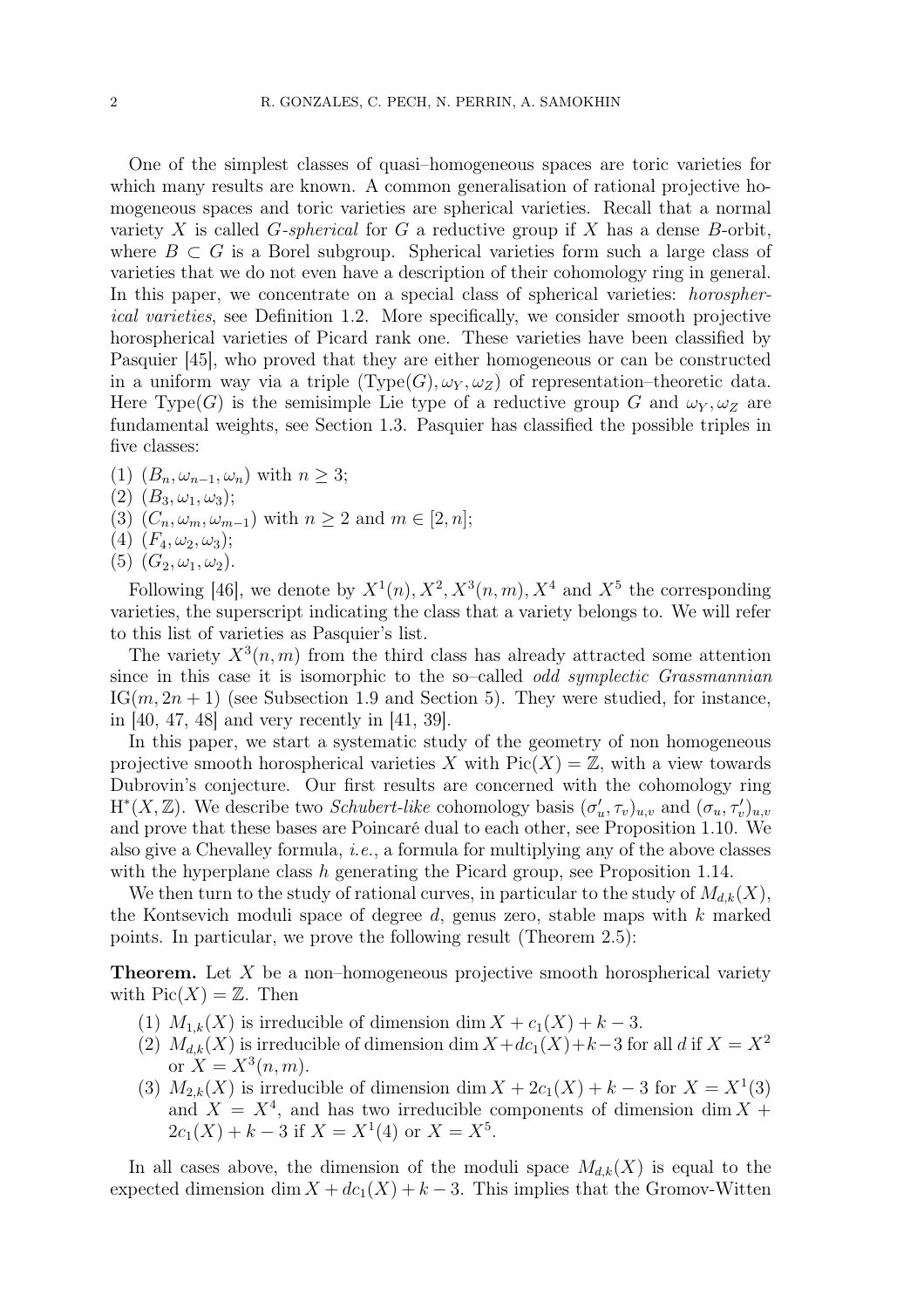invariants are enumerative and proves, in particular, a conjecture stated in the second author's PhD thesis (see Corollary 3.4). It is worth noting that the moduli space  $M_{d,k}(X)$  is not irreducible and/or has non expected dimension whenever  $c_1(Z) > c_1(X)$  and d is large enough, see Corollary 2.3 and the proof of Theorem

**Corollary.** If  $X = X^2$  or  $X = X^3(n, m)$ , then the Gromov–Witten invariants of X are enumerative.

Using these enumerativity results, we are able to compute many Gromov–Witten invariants. In particular, we prove the following result, see Sections 3.3 and 4:

**Theorem.** If X is one of the varieties  $X^1(3)$ ,  $X^2$ ,  $X^3(3,3)$  and  $X^5$ , then

(1) there is an explicit quantum Chevalley formula;

2.5.

(2) the small quantum cohomology ring  $QH(X)$  is semisimple.

Note that for the varieties  $X^3(n,m)$ , *i.e.* for odd symplectic Grassmannians, such a quantum (and even equivariant quantum) Chevalley formula has been obtained recently by Mihalcea and Shifler [41]. In Section 5, we use our proof of a conjecture by the second author to deduce several results on the specific case of odd symplectic Grassmannians (case (3) of Pasquier's classification). In particular, we prove quantum–to–classical results that enable us to compute Gromov–Witten invariants on  $IG(m, 2n + 1)$  thanks to cohomological (thus classical) invariants on  $IG(m+1, 2n+3)$  (see Theorem 5.13). In particular, this result contains the quantum Pieri rule even though we do not have any closed formula at the moment. Using these results we deduce a presentation for the quantum cohomology ring QH(IG(m, 2n + 1)). Let  $(\tau_p')_{p \in [1,2n+1-m]}$  the Chern classes of the tautological quotient bundle on  $IG(m, 2n + 1)$  and for  $r \ge 1$ , define

$$
d_r := \det(\tau'_{1+j-i})_{1 \le i,j \le r}
$$
 and  $b_r := (\tau'_r)^2 + 2 \sum_{i \ge 1} (-1)^i \tau'_{r+i} \tau'_{r-i}$ ,

with the convention that  $\tau'_0 := 1$  and  $\tau'_p := 0$  if  $p < 0$  or  $p > 2n + 1 - m$ .

**Theorem.** The quantum cohomology ring  $QH(IG(m, 2n + 1), \mathbb{C})$  is generated by the classes  $(\tau_p')_{1 \leq p \leq 2n+1-m}$  and the quantum parameter q, and the relations are

$$
d_r = 0 \text{ for } m+1 \le r \le 2n+1-m,
$$
  
\n
$$
d_{2n+2-m} = \begin{cases} 0 & \text{if } m \text{ is even,} \\ -q & \text{if } m \text{ is odd,} \end{cases}
$$
  
\n
$$
b_s = (-1)^{2n+1-m-s} q \tau'_{2s-2n-2+m} \text{ for } n+2-m \le s \le n,
$$

Finally, let  $BQH(X)$  denote the big quantum cohomology ring of X. Recall Dubrovin's conjecture:

**Conjecture.** Let X be a smooth projective Fano variety. The ring  $BQH(X)$  is generically semisimple if and only if the bounded derived category  $\mathcal{D}^b(X)$  has a full exceptional collection.

The above results therefore suggest to look for full exceptional collections in many horospherical varieties of the classification. Some results have already been obtained.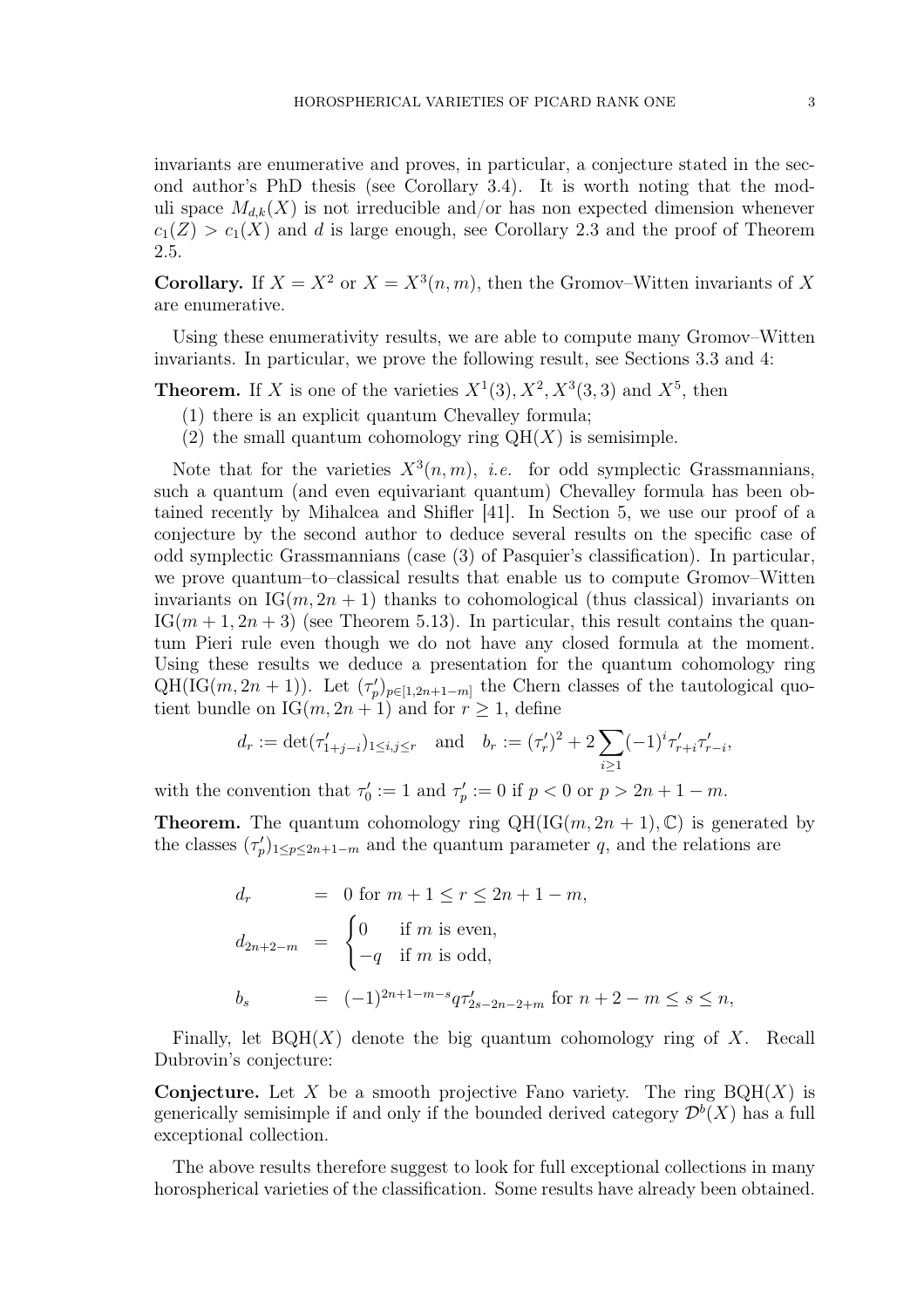For instance, the second author proved in [48] that Dubrovin's conjecture holds for  $X^3(n, 2)$ . Dubrovin's conjecture for  $X^2$  follows from results by the third author [51] for the semisimplicity of quantum cohomology and results by Kuznetsov [34] for the derived category. Indeed, the variety  $X^2$  is a hyperplane section of the maximal orthogonal Grassmannian OG(5, 10) (see Subsection 1.9). In the last two sections, we consider the derived category side of Dubrovin's conjecture. In Section 7, for all cases of Pasquier's list except the case (2) we construct an exceptional vector bundle on X. In Section 8, we extend this construction and produce a full exceptional collection on the horospherical variety  $X^5$ :

(1) 
$$
\left\langle \begin{array}{cc} \widehat{\mathbb{S}}(-3), & \mathbb{U}(-3), & \mathcal{O}_{X^5}(-3), & \widehat{\mathbb{S}}(-2), & \mathbb{U}(-2), & \mathcal{O}_{X^5}(-2), \\ \widehat{\mathbb{S}}(-1), & \mathbb{U}(-1), & \mathcal{O}_{X^5}(-1), & \widehat{\mathbb{S}}, & \mathbb{U}, & \mathcal{O}_{X^5} \end{array} \right\rangle.
$$

The object  $\mathbb U$  is a vector bundle, but  $\widehat{\mathbb S}$  is a two–term complex.

The exceptional collection (1) has an additional property. Namely, it is of the form  $\mathcal{A} \otimes \mathcal{O}_{X^5}(-3), \mathcal{A} \otimes \mathcal{O}_{X^5}(-2), \mathcal{A} \otimes \mathcal{O}_{X^5}(-1), \mathcal{A} \rangle$ , where  $\mathcal{A} = \{\hat{\mathbf{S}}, \mathbb{U}, \mathcal{O}_{X^5}\}.$  Such collections are called Lefschetz exceptional collections, see [34].

Theorem. The collection (1) is a full rectangular Lefschetz exceptional collection on  $X$ .

Note that the above theorem, together with the results of Section 4.5, prove for the variety  $X^5$  a refinement of Dubrovin's conjecture recently proposed by Kuznetsov and Smirnov [37, Conjecture 1.12] (see also Section 6.4 for more details).

Acknowledgements. R.G., N.P., and A.S. would like to thank the Mathematical Institute of Düsseldorf where this work first started. C.P. thanks the University of Kent for support. R.G. and N.P. were supported by a DFG grant Project "Gromov– Witten Theorie, Geometrie und Darstellungen" (PE 2165/1–2). N.P. was supported by a public grant as part of the "Investissement d'Avenir" project, reference ANR– 11–LABX-0056–LMH, LabEx LMH. A.S. was supported by the strategic research fund of the University of Düsseldorf (grant SFF F–2015/946–8), by the SFB/TR 45 of the University of Duisburg–Essen, and by Prof. M. Levine's University Fellowship. A.S. also acknowledges the support of the IHES and of the Klaus Tschira Sfitung at the final stage of the present work. He is indebted to A.Kuznetsov who suggested using Hecke modifications to construct exceptional vector bundles in Sections 7–8. Finally, all the authors are grateful to the anonymous referees for their very careful reading of our paper and for the many improvements suggested.

Notation. In this paper, G denotes a complex connected reductive group. We use notation s from [26]. Choosing a maximal torus T in  $G$ , let R denote the set of roots with respect to T. Given a root  $\alpha \in R$ , denote  $\mathfrak{g}_{\alpha}$  the root subspace so that we have a root decomposition  $\mathfrak{g} = \mathfrak{h} \bigoplus_{\alpha \in R} \mathfrak{g}_{\alpha}$  where  $\mathfrak{h} = \text{Lie}(T)$ . We choose a Borel subgroup  $B \supset T$  and declare the roots of B to be the negative roots  $R^{-} \subset R$ . Denote  $R^+ = -R^-$  the positive roots, so that  $R = R^+ \cup R^-$ . Denote  $S \subset R^+$ the subset of simple roots. If needed, the Borel subgroup corresponding to  $R^+$  will be denoted by  $B^+$ . A standard parabolic subgroup is a closed subgroup  $P \subset G$ containing B. We denote  $G/B$  the full flag variety of G. Denote  $X(T)$  the weight lattice and  $X^+(T)$  the set of dominant weights relative to positive roots  $R^+$  *i.e.*  $\lambda \in X^+(T)$  if  $\langle \lambda, \alpha^\vee \rangle \geq 0$  for any simple coroot  $\alpha^\vee$ . Given a parabolic subgroup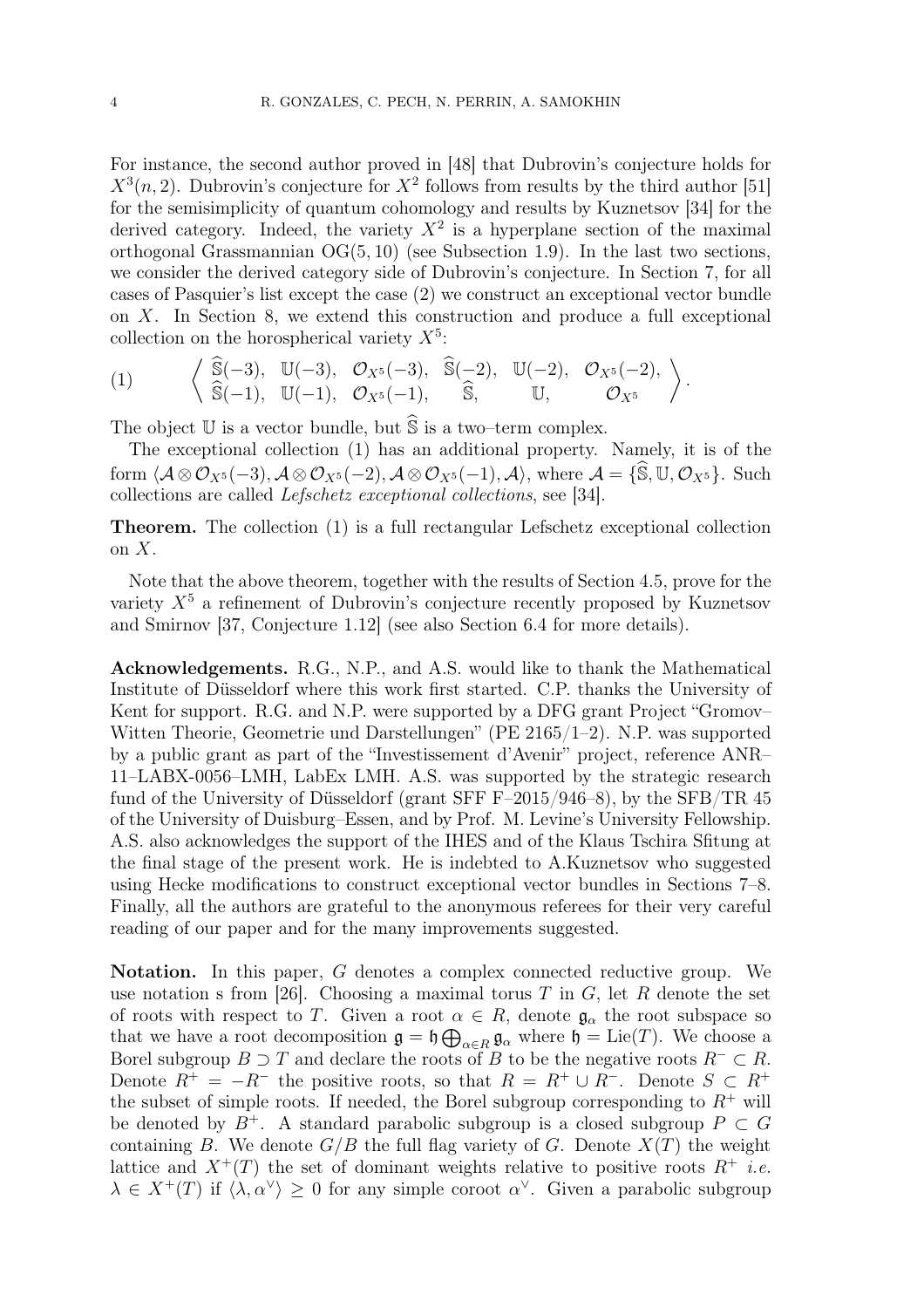P and a P–variety F (*i.e.*, a variety equipped with a left action of P), define the crossed product  $G \times^P F$  to be the quotient of  $G \times F$  modulo the equivalence relation  $(g, v) = (gp, p^{-1} \cdot v)$  for  $g \in G$ ,  $p \in P$  and  $v \in F$ . Given a character  $\chi \in X(T)$ , set  $\mathbb{C}_{\chi}$  to be the corresponding one–dimensional B–module obtained by the restriction  $B \rightarrow T$ . We denote  $\mathcal{L}_{\chi}$  the G-equivariant line bundle on  $G/B$  defined as the quotient of  $G \times^B \mathbb{C}_{\lambda}$ . Given a dominant weight  $\lambda \in X^+(T)$ , we denote  $V(\lambda)$  the induced module  $\text{Ind}_{B}^{G}(\mathbb{C}_{\lambda})$ , the highest weight irreducible representation of G of highest weight  $\lambda$  (see [26, Proposition 2.2, Part II]). Let  $\chi \in X(T)$  be a character, let  $P$  be a standard parabolic subgroup and  $L$  its Levi subgroup containing  $T$ . Set  $V_P(\chi) = \text{Ind}_{B \cap L}^L(\chi)$  seen as a P-representation via the surjective map  $P \to L$ . Note that we have  $G \times^P V_P(\chi) = \pi_* \mathcal{L}_{\chi}$  where  $\pi : G/B \to G/P$  is the canonical map.

Remark 0.1. The is another commonly used notation (for example in [45] where the Borel subgroup  $B$  is chosen to be associated to positive roots. In that case, the line bundle  $\mathcal{L}_{\lambda}$  has to be induced from the representation  $\mathbb{C}_{-\lambda}$ . In order to avoid this sign and because Borel-Weil-Bott's Theorem takes a simpler form, we decided to choose the above convention following [26].

#### 1. Horospherical varieties of Picard rank one - Geometry

In this section we recall some basic properties of smooth projective horospherical varieties of Picard rank one. Our reference is [45], see also [44, 50].

1.1. **Horospherical varieties.** Let G be a complex reductive group. A  $G$ -variety is a reduced scheme of finite type over the field of complex numbers C, equipped with an algebraic action of G. Some of the simplest G-varieties are spherical varieties.

**Definition 1.1.** Let G be a reductive group and  $B \subset G$  be a Borel subgroup. A G-variety X is called *spherical* if X has a dense B-orbit.

Spherical varieties admit many equivalent characterisations. For example, a normal G-variety is spherical if and only if it has finitely many B-orbits. We refer to [29, 50, 22, 52] and references therein for more on the geometry of spherical varieties or their classification.

We focus on a special case of spherical varieties: horospherical varieties. We give two equivalent definitions of horospherical varieties, one from a representationtheoretic point of view, the other more geometric. We refer to Pasquier's PhD thesis [44] for details.

**Definition 1.2.** Let X be a G-spherical variety and let H be the stabiliser of a point in the dense G-orbit in X. The variety X is called *horospherical* if  $H$  contains a conjugate of  $U$ , the maximal unipotent subgroup of  $G$  contained in the Borel subgroup  $B$ .

Remark 1.3. A more geometric equivalent definition can be given as follows. Let X be a G-variety. Then X is horospherical if there exists a parabolic subgroup  $P \subset G$ , a torus  $S$  which is a quotient of  $P$ , and a toric  $S$ -variety  $F$  such that there exists a diagram of G-equivariant morphisms

$$
\widetilde{X} = G \times^P F \xrightarrow{\quad p \quad} G/P
$$
\n
$$
\uparrow
$$
\n
$$
X
$$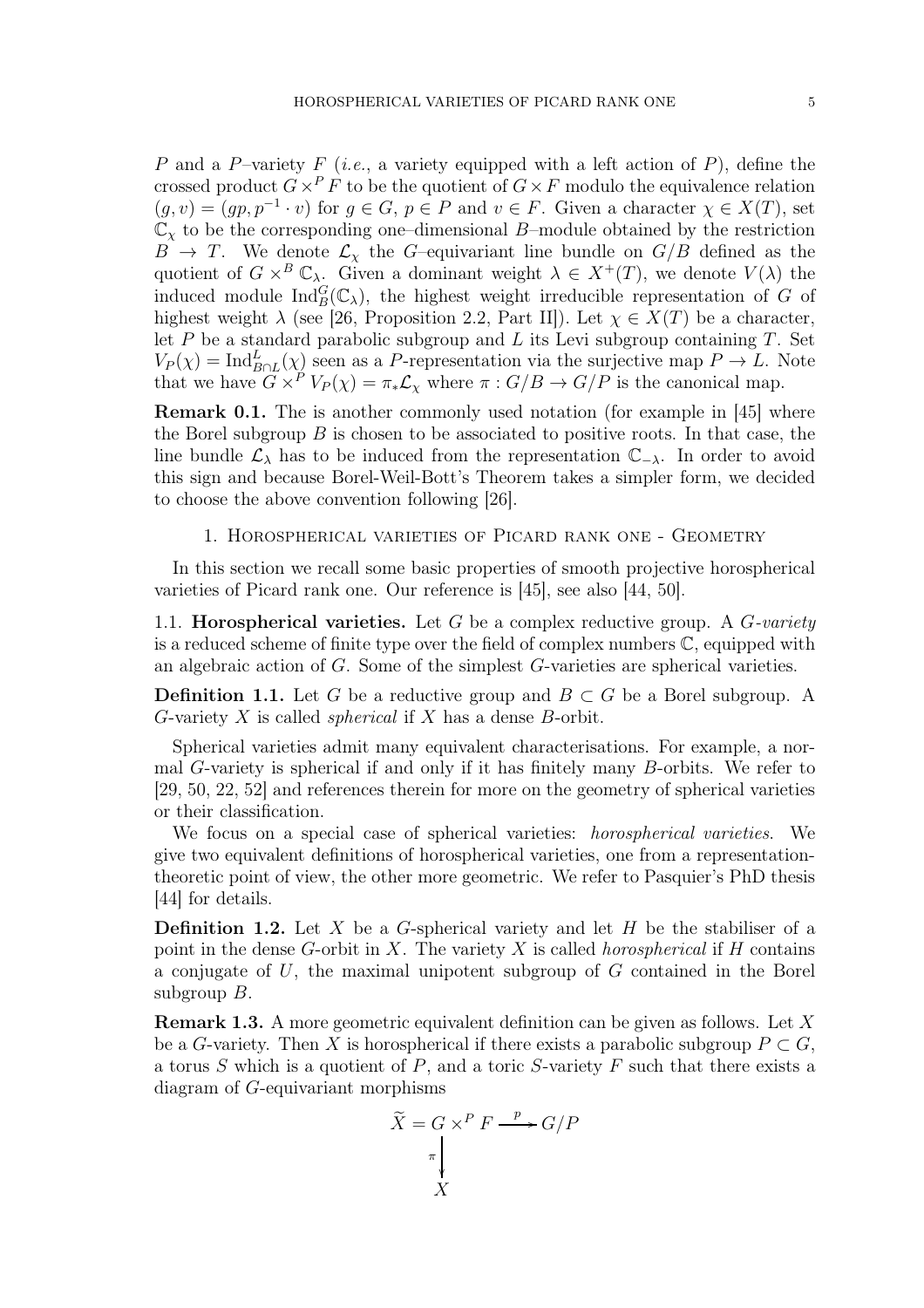where  $G \times^P F$  is the contracted product,  $\pi$  is birational, and p is a fibration with fibers isomorphic to F. The rank of the horospherical variety X is the dimension of the toric variety F, namely,  $rk(X) := \dim F$ .

1.2. Classification. Horospherical varieties can be classified using colored fans, see [44]. We focus here on smooth projective horospherical varieties of Picard rank one. Pasquier [45] constructed all these varieties as well as their minimal embedding.

**Theorem 1.4** (Pasquier). Let X be a smooth projective G-horospherical variety of Picard rank one. Then either

 $(0)$  X is homogeneous,

or X can be constructed in a uniform way from a triple  $(Type(G), \omega_Y, \omega_Z)$  belonging to the following list:

(1)  $(B_n, \omega_{n-1}, \omega_n)$  with  $n \geq 3$ ;

(2)  $(B_3, \omega_1, \omega_3);$ 

(3)  $(C_n, \omega_m, \omega_{m-1})$  with  $n \geq 2$  and  $m \in [2, n]$ ;

 $(4)$   $(F_4, \omega_2, \omega_3);$ 

(5)  $(G_2, \omega_1, \omega_2),$ 

where Type(G) is the semisimple Lie type of G and  $\omega_Y$ ,  $\omega_Z$  are fundamental weights.

As stated in the above theorem some smooth projective horospherical varieties of Picard rank one are homogeneous (for instance projective spaces). We will not consider them since their moduli space of curves, quantum cohomology and quantum K-theory have been studied before (see [55, 28, 49, 6, 31, 32, 7, 8, 10, 9, 12, 11, 14, 4,  $5$ ] and references therein). We will therefore focus on the second part of the list, *i.e.*, on the cases from (1) to (5). In what follows, we denote by  $X^1(n)$ ,  $X^2$ ,  $X^3(n, m)$ ,  $X^4$ and  $X<sup>5</sup>$  the corresponding varieties.

1.3. **Construction.** From now on, let  $X$  be a smooth projective non-homogeneous horospherical variety of Picard rank one with associated triple  $(\text{Type}(G), \omega_Y, \omega_Z)$ . We introduce the following notation which will be used throughout the paper.

**Notation 1.5.** Let G be the reductive group for which  $X$  is horospherical. Then we denote by  $V_Y$  and  $V_Z$  the irreducible G-representations with highest weights  $\omega_Y$ and  $\omega_Z$  and we let  $v_Y$  and  $v_Z$  be the corresponding lowest weight vectors.

We write  $P_Y$  for the stabiliser of  $[v_Y]$  in  $\mathbb{P}(V_Y)$  and  $P_Z$  for the stabiliser of  $[v_Z]$ in  $\mathbb{P}(V_Z)$ . Both stabilizers are standard parabolic subgroups of G. We denote by Y the G-orbit of  $[v_Y]$  in  $\mathbb{P}(V_Y)$  and by Z that of  $[v_Z]$  in  $\mathbb{P}(V_Z)$ , so that  $Y \simeq G/P_Y$  and  $Z \simeq G/P_Z$ .

Pasquier [45] proves that X is obtained as follows.

**Proposition 1.6** (Pasquier). Let X be one of the varieties in cases (1) to (5) of Theorem 1.4. Then  $X = \overline{G \cdot [v_Y + v_Z]} \subset \mathbb{P}(V_Y \oplus V_Z)$  is the closure of the G-orbit  $G \cdot [v_Y + v_Z]$  in  $\mathbb{P}(V_Y \oplus V_Z)$ .

1.4. Orbits. Let  ${\rm Aut}(X)$  be the automorphism group of X. The group G acts on X with three orbits: Y, Z, and the complement  $\mathcal{U}$  of  $Y \cup Z$  in X, which is open and dense in X.

The group  $Aut(X)$  is a semi-direct product of G with its unipotent radical. It acts on  $X$  with two orbits. While until then the roles of  $Y$  and  $Z$  were interchangeable,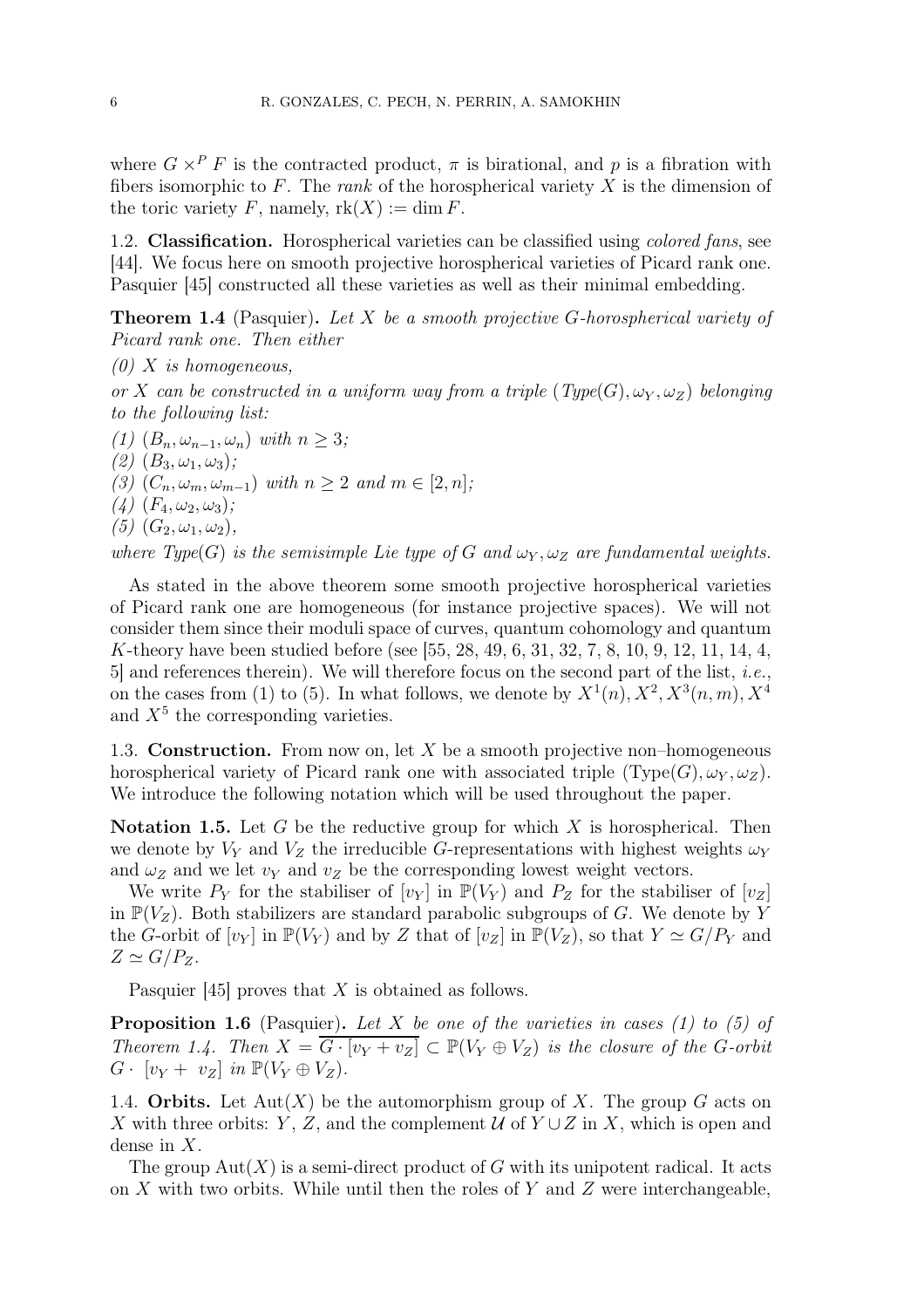we now choose to use the notation Z for the unique closed  $Aut(X)$ -orbit and we call it the *closed orbit of X*. The other Aut(X)-orbit is  $\mathcal{U}_Y = X \setminus Z = \mathcal{U} \cup Y$ . We also define  $\mathcal{U}_Z = X \setminus Y = \mathcal{U} \cup Z$ .

The G-orbits Y and Z are projective and respectively isomorphic to  $G/P<sub>Y</sub>$  and  $G/P_Z$ , where we choose  $P_Y$  and  $P_Z$  parabolic subgroups containing the same Borel subgroup B. The open G-orbit U is a  $\mathbb{G}_m$ -bundle over the incidence variety  $G/(P_Y \cap$  $P_Z$ ). We refer to [45] for proofs.

1.5. Blow-ups and projections. We refer to [45] for the results in this subsection. Let  $\pi_Z : \widetilde{X}_Z \to X$  be the blow-up of Z in X. It is obtained via base change from the blow-up of  $\mathbb{P}(V_Z)$  in  $\mathbb{P}(V_Y \oplus V_Z)$ . In particular there is a natural projection  $p_Y : X_Z \to Y$ , obtained as the restriction of the projection of the former blow-up to  $\mathbb{P}(V_Y)$ . The projection  $p_Y : \widetilde{X}_Z \to Y$  restricts to a projection  $p_Y : \mathcal{U}_Y \to Y$ , which realises  $\mathcal{U}_Y$  as a vector bundle over Y. This bundle is G-equivariant and thus it is obtained from a  $P_Y$ -representation. We write  $N_Y$  for the corresponding locally free sheaf; it is the normal bundle to Y in X. The projection  $p_Y : X_Z \to Y$  realises  $X_Z$ as the projective bundle  $\mathbb{P}_Y(N_Y \oplus \mathcal{O}_Y)$ . Write  $E_Z$  for the exceptional divisor.

Exchanging the roles of Y and Z we denote by  $\pi_Y : \widetilde{X}_Y \to X$  the blow-up of Y in X. In particular there is a natural projection  $p_Z : \widetilde{X}_Y \to Z$ , which restricts to a projection  $p_Z : U_Z \to Z$ . This projection realises  $U_Z$  as a G-equivariant vector bundle over Z, which is thus obtained from a  $P_Z$ -representation. We write  $N_Z$  for the corresponding locally free sheaf; it is the normal bundle to  $Y$  in  $X$ . The projection  $p_Z: X_Y \to Z$  realises  $X_Y$  as the projective bundle  $\mathbb{P}_Z(N_Z \oplus \mathcal{O}_Z)$ . Write  $E_Y$  for the exceptional divisor.

In both cases, the exceptional divisors  $E_Y$  and  $E_Z$  are isomorphic to the incidence variety  $E = G/(P_Y \cap P_Z)$ . The maps  $p_Y$  and  $\pi_Z$  from  $E_Z$  to Y and Z and the maps  $\pi_Y$  and  $p_Z$  from  $E_Y$  to Y and Z are the projections p and q from E to  $G/P_Y$  and  $G/P_Z$ .

Summarising, we get the commutative diagrams



Let  $\pi_{YZ} : \widetilde{X}_{YZ} \to X$  be the blow-up of  $Y \cup Z$  in X. There is a morphism  $p_{YZ}$ :  $\widetilde{X}_{YZ} \to E$  which is a  $\mathbb{P}^1$ -bundle, and both connected components of the exceptional divisor are mapped isomorphically onto  $E$ . We will denote this last map by  $\xi = p_{YZ} : X_{YZ} \to E$ .

1.6. Numerical invariants. Using the above description, it is easy to compute some numerical invariants for  $X, Y$  and  $Z$ . For example, their dimensions are given in Table 1.

If W is a Fano variety of Picard rank one and H is the ample generator of  $Pic(W)$ , we denote by  $c_1(W)$  the unique positive integer such that  $-K_W = c_1(W)H$ , where  $K_W$  is the canonical divisor of W. We describe  $c_1(X)$ ,  $c_1(Y)$  and  $c_1(Z)$  in Table 2.

**Fact 1.7.** We have  $c_1(X) = \text{codim}_X(Y) + \text{codim}_X(Z)$ .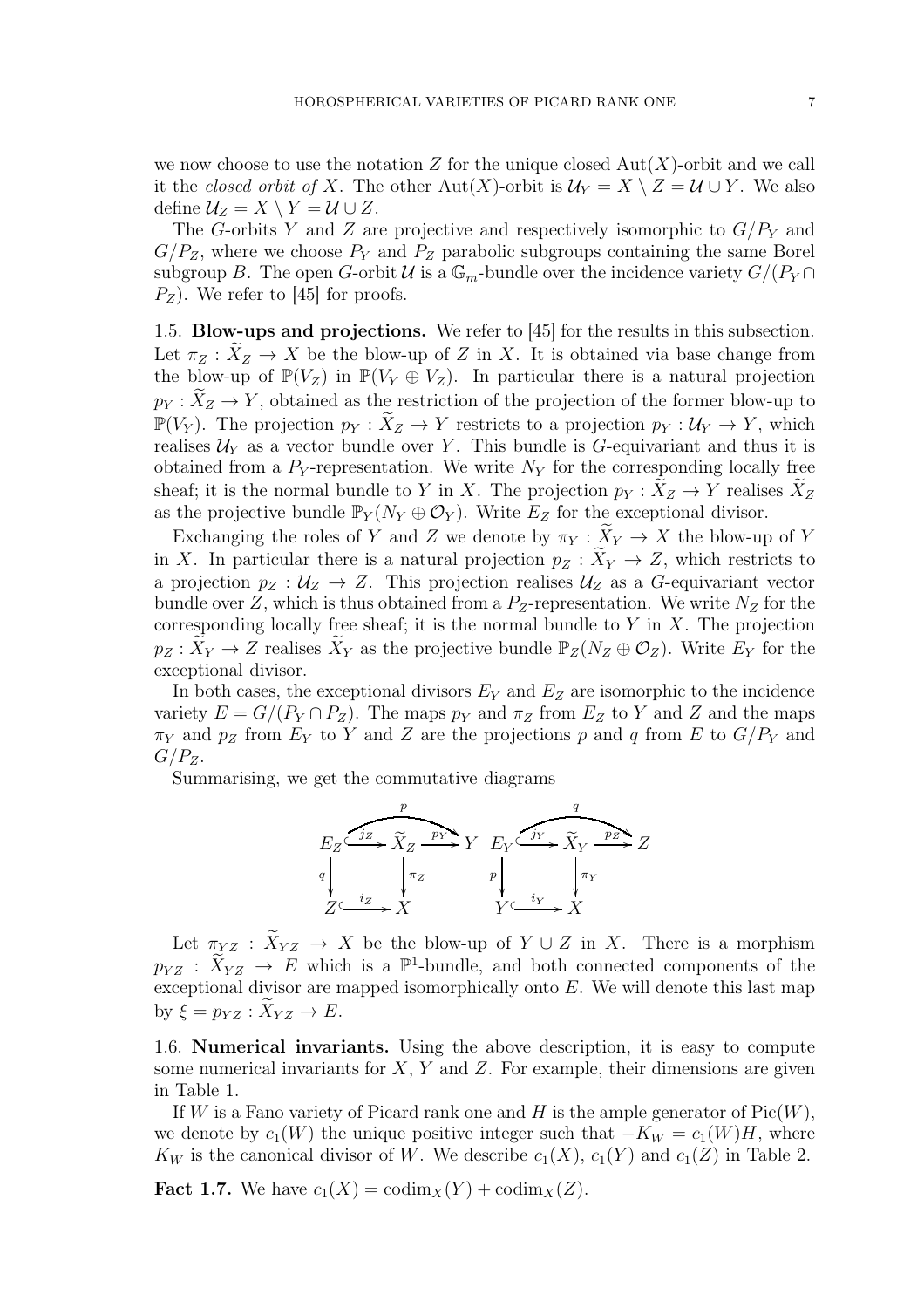| Case                 | dim X                                | $\operatorname{codim}_X Y$ | $\operatorname{codim}_X Z$ |
|----------------------|--------------------------------------|----------------------------|----------------------------|
| $X^1(n)$             | $n(n+3)/2$                           |                            |                            |
| $\rm \overline{Y^2}$ |                                      |                            |                            |
|                      | $X^3(n,m)$    $m(2n+1-m) - m(m-1)/2$ | m                          | $2(n+1-m)$                 |
| $Y^4$                |                                      |                            |                            |
| $X^5$                |                                      |                            |                            |

TABLE 1. Dimension of  $X$ .

| $\text{Case}$ | $c_1(X)$                                    | $c_1$ ( ) |        | $\operatorname{codim}_X Y$ | codim <sub>X</sub> $Z$ |
|---------------|---------------------------------------------|-----------|--------|----------------------------|------------------------|
| $X^1(n)$      | $n+2$                                       | $n+1$     | $2n \$ |                            |                        |
| $X^2$         |                                             |           |        |                            |                        |
|               | $X^3(n,m)$   $2n+2-m$   $2n+1-m$   $2n+2-m$ |           |        | $m\,$                      | $2(n+1-m)$             |
| $X^4$         |                                             |           |        |                            |                        |
| $\rm Y^5$     |                                             |           |        |                            |                        |

Table 2. Numerical invariants.

1.7. Cohomology classes. The description in Subsection 1.5 implies that X has a cellular decomposition. It is therefore easy to describe geometric bases of the cohomology groups of X.

Since Y and Z are projective and homogeneous under  $G$ , we can consider their Schubert varieties  $(Y_u)_{u\in W^{P_Y}}$  and  $(Z_v)_{v\in W^{P_Z}}$  for a given Borel subgroup  $B\subset G$ . These varieties define cohomology classes as follows:

$$
\overline{\sigma}_u = [Y_u] \in \mathrm{H}^{2\ell(u)}(Y,\mathbb{Z}) \text{ and } \overline{\tau}_v = [Z_v] \in \mathrm{H}^{2\ell(v)}(Z,\mathbb{Z}).
$$

We also introduce  $Y'_u = \pi_Z(p_Y^{-1})$  $Y^{-1}(Y_u)$  and  $Z'_v = \pi_Y(p_Z^{-1})$  $Z_Z^{-1}(Z_v)$ . Denoting by  $i_Y: Y \to Y$ X and  $i_Z : Z \to X$  the closed embeddings, we may define cohomology classes on X as follows:

$$
\sigma'_u = [Y'_u] \in \mathrm{H}^{2\ell(u)}(X,\mathbb{Z}) \text{ and } \sigma_u = i_*[Y_u] \in \mathrm{H}^{2\ell(u)+2 \operatorname{codim}_X(Y)}(X,\mathbb{Z})
$$
  

$$
\tau'_v = [Z'_v] \in \mathrm{H}^{2\ell(v)}(X,\mathbb{Z}) \text{ and } \tau_v = j_*[Z_v] \in \mathrm{H}^{2\ell(v)+2 \operatorname{codim}_X(Z)}(X,\mathbb{Z}).
$$

Using the cellular decompositions by Schubert cells in  $Y$  and  $Z$  and the cellular decomposition induced on  $\mathcal{U}_Y$  and  $\mathcal{U}_Z$  we obtain the following result.

**Fact 1.8.** We have the following bases of  $H^*(X, \mathbb{Z})$ .

- 1. The classes  $((\sigma'_u)_{u \in W^{P_Y}}, (\tau_v)_{v \in W^{P_Z}})$  form a Z-basis of H<sup>\*</sup>(X, Z).
- 2. The classes  $((\tau_v')_{v \in W^{P_Z}}, (\sigma_u)_{u \in W^{P_Y}})$  form a Z-basis of H<sup>\*</sup> $(X, \mathbb{Z})$ .

The proof is similar to that of [33, Proposition 11.3.2], and it relies on the following observation: the closure of a cell  $(in X)$  is a union of cells. Indeed, this is already true for the cells in Y and Z. For the cells in  $\mathcal{U}_Y$  and  $\mathcal{U}_Z$ , the cells are B-stable (actually they are the inverse image of B-orbits in the vector bundle  $p_Y : U_Y \to Y$ or  $p_Z : U_Z \to Z$ ) so their closures in X are unions of cells in  $U_Y$  or  $U_Z$  or unions of B-orbits in the other orbit: in  $Z$  and in  $Y$ , respectively.

**Notation 1.9.** Recall that p and q are the projections from the incidence variety E to  $Y$  and  $Z$  respectively.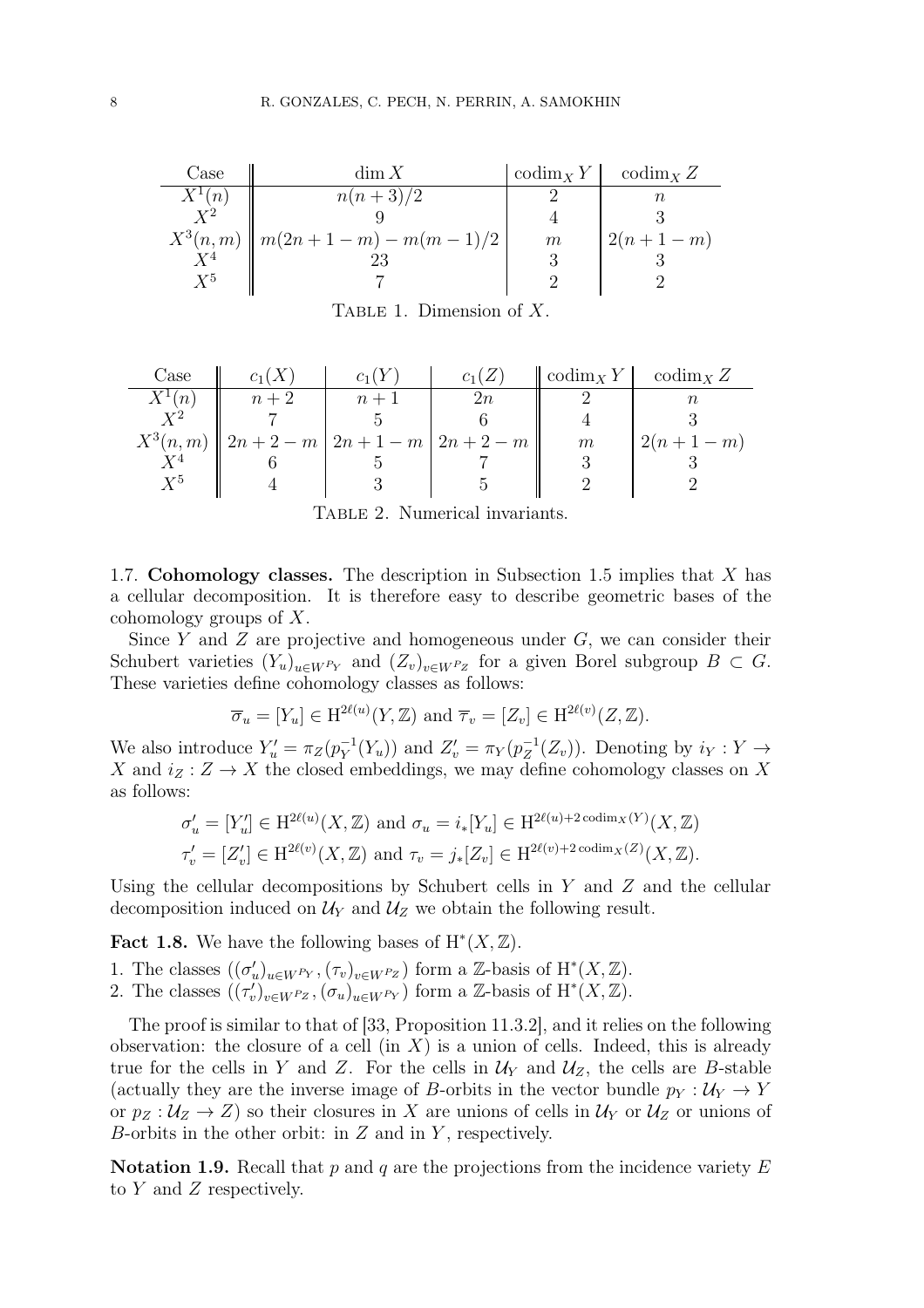- 1. Let  $u \in W^{P_Y}$ , then  $q(p^{-1}(Y_u))$  is a Schubert variety in Z of the form  $Z_v$ . We define  $\widehat{u} \in W^{P_Z}$  such that  $q(p^{-1}(Y_u)) = Z_{\widehat{u}}$ . For  $v \in W^{P_Z}$  we define  $\widehat{v}$  in a similar way:  $p(q^{-1}(Z_v)) = Y_{\widehat{v}}.$
- 2. Let  $u \in W^{P_Y}$ , then  $p^{-1}(Y_u)$  is the Schubert variety  $E_{\tilde{u}}$  in E associated to an element  $\widetilde{u} \in W^{P_Y \cap P_Z}$ . For  $v \in W^{P_Z}$  we define  $\widetilde{v}$  in a similar way.
- 3. Let  $h_Y$  and  $h_Z$  the hyperplane classes in Y and Z. We define coefficients  $c_Y(u, u')$ and  $c_Z(v, v')$  as follows:

$$
h_Y \cup \overline{\sigma}_u = \sum_{u' \in W^{P_Y}} c_Y(u, u') \overline{\sigma}_{u'}
$$
 and  $h_Z \cup \overline{\tau}_v = \sum_{v' \in W^{P_Z}} c_Z(v, v') \overline{\tau}_{v'}$ .

These coefficients are well known since they are given by the Chevalley formula for homogeneous spaces, see [15].

- 4. If M is a complete nonsingular irreducible variety of dimension  $n$ , then the Poincaré duality map  $H^k(M, \mathbb{Z}) \to H_{2n-k}(M, \mathbb{Z})$ , taking  $\sigma$  to  $\sigma \cap [M]$ , is an isomorphism, where  $[M] \in H_{2n}(M, \mathbb{Z}) \simeq \mathbb{Z}$  is the fundamental class of M. If, moreover,  $H_*(M,\mathbb{Z})$  is torsion free, then, by Poincaré duality, there is a perfect pairing  $\langle , \rangle : H^k(M, \mathbb{Z}) \otimes H^{2n-k}(M, \mathbb{Z}) \to \mathbb{Z}$ , given by  $\langle \alpha, \beta \rangle := (\alpha \cup \beta) \cap [M].$ This is called the Poincaré duality pairing. If  $\{x_u\}$  is a homogeneous basis for  $H^*(M, \mathbb{Z})$ , then the Poincaré dual basis is the basis  $\{x_u^{\vee}\}\$  dual for this pairing, so  $\langle x_u, x_v^{\vee} \rangle = \delta_{u,v}.$
- 5. For  $u \in W^{P_Y}$ , we define  $u^{\vee} \in W^{P_Y}$  such that  $\overline{\sigma}_{u^{\vee}}$  is Poincaré dual to  $\overline{\sigma}_u$  in  $H^*(Y,\mathbb{Z})$ . That is,  $\overline{\sigma}_{u^{\vee}} = \overline{\sigma}_u^{\vee}$ , with the notation of item 4. It is well-known that  $u^{\vee} = w_0 u w_Y$ , where  $w_0$  is the longest element of W and  $w_Y$  is the longest element in  $W_{P_Y}$ . For  $v \in W^{P_Z}$  we define  $v^{\vee}$  in a similar fashion.

**Proposition 1.10.** In  $H^*(X, \mathbb{Z})$ , the singular cohomology of X, the two bases defined above:  $((\sigma'_u)_{u\in W^{P_Y}}, (\tau_v)_{v\in W^{P_Z}})$  and  $((\tau'_v)_{v\in W^{P_Z}}, (\sigma_u)_{u\in W^{P_Y}})$  are dual for the Poincaré duality pairing. We have

$$
\sigma_u^{\vee} = \sigma_{u^{\vee}}' \text{ and } \tau_v^{\vee} = \tau_{v^{\vee}}'.
$$

*Proof.* Using the projection formula we get  $\pi_{Z*}(p_Y^*\overline{\sigma}_{u_1} \cup \pi_Z^*\sigma_{u_2}) = \sigma'_{u_1} \cup \sigma_{u_2}$ . But, again by the projection formula, we have  $p_{Y*}(p_{Y}^{*}\overline{\sigma}_{u_{1}} \cup \pi_{Z}^{*}\sigma_{u_{2}}) = \overline{\sigma}_{u_{1}} \cup \overline{\sigma}_{u_{2}} = \delta_{u_{1},u_{2}^{\vee}}$ . We thus have  $\sigma'_{u_1} \cup \sigma_{u_2} = \delta_{u_1, u_2}$ . The same method works for the  $\tau$  classes. We are left with proving  $\sigma_u \cup \tau_v = \overline{0}$  and  $\sigma'_u \cup \tau'_v = 0$ . To compute these intersections, we use general translates of  $Y_u$ ,  $Y'_u$ ,  $Z_v$  and  $Z'_v$  under the action of G. First note that since Y and Z do not meet, we get  $\sigma_u \cup \tau_v = 0$ . Next we want to compute the intersection of general G-translates of  $Y'_u$  and  $Z'_v$ . We look for intersection points in Y, Z and U. Since  $Y'_u \cap Z = Z_{\hat{u}}$  is a Schubert variety of dimension at most  $\dim X - \ell(u) - 1$ , its intersection with a general translate of  $Z'_v \cap Z = Z_v$  is of dimension at most dim  $X - \ell(u) - 1 - \ell(v) = -1$  and therefore empty. The same argument proves that no point of the intersection is contained in Y . Finally, if there was an intersection point in  $U$ , then using the restriction of  $p_{YZ}$  to  $U$  would give a point in the intersection of general translates of  $p_{YZ}(\pi_{YZ}^{-1}(Y_u')) = p^{-1}(Y_u)) = E_{\tilde{u}}$  and  $p_{YZ}(\pi_{YZ}^{-1}(Z'_v)) = p^{-1}(Z_v) = E_{\tilde{v}}$  in E. The sum of their codimensions is  $\ell(u) + \ell(v) =$  $\dim X = \dim E + 1$  and therefore these general translates do not meet.

We state the following cup product formulas for later reference.

**Proposition 1.11.** Let  $u_1, u_2 \in W^{P_Y}$  and  $v_1, v_2 \in W^{P_Z}$  with  $\ell(u_1) + \ell(u_2) = \dim X$ and  $\ell(v_1) + \ell(v_2) = \dim X$ .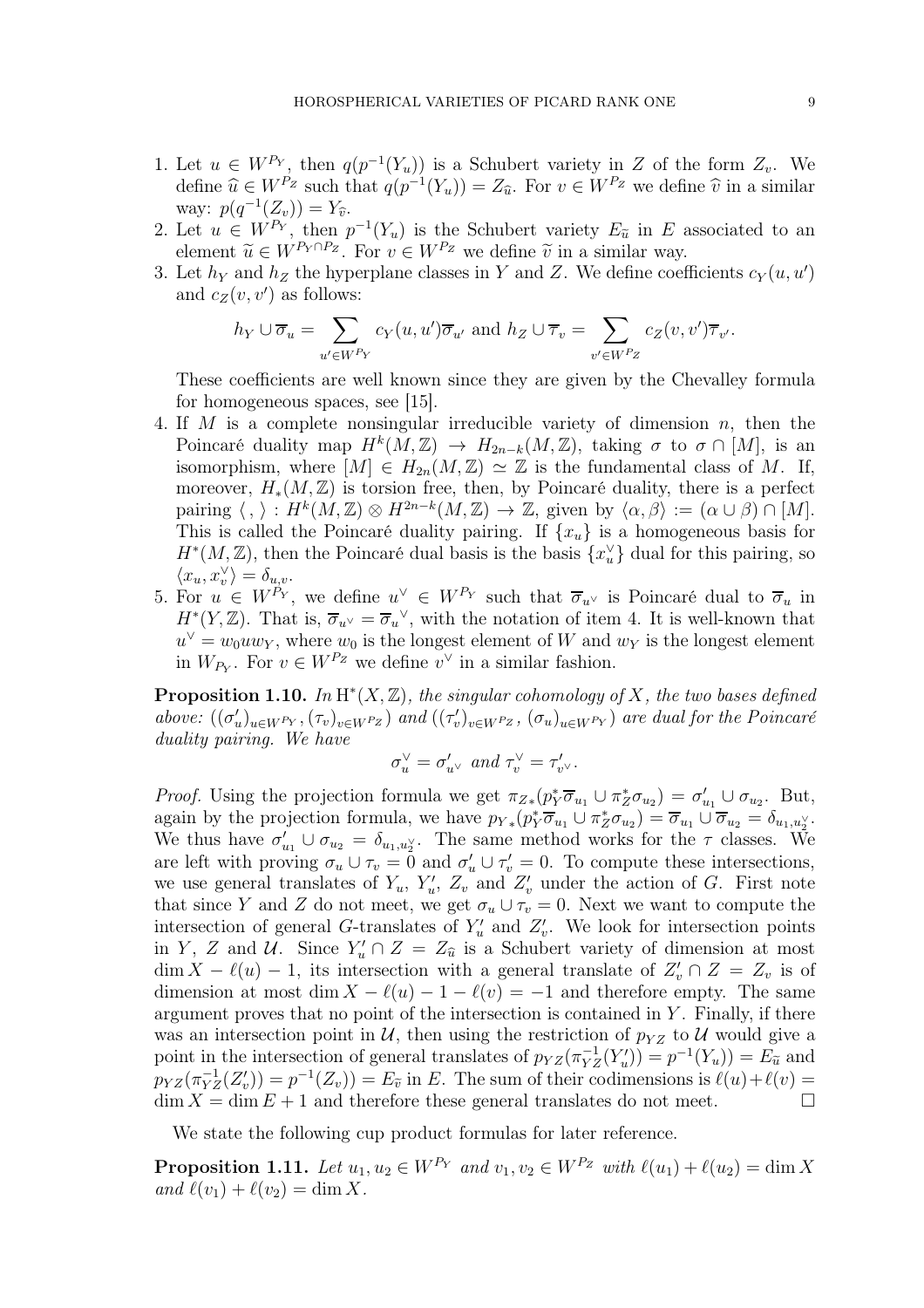1. If  $\operatorname{codim}_X Z = 2$ , then  $\sigma'_{u_1} \cup \sigma'_{u_2} = \delta_{\widehat{u}_1, \widehat{u}_2}.$ 2. If  $\operatorname{codim}_X Y = 2$ , then  $\tau'_{v_1} \cup \tau'_{v_2} = \delta_{\widehat{v}_1, \widehat{v}_2}$ .

**Remark 1.12.** The condition  $\text{codim}_X Z = 2$  is satisfied for  $X^3(n,n)$  and  $X^5$ . The condition codim<sub>X</sub>  $Y = 2$  is satisfied in for  $X^1(n)$ ,  $X^3(n, 2)$  and  $X^5$ .

Proof. We prove item 1, the proof of item 2 being similar. We again look at general G-translates of  $Y'_{u_1}$  and  $Y'_{u_2}$ . If they were meeting in  $\mathcal{U}_Y$ , then via  $p_Y$  there would be an intersection point for general translates of  $Y_{u_1}$  and  $Y_{u_2}$  in Y. This is not possible for dimension reasons. These varieties can therefore only meet in Z and we have  $Y'_{u_i} \cap Z = Z_{\widehat{u}_i}$  which is of codimension at least  $\ell(u_i)+1-\text{codim}_X Z$  in Z. We look for the intersection of general translates of  $Z_{\hat{u}_1}$  and  $Z_{\hat{u}_1}$ . The sum of their codimension in Z is at least  $\ell(u_1)+1-\text{codim}_X Z+\ell(u_2)+1-\text{codim}_X Z = \dim Z+2-\text{codim}_X Z =$  $\dim Z$ . This proves the result.

**Remark 1.13.** The same proof gives the following more precise result. Let  $u_1, u_2 \in$  $W^{P_Y}$  with  $\ell(u_1) + \ell(u_2) = \dim X$ . Assume that  $\operatorname{codim}_Z Z_{\widehat{u}_1} + \operatorname{codim}_Z Z_{\widehat{u}_2} = \dim Z$ , then  $\sigma'_{u_1} \cup \sigma'_{u_2} = \delta_{\widehat{u}_1, \widehat{u}_2^{\vee}}$ .

1.8. Hasse diagram. In this subsection we describe the multiplication by the hyperplane class h in  $H^*(X, \mathbb{Z})$ .

Proposition 1.14. We have

$$
h \cup \sigma'_u = \tau_{\widehat{u}} + \sum_{u' \in W^{P_Y}} c_Y(u, u') \sigma'_{u'} \text{ and } h \cup \tau_v = \sum_{v' \in W^{P_Z}} c_Z(v, v') \tau_{v'}.
$$

*Proof.* The first formula follows from the equalities  $\pi_Z^* h = [E] + p_Y^* h_Y$  and  $\pi_Z(E \cap E)$  $p_Y^{-1}$  $Y(Y_u) = Z_{\widehat{u}}$ . The second formula can be directly computed in Z.

**Remark 1.15.** Similar formulas hold for the products  $h \cup \sigma_u$  and  $h \cup \tau'_v$ .

1.9. Special geometry. In two cases of Pasquier's classification, there is a special geometric feature that we want to use: the variety  $X$  is the zero locus of a section of a vector bundle. Let us fix first some notation. Denote by  $OG(5, 10)$  a connected component of the Grassmannian of maximal isotropic subspaces in  $\mathbb{C}^{10}$  endowed with a non-degenerate quadratic form. Denote by  $\mathrm{Gr}(m, n)$  the Grassmannian of m-dimensional subspaces in  $\mathbb{C}^n$  and let  $\mathcal{U}_m$  be the tautological subbundle. Finally, denote by  $IG(m, 2n + 1)$  the Grassmannian of isotropic subspaces of dimension m in  $\mathbb{C}^{2n+1}$  endowed with an antisymmetric form of rank  $2n$ .

**Proposition 1.16.** If  $X = X^2$  or  $X = X^3(n,m)$ , then X is obtained as the zero locus of a vector bundle on a bigger homogeneous space  $\mathfrak{X}$ . More precisely

- 1. The variety  $X^2$  is a general hyperplane section of  $\mathfrak{X} = \mathrm{OG}(5, 10)$ .
- 2. The variety  $X^3(n,m)$  is the zero locus of a section of  $\Lambda^2 \mathcal{U}_m^{\vee}$  in  $\mathfrak{X} = \mathrm{Gr}(m,2n+1)$ .
- Proof. 1. We use Mukai's classification of Fano varieties of large index (see [25]). Since  $X$  is a Fano variety of dimension 9 and index 7, it has to be a hyperplane section of  $OG(5, 10)$ .
- 2. The variety X is isomorphic to  $IG(m, 2n+1)$ , which is by definition the zero locus of a section of  $\Lambda^2 \mathcal{U}_m^{\vee}$  in  $\text{Gr}(m, 2n+1)$ .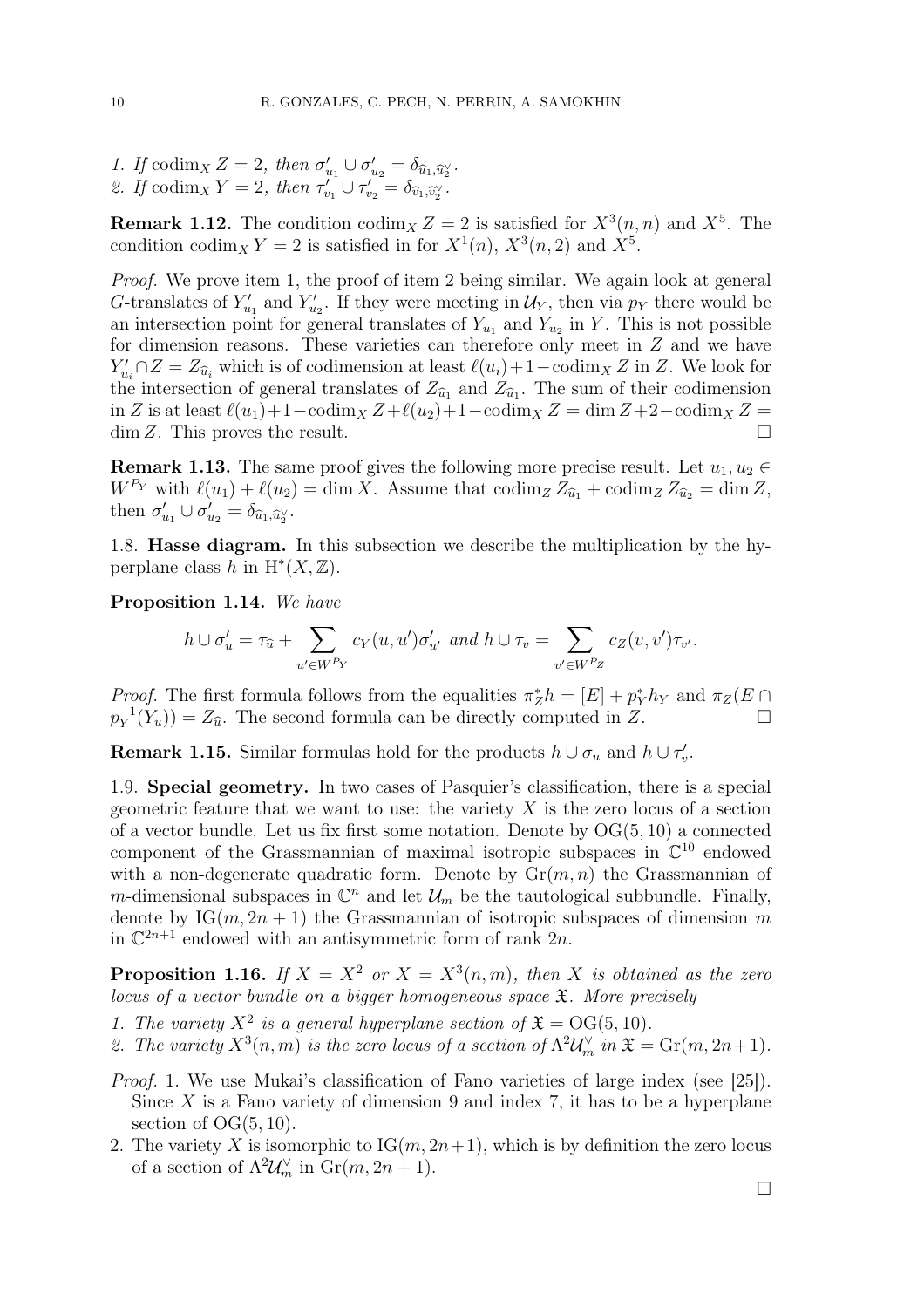#### 2. Moduli space of curves

Let X be as above a projective horospherical variety with  $Pic(X) = \mathbb{Z}$ . Let  $d \in H_2(X,\mathbb{Z})$  and denote by  $M_{d,k}(X)$  the moduli space of stable maps of genus 0, degree d and k marked points. Here the degree of a map  $f: C \to X$  with C a nodal curve is by definition the push-forward  $f_*[C]$ . Identifying  $H_2(X,\mathbb{Z})$  with  $\mathbb Z$ this moduli space has the expected dimension:

$$
\dim X + \langle c_1(T_X), d \rangle + k - 3 = \dim X + dc_1(X) + k - 3.
$$

Any irreducible component of  $M_{d,k}(X)$  has dimension at least equal to the expected dimension. We refer to [30, 19, 38] for further properties of  $M_{d,k}(X)$ .

2.1. Curves with irreducible source. We first consider the open subset  $M_{d,k}^{\circ}(X)$ of  $M_{d,k}(X)$  consisting of stable maps with irreducible source. In this subsection, we describe the irreducible components of  $M^{\circ}_{d,k}(X)$ . We start with an useful lemma on maps to projective bundles. This result was proved for projective bundles of rank one in [49, Proposition 4] and the proof of the general result is very similar. We include this proof for the reader's convenience.

**Lemma 2.1.** Let  $p : M \to N$  be a projective bundle, i.e.,  $M = \mathbb{P}_N(E)$ , where E a globally generated vector bundle over a projective variety. Let  $\alpha \in H_2(M, \mathbb{Z})$  be such that  $a = -\alpha \cap c_1(\mathcal{O}_p(-1)) \geq 0$  (here  $\mathcal{O}_p(-1)$ ) is the tautological rank one subbundle associated to the projective bundle p).

Then the map  $M^{\circ}_{\alpha,k}(M) \to M^{\circ}_{p_*\alpha,k}(N)$  induced by composition with p realises  $M^{\circ}_{\alpha,k}(M)$  as a non empty open subset of a projective bundle of rank  $p_*\alpha \cap c_1(E)$  +  $rk(E)(a+1)-1$  over  $M_{p_{*}\alpha,k}^{\circ}(N)$ .

*Proof.* The fiber of the map  $M^{\circ}_{\alpha,k}(M) \to M^{\circ}_{p_*\alpha,k}(N)$  over  $f: C \to N$  is given by sections of  $\mathbb{P}_C(f^*E)$ . Since C is rational and irreducible, we may assume that  $C = \mathbb{P}^1$ and that these sections are injective maps of vector bundles  $f^*\mathcal{O}_p(-1) = \mathcal{O}_C(-a) \rightarrow$  $f^*E$  modulo scalars, where  $a = -\alpha \cap c_1(\mathcal{O}_p(-1)) \geq 0$ . The fiber is thus the subset of PHom( $\mathcal{O}_C(-a)$ ,  $f^*E$ ) of injective maps of vector bundles. Since E is globally generated, so is  $f^*E$ . This implies that our sections form a non-empty open subset of this projective space.

This construction can be realised in families, which gives us the assertion. Indeed, for  $C = \mathbb{P}^1$  let  $f: C \times M_{p*\alpha,k}^{\circ}(N) \to N$  be the universal map. We will need the projection pr :  $C \times M_{p_{*\alpha,k}}^{\circ}(N) \to M_{p_{*\alpha,k}}^{\circ}(N)$ . Consider the sheaf pr<sub>\*</sub>( $f^*E \otimes \mathcal{O}_C(a)$ ). Since E is globally generated and  $a \geq 0$ , we have  $R^1 \text{pr}_*(f^*E \otimes \mathcal{O}_C(a)) = 0$ , hence  $pr_*(f^*E\otimes \mathcal{O}_C(a))$  is a vector bundle of rank deg  $f^*E + \text{rk}(E)(a+1) = p_*\alpha \cap c_1(E) +$  $\text{rk}(E)(a+1)$  and  $M^{\circ}_{*\alpha,k}(M)$  is an open subset of  $\mathbb{P}_{M^{\circ}_{p*\alpha,k}(N)}(\text{pr}_{*}(f^{*}E \otimes \mathcal{O}_{C}(a)))$ .  $\Box$ 

We use this lemma to describe the irreducible components of  $M^{\circ}_{d,k}(X)$ .

**Proposition 2.2.** Let  $X$  be as above. We have

(a)  $M^{\circ}_{d,k}(X) = \overline{M^{\circ}_{d,k}(U_Y)} \cup M^{\circ}_{d,k}(Z)$ .

(b)  $M^{\circ}_{d,k}(\mathcal{U}_Y)$  is irreducible of dimension dim  $X + dc_1(X) + k - 3$ .

(c)  $M^{\circ}_{d,k}(Z)$  is irreducible of dimension dim  $Z + dc_1(Z) + k - 3$ .

Proof. Recall from [55, 28, 49] that for a homogeneous space, the moduli space of stable maps is irreducible of the expected dimension, therefore  $M^{\circ}_{d,k}(Z)$  is irreducible of dimension dim  $Z + d c_1(Z) + k - 3$  and  $M^{\circ}_{d_Y,k}(Y)$  is irreducible of dimension dim Y +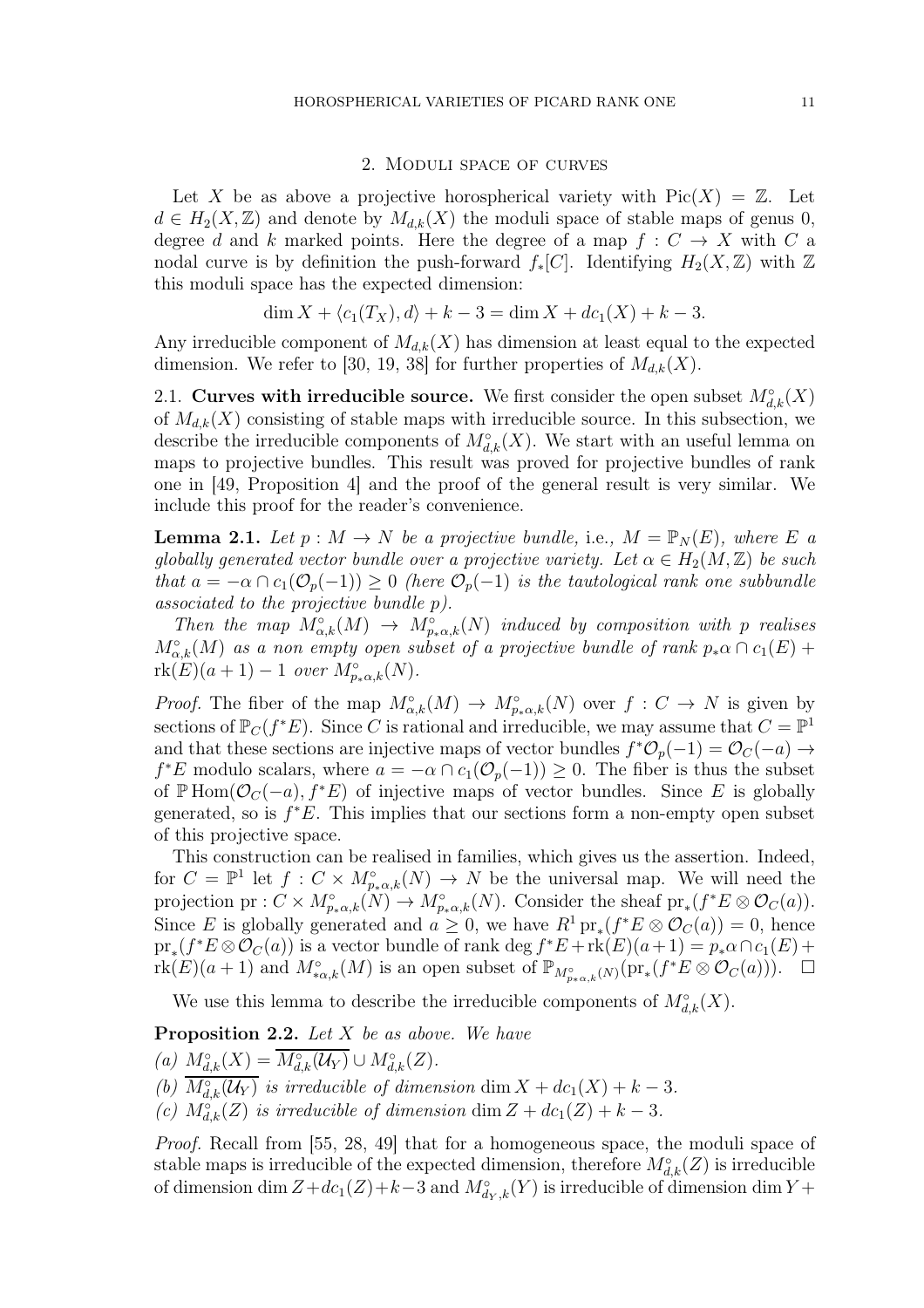$d_Y c_1(Y) + k - 3$  for any non negative integer  $d_Y$ . This in turn imply that  $M^{\circ}_{d,k}(\mathcal{U}_Y)$ and  $M^{\circ}_{d,k}(\mathcal{U}_Y)$  are irreducible of expected dimension. Indeed, in [49, Proposition 3 it is proved that given a globally generated vector bundle  $\varphi: W \to W'$  such that  $M^{\circ}_{d,k}(W')$  is irreducible of expected dimension, then so is  $M^{\circ}_{d,k}(W)$ . Since  $p_Y : U_Y \to Y$  is a globally generated vector bundle, the result follows.

Let  $f: C \to X$  be a stable map, where C is irreducible and nodal. Up to normalising, we may assume that C is smooth, hence  $C = \mathbb{P}^1$ . If f factors through Z then we are in  $M^{\circ}_{d,k}(Z)$ . So we may assume that  $f(C)$  meets  $\mathcal{U}_Y$  and need to prove that f is in the closure of  $M^{\circ}_{d,k}(\mathcal{U}_Y)$ . For this it is enough to prove that stable maps with irreducible source having a non-trivial intersection with  $\mathcal{U}_Y$  and Z form a family of dimension smaller than the expected dimension dim  $X + dc_1(X) + k - 3$ .

For this we consider stable maps from C to  $X_Z$ , the blow-up of X in Z. The map f lifts to a map  $f: C \to X_Z$ . We compute its degree with respect to the basis  $(\pi_Z^* \mathcal{O}_X(1), p_Y^* \mathcal{O}_Y(1))$  of Pic $(X_Z)$ . We have  $d = \deg f^* \mathcal{O}_X(1) = \deg f^* \pi_Z^* \mathcal{O}_X(1)$ . Define  $d_Y = \deg f^* p_Y^* \mathcal{O}_Y(1)$ . Since  $p_Y^* \mathcal{O}_Y(1)$  is semiample, we have  $d_Y \geq 0$ . Since  $\mathcal{O}_{\tilde{X}_Z}(E) = \pi_Z^* \mathcal{O}_X(1) - p_Y^* \mathcal{O}_Y(1)$  and  $\deg f^* \mathcal{O}_{\tilde{X}_Z}(E)$  is the intersection multiplicity of the curve f with Z, we have  $d - d_Y \geq 0$ .

Now we consider the open subset  $M^{\circ}_{(d,d_Y),k}(\tilde{X}_Z)$  of stable maps with irreducible source, target  $\tilde{X}_Z$  and degree  $(d, d_Y)$  with respect to the basis  $(\pi_Z^* \mathcal{O}_X(1), p_Y^* \mathcal{O}_Y(1))$ of Pic(X<sub>Z</sub>). We only need to assume that both d and  $d_Y$  are non-negative (this is always true for non-empty moduli spaces) and  $d - d_Y \geq 0$ . We have a natural map  $M^{\circ}_{(d,d_Y),k}(X_Z) \to M^{\circ}_{d_Y,k}(Y)$  given by the composition with  $p_Y : X_Z \to Y$ . Note that  $p_Y$  is the projective bundle  $\mathbb{P}_Y(\mathcal{O}_Y \oplus N_{Y/X})$  and that  $N_{Y/X}$  is globally generated. We want to apply the previous lemma so we need to compute  $a = -\alpha \cap c_1(\mathcal{O}_{p_Y}(-1))$ with  $\alpha = (d, d_Y)$ . But a map  $\tilde{f}: C \to \tilde{X}_Z$  induces an injective map of vector bundles  $\mathcal{O}_C(-a) = f^*\mathcal{O}_{p_Y}(-1) \to \mathcal{O}_C \oplus f^*N_{Y/X}$ , and the intersection of  $f(C)$  with E is the vanishing locus of the first factor. In particular  $a = d - d_Y \geq 0$ . Note that  $c_1(N_{Y/X}) = (c_1(X) - c_1(Y))H_Y$ , where  $H_Y$  is the ample generator of Pic(Y). Therefore, applying the previous lemma we get that  $M^{\circ}_{(d,d_Y),k}(X_Z)$  is a non-empty open subset of a projective bundle of rank  $d_Y(c_1(X)-c_1(Y)) + \text{codim}_XY(d-d_Y+1)$ over  $M^{\circ}_{d_Y,k}(Y)$ . Therefore  $M^{\circ}_{(d,d_Y),k}(\tilde{X}_Z)$  is irreducible of dimension

$$
\dim M_{(d,d_Y),k}^{\circ}(\widetilde{X}_Z) = \exp\text{-dim } M_{d,k}(X) - (d - d_Y)(c_1(X) - \text{codim}_X Y).
$$

In particular, since  $c_1(X) - \text{codim}_X Y > 0$ , this dimension is smaller that the expected dimension exp-dim  $M_{d,k}(X)$  of  $M_{d,k}(X)$ , except for  $d_Y = d$ , thus for curves not meeting Z. This proves the result.

#### Corollary 2.3. Let  $X$  be as above.

If codim<sub>X</sub>  $Z > d(c_1(Z) - c_1(X))$ , then  $M^{\circ}_{d,k}(X)$  is irreducible of dimension dim  $X +$  $dc_1(X) + k - 3.$ 

Otherwise,  $M^{\circ}_{d,k}(X)$  has two irreducible components  $\overline{M^{\circ}_{d,k}(\mathcal{U}_Y)}$  and  $M^{\circ}_{d,k}(Z)$  of respective dimension dim  $X + dc_1(X) + k - 3$  and dim  $Z + dc_1(Z) + k - 3$ .

*Proof.* This follows from the fact that any irreducible component of  $M^{\circ}_{d,k}(X)$  is of dimension at least dim  $X + dc_1(X) + k - 3$ . In the second case,  $M^{\circ}_{d,k}(\mathcal{U}_Y)$  will never be in the closure of  $M^{\circ}_{d,k}(Z)$ .  $\bigcup_{d,k}^{\circ}(Z).$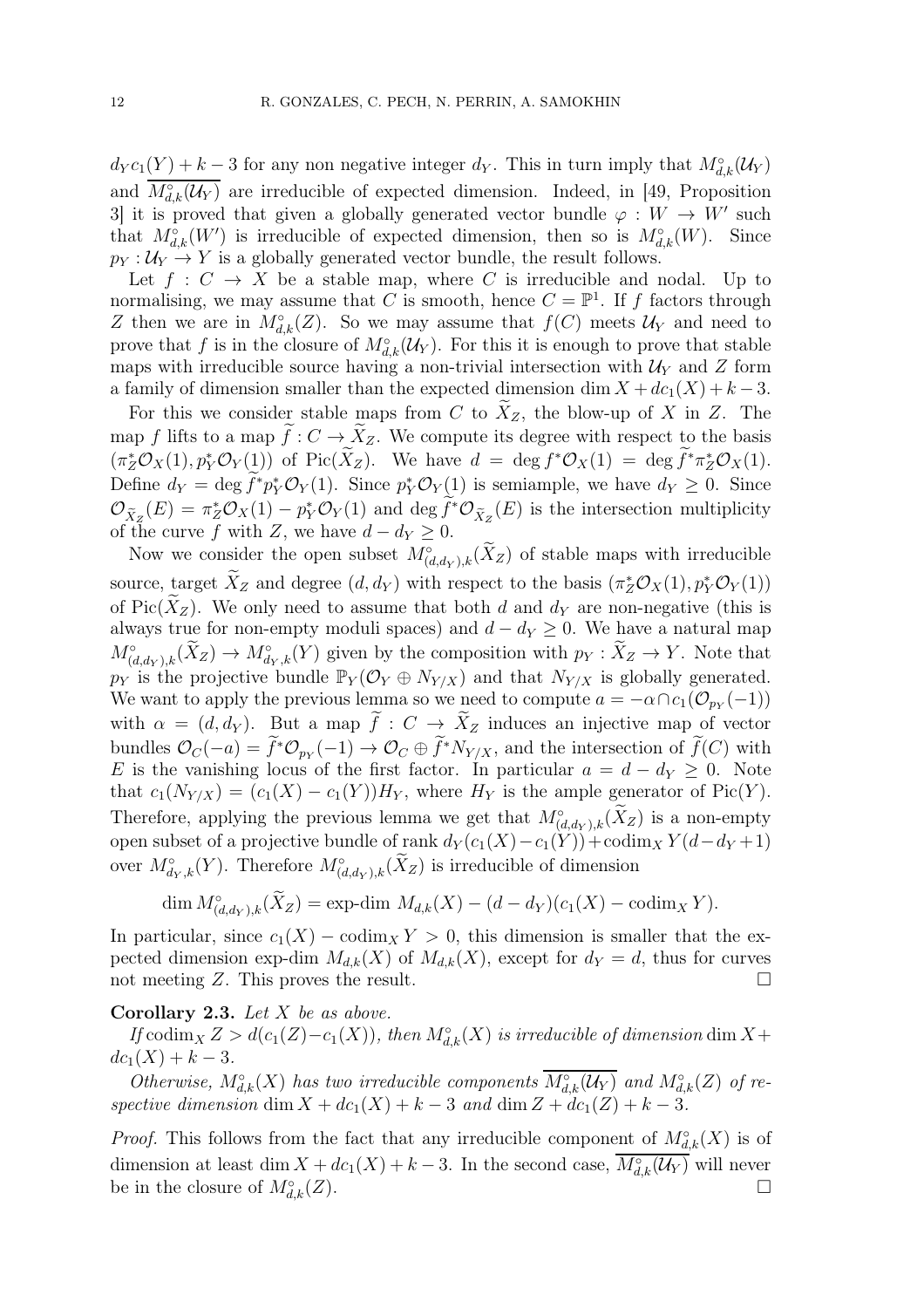**Corollary 2.4.** (a) In all the cases of Pasquier's list,  $M_{1,k}^{\circ}(X)$  is irreducible of dimension dim  $X + c_1(X) + k - 3$ .

(b) If  $X = X^2$  or  $X = X^3(n, m)$ , then  $M^{\circ}_{d,k}(X)$  is irreducible of dimension dim  $X +$  $dc_1(X) + k - 3$  for all d.

2.2. Irreducible components. The former results enable us to give a description of the irreducible components of  $M_{d,k}(X)$ . Depending on the situation it is possible to have many of them. Here we only consider the simplest cases where there are few irreducible components.

**Theorem 2.5.** (a) If  $X = X^2$  or  $X = X^3(n,m)$ , then  $M_{d,k}(X)$  is irreducible of dimension dim  $X + dc_1(X) + k - 3$  for any d.

- (b)  $M_{1,k}(X)$  is irreducible of dimension dim  $X + c_1(X) + k-3$  for all X of Pasquier's list. With the exception of  $X^5$ , we have the vanishing  $H^1(C, f^*T_X) = 0$  for any stable map  $f: C \to X$ .
- (c)  $M_{2,k}(X)$  is irreducible of dimension dim  $X + 2c_1(X) + k 3$  if X is one of the varieties  $X^1(3), X^2, X^3(n, m), X^4$ .
- (d)  $M_{2,k}(X)$  has two irreducible components of dimension dim  $X + 2c_1(X) + k 3$ if  $X = X^1(4)$  or  $X = X^5$ .
- (e)  $M_{3,k}(X)$  has two irreducible components of dimension dim  $X + 3c_1(X) + k 3$ if  $X = X^1(3)$  or  $X = X^4$ .

*Proof.* Note that to prove the above results (except for the vanishing in  $(b)$ ) we only need to prove the equality  $M_{d,k}(X) = M^{\circ}_{d,k}(X)$ .

For  $r \geq 2$ ,  $(d_1, \dots, d_r)$  with  $d = \sum_i d_i$  a partition of d and  $\prod_{i=1}^r A_i = [1, k]$  a partition, there is a natural map  $M_{d_1,|A_1|+1}(X) \times_X \cdots \times_X M_{d_r,|A_r|+1}(X) \to M_{d,k}(X)$ . Furthermore the complement  $M_{d,k}(X) \setminus M_{d,k}^{\circ}(X)$  is covered by the union of the images of these maps.

To prove the above results we only need to check that the boundary varieties

$$
M_{d_1,|A_1|+1}(X) \times_X \cdots \times_X M_{d_r,|A_r|+1}(X)
$$

have dimension smaller than the expected dimension dim  $X + dc_1(X) + k - 3$ . In all above cases, we have dim  $M^{\circ}_{d,k}(X) = \dim X + d c_1(X) + k - 3$ . So an easy induction argument implies the result.

To prove the vanishing result in  $(b)$ , we only need to prove that for a line L contained in Z, we have  $H^1(L, N_{Z/X}|_L) = 0$ . Since  $N_{Z/X}$  is the vector bundle  $G \times^{P_Z} V(\omega_Y - \omega_Z)$  and since we can choose the line to be the one dimensional Schubert variety in Z, it is enough to check that for any weight  $\lambda$  of  $V(\omega_Y - \omega_Z)$  we have  $\langle \alpha_Z^{\vee}, \lambda \rangle \geq -1$ , where  $\alpha_Z$  is the simple root dual to  $\omega_Z$ . This is an easy check and is true in all cases except  $X = X^5$ . . The contract of the contract of  $\Box$ 

- **Remark 2.6.** 1. The non-obstruction result  $(b)$  above was first proved for the varieties  $X^3(n, m)$  in [48]. This in particular implies that the corresponding stack is smooth and thus  $M_{1,k}(X)$  has only quotient (and thus rational) singularities, see below for more details.
- 2. It is worth noting the following result from [38, Proposition 2]: Let X be a smooth projective complex algebraic variety such that  $M_{d,k}(X)$  has the expected dimension, then the virtual class is the fundamental class. In particular, this is true in all cases of the previous theorem.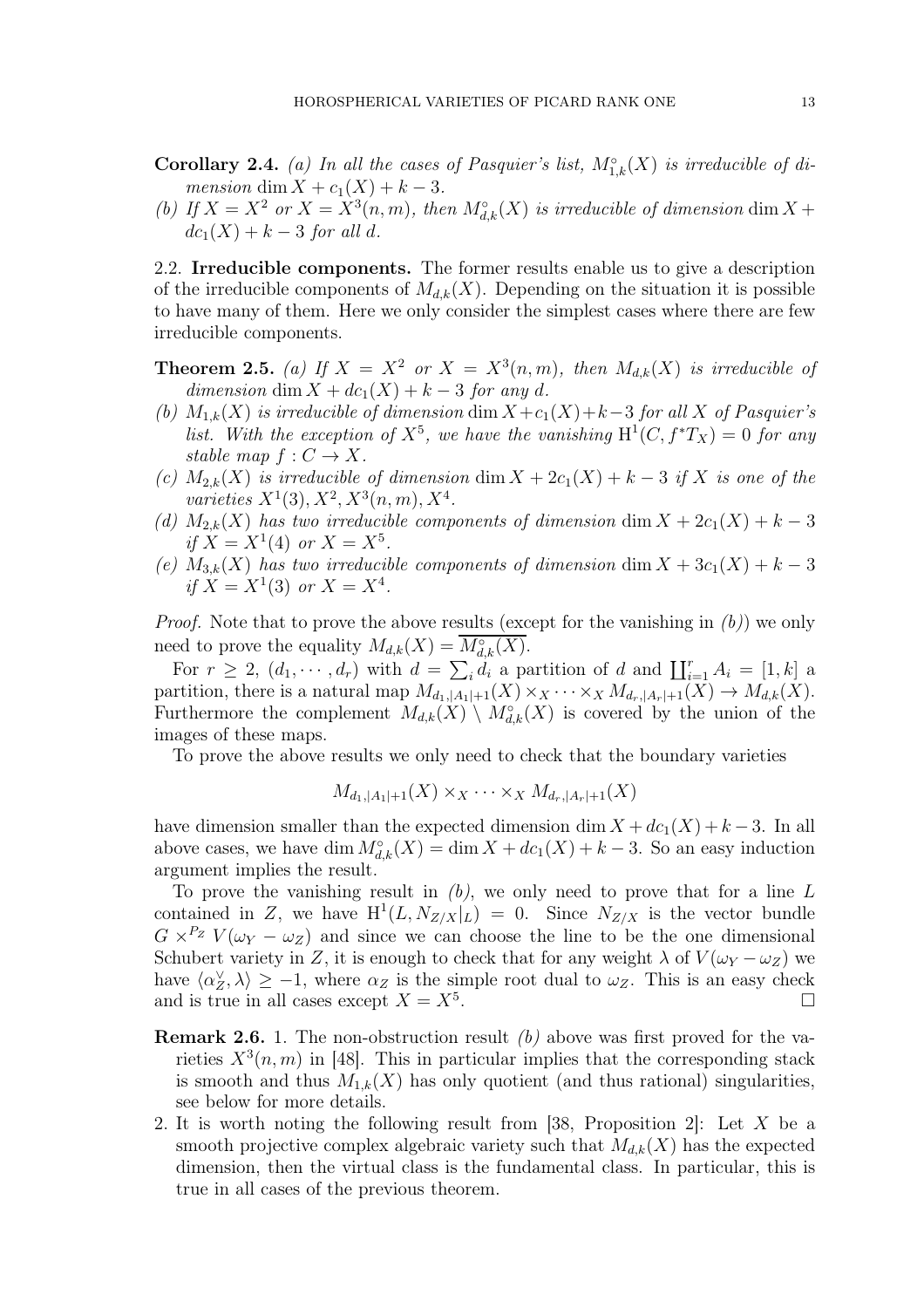- 2.3. Singularities. In this section we prove regularity results for  $M_{d,k}(X)$ .
- **Theorem 2.7.** (i) With the exception of  $X^5$ , for all X of Pasquier's list the moduli space  $M_{1,k}(X)$  only has quotient singularities. Let X be either  $X^2$  or  $X^3(n,m)$ .
- (ii) If  $f: C \to X$  is a stable map of genus 0 such that no component of C is mapped entirely into Z, then  $M_{d,k}(X)$  has quotient singularity at [f].
- (iii) The singular locus  $\text{Sing}(M_{d,k}(X))$  has codimension at least 2.
- (iv) The moduli space  $M_{d,k}(X)$  is normal and Cohen-Macaulay.
- *Proof.* (i) By Theorem 2.5 part  $(b)$ , the corresponding stack is smooth and the result follows.
- (ii) It follows from [3, Lemma 2.1] that if  $X$  has a  $G$ -action with a dense orbit and  $f: \mathbb{P}^1 \to X$  meets the dense orbit, then  $H^1(\mathbb{P}^1, f^*T_X) = 0$ . The results follows as in (i).
- (iii) It follows from (ii) that the singular locus of  $M_{d,k}(X)$  lies inside the locus of curves which have a component contained in  $Z$ . But for any degree  $d$  the moduli space  $M_{d,k}(Z)$  is irreducible of dimension dim(Z) + dc<sub>1</sub>(Z) + k – 3, which is of codimension at least 2 in  $M_{d,k}(X)$ . This proves the result.
- (iv) In view of (iii), to prove normality it suffices to show that  $M_{d,k}(X)$  is Cohen-Macaulay. For this, recall that in the cases under consideration,  $X$  is the zero locus of a vector bundle on a projective homogeneous space  $\mathfrak{X} \subset \mathbb{P}^N$  (see Proposition 1.16). That is, there exists a vector bundle E on  $\mathfrak{X}$  and a global section  $s \in H^0(\mathfrak{X}, E)$  such that  $X = V(s)$ . Furthermore, note that E is globally generated. Let  $\mathfrak V$  be the total space of the vector bundle E. Proceeding as in the proof of [49, Proposition 3] one checks that  $M_{d,k}(\mathfrak{V})$  is a vector bundle over  $M_{d,k}(\mathfrak{X})$ . Indeed, we have a morphism  $\phi: M_{d,k}(\mathfrak{Y}) \to M_{d,k}(\mathfrak{X})$ . Consider the following diagram

$$
\mathcal{C} \xrightarrow{\text{ev}} \mathfrak{X}
$$
\n
$$
\sqrt{\pi}
$$
\n
$$
M_{d,k}(\mathfrak{X})
$$

where  $\mathcal{C} = M_{d,k+1}(\mathfrak{X})$  is the universal curve,  $\pi$  is the map that forgets the  $(k + 1)$ -th marked point, and ev is the evaluation map. Since E is globally generated it follows that  $R^1 \pi_* \text{ev}^* E = 0$  and that  $\pi_* \text{ev}^* E$  is locally free. The fiber of  $\phi$  over  $[f: C \to \mathfrak{X}] \in M_{d,k}(\mathfrak{X})$  is  $H^0(C, f^*E)$  and thus  $M_{d,k}(\mathfrak{X})$  is the bundle associated to  $\pi_*$ ev<sup>∗</sup>E over  $M_{d,k}(\mathfrak{X})$ .

Furthermore, let  $f^*s$  denote the pullback section of  $f^*E$ . It is clear that  $f: C \to \mathfrak{X}$  factors through  $X = V(s)$  if and only if  $s \circ f = 0$  or, equivalently,  $f^*s \in H^0(C, f^*E)$  and  $f^*s = 0$ . The section s induces a section  $\mathcal{O}_{M_{d,k}(\mathfrak{X})} \to$  $\pi_*\mathcal{O}_C \to \pi_*(f^*E)$  defining  $M_{d,k}(X)$  as its vanishing locus:  $M_{d,k}(X) = M_{d,k}(\mathfrak{X}) \cap$  $V(\pi_* f^*s)$ . Since  $M_{d,k}(\mathfrak{X})$  has quotient singularities, it has rational singularities and hence it is Cohen-Macaulay. In view of [20, Lemma page 108],  $M_{d,k}(X)$  is also Cohen-Macaulay. This fact together with (iii) finally implies that  $M_{d,k}(X)$ is normal.  $\Box$ 

**Question 2.8.** Does  $M_{d,k}(X)$  have rational singularities if  $X = X^2$  or  $X = X^3(n,m)$ ?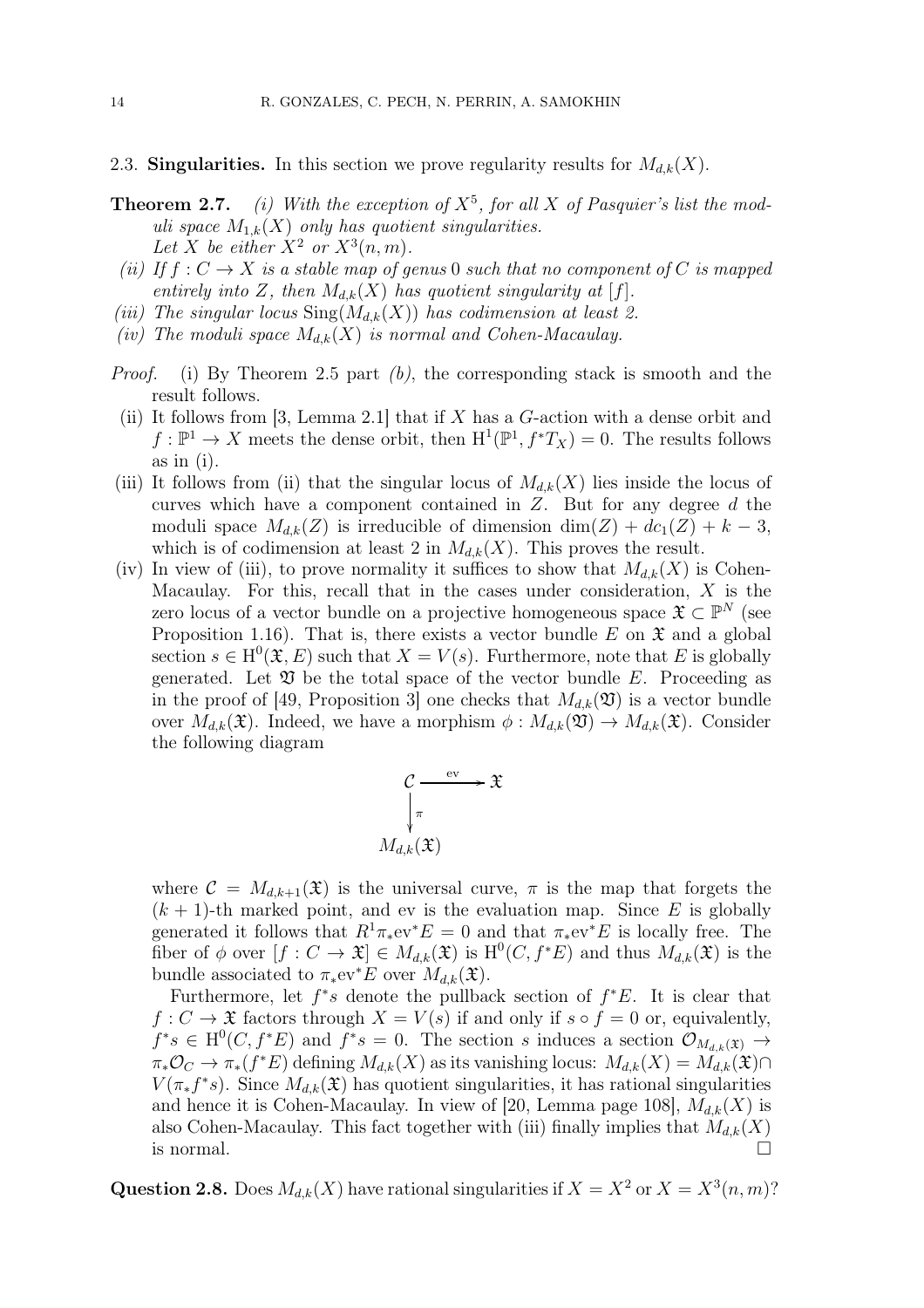#### 3. Quantum cohomology

3.1. **Reminders.** For  $X$  a smooth projective complex variety with Picard rank one, we have k evaluation maps  $ev_i: M_{d,k}(X) \to X$  on  $M_{d,k}(X)$ , sending a stable map to its value at the *i*-th marked point for  $i \in [1, k]$ . The Gromov-Witten invariants are defined as follows:

$$
\langle \alpha_1, \cdots, \alpha_k \rangle_{X,d,k} := \int_{[M_{d,k}(X)]^{\mathrm{vir}}} \prod_{i=1}^k \mathrm{ev}_i^* \, \alpha_i
$$

for  $\sum_i \deg \alpha_i = \dim X + d c_1(X) + k - 3$ , and it is equal to zero otherwise. Here  $\alpha_i \in H^*(X,\mathbb{R})$  are cohomology classes and  $[M_{d,k}(X)]^{\text{vir}}$  is a homology class, the virtual fundamental class (see [2] for a definition). An important feature of that class is the equality  $[M_{d,k}(X)]^{\text{vir}} = [M_{d,k}(X)]$  if  $M_{d,k}(X)$  has expected dimension  $\dim X + dc_1(X) + k - 3$  (see [38, Proposition 2]). The small quantum cohomology is defined as follows. Let  $(e_i)_i$  be a basis of  $H^*(X, \mathbb{R})$  and let  $(e_i^{\vee})_i$  be the dual basis for the Poincaré pairing. Then

$$
e_i * e_j = \sum_{d \geq 0} \sum_{\ell} \langle e_i, e_j, e_{\ell}^{\vee} \rangle_{X,d,3} e_{\ell} q^d.
$$

It is a non trivial result that this product defines an associative ring (see for example [19]). When the moduli space has expected dimension, the Gromov-Witten invariants are enumerative. We make this precise in the next subsection.

**Remark 3.1.** The varieties Y and Z are homogeneous for the group  $G$ . The quantum cohomology algebra of homogeneous spaces has been extensively studied and is well understood in many cases. Of special interest for our explicit computations in Section 4 are minuscule, cominuscule, adjoint and coadjoint varieties. The quantum cohomology of these varieties were studied in [10, 9, 12, 11, 13]. Many of these varieties are isotropic Grassmannians and their quantum cohomology is well understood thanks to the work of Buch, Kresch and Tamvakis [6, 31, 32, 7, 8]. We refer to these papers for explicit computations.

3.2. Enumerability of Gromov-Witten invariants. In this section we use a generalization of the Kleiman-Bertini Transversality Theorem to quasi-homogeneous spaces due to Graber [23, Lemma 2.5].

**Lemma 3.2.** Let  $X$  be a variety endowed with an action of a connected algebraic group G with only finitely many orbits and Z be an irreducible scheme with a morphism  $f: Z \to X$ . Let Y be a subvariety of X that intersects the orbit stratification properly (i.e., for any G-orbit  $\mathcal O$  of X, we have  $\text{codim}_{\mathcal O}(Y\cap \mathcal O)=\text{codim}_X Y$ ). Then there exists a dense open subset U of G such that for every  $g \in U$ ,  $f^{-1}(gY)$  is either empty or has pure dimension  $\dim Y + \dim Z - \dim X$ . Moreover, if X, Y and Z are smooth and we denote by  $Y_{\text{reg}}$  the subset of Y along which the intersection with the stratification is transverse, then the (possibly empty) open subset  $f^{-1}(gY_{reg})$  is smooth.

We apply the previous lemma to the following situation.

**Theorem 3.3.** Let X be a G-variety with finitely many G-orbits and dense G-orbit U. Let  $d \in H_2(X,\mathbb{Z})$  be such that  $M_{d,k}(X)$  is irreducible and equals the closure of the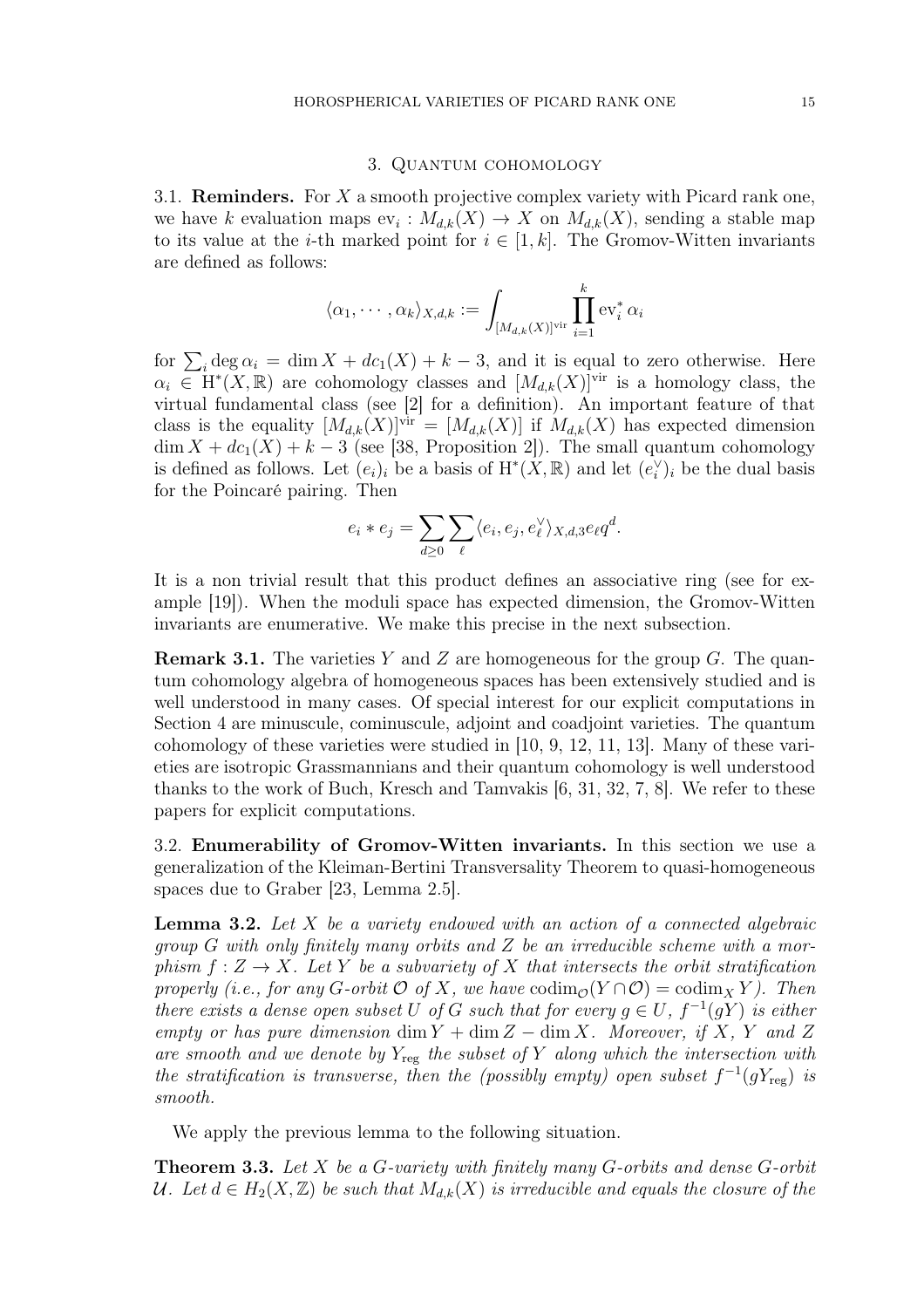locus of curves contained in U. Take  $Y_1, \ldots, Y_k$  to be subvarieties of X that intersect the orbit stratification properly and that represent cohomology classes  $\Gamma_1, \ldots, \Gamma_k$ satisfying

$$
\sum_{i} \operatorname{codim}_{X} Y_{i} = \dim M_{d,k}(X).
$$

Then there is a dense open subset  $U \subset G^k$  such that for all  $(g_1, \ldots, g_k) \in U$ , the Gromov-Witten invariant  $\langle \Gamma_1, \ldots, \Gamma_k \rangle_{X,d,k}$  is equal to the number of stable curves of degree d in X incident to the translates  $g_1Y_1, \ldots, g_kY_k$ .

Proof. First, we shall prove by repeatedly applying Lemma 3.2, that for generic  $(g_1, \ldots, g_k)$  in  $G^k$ , the scheme-theoretic intersection

$$
ev^{-1}(g_1 Y_1 \times \ldots \times g_k Y_k) = \bigcap_{i=1}^k ev_i^{-1}(g_i Y_i)
$$

consists of a finite number of reduced points supported on any preassigned nonempty open subset  $M^*$  of  $M = M_{d,k}(X)$  and, in particular, in the smooth locus of M. Here  $ev = ev_1 \times \ldots \times ev_k$ . Bearing this in mind, consider the following diagram

$$
M \setminus M^*
$$
  
 
$$
\downarrow_{ev}
$$
  

$$
\underline{Y} = Y_1 \times \ldots \times Y_k \xrightarrow{f} X^k.
$$

Since M is irreducible,  $M \setminus M^*$  has codimension at least one, so Lemma 3.2 implies that there exists an open subset  $V_1$  of  $G^k$  such that the inverse image of any of the translates  $g \cdot Y$  with  $g \in V_1$ , is empty. Thus in general the intersection is completely supported in  $M^*$ .

Next let  $U$  be the dense G-orbit of X. By the above, we can restrict to the locus where ev is in  $\mathcal{U}^k$ . Now let  $M^{sm}$  be the smooth locus of  $M_{d,k}(X)$  and  $\underline{Y}^s := \text{Sing }\underline{Y}$ and consider the diagram

$$
M^{sm} \cap \text{ev}^{-1}(\mathcal{U}^k)
$$

$$
\downarrow^{\text{ev}}_{\text{ev}}
$$

$$
\underline{Y}^s \cap \mathcal{U}^k \longrightarrow \mathcal{U}^k.
$$

Applying Kleiman's tranversality theorem to the homogeneous space  $U$ , we get an open subset  $V_2 \subset G^k$  such that  $ev^{-1}(g \cdot \underline{Y}^s \cap \mathcal{U}^k) = \emptyset$ , for any  $g \in V_2$ . Now let  $Y^* = (\underline{Y} \setminus \underline{Y}^s) \cap \mathcal{U}^k$ . By yet another application of Kleiman's tranversality theorem to the diagram

$$
M^{sm} \cap \text{ev}^{-1}(\mathcal{U} \downarrow \text{ev})
$$

$$
\downarrow^{\text{ev}} \downarrow^{\text{ev}}
$$

$$
\underline{Y}^* \longrightarrow \mathcal{U}^k.
$$

 $^k)$ 

we get an open subset  $V_3 \subset G^k$  such that for all  $g \in V_3$ , the inverse image in  $M^{sm} \cap \text{ev}^{-1}(\mathcal{U}^k)$  of the translate  $g \cdot \underline{Y}^*$  is either empty or smooth of the expected dimension (since all varieties involved are smooth). Hence it consists of a finite number of reduced points (possibly zero). We conclude that for any  $g \in V_1 \cap V_2 \cap V_3$ ,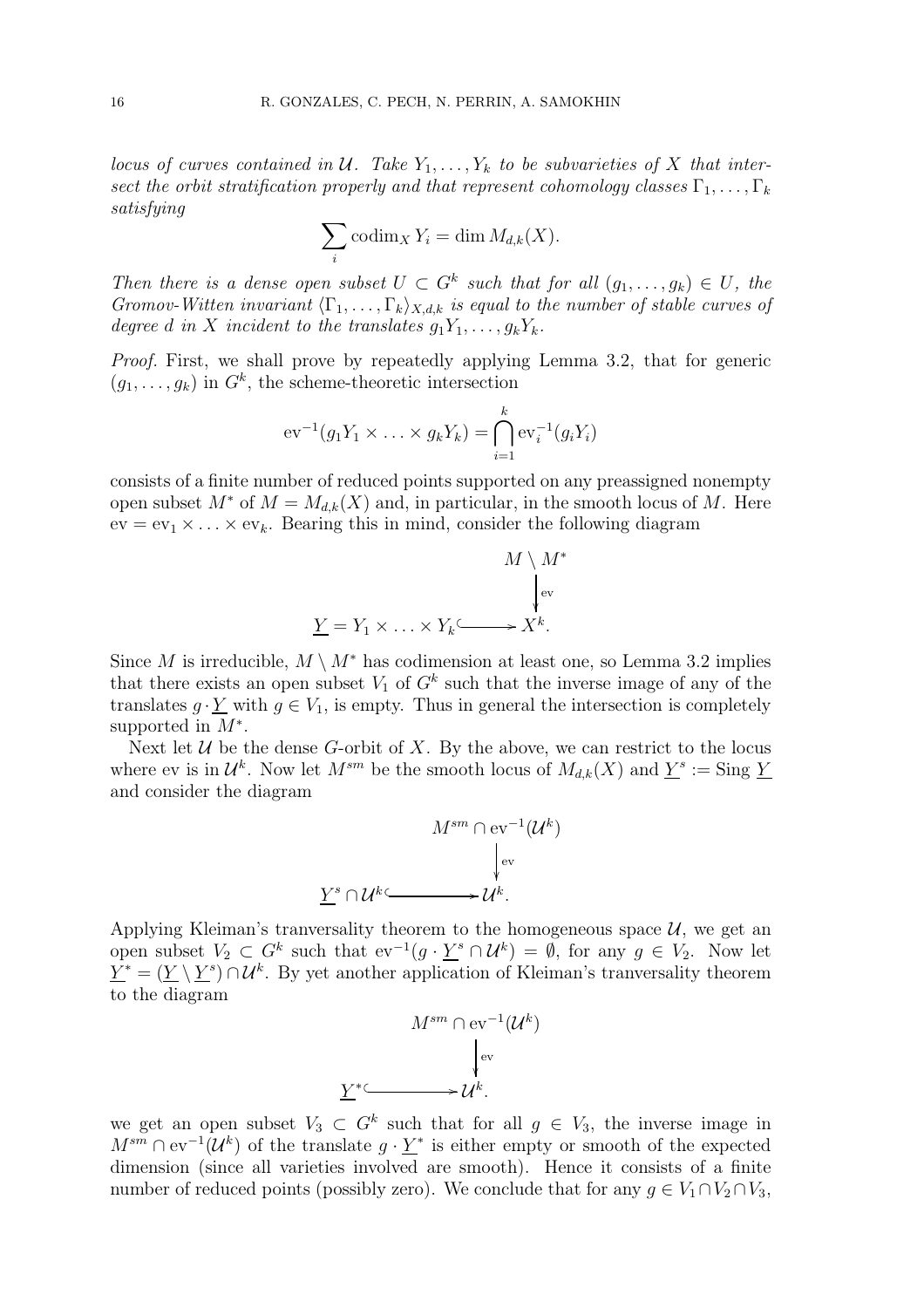the inverse image of  $g \cdot Y$  is of the expected dimension, is reduced, and is supported in the given open set.  $\square$ 

Next we specify the previous result to cases (2) and (3) of Pasquier's list.

**Corollary 3.4.** Let  $X$  be a horospherical variety of Picard number one. If  $X$  belongs to the classes (2) or (3) of Pasquier's list, then Theorem 3.3 holds, i.e., the Gromov-Witten invariants of X are enumerative.

Remark 3.5. The previous corollary gives a positive answer to a conjecture from [47, Conjecture 5.1] regarding the enumerativity of the degree d Gromov-Witten invariants of the odd symplectic Grassmannians. The case when  $d = 1$  was already proven by the second author in [47].

3.3. Quantum hyperplane multiplication. In this section we consider the multiplication with the hyperplane generator  $h \in H^2(X, \mathbb{Z})$ . Our aim is in particular to deal with the varieties  $X^1(3), X^2, X^3(3,3)$  and  $X^5$  of Pasquier's list, but we keep the computations as general as possible. Let us start with an easy dimension count.

**Lemma 3.6.** Let  $\sigma \in H^*(X, \mathbb{Z})$ . The highest power of q appearing in a product  $h * \sigma$  in QH(X) satisfies  $d \leq \frac{\dim X + 1}{c_1(X)}$  $\frac{\dim X + 1}{c_1(X)}$ . Furthermore, for  $X^1(3)$  and  $X^5$ , there is a non-trivial term of degree 2 in the product  $h * \sigma$  only if  $\sigma = [\text{pt}]$ , where  $[\text{pt}]$  is the class of a point. Moreover, this term is a multiple of  $q^2$ .

*Proof.* The degree of  $h * \sigma$  is at most dim  $X + 1$ . If there is a  $q^d$  appearing in the product, then its degree is at least  $dc_1(X)$  leading to the inequality  $dc_1(X) \leq$  $\dim X + 1$ . The result follows.

**Remark 3.7.** We shall prove in Section 5 that for  $X^3(n,m)$ , the product  $h * \sigma$  has terms of degree at most 1 in q.

3.4. Degree one invariants. In this subsection, we compute the degree one invariants involved in the quantum multiplication with  $h$ . We therefore compute Gromov-Witten invariants of the form  $\langle h, \sigma, \tau \rangle_{X,1,3}$  with  $\sigma, \tau \in H^*(X, \mathbb{Z})$  such that  $\deg \sigma + \deg \tau + 1 = \dim M_{1,3}(X) = \dim X + c_1(X).$ 

**Lemma 3.8.** Let  $u_1, u_2 \in W^{P_Y}$ . We have  $\langle h, \sigma'_{u_1}, \sigma_{u_2} \rangle_{X,1,3} = 0$ .

*Proof.* We may assume  $\deg \sigma'_{u_1} + \deg \sigma_{u_2} + 1 = \dim M_{1,3}(X) = \dim X + c_1(X)$ , which leads to  $\ell(u_1) + \ell(u_2) = \dim Y + c_1(X) - 1$ . We have  $\langle h, \sigma'_{u_1}, \sigma_{u_2} \rangle_{X,1,3} =$  $\pi_{M*}(\mathrm{ev}_1^* h \cup \mathrm{ev}_2^* \sigma'_{u_1} \cup \mathrm{ev}_3^* \sigma_{u_2}),$  where  $\pi_{M*}$  denotes the proper pushforward to a point, or integration against the virtual class of the moduli space of stable maps. Choosing general translates  $H$ ,  $g_1.Y'_{u_1}$  and  $g_2.Y_{u_2}$  with  $g_1, g_2 \in G$ , we have  $ev_1^* h \cup ev_2^* \sigma'_{u_1} \cup$  $ev_3^* \sigma_{u_2} = ev_1^{-1}(H) \cap ev_2^{-1}(g_1.Y'_{u_1}) \cap ev_3^{-1}(g_2.Y_{u_2}).$  We prove that this set is empty. It is enough to prove that there is no line meeting  $H$ ,  $g_1.Y'_{u_1}$  and  $g_2.Y_{u_2}$ .

We discuss several cases. Let  $L$  be such a line. If  $L$  were in  $Z$  then  $L$  would not meet  $g_2.Y_{u_2}$ , a contradiction. If L meets Z (necessarily in one point since  $Z =$  $X \cap \mathbb{P}(V_Z)$ , then  $p_Y(\pi_Z^{-1})$  $Z_Z^{-1}(L)$ ) is a point and lies on  $p_Y(\pi_Z^{-1})$  $\mathcal{L}_Z^{-1}(g_1.Y'_{u_1})) \cap p_Y(\pi_Z^{-1})$  $Z^1(g_2.Y_{u_2})$ . But  $p_Y(\pi_Z^{-1})$  $Z_Z^{-1}(g_1.Y'_{u_1})$  is a translate of  $Y_{u_1}$  and  $p_Y(\pi_Z^{-1})$  $Z^{-1}(g_2.Y_{u_2})$  is a general translate of  $Y_{u_2}$ . An easy dimension count gives a contradiction, for  $\ell(u_1) + \ell(u_2) > \dim Y$ . Finally if L does not meet Z, then  $p_Y(\pi_Z^{-1})$  $Z_Z^{-1}(L)$ ) is a line meeting  $p_Y(\pi_Z^{-1})$  $Z^{-1}(g_1.Y'_{u_1})$  and  $p_Y(\pi_Z^{-1}$  $Z_Z^{-1}(g_2.Y_{u_2})$ ). This is possible if  $\ell(u_1)+\ell(u_2) \leq \dim M_{1,2}(Y) = \dim Y + c_1(Y) - 1$ . This is a contradiction since  $c_1(X) > c_1(Y)$ .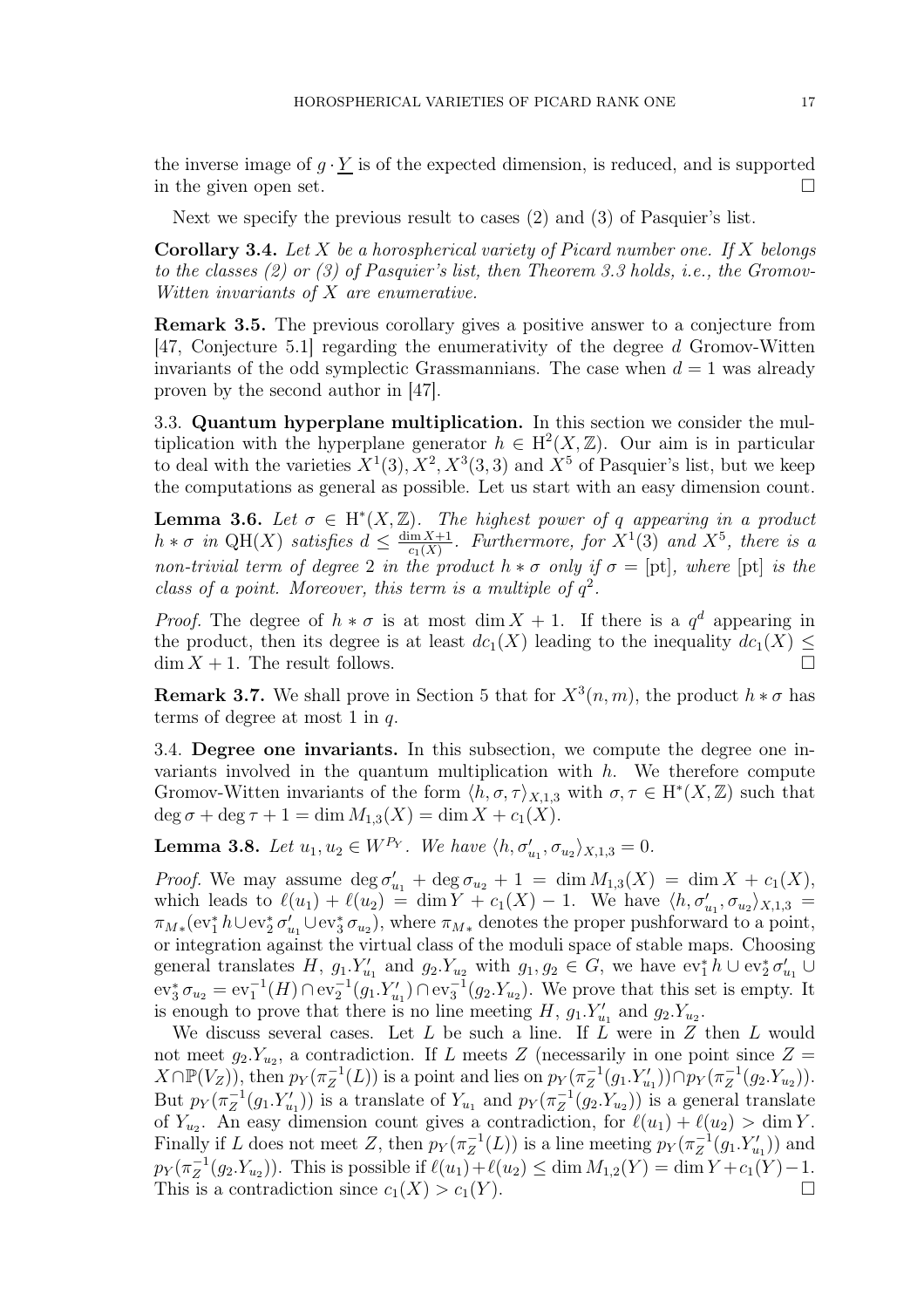**Lemma 3.9.** Let  $u \in W^{P_Y}$  and  $v \in W^{P_Z}$ . We have  $\langle h, \sigma_u, \tau_v \rangle_{X}$   $_1$   $_3 = \delta_{\widetilde{\eta}^{\vee}}$   $\widetilde{\eta}$ .

*Proof.* As in the previous lemma, we may assume  $\ell(u) + \ell(v) = \dim Y + \dim Z +$  $c_1(X)$  – dim X – 1 and we are looking for lines L meeting general translates H,  $g_1.Y_u$ and  $g_2.Z_v$ . In particular, the line L is not contained in Z (otherwise  $L \cap g_1.Y_v = \emptyset$ ) and not in Y (otherwise  $L \cap g_2.Z_v = \emptyset$ ) but meets Y in  $g_1.Y_u$  and Z in  $g_2.Z_v$ . The line L is thus mapped to a point via  $p_{YZ}$  *i.e*  $p_{YZ}(\pi_{YZ}^{-1}(L))$  is a point. Thus  $p_{YZ}(\pi_{YZ}^{-1}(g_1.Y_u))$  a general translate of  $E_{\tilde{u}}$  and  $p_{YZ}(\pi_{YZ}^{-1}(g_2, Z_v))$  a general translate of  $E_{\tilde{v}}$  have to meet. The sum of their codimensions is  $\ell(u)+\ell(v) = \dim E + c_1(X) - \text{codim}_X Y - \text{codim}_X Z$ and by Fact 1.7 we get  $\ell(u) + \ell(v) = \dim E$ . In particular this intersection is empty unless  $\widetilde{v} = \widetilde{u}^{\vee}$ . If this intersection is non-empty and therefore a point e, the line is given by  $\pi_{YZ}(p_{YZ}^{-1})$  $\Gamma_{YZ}^{-1}(e)$ ).

**Lemma 3.10.** Let  $u \in W^{P_Y}$  and  $v \in W^{P_Z}$ . We have

$$
\langle h, \sigma'_u, \tau'_v \rangle_{X,1,3} = \begin{cases} 0 & \text{if } c_1(X) \ge c_1(Z) \\ \langle h, \overline{\tau}_{\widehat{u}}, \overline{\tau}_v \rangle_{Z,1,3} & \text{if } c_1(X) = c_1(Z) - 1 \end{cases}
$$

**Remark 3.11.** Note that  $c_1(X) \geq c_1(Z)$  for  $X^2$  and  $X^3(n,m)$ , while  $c_1(X)$  $c_1(Z) - 1$  for  $X^1(3), X^4$  and  $X^5$ .

*Proof.* As above, we may assume  $\ell(u) + \ell(v) = \dim X + c_1(X) - 1$  and we are looking for lines L meeting general translates H,  $g_1.Y'_u$  and  $g_2.Z'_v$ . If  $L \subset Y$ , then L meets general translates of  $H \cap Y$ ,  $Y_u$  and  $Y_{\hat{v}}$ . The sum of their codimension is  $\ell(u) + \ell(v) + 1 - \operatorname{codim}_X Y + 1 = \dim Y + c_1(X) + 1 > \dim M_{1,3}(Y)$ , so there is no such L. If L is contained in  $\mathcal{U}$ , then  $p_{YZ}(\pi_{YZ}^{-1}(L))$  is a line meeting general translates of  $E_{\tilde{u}}$  and  $E_{\tilde{v}}$ . The sum of their codimensions is  $\ell(u) + \ell(v) = \dim X - 1 + c_1(X) =$ dim  $E + c_1(X)$ . But the curve  $p_{YZ}(\pi_{YZ}^{-1}(L))$  has intersection  $c_1(X)$  with  $-K_E$ , so this sum is one more than the dimension of the moduli space, which implies that there is no such curve. Assume that L meets  $\mathcal{U}$ . If the line L meets Z then  $p_Y(\pi_Z^{-1})$  $Z^{^{-1}}(L))$ is a point meeting general translates of  $Y_u$  and  $Y_{\hat{v}}$ . An easy dimension count proves that this is not possible. The same arguments prove that there is no line  $L$  meeting  $U$  and Y.

We thus have the inclusion  $L \subset Z$  and since  $Y'_\n\llcorner u \cap Z = Z_{\widehat{u}}$ , the number of lines L as above is given by the Gromov-Witten invariant  $\langle h, \overline{\tau}_{\hat{u}}, \overline{\tau}_{v} \rangle_{Z,1,3}$ . Again by a dimension count the result follows. count the result follows.

Lemma 3.12. Let  $v_1, v_2 \in W^{P_Z}$ . We have

$$
\langle h, \tau_{v_1}, \tau'_{v_2} \rangle_{X,1,3} = \begin{cases} 0 & \text{if } c_1(X) > c_1(Z) \\ \langle h, \overline{\tau}_{v_1}, \overline{\tau}_{v_2} \rangle_{Z,1,3} & \text{if } c_1(X) = c_1(Z) \end{cases}
$$

**Remark 3.13.** Note that  $c_1(X) > c_1(Z)$  for  $X^2$ , while  $c_1(X) = c_1(Z)$  for  $X^3(n, m)$ .

*Proof.* As above, we may assume  $\ell(u) + \ell(v) = \dim Z + c_1(X) - 1$  and we are looking for lines L meeting general translates  $H$ ,  $g_1.Z_{v_1}$  and  $g_2.Z'_{v_2}$ . An easy dimension count using the composition  $p_Z \circ \pi_Y$  proves that L does not meet Y. Projecting to Z we have that  $p_Z(\pi_Y^{-1})$  $Y(Y^{-1}(L))$  is a line L' which meets general translates of  $Z_{v_1}$  and  $Z_{v_2}$ . Such a line L' does not exist for dimension reasons if  $c_1(X) > c_1(Z)$ , and there are  $\langle h, \overline{\tau}_{v_1}, \overline{\tau}_{v_2} \rangle_{Z,1,3}$  such lines if  $c_1(X) = c_1(Z)$ . Since  $g_1$  and  $g_2$  are general in G we may assume that these lines L' are general. We may thus assume that  $c_1(X) = c_1(Z)$ . We are thus in case (3) of Pasquier's classification and any lift of  $L'$  in  $\mathcal{U}_Z$  meeting the zero section is a solution for L. But  $\mathcal{U}_Z$  is a vector bundle over Z whose restriction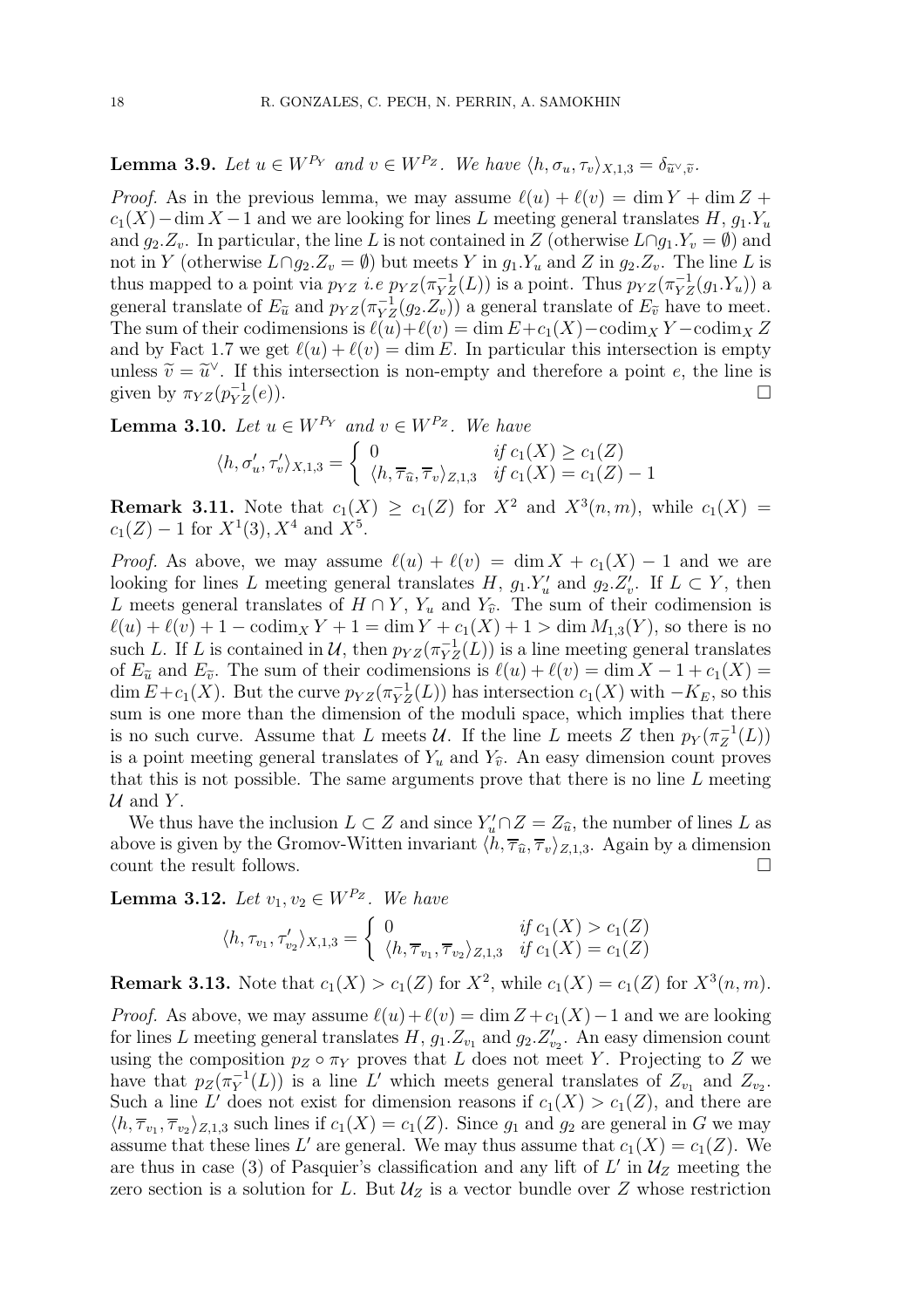to a general line is trivial. In particular the only lift meeting the zero section is the zero section itself, proving the result.

Lemma 3.14. Let  $u \in W^{P_Y}$  and  $v \in W^{P_Z}$ . For  $c_1(X) - c_1(Y) + 1 - \text{codim}_X Y = 0$ , we have  $\langle h, \sigma_u, \tau_v' \rangle_{X,1,3} = \langle h, \overline{\sigma}_u, \overline{\sigma}_{\widehat{v}} \rangle_{Y,1,3}$ .

**Remark 3.15.** Note that we have  $c_1(X) - c_1(Y) + 1 - \text{codim}_X Y \leq 0$  in all cases, with equality for  $X = X^1(n)$ ,  $X^3(n, 2)$  and  $X^5$ .

*Proof.* As above, we may assume  $\ell(u) + \text{codim}_X Y + \ell(v) = \dim X + c_1(X) - 1$  and we are looking for lines L meeting general translates H,  $g_1.Y_u$  and  $g_2.Z'_v$ . If L is not contained in Y, then  $p_Z(\pi_Y^{-1})$  $Y(Y|L)$  is a point meeting general translates of  $Z_{\hat{u}}$  and  $Z_v$ . An easy dimension count proves that this is not possible. If  $L \subset Y$ , then we are counting curves in Y meeting a hyperplane and general translates of  $Y_u$  and  $Y_{\hat{v}}$ . The condition implies that the classes have the right codimension, which implies the  $result.$   $\Box$ 

Lemma 3.16. Let  $v_1, v_2 \in W^{P_Z}$ , we have

$$
\langle h, \tau'_{v_1}, \tau'_{v_2} \rangle_{X,1,3} = \begin{cases} 0 & \text{if } c_1(X) - c_1(Y) > \operatorname{codim}_X Y - 2 \\ \langle h, \overline{\sigma}_{\widehat{v}_1}, \overline{\sigma}_{\widehat{v}_2} \rangle_{Y,1,3} & \text{if } c_1(X) - c_1(Y) = \operatorname{codim}_X Y - 2. \end{cases}
$$

**Remark 3.17.** Note that we have  $c_1(X) - c_1(Y) + 2 - \text{codim}_X Y > 0$  for  $X =$  $X^1(n), X^2, X^3(n,2)$  and  $X^5$ , while  $c_1(X) - c_1(Y) + 2 - \text{codim}_X Y = 0$  for  $X =$  $X^3(n,3)$  and  $X=X^4$ .

*Proof.* As above, we may assume  $\ell(u) + \ell(v) + 1 = \dim X + c_1(X)$  and we are looking for lines L meeting general translates  $H$ ,  $g_1.Z'_{v_1}$  and  $g_2.Z'_{v_2}$ . If L is contained in Z, then we are computing  $\langle h_Z, \overline{\tau}_{v_1}, \overline{\tau}_{v_2} \rangle_{Z,1,3}$ . But  $\ell(v_1) + \ell(v_2) + 1 = \dim X +$  $c_1(X) > \dim Z + c_1(Z)$  so there is no such L. If L meets Z, then  $p_Y(\pi_Z^{-1})$  $Z^{-1}(L)$ ) is a point contained in the intersection of general translates of  $p_Y(\pi_Z^{-1})$  $Z_Z^{-1}(Z'_{v_1}) = Y_{\widehat{v}_1}$  and  $p_Y(\pi_Z^{-1}$  $Z_Z^{-1}(Z'_{v_2}) = Y_{\widehat{v}_2}$ . But the sum of their codimensions is  $\ell(v_1) + 1 - \text{codim}_X Y +$  $\ell(v_2) + 1 - \operatorname{codim}_X Y = \dim Y + c_1(X) + 1 - \operatorname{codim}_X Y = \dim Y + 1 + \operatorname{codim}_X Z >$  $\dim Y$  so there is no such L. If L meets Y but is not contained in Y, then  $p_Z(\pi_Y^{-1})$  $Y^{-1}(L))$ is a point meeting general translates of  $Z_{v_1}$  and  $Z_{v_2}$ . An easy dimension count proves that this is not possible. If L is contained in U, we consider  $L' = p_{YZ} \pi_{YZ}^{-1}(L)$  meeting general translates of  $p_{YZ}\pi_{YZ}^{-1}(Z_{v_1}') = E_{\tilde{v}_1}$  and  $p_{YZ}\pi_{YZ}^{-1}(Z_{v_2}') = E_{\tilde{v}_2}$ . The sum of their codimension in E is  $\ell(v_1) + \ell(v_2) = \dim X - 1 + c_1(X) = \dim E + c_1(X)$ . The curve L' has intersection  $c_1(X)$  with  $-K_E$ , thus there is no such line. We are left with  $L$  contained in  $Y$ . So we are computing the number of lines corresponding to the invariant  $\langle h_Y, \overline{\sigma}_{\widehat{v}_1}, \overline{\sigma}_{\widehat{v}_2} \rangle_{Y,1,3}$ . The sum of the corresponding codimensions is  $\ell(v_1) + 1 - \operatorname{codim}_X Y + \ell(v_2) + 1 - \operatorname{codim}_X Y + 1 = \dim Y + c_1(X) + 2 - \operatorname{codim}_X Y =$  $\dim Y + c_1(Y) + c_1(X) - c_1(Y) + 2 - \operatorname{codim}_X Y$ . The result follows.

3.5. Degree 2 invariants. In this subsection we compute some degree 2 Gromov-Witten invariants. We concentrate on the case dim  $X = 2c_1(X) - 1$ , where there is a unique non-vanishing degree 2 invariant,  $\langle h, [\text{pt}], [\text{pt}] \rangle_{X,2,3}$ .

**Lemma 3.18.** If dim  $X = 2c_1(X) - 1$ , then  $\langle h, [\text{pt}], [\text{pt}]\rangle_{X,2,3} = 2$ .

**Remark 3.19.** Note that we have dim  $X = 2c_1(X) - 1$  for  $X = X^1(3)$  and  $X = X^5$ .

*Proof.* Recall that  $\langle h, [\text{pt}], [\text{pt}]\rangle_{X,2,3} = 2\langle [\text{pt}], [\text{pt}]\rangle_{X,2,2}$  so we need to prove that there is a unique conic through two general points in X. Consider two general points  $p_1$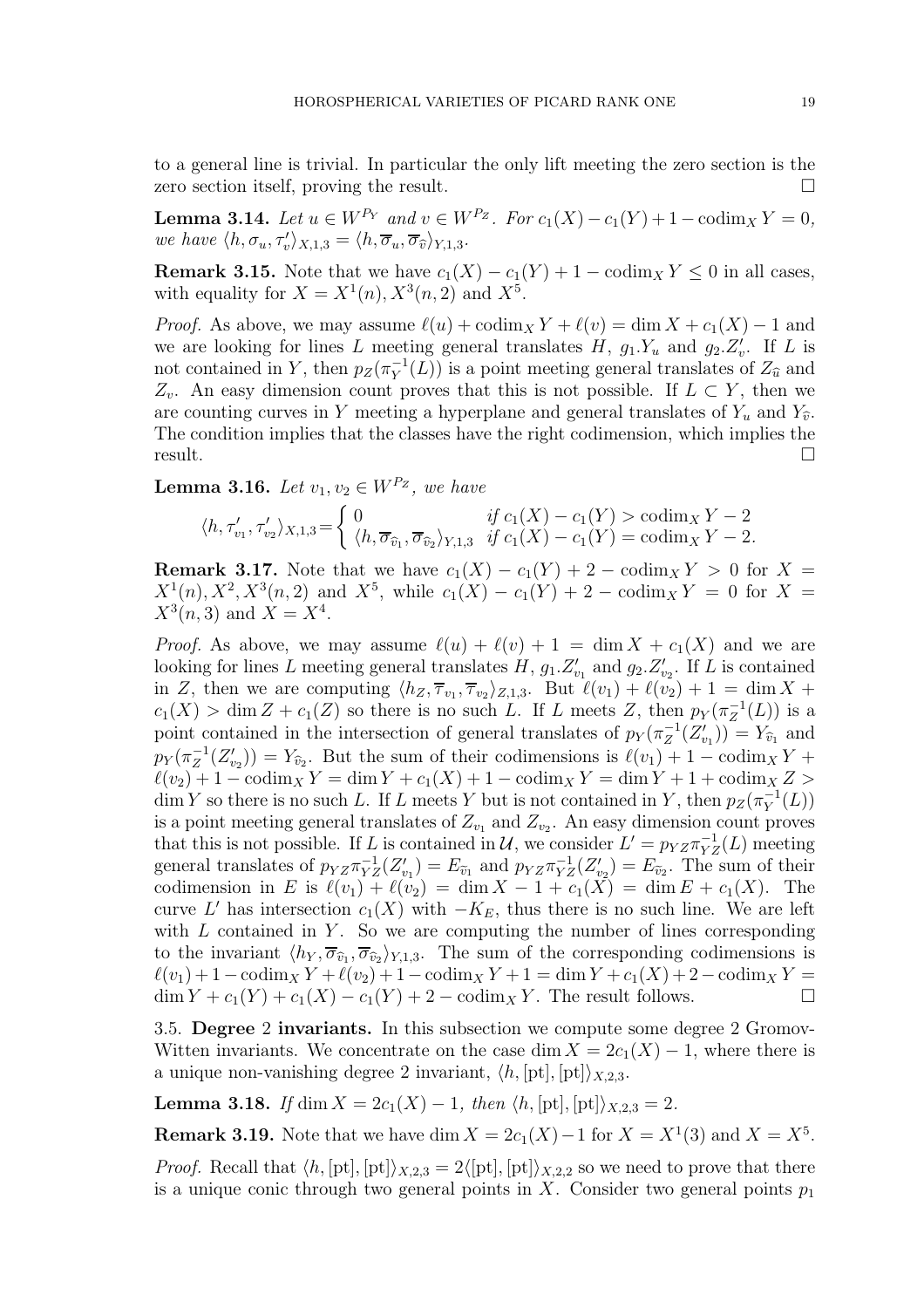and  $p_2$  in  $\mathcal{U}_Y$ . Any stable maps of degree 2 passing through  $p_1, p_2$  give by projection  $p_Y$  to Y a stable map of degree at most 2 passing through two general points in Y. With our assumptions we have dim  $Y = 2c_1(Y) - 1$  and there exists exactly one (irreducible) stable map  $f: \mathbb{P}^1 \to Y$  of degree 2 through 2 general points in Y (in our case,  $Y$  is an adjoint variety, so this follows from [13, Proposition 10]). We need to prove that f lifts to a unique stable map in  $\mathcal{U}_Y$  passing through  $p_1$  and  $p_2$ . This is equivalent to proving that the vector bundle  $N_Y$  satisfies  $f^*N_Y = \mathcal{O}_{\mathbb{P}^1}(1)^{\text{codim}_X Y}$ . The unique irreducible curve passing through the B-stable and the  $B^+$ -stable points in Y is the curve obtained using the cocharacter  $\theta^{\vee}$  with  $\theta$  the highest root of G. Using the fact that  $N_Y = p_* \mathcal{L}_{\omega_Y - \omega_Z} = G \times^{P_Y} V_{P_Y}(\omega_Y - \omega_Z)$  it is easy to check that the condition  $f^*N_Y = \mathcal{O}_{\mathbb{P}^1}(1)^{\text{codim}_XY}$  is satisfied.

#### 4. Examples

In this section we compute the quantum hyperplane multiplication for the following examples:  $X^1(3), X^2, X^3(3,3)$  and  $X^5$ . Our aim is to extend the Hasse diagram to a quantum Hasse diagram and deduce semisimplicity results for the quantum cohomology.

4.1. Semisimplicity. Using our quantum Chevalley formulas, we obtain

**Theorem 4.1.** If X is one of the varieties  $X^1(3)$ ,  $X^2$ ,  $X^3(3,3)$ ,  $X^5$ , then QH(X) is semisimple.

*Proof.* The proof in all cases goes as follows. We work in the specialisation  $q = 1$ of the quantum cohomology. If the algebra obtained for  $q = 1$  is semisimple, so is  $QH(X)$  (this is actually an equivalence).

Using the previous section we give in Propositions 4.3, 4.4, 4.5 and 4.6 Chevalley formulas for the quantum multiplication by the hyperplane class  $h$  in the above cases.

Using these Chevalley formulas, we can compute the quantum multiplication by  $h^{c_1(X)}$  which is an endomorphism of the space

$$
\mathrm{QH}^0(X) := \oplus_{k \geq 0} \mathrm{H}^{2kc_1(X)}(X, \mathbb{Z}).
$$

Writing down the matrix of this endomorphism, which is a matrix of size  $qh^0(X)$  $\dim \mathrm{QH}^{0}(X)$  we can check in all cases (see below) that it has  $q h^{0}(X)$  different nonvanishing eigenvalues. Since  $1 \in QH^0(X)$ , if  $\mu(X)$  is the minimal polynomial  $h^{c_1(X)}$ on  $QH^{0}(X)$ , then  $\mu(X^{c_1(X)})$  is a vanishing polynomial for h on  $QH(X)$  with different (non-vanishing) eigenvalues. Since in all cases, an easy check gives the equality  $\dim QH(X) = c_1(X) \cdot \dim QH^0(X)$ , we see that  $\mu(X^{c_1(X)})$  is the minimal and the characteristic polynomial of h on  $QH(X)$ . This implies that the endomorphism of  $QH(X)$  defined by multiplication with h is semisimple with simple (non-vanishing) eigenvalues, therefore it generates the algebra which has to be semisimple.

We now explicitly compute the matrix for  $X^2$  and check that it has  $q h^0(X)$  different non-vanishing eigenvalues. In the other cases, we only give the matrices obtained from Chevalley formulas. Recall that for  $X = X^2$ , we have dim  $X = 9$  and  $c_1(X) = 7$ . Set  $QH^{2i}(X) := \bigoplus_{k \geq 0} H^{2kc_1(X)+2i}(X,\mathbb{Z})$ . We have the following basis:

$$
QH0(X) = \langle 1, \tau_{v_4} \rangle, \qquad QH2(X) = \langle h, \tau_{v_5} \rangle, \qquad QH4(X) = \langle \sigma'_{u_2}, \tau_{v_6} \rangle, QH6(X) = \langle \sigma'_{u_3}, \tau_{v_0} \rangle, \qquad QH8(X) = \langle \sigma'_{u_4}, \tau_{v_1} \rangle, \qquad QH10(X) = \langle \sigma'_{u_5}, \tau_{v_2} \rangle, QH12(X) = \langle \tau_{v_3}, \tau_{v'_3} \rangle.
$$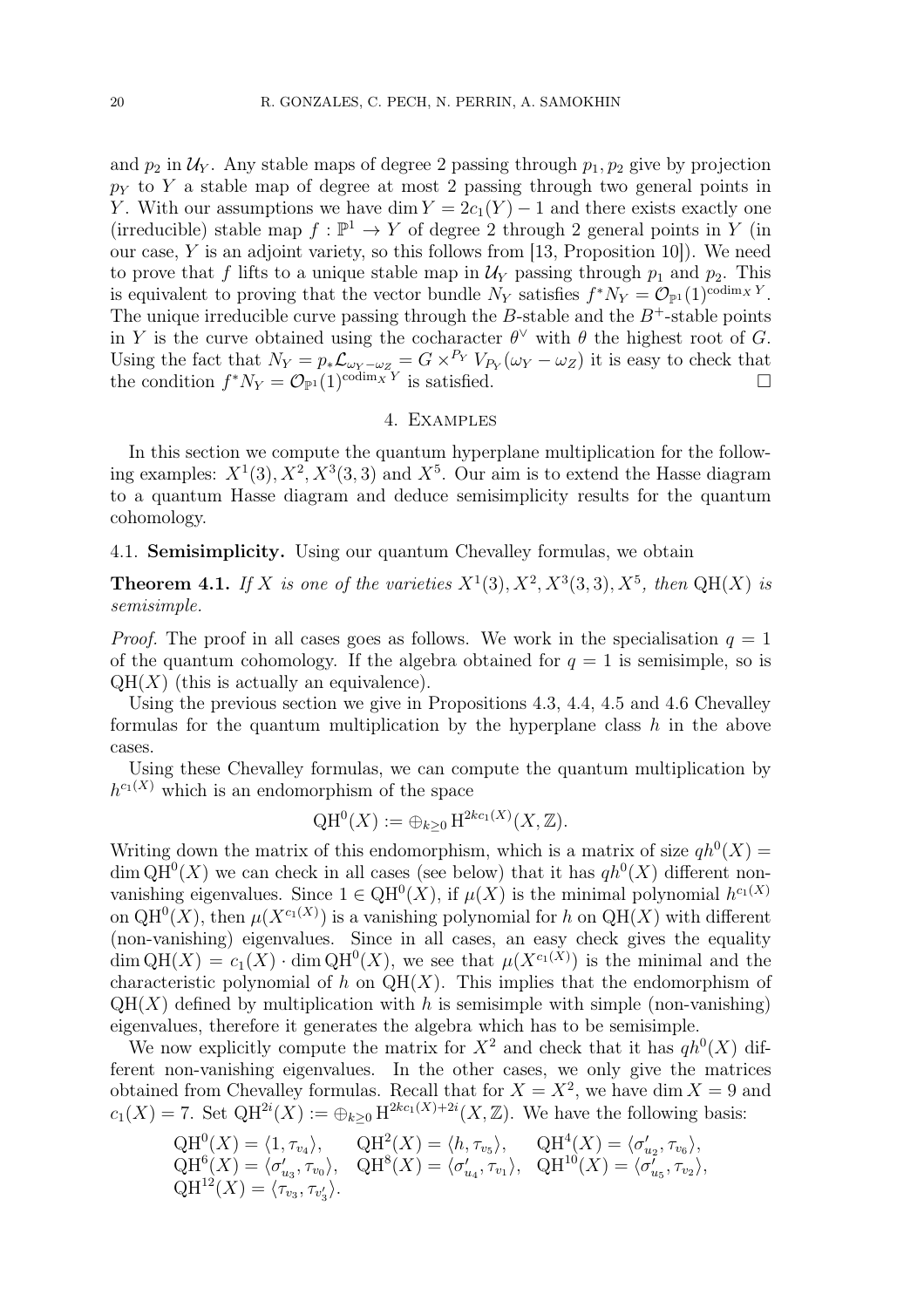In particular we have  $qh^0(X) = 2$  and we see that dim  $QH(X) = c_1(X) \cdot qh^0(X) =$  $7·2 = 14$ . Let  $A_i$  be the matrix, in the above basis, of the endomorphism  $QH^{2i}(X) \rightarrow$  $QH^{2i+2}(X)$  induced by the quantum multiplication by h. By Proposition 4.4, we have

$$
A_0 = \begin{pmatrix} 1 & 1 \\ 0 & 1 \end{pmatrix}, A_1 = \begin{pmatrix} 1 & 1 \\ 0 & 1 \end{pmatrix}, A_2 = \begin{pmatrix} 2 & 1 \\ 1 & 0 \end{pmatrix}, A_3 = \begin{pmatrix} 1 & 0 \\ 1 & 1 \end{pmatrix}
$$

$$
A_4 = \begin{pmatrix} 1 & 0 \\ 1 & 1 \end{pmatrix}, A_5 = \begin{pmatrix} 1 & 1 \\ 0 & 1 \end{pmatrix}, A_6 = \begin{pmatrix} 0 & 1 \\ 1 & 1 \end{pmatrix}.
$$

The matrix of  $h^{c_1(X)}$  on  $QH^0(X)$  is the product  $A_6A_5A_4A_3A_2A_1A_0$ . We obtain:

$$
\left(\begin{array}{cc}5 & 12 \\12 & 29\end{array}\right)
$$

which has two distinct non vanishing eigenvalues and minimal polynomial  $\mu(X) =$  $x^2 - 34x + 1.$ 

If X is one of the varieties  $X^1(3), X^2, X^3(3,3), X^5$ , the matrices of  $h^{c_1(X)}$ , in an appropriate basis, are the following ones:

$$
\left(\begin{array}{cccc}\n18 & 20 & 15 & 38 \\
20 & 35 & 23 & 48 \\
15 & 33 & 20 & 38 \\
0 & 10 & 6 & 4\n\end{array}\right), \left(\begin{array}{cccc}\n16 & 20 & 63 & 34 \\
20 & 22 & 69 & 38 \\
5 & 9 & 26 & 18 \\
7 & 6 & 19 & 9\n\end{array}\right), \left(\begin{array}{cccc}\n18 & 14 & 38 \\
10 & 10 & 22 \\
0 & 4 & 4\n\end{array}\right).
$$

Again one can check that they have disctinct non vanishing eigenvalues.  $\Box$ 

- **Remark 4.2.** (1) The semisimplicity for  $X = X^2$  can also be obtained as follows. It follows from Proposition 1.16 that  $X$  is a general linear section of  $OG(5, 10)$  but it was proved in [51], that the quantum cohomology of such hyperplane sections is semisimple.
	- (2) In the next section, we study more closely the quantum cohomology for  $X = X<sup>3</sup>(n, m)$  and prove that there is no degree 2 term in the quantum multiplication by h. We also give a presentation of  $QH(X)$  in some cases. For similar varieties with non semisimple small quantum cohomology but semisimple big quantum cohomology, we refer to [51], [21] and [16].
	- (3) The semisimplicity for  $X = X^5$  can also be obtained as follows. In [46], the authors proved that X has a deformation isomorphic to the isotropic Grassmannian  $\mathrm{OG}(2,7)$  and in [13] it was proved that  $\mathrm{QH}(\mathrm{OG}(2,7))$  is semisimple. Since the quantum cohomology is a deformation invariant, this proves the result.

4.2. Case  $X = X^1(3)$ . We have dim  $X = 9$  and  $c_1(X) = 5$ . Z is a 6-dimensional quadric. There is only one cohomology class for each degree in Z except in degree 3 so we denote by  $(v_i)_{i \in [0,6]}$  with  $\ell(v_i) = i$  and  $v'_3$  with  $\ell(v'_3) = 3$  the elements of  $W^{P_Z}$ . We choose to set  $v_3 = s_1 s_2 s_3$  and  $v'_3 = s_3 s_2 s_3$ . We have  $Y = \text{OG}(2, 7)$  and there is one cohomology class in degree 0, 1, 6 and 7 and two cohomology classes otherwise. We denote by  $(u_i)_{i\in[0,7]}$  with  $\ell(u_i)=i$  and  $u'_2, u'_3, u'_4, u'_5$  with  $\ell(u'_i)=i$  the elements in  $W^{P_Y}$ . We choose to set  $u'_2 = s_1 s_2$ ,  $u'_3 = s_3 s_1 s_2$ ,  $u'_4 = s_2 s_3 s_1 s_2$ ,  $u'_5 = s_3 s_2 s_3 s_1 s_2$ . Note that  $\sigma'_{u_0} = \tau'_{v_0} = 1$ ,  $\sigma'_{u_1} = \tau'_{v_1} = h$ ,  $\sigma_{u_7} = \tau_{v_6} = [\text{pt}]$  and  $\sigma_{u_6} = \tau_{v_5} = [\text{line}].$ 

Proposition 4.3. We have the formulas  $(1)$   $h * 1 = h$ 

,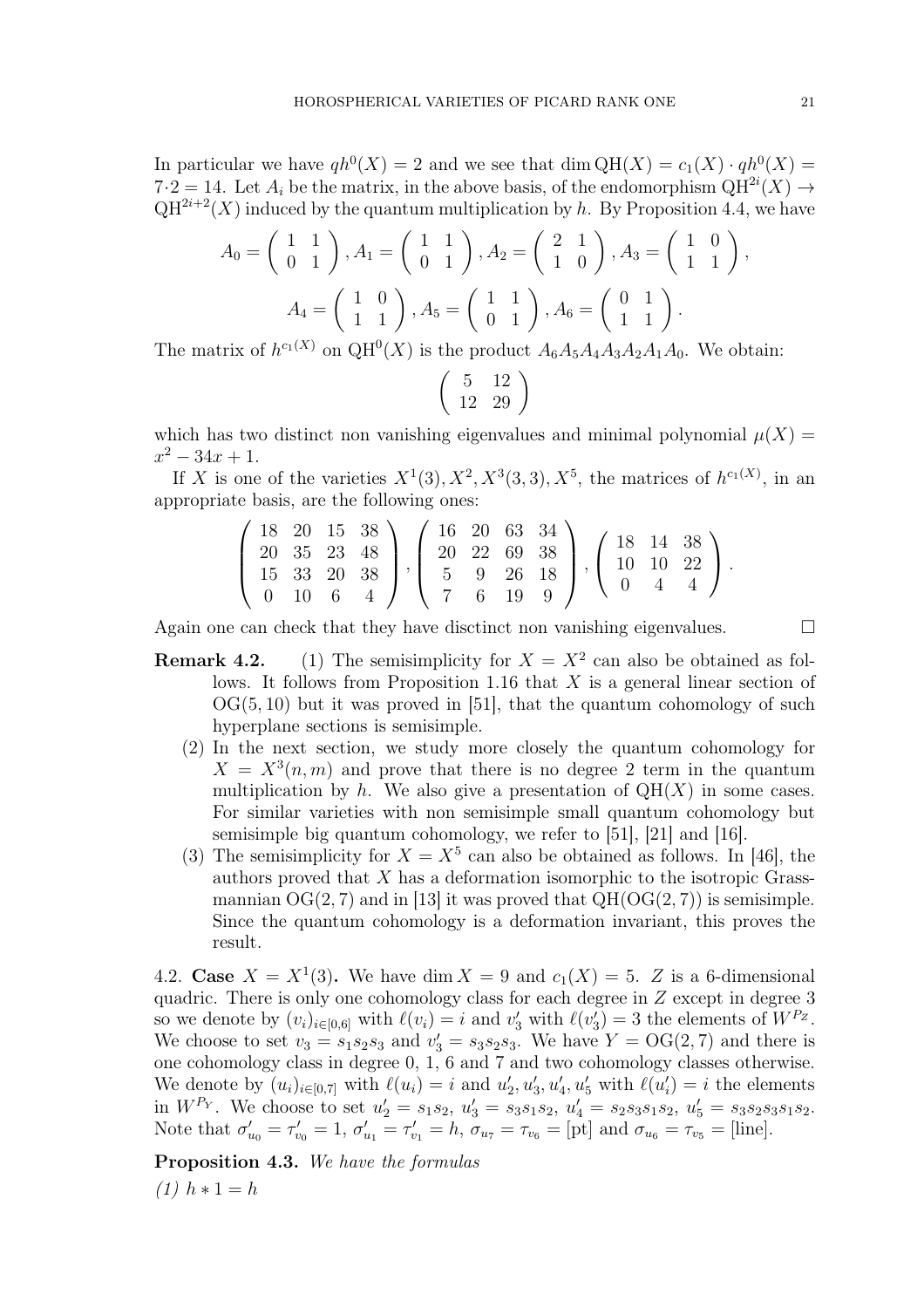(2) 
$$
h * h = 2\sigma'_{u_2} + \sigma'_{u'_2}
$$
  
\n(3)  $h * \sigma'_{u_2} = \sigma'_{u_3} + \sigma'_{u'_3}$  and  $h * \sigma'_{u'_2} = 2\sigma'_{u'_3} + \tau_{v_0}$   
\n(4)  $h * \sigma'_{u_3} = 2\sigma'_{u_4} + \sigma'_{u'_4}$ ,  $h * \sigma'_{u_3} = \sigma'_{u_4} + 2\sigma'_{u'_4} + \tau_{v_1}$  and  $h * \tau_{v_0} = \tau_{v_1}$   
\n(5)  $h * \sigma'_{u_4} = \sigma'_{u_5}$ ,  $h * \sigma'_{u'_4} = \sigma'_{u_5} + 2\sigma'_{u'_5} + \tau_{v_2}$  and  $h * \tau_{v_1} = \tau_{v_2} + q$   
\n(6)  $h * \sigma'_{u_5} = 2\sigma'_{u_6} + \tau_{v_3}$ ,  $h * \sigma'_{u'_5} = \sigma'_{u_6} + \tau_{v'_3}$  and  $h * \tau_{v_2} = \tau_{v_3} + \tau_{v'_3} + qh$   
\n(7)  $h * \sigma'_{u_6} = \sigma'_{u_7} + \tau_{v_4}$ ,  $h * \tau_{v_3} = \tau_{v_4} + q\sigma'_{u'_2}$  and  $h * \tau_{v'_3} = \tau_{v_4} + q\sigma'_{u_2}$   
\n(8)  $h * \sigma'_{u_7} = \tau_{v_5} + q\tau_{v_0}$  and  $h * \tau_{v_4} = \tau_{v_5} + q\sigma'_{u'_3}$   
\n(9)  $h * \tau_{v_5} = \tau_{v_6} + q\sigma'_{u'_4} + q\tau_{v_1}$   
\n(10)  $h * \tau_{v_6} = q\sigma'_{u'_5} + q\tau_{v_2} + 2q^2$ .

Proof. We will only discuss the quantum corrections, since the classical part follows from the classical Hasse diagram. By Lemma 3.6, there is no power of  $q$  higher than 1 except maybe in  $h * \tau_{v_6}$ . For the first four lines, there is no quantum correction since the degree is smaller than  $5 = c_1(X)$ . For the fifth line, we only have to compute  $\langle h, \sigma'_{u_4}, \sigma_{u_7} \rangle$ ,  $\langle h, \sigma'_{u'_4}, \sigma_{u_7} \rangle$  and  $\langle h, \tau_{v_1}, \sigma_{u_7} \rangle$ . The result follows from Lemma 3.8 and Lemma 3.9. For line (6), we only have to compute  $\langle h, \sigma'_{u_5}, \sigma_{u_6} \rangle$ ,  $\langle h, \sigma'_{u'_5}, \sigma_{u_6} \rangle$  and  $\langle h, \tau_{v_2}, \sigma_{u_6} \rangle$ . The result follows from Lemma 3.8 and Lemma 3.9. For line (7), we only have to compute  $\langle h, \sigma'_{u_6}, \sigma_{u_5} \rangle$ ,  $\langle h, \tau_{v_3}, \sigma_{u_5} \rangle$  and  $\langle h, \tau_{v'_3}, \sigma_{u_5} \rangle$ . The result follows from Lemma 3.8 and Lemma 3.9.

Line (8) requires more work. We need to compute the Gromov-Witten invariants  $\langle h, \sigma'_{u_7}, \sigma_{u_4} \rangle$ ,  $\langle h, \tau_{v_4}, \sigma_{u_4} \rangle$ ,  $\langle h, \sigma'_{u_7}, \tau'_{v_6} \rangle$  and  $\langle h, \tau_{v_4}, \tau'_{v_6} \rangle$ . The first three are obtained using Lemma 3.8, Lemma 3.9 and Lemma 3.10. For the last one, we prove the equality  $\tau_{v_4} = \sigma_{u_5} - \sigma'_{u_7}$ . The result then follows from Lemmas 3.10 and 3.14. To prove the equality  $\tau_{v_4} = \sigma_{u_5} - \sigma'_{u_7}$ , we first write  $\sigma'_{u_2} = a\sigma_{u_0} + b\tau'_{v_2}$ . Multiplying with  $\sigma'_{u_7}$  and using Remark 1.13, we have  $1 = a$ . Multiplying with  $h^{\cup 7}$ , we obtain  $56 = 56a + b\tau'_{v_2} \cup h^{\cup 7}$ . Finally we get  $\sigma'_{u_2} = \sigma_{u_0}$ . Now write  $\sigma_{u_5} = \lambda \sigma'_{u_7} + \mu \tau_{v_4}$ . Multiplying with  $\sigma'_{u_2} = \sigma_{u_0}$  we get  $1 = \lambda$ . Multiplying with  $h \cup h$  we get  $2 = \lambda + \mu$ . It follows that  $\lambda = 1$  and  $\mu = 1$ .

For line (9), we need to compute  $\langle h, \tau_{v_5}, \sigma_{u_3} \rangle$ ,  $\langle h, \tau_{v_5}, \sigma_{u'_3} \rangle$  and  $\langle h, \tau_{v_5}, \tau'_{v_5} \rangle$ . The first two are obtained using Lemma 3.9. For the last one we remark that  $\tau_{v_5} = [\text{line}] = \sigma_{u_6}$ and use Lemma 3.14.

For line (10), we need to compute  $\langle h, \tau_{v_6}, \sigma_{u_2} \rangle$ ,  $\langle h, \tau_{v_6}, \sigma_{u'_2} \rangle$  and  $\langle h, \tau_{v_6}, \tau'_{v_4} \rangle$ . The first two are obtained using Lemma 3.9. For the last one we remark that  $\tau_{v_6} = [pt] =$  $\sigma_{u_7}$  and use Lemma 3.14. Finally the  $q^2$  term follows from Lemma 3.18.

4.3. Case  $X = X^2$ . We have dim  $X = 9$  and  $c_1(X) = 7$ . Both Y and Z are quadrics with dim  $Y = 5$  and dim  $Z = 6$ . There is only one cohomology class for each degree in Y so we denote by  $(u_i)_{i\in[0,5]}$  with  $\ell(u_i)=i$  the elements of  $W^{P_Y}$ . In Z, for all degree except 3 there is only one cohomology class for each degree so we denote by  $(v_i)_{i\in[0,5]}$  with  $\ell(v_i)=i$  and by  $v'_3$  the elements in  $W^{P_Z}$ . We choose to set  $v_3=s_1s_2s_3$ and  $v'_3 = s_3 s_2 s_3$ . Note that  $\sigma'_{u_0} = \tau'_{v_0} = 1$ ,  $\sigma'_{u_1} = \tau'_{v_1} = h$ ,  $\sigma_{u_5} = \tau_{v_6} = [\text{pt}]$  and  $\sigma_{u_4} = \tau_{v_5} =$  [line].

Proposition 4.4. We have the formulas

(1) 
$$
h * 1 = h
$$
  
(2)  $h * h = \sigma'_{u_2}$   
(3)  $h * \sigma'_{u_2} = 2\sigma'_{u_3} + \tau_{v_0}$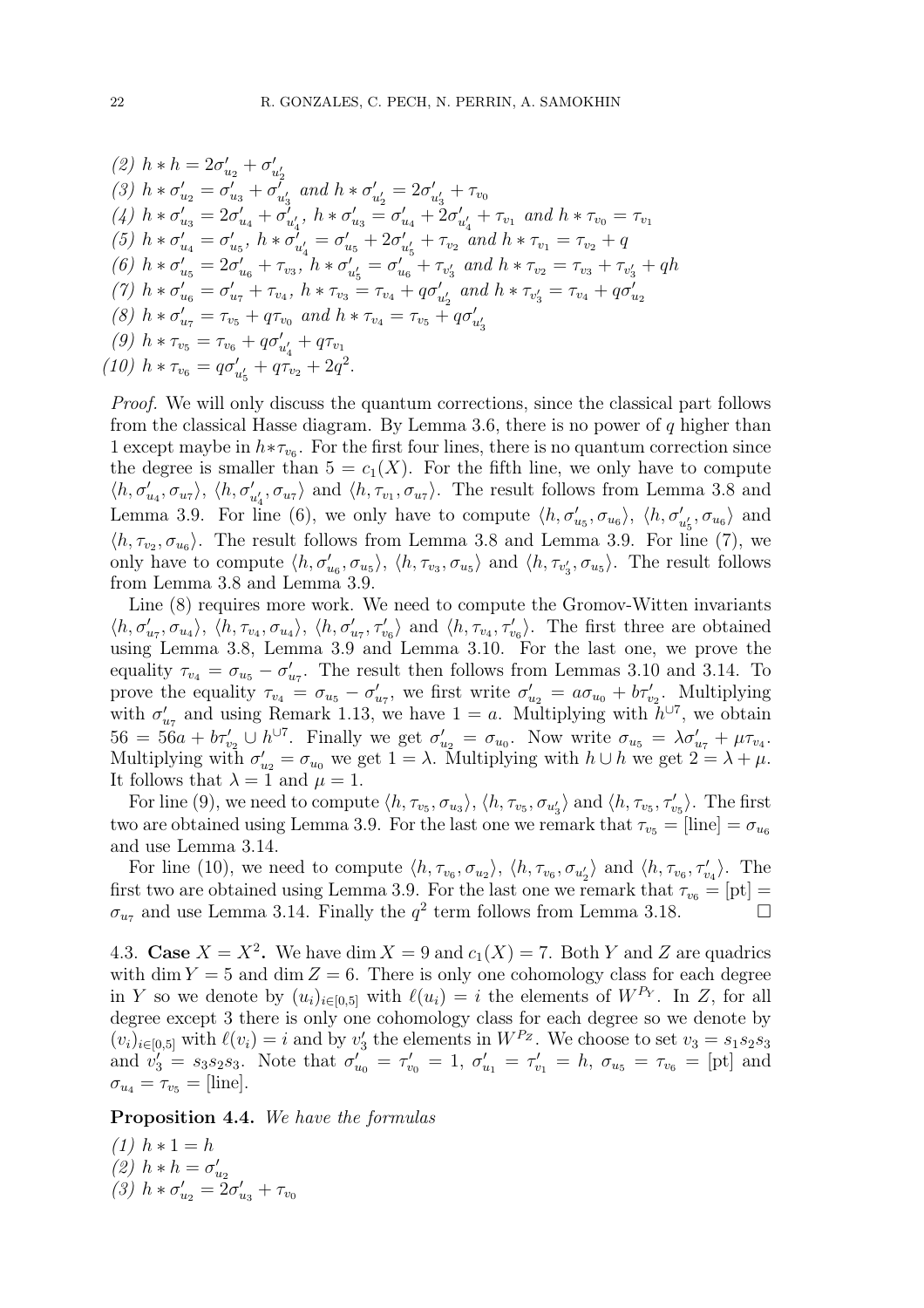(4) 
$$
h * \sigma'_{u_3} = \sigma'_{u_4} + \tau_{v_1}
$$
 and  $h * \tau_{v_0} = \tau_{v_1}$   
\n(5)  $h * \sigma'_{u_4} = \sigma'_{u_5} + \tau_{v_2}$  and  $h * \tau_{v_1} = \tau_{v_2}$   
\n(6)  $h * \sigma'_{u_5} = \tau_{v_3}$  and  $h * \tau_{v_2} = \tau_{v_3} + \tau_{v'_3}$   
\n(7)  $h * \tau_{v_3} = \tau_{v_4}$  and  $h * \tau_{v'_3} = \tau_{v_4} + q$   
\n(8)  $h * \tau_{v_4} = \tau_{v_5} + qh$   
\n(9)  $h * \tau_{v_5} = \tau_{v_6} + q\sigma'_{u_2}$   
\n(10)  $h * \tau_{v_6} = q\sigma'_{u_3}$ .

Proof. The first 6 lines follow from the classical Hasse diagram, and the quantum parts follow from Lemmas 3.8, 3.10, 3.9 and 3.12.

4.4. Case  $X = X^3(3,3)$ . We have dim  $X = 9$  and  $c_1(X) = 5$ . Moreover Y is a 6-dimensional quadric. There is only one cohomology class for each degree in Y except in degree 3, so we denote by  $(u_i)_{i\in[0,6]}$  with  $\ell(u_i) = i$  and  $u'_3$  with  $\ell(u'_3) = 3$ the elements in  $W^{P_Y}$ . We choose to set  $u_3 = s_1 s_2 s_3$  and  $u'_3 = s_3 s_2 s_3$ . We have  $Z = IG(2, 6)$  and there is one cohomology class in degree 0, 1, 6 and 7 and two cohomology classes otherwise. We denote by  $(v_i)_{i\in[0,7]}$  with  $\ell(v_i) = i$  and  $v'_2, v'_3, v'_4, v'_5$ with  $\ell(v_i') = i$  the elements in  $W^{P_Z}$ . We choose to set  $v_2 = s_1 s_2$ ,  $v_3 = s_3 s_1 s_2$ ,  $v_4 = s_2 s_3 s_1 s_2$ , and  $v_5 = s_3 s_2 s_3 s_1 s_2$ . Note that  $\sigma'_{u_0} = \tau'_{v_0} = 1$ ,  $\sigma'_{u_1} = \tau'_{v_1} = h$ ,  $\sigma_{u_6} = \tau_{v_7} = [\text{pt}]$  and  $\sigma_{u_5} = \tau_{v_6} = [\text{line}].$ 

Proposition 4.5. We have the formulas

(1)  $h * 1 = h$ (2)  $h * h = 2\sigma'_{u_2} + \tau_{v_0}$ (3)  $h * \sigma'_{u_2} = 2 \sigma'_{u_3} + \sigma'_{v_3}$  $\tau'_{u'_3} + \tau_{v_1}$  and  $h * \tau_{v_0} = \tau_{v_1}$ (4)  $h * \sigma'_{u_3} = \sigma'_{u_4} + \tau_{v_2}, h * \sigma'_{u'_3} = 2\sigma'_{u_4} + \tau_{v'_2}$  and  $h * \tau_{v_1} = \tau_{v_2} + \tau_{v'_2}$ (5)  $h * \sigma'_{u_4} = 2\sigma'_{u_5} + \tau_{v_3}, h * \tau_{v_2} = \tau_{v_3} + q$  and  $h * \tau_{v'_2} = \tau_{v_3} + \tau_{v'_3}$ (6)  $h * \sigma'_{u_5} = \sigma'_{u_6} + \tau_{v_4}, h * \tau_{v_3} = 2\tau_{v_3} + \tau_{v'_4} + qh \text{ and } h * \tau_{v'_3} = \tau_{v_4} + 2\tau_{v'_4}$ (7)  $h * \sigma'_{u_6} = \tau_{v_5}, h * \tau_{v_4} = \tau_{v_5} + \tau_{v'_5} + q \sigma'_{u_2}$  and  $h * \tau_{v'_4} = \tau_{v'_5} + q \tau_{v_0}$ (8)  $h * \tau_{v_5} = \tau_{v_6} + q \sigma'_{u_3}$  and  $h * \tau_{v'_5} = \tau_{v_6} + q \sigma'_{u'_3} + q \tau_{v_1}$ (9)  $h * \tau_{v_6} = \tau_{v_7} + q \sigma'_{u_4} + q \tau_{v'_2}$ (10)  $h * \tau_{v_7} = q \sigma'_{u_5} + q \tau_{v'_3}$ .

Proof. The first 6 lines follows from the classical Hasse diagram. The quantum parts follow from Lemmas 3.8, 3.10, 3.9, 3.12 and the fact (see Corollary 5.11) that there is no  $q^2$  term in the quantum multiplication with h.

4.5. Case  $X = X^5$ . We have dim  $X = 7$  and  $c_1(X) = 4$ . There is only one cohomology class for each degree in Y and Z so we denote by  $(u_i)_{i\in[0,5]}$  with  $\ell(u_i)=i$ and  $(v_i)_{i\in[0,5]}$  with  $\ell(v_i)=i$  the elements in  $W^{P_Y}$  and  $W^{P_Z}$ . Note that  $\sigma'_{u_0}=\tau'_{v_0}=1$ ,  $\sigma'_{u_1} = \tau'_{v_1} = h$ ,  $\sigma_{u_5} = \tau_{v_5} = [\text{pt}]$  and  $\sigma_{u_4} = \tau_{v_4} = [\text{line}].$ 

Proposition 4.6. We have the formulas

 $(1)$   $h * 1 = h$ (2)  $h * h = 3\sigma'_{u_2} + \tau_{v_0}$ (3)  $h * \sigma'_{u_2} = 2\bar{\sigma}'_{u_3} + \tau_{v_1}$  and  $h * \tau_{v_0} = \tau_{v_1}$ (4)  $h * \sigma'_{u_3} = 3\sigma'_{u_4} + \tau_{v_2}$  and  $h * \tau_{v_1} = \tau_{v_2} + q$ (5)  $h * \sigma'_{u_4} = \sigma'_{u_5} + \tau_{v_3}$  and  $h * \tau_{v_2} = 2\tau_{v_3} + qh$ (6)  $h * \sigma'_{u_5} = \tau_{v_4} + q \tau_{v_0}$  and  $h * \tau_{v_3} = \tau_{v_4} + q \sigma'_{u_2}$ (7)  $h * \tau_{v_4} = \tau_{v_5} + q \sigma'_{u_3} + q \tau_{v_1}$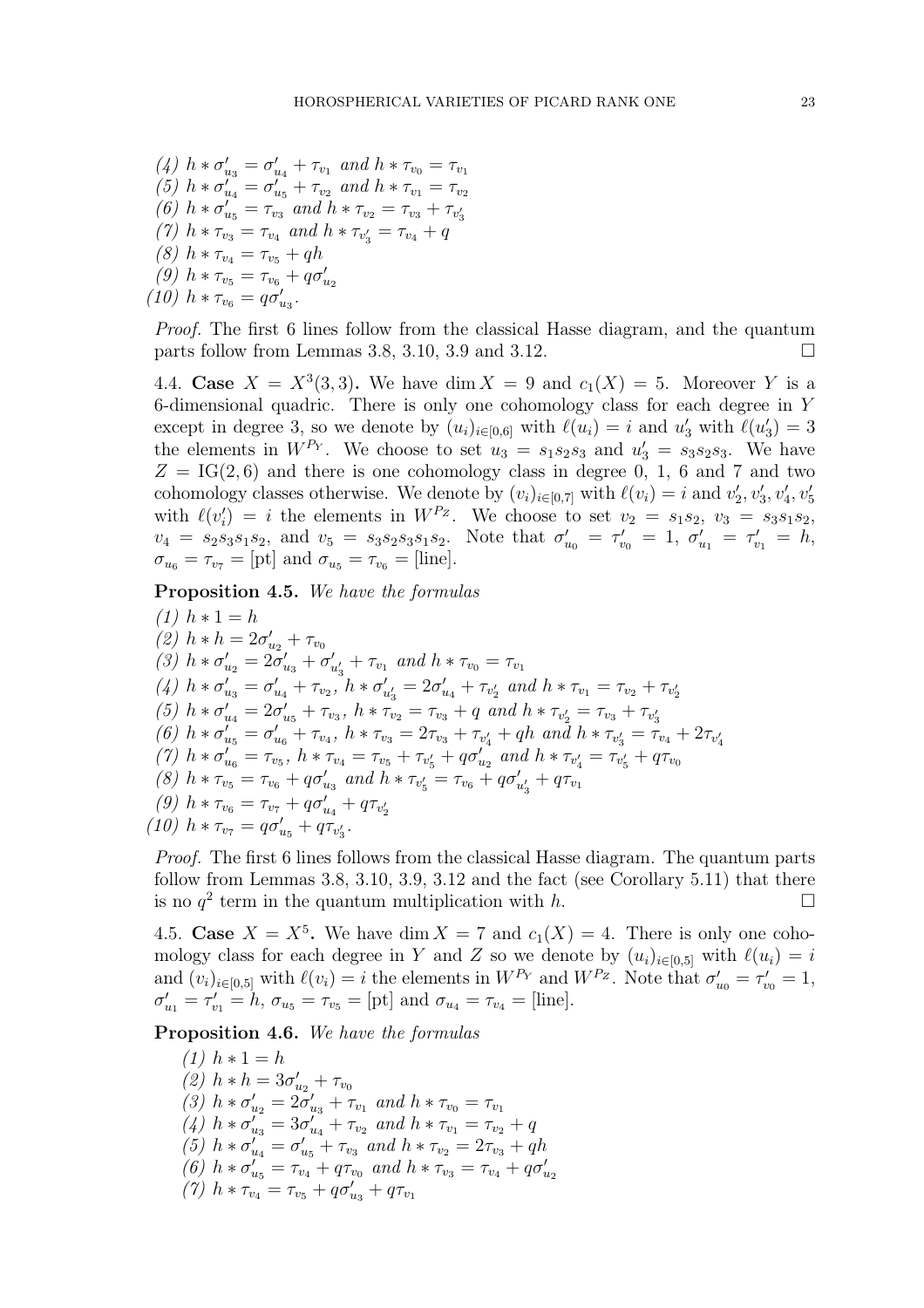$$
(8) h * \tau_{v_5} = q \sigma'_{u_4} + q \tau_{v_2} + 2q^2.
$$

Proof. We will only discuss the quantum corrections, since the classical part follows from the classical Hasse diagram. By Lemma 3.6 there is no power of  $q$  higher than 1 except maybe in  $h * \tau_{v_5}$ . For the first three lines there is no quantum correction since the degree is smaller than  $4 = c_1(X)$ . For the fourth line, we only have to compute  $\langle h, \sigma'_{u_3}, \sigma_{u_5} \rangle$  and  $\langle h, \tau_{v_1}, \sigma_{u_5} \rangle$ . The result follows from Lemma 3.8 and Lemma 3.9. For line (5), we only have to compute  $\langle h, \sigma'_{u_4}, \sigma_{u_4} \rangle$  and  $\langle h, \tau_{v_2}, \sigma_{u_4} \rangle$ . The result follows from Lemma 3.8 and Lemma 3.9.

Line (6) requires more work. We need to compute the Gromov-Witten invariants  $\langle h, \sigma'_{u_5}, \sigma_{u_3} \rangle$ ,  $\langle h, \tau_{v_3}, \sigma_{u_3} \rangle$ ,  $\langle h, \sigma'_{u_5}, \tau'_{v_5} \rangle$  and  $\langle h, \tau_{v_3}, \tau'_{v_5} \rangle$ . The first three are obtained using Lemma 3.8, Lemma 3.9 and Lemma 3.10. For the last one, we prove the equality  $\tau_{v_3} = \tau'_{v_5}$ . The result then follows from Lemma 3.16. Let us now prove  $\tau_{v_3} = \tau'_{v_5}$ . Write  $\tau'_{v_5} = \lambda \sigma'_{u_5} + \mu \tau_{v_2}$ . Multiplying with  $\tau'_{v_2}$  we get  $1 = \mu$ . Multiplying with  $h \cup h$  we get  $1 = \lambda + \mu$ . It follows that  $\lambda = 0$  and  $\mu = 1$ .

For line (7) we need to compute  $\langle h, \tau_{v_4}, \sigma_{u_2} \rangle$  and  $\langle h, \tau_{v_4}, \tau'_{v_4} \rangle$ . The first invariant is obtained using Lemma 3.9. For the last one we remark that  $\tau_{v_4} = |$ line $| = \sigma_{u_4}$  and use Lemma 3.14.

For line (8) we need to compute  $\langle h, \tau_{v_5}, \sigma_{u_1} \rangle$  and  $\langle h, \tau_{v_5}, \tau'_{v_3} \rangle$ . The first invariant is obtained using Lemma 3.9. For the last one we remark that  $\tau_{v_5} = [\text{line}] = \sigma_{u_5}$  and use Lemma 3.14. Finally the  $q^2$  term follows from Lemma 3.18.

#### 5. The odd symplectic Grassmannian

In this section we apply our enumerativity result, Corollary 3.4, to deduce some results concerning the quantum multiplication in odd symplectic Grassmannians (class (3) of Pasquier's list). More precisely, in Section 5.4 we use Buch's Ker/Span techniques to relate Gromov-Witten invariants of odd symplectic Grassmannians to intersection numbers in an auxiliary variety. This leads in Section 5.5 to Theorem 5.13, which compares the quantum and the classical multiplication. Finally, in Section 5.6 we obtain a presentation of the quantum cohomology of any odd symplectic Grassmannian, see Theorem 5.17.

5.1. The odd symplectic Grassmannian as a horospherical variety. As in Section 1.9 we let  $n \geq 2$  be an integer and  $\omega$  be an antisymmetric form of maximal rank on a complex vector space V of dimension  $2n + 1$ . If  $2 \le m \le n$ , we denote by  $X = \text{IG}(m, V) = \text{IG}(m, 2n + 1)$  the Grassmannian of vector subspaces of V which are isotropic for  $\omega$ :

$$
IG(m, V) = \{ \Sigma \subset V \mid \dim \Sigma = m, \omega_{|\Sigma} = 0 \}.
$$

To view X as a horospherical variety we let  $K\subset V$  be the kernel of the form  $\omega$  and W be a complement to K in V, so that  $\omega|_W$  is symplectic. Setting  $G := Sp(W) \cong Sp_{2n}$ we see that X is G-horospherical and corresponds to the triple  $(C_n, \omega_m, \omega_{m-1})$ , i.e., to the case (3) of Pasquier's classification.

Indeed, X is contained in  $\mathbb{P}(\Lambda^m V)$  and as a G-representation we have  $V = W \oplus K$ , therefore  $\Lambda^m V = \Lambda^m W \oplus \Lambda^{m-1} W \otimes K$ , which are the irreducible representations of highest weights  $\omega_m$  and  $\omega_{m-1}$ , respectively. One easily checks that X is the closure of the G-orbit of the class  $[v_Y + v_Z]$  of the sum of the lowest weight vectors  $v_Y, v_Z$ of these two representations.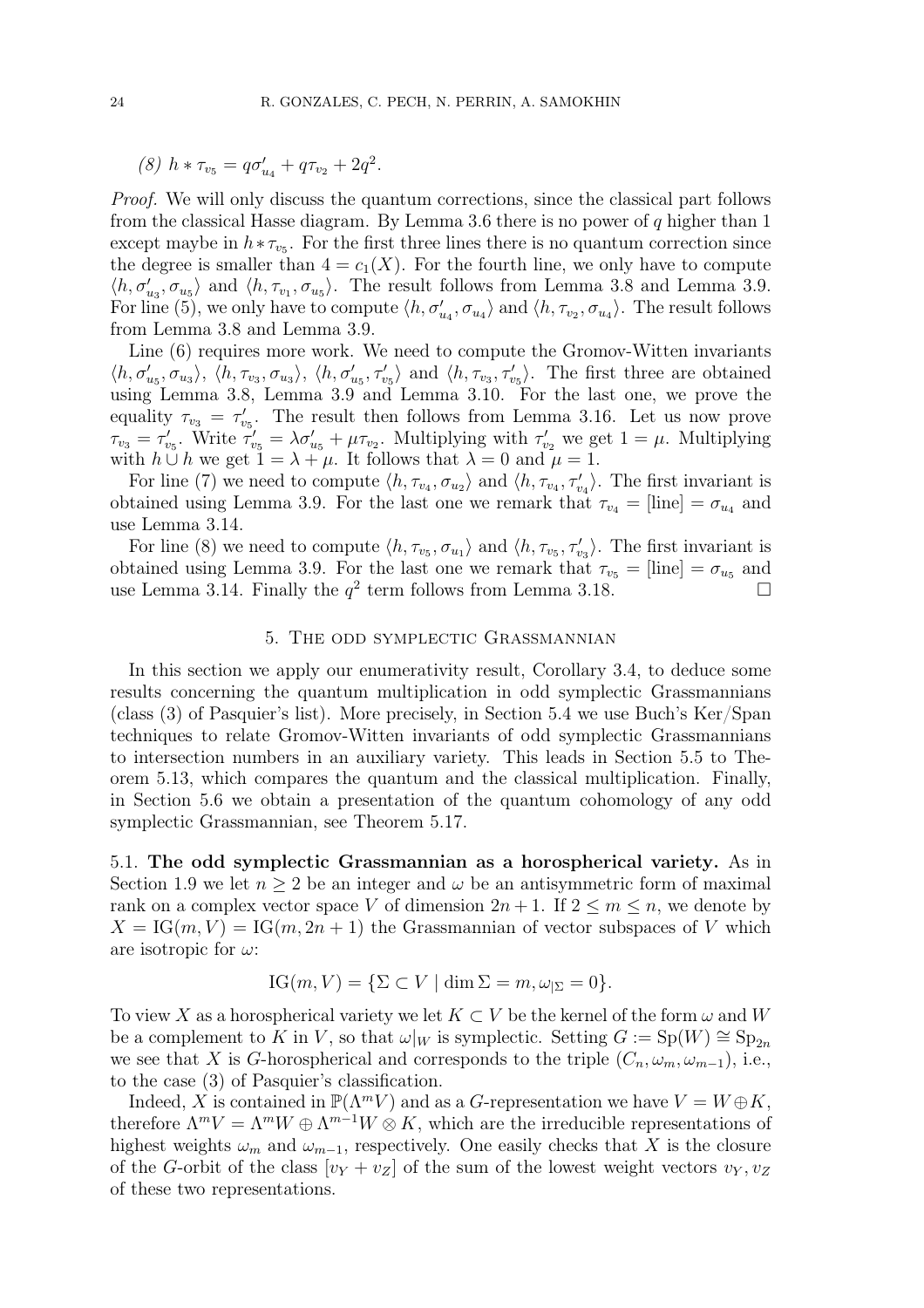The G-orbits in X are

$$
Y = \{ \Sigma \in X \mid \Sigma \subset W \} = \text{IG}(m, W) \text{ and } Z = \{ \Sigma \in X \mid K \subset \Sigma \} \cong \text{IG}(m - 1, W).
$$

Moreover, the blow-ups  $\widetilde{X}_Y$ ,  $\widetilde{X}_Z$  and  $\widetilde{X}_{YZ}$  are explicitly given by:

$$
\tilde{X}_Y = \{ (\Sigma, \Sigma') \in X \times Z \mid \Sigma' \cap W \subset \Sigma \cap W \},
$$
  
\n
$$
\tilde{X}_Z = \{ (\Sigma, \Sigma'') \in X \times Y \mid K + \Sigma \subset K + \Sigma'' \},
$$
  
\n
$$
\tilde{X}_{YZ} = \{ (\Sigma, \Sigma', \Sigma'') \in X \times Z \times Y \mid (\Sigma, \Sigma') \in \tilde{X}_Y \text{ and } (\Sigma, \Sigma'') \in \tilde{X}_Z \}.
$$

The maps  $\pi_Y, \pi_Z, p_Y, p_Z, \pi_{YZ}, p_{YZ}$  are given by the obvious projections (for the last one, note that  $E \subset Y \times Z$  is the incidence variety).

The automorphism group  $Aut(X)$  is the *odd symplectic group* 

$$
Sp_{2n+1} = Sp(V) := \{ M \in GL(V) \mid M^t \omega M = \omega \}.
$$

The odd symplectic group is not reductive, however its properties are closely related to those of the usual symplectic group, see [40].

5.2. Schubert varieties in symplectic Grassmannians. As seen in Section 1.7 we have two Poincaré dual bases of the cohomology of  $X := \operatorname{IG}(m, V)$ , obtained from the Schubert classes of the closed  $\text{Sp}_{2n}$ -orbits Y and Z, which are symplectic Grassmannians. There are many indexations for Schubert classes of symplectic Grassmannians; in this section we present those which will play a part later.

Indexation by Weyl group elements. Schubert varieties of the symplectic Grassmannian IG $(m, 2n)$  are indexed by elements of  $W^P$ , i.e., by minimal length coset representatives of  $W/W_P$ . Such elements are signed permutations which may be written as

$$
w = (w(1), w(2), \ldots, w(n)) = (y_1, y_2, \ldots, y_{m-\ell}, \overline{z}_{\ell}, \ldots, \overline{z}_2, \overline{z}_1, v_1, v_2, \ldots, v_{n-m}),
$$

where  $0 \leq \ell \leq m$ ,  $0 < y_1 < y_2 < \cdots < y_{m-\ell}$ ,  $0 < z_1 < z_2 < \cdots < z_{\ell}$ ,  $0 < v_1 < v_2 <$  $\cdots < v_{n-m}$ , and  $\bar{z}_i := -z_i$ .

Indexation by pairs of partitions. This indexation was introduced in [53]. We recall it here since it will be needed in the proof of Theorem 5.17. A pair of partitions for IG $(m, 2n)$  is a pair  $\alpha = (\alpha^t, \alpha^b)$ , where  $\alpha^t$  is a strict partition contained in a  $(n-m) \times n$  rectangle,  $\alpha^b$  a strict partition contained in a  $m \times n$  rectangle, and  $\alpha_{n-m}^t \geq \ell(\alpha^b) + 1$ . Weyl group elements w and pairs of partitions  $\alpha$  are related by the bijective map  $w \mapsto \alpha$  given by

- $\alpha_r^t = n + 1 v_r + \#\{1 \le j \le \ell \mid z_j < v_r\}$  for  $1 \le r \le n m$ ;
- $\alpha_j^b = n + 1 z_j$  for  $1 \le j \le \ell$ .

Indexation by  $k$ -strict partitions. This is the indexation from [8, Definition 1.1. For IG $(m, 2n)$  we let  $k = n - m$ , and we say that a partition  $\lambda = (\lambda_1 \geq \cdots \geq$  $\lambda_m \geq 0$ ) is k-strict if no part greater than k is repeated, i.e.  $\lambda_j > k \Rightarrow \lambda_j > \lambda_{j+1}$ . Thereafter we will denote by  $1^p$  the partition with p parts all equal to 1.

We have that k-strict partitions  $\lambda$  are in bijective correspondence with pairs of partitions  $\alpha = (\alpha^t, \alpha^b)$ , via the map  $\lambda \mapsto \alpha$  given by

- $\alpha_r^t = n + 1 m r + \#\{1 \le i \le m \mid \lambda_i \ge r\}$  for  $1 \le r \le n m$ ;
- $\alpha_j^b = \lambda_j + m n$  for  $1 \le j \le \max\{1 \le i \le m \mid \lambda_i > n m\}.$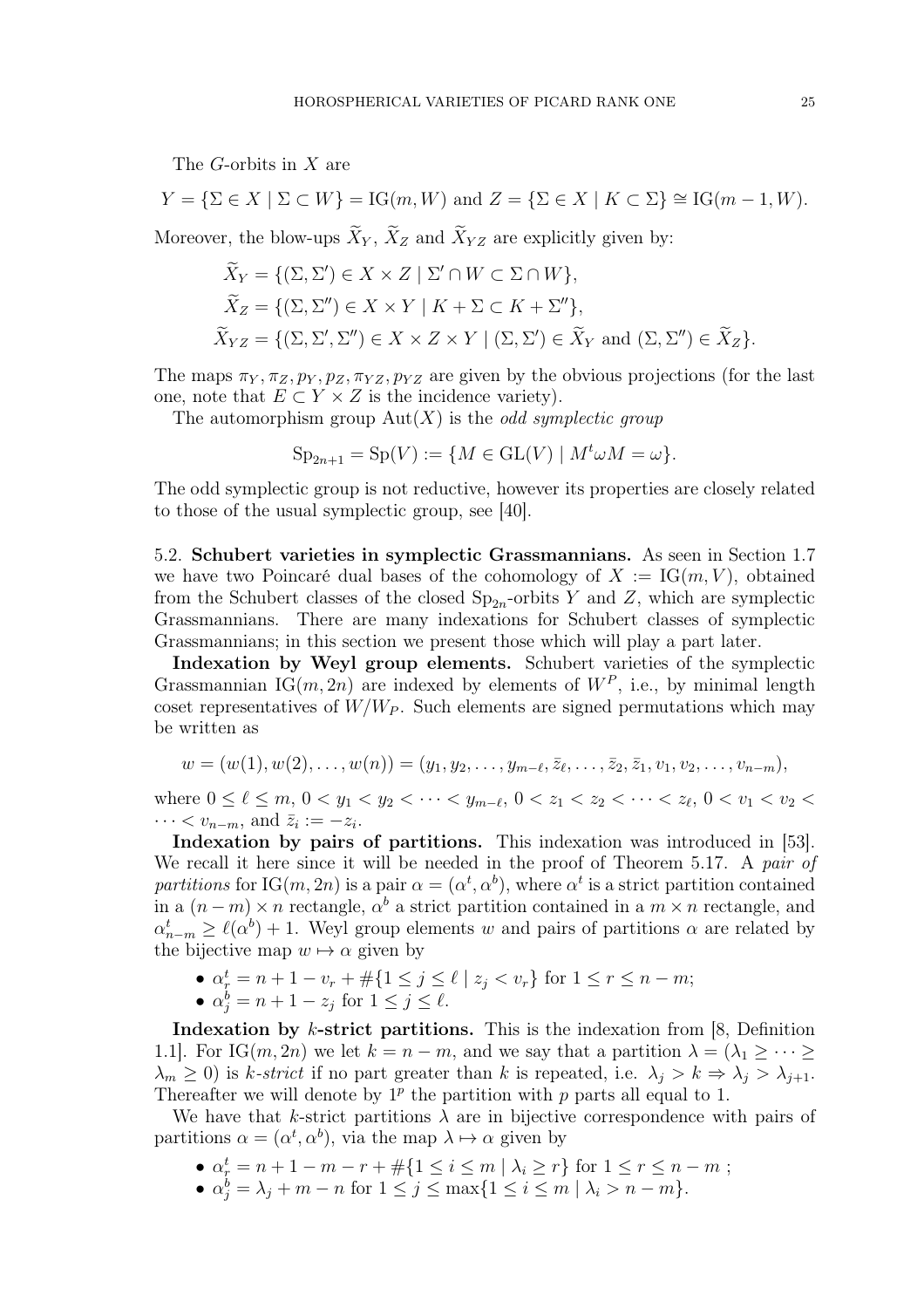**Indexation by index sets.** We say a sequence  $\mathbf{p} = (p_1 < \cdots < p_m)$  with  $p_1 \geq 1$ and  $p_m \leq 2n$  is an *index set* for IG $(m, 2n)$  if  $p_i + p_j \neq 2n + 1$  for any *i*, *j*. There is a bijection between index sets **p** and  $(n - m)$ -strict partitions  $\lambda$  with  $\lambda_1 \leq 2n - m$ . This correspondence is given by

- $\lambda_j = 2n + 1 m p_j + \# \{i < j \mid p_i + p_j > 2n + 1\};$
- $p_j = 2n + 1 m \lambda_j' + \# \{ i < j \mid \lambda_i + \lambda_j \leq 2(n m) + j i \}.$

Index sets are most useful for understanding Schubert varieties geometrically. Indeed, let  $F_{\bullet} := (\{0\} = F_0 \subset F_1 \subset F_2 \subset \cdots \subset F_{2n} = \mathbb{C}^{2n})$  be an  $\text{Sp}_{2n}$ -flag, i.e., a complete flag of  $\mathbb{C}^{2n}$  such that  $F_j^{\perp} = F_{2n-j}$  for any  $0 \le j \le 2n$ . Then we define the Schubert variety of IG $(m, 2n)$  associated with the index set  $\mathbf{p} := (p_1, \ldots, p_m)$  by

$$
X_{\mathbf{p}}(F_{\bullet}) := \left\{ \Sigma \in \mathrm{IG}(m, 2n) \mid \dim(\Sigma \cap F_{p_j}) \ge j, \forall 1 \le j \le m \right\}.
$$

5.3. Schubert varieties in odd symplectic Grassmannians. We now come back to the odd symplectic Grassmannian  $X := \text{IG}(m, V) = \text{IG}(m, 2n + 1)$  from Section 5.1. In addition to the two Poincaré dual bases introduced in Section 1.7, in 2008 Mihai [40] constructed Schubert-type varieties for X associated with Borel subgroups of the automorphism group  $Aut(X) = Sp_{2n+1}$ . Let us explain how these families of cohomology classes compare.

The Borel subgroups of  $Sp_{2n+1}$  are in one-to-one correspondence with complete flags of V of the form

$$
F_{\bullet} := (\{0\} = F_0 \subset K = F_1 \subset F_2 \subset \cdots \subset F_{2n} \subset F_{2n+1} = V),
$$

where  $K = \ker \omega$ , and for any  $1 \leq j \leq 2n + 1$ ,  $F_j^{\perp} = F_{2n+2-j}$ . We call these flags  $Sp_{2n+1}$ -*flags*. Schubert varieties of X have been defined by Mihai as follows.

**Definition 5.1.** Let  $F_{\bullet}$  be an  $Sp_{2n+1}$ -flag and  $1 \leq p_1 < p_2 < \cdots < p_m \leq 2n+1$ be integers such that  $p_i + p_j \neq 2n + 3$  for any i, j. We call such a sequence  $p =$  $(p_1, \ldots, p_m)$  an *odd index set for* IG $(m, 2n + 1)$ . We define the Schubert variety of  $X$  associated with the odd index set  $p$  by

$$
X_{\mathbf{p}}(F_{\bullet}) := \left\{ \Sigma \in X \mid \dim(\Sigma \cap F_{p_j}) \ge j, \forall 1 \le j \le m \right\}.
$$

Mihai showed that these varieties form a CW complex; thus the corresponding cohomology classes  $v_{\mathbf{p}} := [X_{\mathbf{p}}(F_{\bullet})]$  form a Z-basis for the cohomology ring  $\overline{H}^*(X, \mathbb{Z})$ of X. In [47, Section 2.2] the second author introduced another indexation for these classes analogous to what happens in the symplectic case, see Section 5.2. Namely, an  $(n - m)$ -strict partition for IG $(m, 2n + 1)$  is a sequence of integers  $\mu = (\mu_1 \geq \cdots \geq \mu_m \geq -1)$  such that  $\mu_1 \leq 2n + 1 - m$  and  $\mu_1 = 2n + 1 - m$  if  $\mu_m = -1$ . The next proposition is straightforward.

**Proposition 5.2.** There is a bijection between odd index sets **p** and  $(n - m)$ -strict partitions  $\mu$  for IG(m, 2n + 1), given by

•  $\mu_i = 2n + 2 - m - p_i + \# \{i \leq j \mid p_i + p_j > 2n + 3\};$ 

• 
$$
p_j = 2n + 2 - m - \mu_j + \# \{i < j \mid \mu_i + \mu_j \leq 2(n - m) + j - i\}.
$$

It follows from this proposition that we may index the Schubert varieties of  $X =$ IG $(m, 2n + 1)$  by suitable  $(n - m)$ -strict partitions. In particular if **p** is an odd index set for IG(m, 2n + 1) and  $\lambda$  is the corresponding  $(n - m)$ -strict partition as in Proposition 5.2, we set  $v_{\lambda} := v_{p}$ . In the rest of the section we will sometimes denote by  $p(\lambda)$  the index set corresponding to the strict partition  $\lambda$ .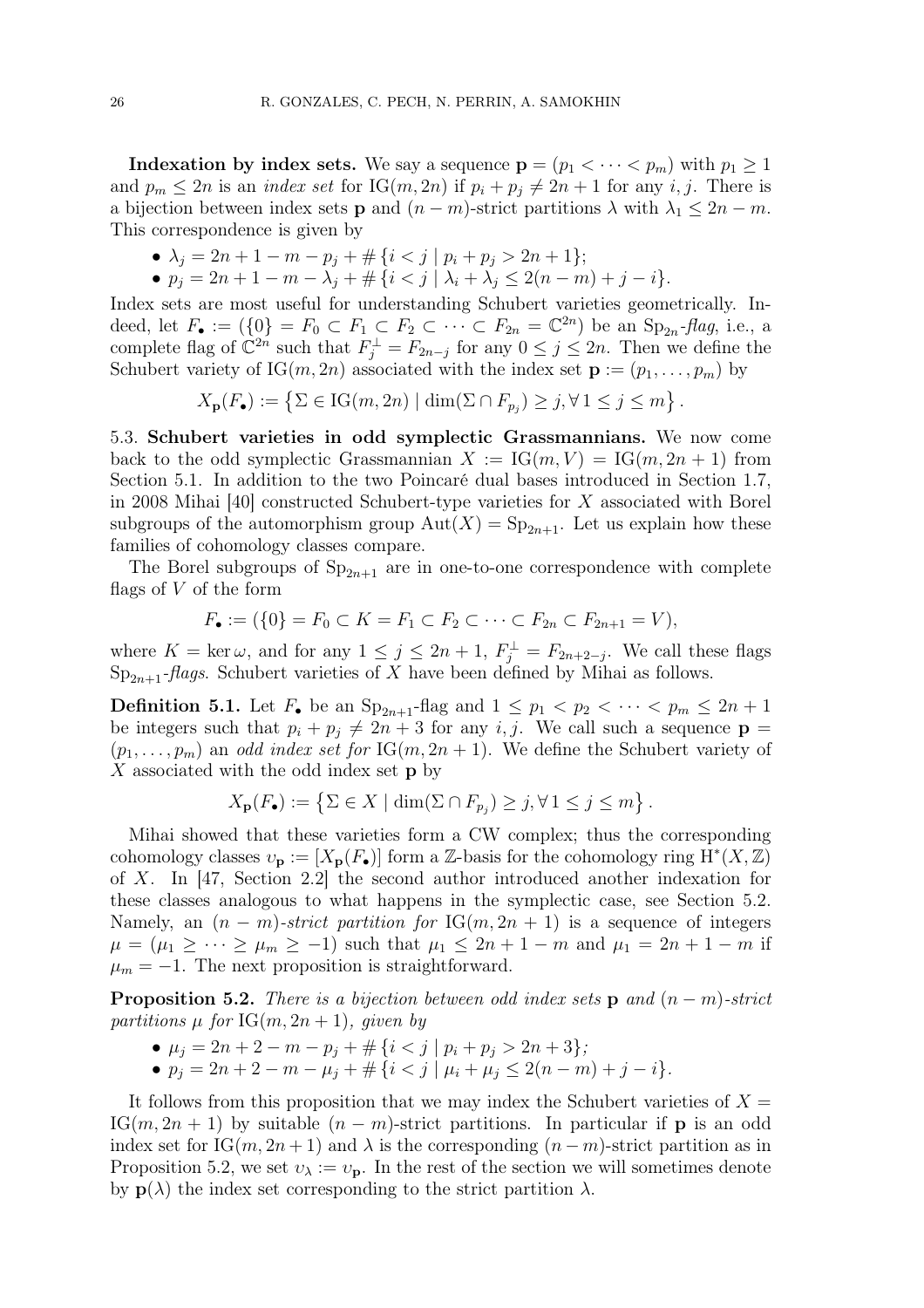We now consider the two cohomology bases of X constructed in Section 1.7. We start by checking that the basis (1) from Fact 1.8, namely  $\{\sigma'_u, \tau_v\}$ , coincides with Mihai's Schubert-type basis  $\{(v_{\mathbf{p}})\} = \{(v_{\lambda})\}.$ 

**Proposition 5.3.** Let  $\lambda$  be an  $(n - m)$ -strict partition of  $Y = IG(m, 2n)$  and  $\mu$  be an  $(n+1-m)$ -strict partition of  $Z = IG(m-1, 2n)$ . Then in  $H^*(X, \mathbb{Z})$ ,

(1) 
$$
\sigma'_{\lambda} = \upsilon_{\lambda};
$$
  
(2)  $\tau_{\mu} = \upsilon_{2n+1-m,\mu_1-1,\dots,\mu_{m-1}-1}.$ 

*Proof.* Recall the decomposition  $V = K \oplus W$  and the description of the closed  $\text{Sp}_{2n}$ -orbits  $Y = \{\Sigma \in X \mid \Sigma \subset W\}$  and  $Z = \{\Sigma \in X \mid K \subset \Sigma\}$  from Section 5.1. Consider an  $Sp_{2n}$ -flag:

$$
G_{\bullet} := (\{0\} \subset G_1 \subset G_2 \subset \ldots \subset G_{2n-1} \subset W),
$$

where for any  $1 \leq j \leq n$  we have that  $G_j^{\perp} \cap W = G_{2n-j}$ . Here the orthogonal is taken relatively to the antisymmetric form of maximal rank  $\omega$  on  $V = \mathbb{C}^{2n+1}$ . The Schubert varieties of  $Y$  and  $Z$  from Section 1.7 can be defined with respect to such a flag. To compare them to Mihai's varieties, we extend  $G_{\bullet}$  as follows:

$$
K \oplus G_{\bullet} := (\{0\} \subset K \subset K \oplus G_1 \subset \cdots \subset K \oplus G_{2n-1} \subset K \oplus W = V).
$$

For  $1 \leq j \leq 2n$ , we have  $(K \oplus G_j)^{\perp} = G_j^{\perp} = K \oplus (G_j^{\perp} \cap W) = K \oplus G_{2n-j}$ , hence  $K \oplus G_{\bullet}$  is an  $\text{Sp}_{2n+1}$ -flag. Now consider the subvariety of Y associated with  $\lambda$ ,

$$
Y_{\mathbf{p}(\lambda)}(G_{\bullet}) = \left\{ \Lambda \in Y \mid \dim(\Lambda \cap G_{p_j(\lambda)}) \ge j, \forall 1 \le j \le m \right\},\
$$

and similarly for Z,

$$
Z_{\mathbf{p}(\mu)}(G_{\bullet}) = \left\{ \Lambda \in Z \mid \dim(\Lambda \cap G_{p_j(\mu)}) \geq j, \forall 1 \leq j \leq m - 1 \right\}.
$$

Clearly,

$$
Y'_{\mathbf{p}(\lambda)}(G_{\bullet}) := \pi_Z(p_Y^{-1}(Y_{\mathbf{p}(\lambda)}(G_{\bullet}))) = X_{\mathbf{p}(\lambda)+1}(K \oplus G_{\bullet}),
$$

where the maps  $\pi_Z$  and  $p_Y$  are defined in Section 1.5, and

$$
\mathbf{p}(\lambda)+1:=(p_1(\lambda)+1,\ldots,p_m(\lambda)+1).
$$

Since  $[X_{\mathbf{p}(\lambda)+1}(K \oplus G_{\bullet})] = v_{\lambda}$ , the first statement follows. Similarly,

$$
\tau_{\mu} = [i_Z(Z_{\mathbf{p}(\mu)}(G_{\bullet}))] = [X_{1,\mathbf{p}(\mu)+1}(K \oplus G_{\bullet})] = \nu_{2n+1-m,\mu_1-1,\dots,\mu_{m-1}-1},
$$

which concludes the proof.  $\Box$ 

It is also interesting to see what the basis (2) from Fact 1.8, namely  $\{\sigma_u, \tau_v \}$  corresponds to. We will see that these basis elements no longer correspond to Schuberttype classes of X; however, they coincide with pullbacks of Schubert classes  $\sigma_{\nu}^{+}$  from a larger symplectic Grassmannian  $X^+ = IG(m, V^+)$ . Here  $V^+ \supset V$  is a  $(2n + 2)$ dimensional vector space endowed with a symplectic form  $\omega^+$  such that  $\omega_{|V}^+ = \omega$ , so that  $X^+$  is the Grassmannian of isotropic *m*-spaces in  $V^+$ .

Consider the embedding  $j : X \hookrightarrow X^+$  and the induced surjective pullback map in cohomology  $j^* : H^*(X^+, \mathbb{Z}) \to H^*(X, \mathbb{Z})$ . It was already noticed in [40] that X can be identified with the Schubert variety of  $X^+$  associated to the  $(n+1-m)$ -strict partition  $1<sup>m</sup>$ . This immediately implies that the pullback map can be computed as follows, see also [47, Equation (2.3)].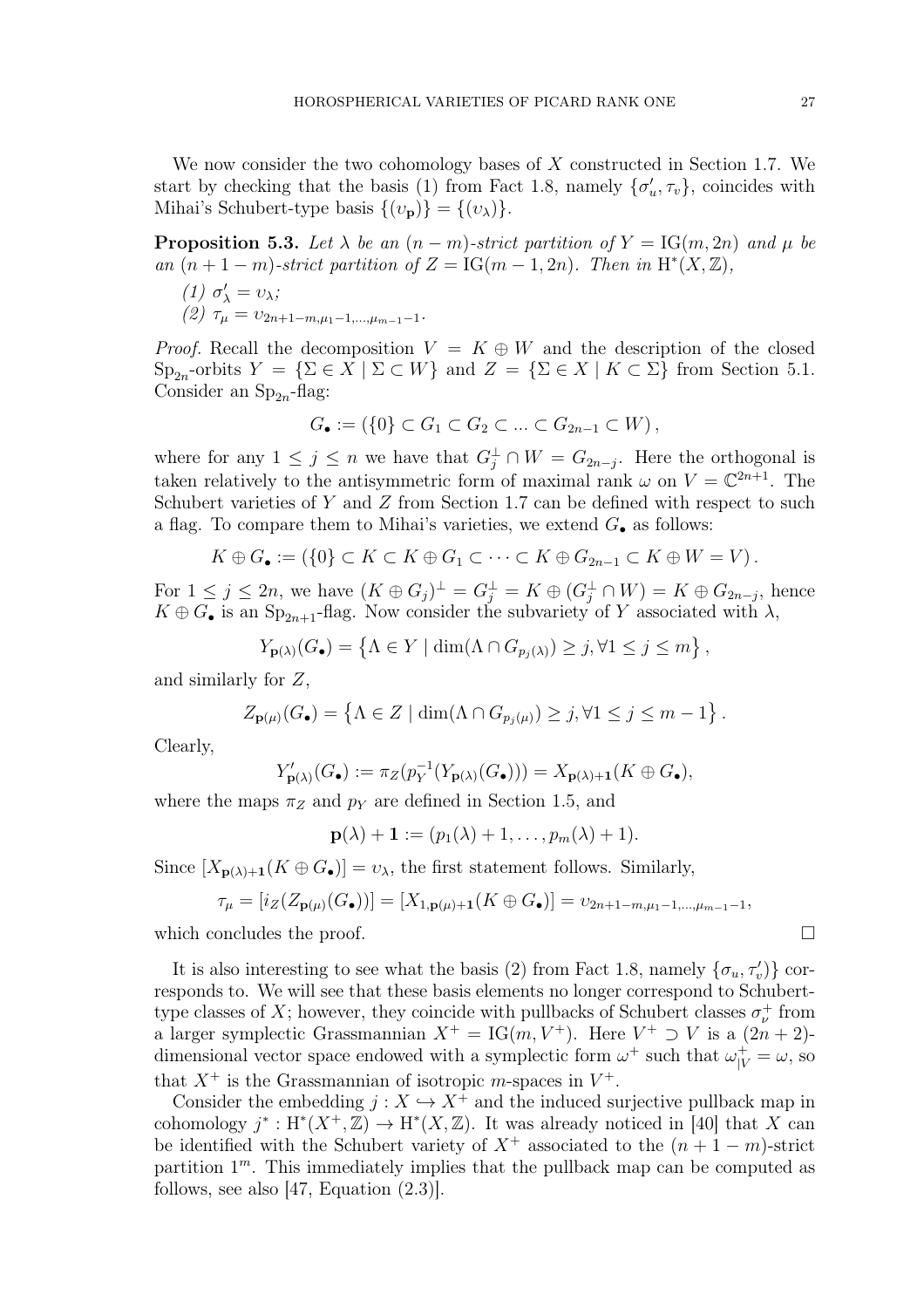**Proposition 5.4.** Let v be an  $(n+1-m)$ -strict partition for  $X^+$ , and write

$$
\sigma_{\nu}^{+} \cup \sigma_{1^{m}}^{+} = \sum_{\beta} c_{\nu}^{\beta} \sigma_{\beta}^{+},
$$

where the coefficients  $c_{\nu}^{\beta}$  are computed from the Pieri rule of [53]. Then

$$
j^*\sigma_{\nu}^+ = \sum_{\beta} c_{\nu}^{\beta} \, v_{\beta-1^m} \in \mathrm{H}^*(X, \mathbb{Z}).
$$

Note that the classical Pieri rule of [53] uses the indexation of Schubert classes of  $X^+$  in terms of pairs of partitions introduced in Section 5.2. Therefore in later sections we will use that indexation each time we wish to compute the coefficients  $c_{\nu}^{\beta}$  explicitly.

We may now identify the basis elements  $(2)$  from Fact 1.8 with pullbacks by j.

**Proposition 5.5.** Let  $\lambda$  be an  $(n-m)$ -strict partition of  $Y = \text{IG}(m, 2n)$  and  $\mu$  be an  $(n+1-m)$ -strict partition of  $Z = IG(m-1, 2n)$ . Then the classes  $\sigma_{\lambda}, \tau_{\mu}' \in H^*(X, \mathbb{Z})$ satisfy

$$
\sigma_\lambda = j^*\sigma_{\lambda+1^m}^+ \text{ and } \tau'_\mu = j^*\sigma_\mu^+,
$$

where  $\sigma_{\nu}^{+}$  denotes the Schubert class of  $X^{+} = IG(m, 2n + 2)$  associated with the  $(n+1-m)$ -strict partition  $\nu$ .

*Proof.* From Proposition 1.10 we know that  $\sigma_{\lambda}$  is the Poincaré dual of the class  $\sigma'_{\lambda^\vee} \in \mathrm{H}^*(X,\mathbb{Z})$ , where  $\lambda^\vee$  denotes the dual partition with respect to Poincaré duality  $in Y = IG(m, 2n)$ . Using Proposition 2.11 from [47] we know that this Poincaré dual class coincides with a pulled-back class, i.e.

$$
\sigma_{\lambda} = j^* (\sigma^+_{\lambda^\vee + 1^m})^\vee = j^* \sigma^+_{\lambda + 1^m},
$$

where last equality is obtained by looking at Poincaré duality in terms of index sets. The statement concerning  $\tau'_{\mu}$  follows by a similar argument.

5.4. Ker/Span techniques. In this section we relate degree d Gromov-Witten invariants of the odd symplectic Grassmannian  $X = IG(m, 2n + 1)$  to intersection numbers in an auxiliary variety  $I_d^+$  $_d^+$ . To obtain this comparison, following an idea introduced by Buch in [6] and Buch, Kresch and Tamvakis in [7] we replace degree d rational curves on X or  $X^+$  by their kernel and span.

**Definition 5.6.** Let  $C \subset X$  (resp.  $C \subset X^+$ ) be a degree d rational curve in X (resp. in  $X^+$ ).

• The kernel Ker C of C is the subspace of V (resp. of  $V^+$ ) defined by

$$
\operatorname{Ker} C := \bigcap_{\Sigma \in C} \Sigma.
$$

• The span Span C of C is the subspace of V (resp. of  $V^+$ ) defined by

$$
\operatorname{Span} C := \operatorname{Span} \{ \Sigma \mid \Sigma \in C \}.
$$

We define a variety  $I_{k,s,e}$  of kernel/span pairs in V as a subvariety of the product of Grassmannians  $G \times G' = \text{Gr}(m - k, V) \times \text{Gr}(m + s, V)$  as follows:

$$
I_{k,s,e} := \left\{ (A,B) \in G \times G' \mid \begin{array}{c} A \subset B \subset A^{\perp} \subset V, \\ \dim B \cap B^{\perp} = m - k + e \end{array} \right\}.
$$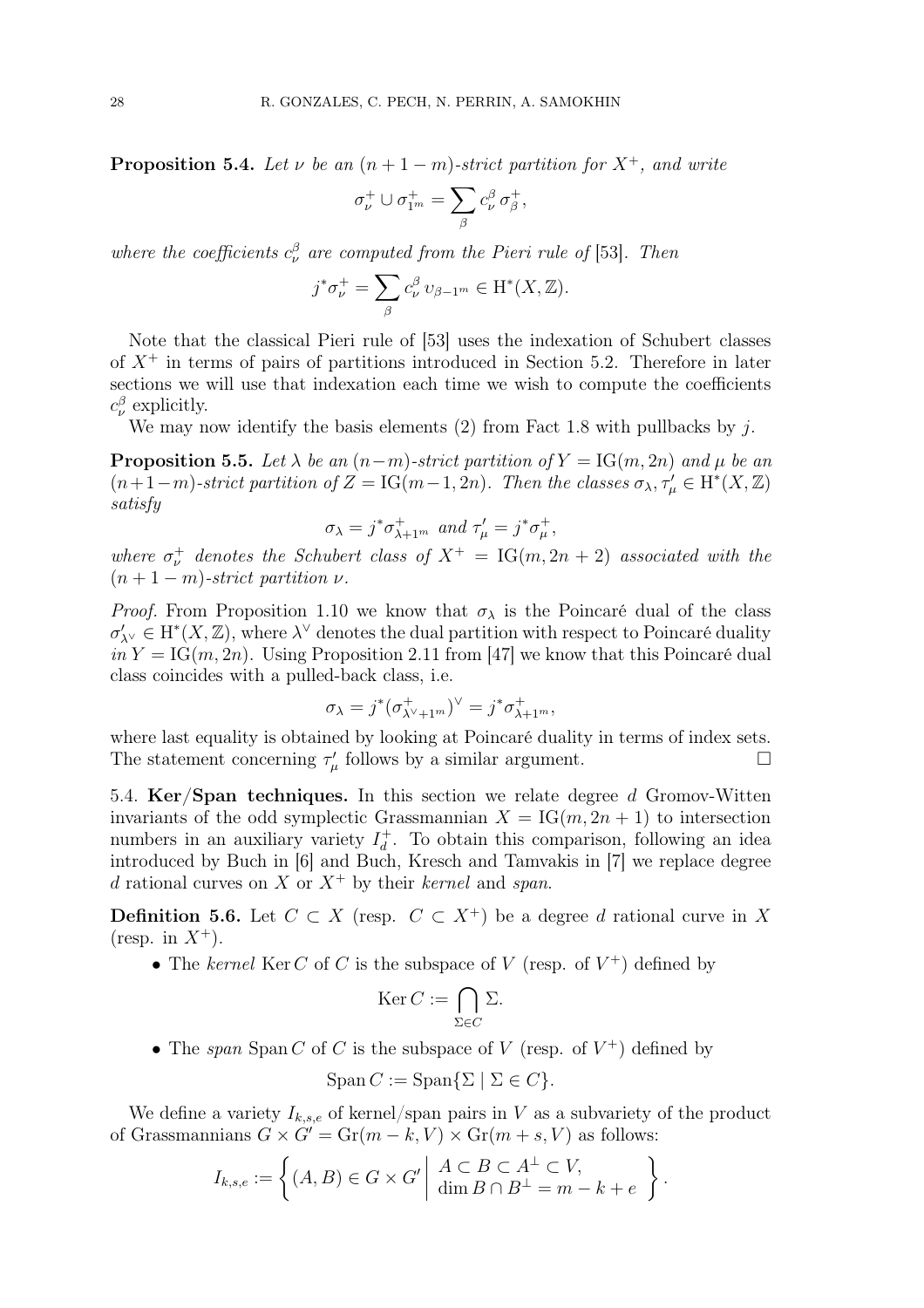Here the orthogonal is defined with respect to the antisymmetric form of maximal rank  $\omega$  on  $V = \mathbb{C}^{2n+1}$ . The variety  $I_{k,s,e}^+$  of kernel/span pairs in  $V^+ = \mathbb{C}^{2n+2}$  is defined similarly, replacing V with  $V^+$  and orthogonality in V with orthogonality in  $V^+$  (using the symplectic form  $\omega^+$  extending  $\omega$ ). For simplicity we denote  $\bigcup_e I_{d,d,e}$ (resp.  $\bigcup_e I_{d,d,e}^+$ ) by  $I_d$  (resp.  $I_d^+$  $\binom{+}{d}$ .

**Lemma 5.7.** For any degree d rational curve  $C \subset X$  we have

$$
(\text{Ker } C, \text{Span } C) \in \bigcup_{k,s=0}^d \bigcup_{e=0}^{k+s} I_{k,s,e}.
$$

The same result holds for  $C \subset X^+$ , replacing  $I_{k,s,e}$  with  $I_{k,s,e}^+$ .

*Proof.* We have the inequalities dim Ker  $C \geq m - d$  and dim Span  $C \leq m + d$ , see [6]. Moreover, since the curve  $C$  is contained in an isotropic Grassmannian we have that  $\text{Ker } C \subset \text{Span } C \subset (\text{Ker } C)^{\perp}$ . The inequalities

$$
0 \le \dim(\text{Span } C \cap (\text{Span } C)^{\perp}) - \dim \text{Ker } C \le \dim \text{Span } C - \dim \text{Ker } C.
$$
 follow.

Requiring that a given degree  $d$  curve  $C$  should intersect a given Schubert variety  $X_{\lambda}$  of X (resp.  $X_{\lambda}^{+}$ <sup>+</sup> of  $X^+$ ) defines a subvariety of  $I_{k,s,e}$  (resp.  $I_{k,s,e}^+$ ) as follows. For the sake of readability, we omit here from our notations the flags with respect to which Schubert varieties are defined:

$$
I_{k,s,e}(\lambda) = \{(A, B) \in I_{k,s,e} \mid \exists \Sigma \in X_{\lambda}, A \subset \Sigma \subset B\},
$$
  

$$
I_{k,s,e}^+(\lambda) = \{(A, B) \in I_{k,s,e} \mid \exists \Sigma^+ \in X_{\lambda}^+, A \subset \Sigma^+ \subset B\}.
$$

We also write  $I_d(\lambda)$  for  $\bigcup_e I_{d,d,e}(\lambda)$  (resp.  $I_d^+$  $d_d^+(\lambda)$  for  $\bigcup_e I_{d,d,e}^+(\lambda)$ . We may now state our comparison result.

**Proposition 5.8.** Let  $d \geq 0$  be an integer and  $\alpha, \beta, \gamma$  be elements of the cohomology basis  $\{\sigma_{\lambda}, \tau_{\mu}'\}$  of  $X = \text{IG}(m, 2n + 1)$  (that is, basis (2) from Fact 1.8, indexed using strict partitions). Assume that

codim  $\alpha$  + codim  $\beta$  + codim  $\gamma$  = dim  $M_{d,3}(X)$  = dim  $X + d(2n + 2 - m)$ .

Following Proposition 5.5 we denote by  $\alpha^+$ ,  $\beta^+$ ,  $\gamma^+$  the Schubert classes of  $X^+$  =  $IG(m, 2n + 2)$  such that

$$
j^*\alpha^+ = \alpha; j^*\beta^+ = \beta; j^*\gamma^+ = \gamma.
$$

Let  $X^+_{\alpha^{+}}$ ,  $X^+_{\beta^{+}}$  and  $X^+_{\gamma^{+}}$  be Schubert varieties of  $X^+$  in general position associated with  $\alpha^+$ ,  $\beta^+$ , and  $\gamma^+$ , respectively, and denote by  $I_d^+$  $d^+(\alpha^+),\ I_d^+$  $J_d^+(\beta^+),\ I_d^+$  $d^+(\gamma^+)$  the corresponding subvarieties of  $I_d^+$  $\frac{1}{d}$ . Then

$$
\langle \alpha, \beta, \gamma \rangle_{X,d,3} = \int_{I_d^+} [I_d^+(\alpha^+)] \cup [I_d^+(\beta^+)] \cup [I_d^+(\gamma^+)] \cup [I_d].
$$

Moreover, the Gromov-Witten invariant  $\langle \alpha, \beta, \gamma \rangle_{X,d,3}$  vanishes unless each of the classes  $\alpha, \beta, \gamma \in H^*(X, \mathbb{Z})$  is either of the form  $\sigma_\lambda$  with  $\lambda \supset \rho_{d-1}$ , or of the form  $\tau'_\mu$ with  $\mu \supset \rho_d$ . Here we denoted by  $\rho_\ell$  the  $\ell$ -staircase partition  $(\ell, \ell-1, \ldots, 1)$ .

A proof of Proposition 5.8, provided Corollary 3.4 holds, was already given in [47, Section 5.1] with different notation. For the non-Francophone reader's convenience we repeat here the main steps of the proof.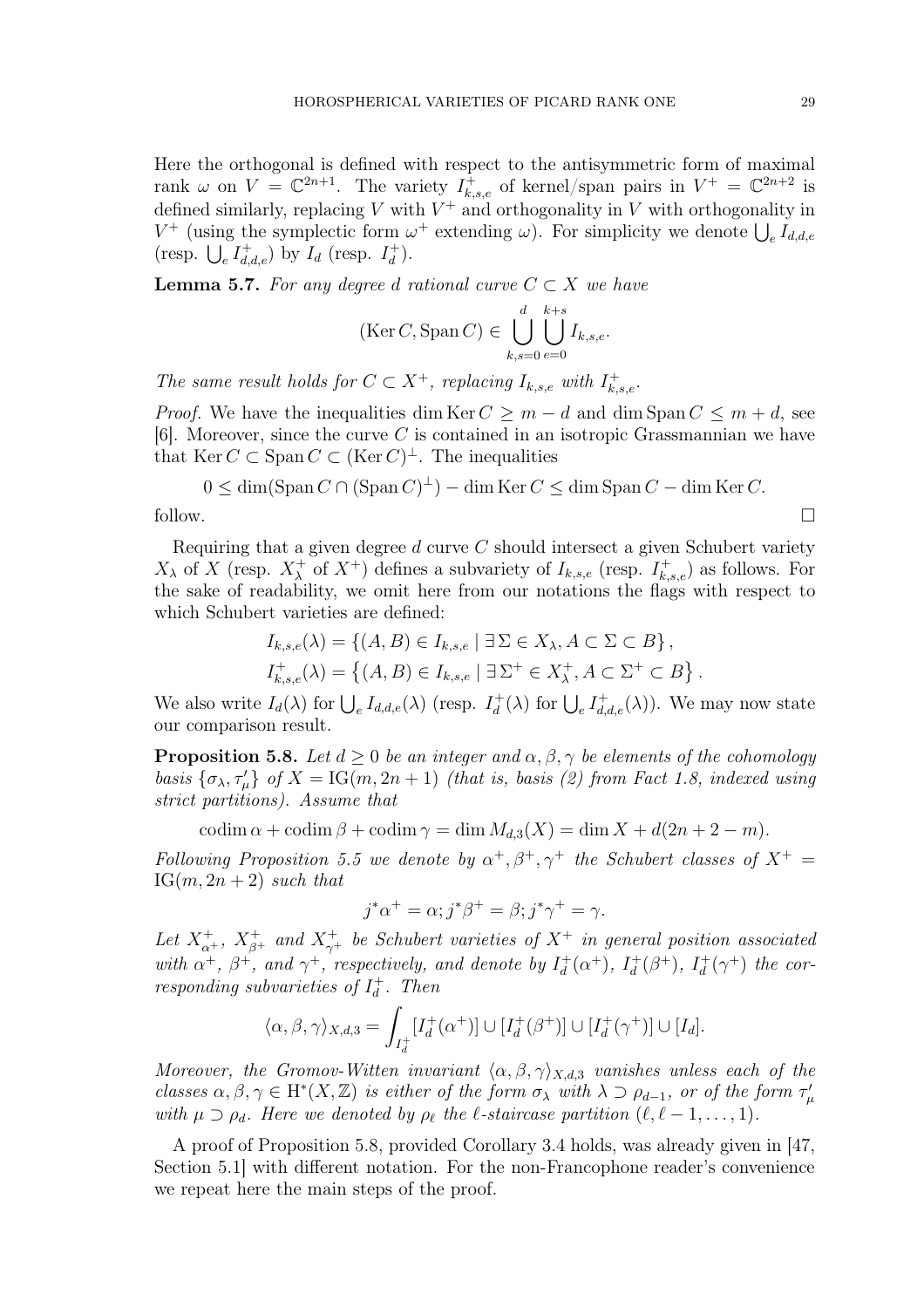Sketch of proof of Prop. 5.8. First of all we notice via a dimension count that the intersection  $I_{k,s,e}^+(\alpha^+) \cap I_{k,s,e}^+(\beta^+) \cap I_{k,s,e}^+(\gamma^+) \cap I_{k,s,e}$  is empty unless  $k = s = d$ and  $e = 0$ , in which case it consists in a finite number of points. Then we use Corollary 3.4 to prove our first statement, namely that

$$
\langle \alpha, \beta, \gamma \rangle_{X,d,3} = \int_{I_d^+} [I_d^+(\alpha^+)] \cup [I_d^+(\beta^+)] \cup [I_d^+(\gamma^+)] \cup [I_d].
$$

Let  $f: \mathbb{P}^1 \to X \subset X^+$  be a degree d morphism such that

$$
f(0) \in X_{\alpha^+}^+ \cap X, f(1) \in X_{\beta^+}^+ \cap X, f(\infty) \in X_{\gamma^+}^+ \cap X.
$$

Then the Ker/Span pair (Ker f, Span f) is an element of some intersection

$$
I_{k,s,e}^{+}(\alpha^{+})\cap I_{k,s,e}^{+}(\beta^{+})\cap I_{k,s,e}^{+}(\gamma^{+})\cap I_{k,s,e}\subset I_{k,s,e}^{+}.
$$

This means we must have  $k = s = d$  and  $e = 0$ , so that  $(\text{Ker } f, \text{Span } f)$  is in fact an element of  $I_d^+$  $d^+( \alpha^+) \cap I_d^+$  $d^+(\beta^+) \cap I_d^+$  $d^+(\gamma^+) \cap I_d \subset I_d^+$  $_d^+$  as required.

Conversely, consider an element  $(A, B) \in I_d^+$  $d^+(a^+) \cap I_d^+$  $d^+(\beta^+) \cap I_d^+$  $d^+(\gamma^+) \cap I_d$ . We need to show that there exists a unique degree d morphism  $f: \mathbb{P}^1 \to X$  such that  $f(0) \in X_{\alpha^+}^+ \cap X$ ,  $f(1) \in X_{\beta^+}^+ \cap X$ , and  $f(\infty) \in X_{\gamma^+}^+ \cap X$ . By definition of  $(A, B)$ there exist elements  $P, Q, R$  of X such that  $A \subset P, Q, R \subset B$  and

$$
P \in X_{\alpha^+}^+, Q \in X_{\beta^+}^+, R \in X_{\gamma^+}^+.
$$

By a dimension count, we show that  $P \cap Q = P \cap R = Q \cap R = A$ . Moreover the set  $\{\Sigma^+\in X^+\mid A\subset \Sigma^+\subset B\}\cap X_{\alpha^+}^+$  must be zero-dimensional, otherwise we could choose a space  $P$  in it whose intersection with  $Q$  is larger than  $A$ . Similarly, the intersections with  $X_{\beta^+}^+$  and  $X_{\gamma^+}^+$  are also zero-dimensional. We then use the following lemma from [7].

**Lemma 5.9** ([7, Lemma 1.3]). *Consider* 

$$
T_d^+ := \{ (A, \Sigma^+, B) \mid (A, B) \in I_d^+, \Sigma^+ \in X^+, A \subset \Sigma^+ \subset B \},\
$$

and for any Schubert variety  $X^+_{\alpha^+}$  of  $X^+$ ,

$$
T_d^+(\alpha^+) := \left\{ (A, \Sigma^+, B) \in T_d^+ \mid \Sigma^+ \in X_{\alpha^+}^+ \right\}.
$$

The projection map  $T_d^+$  $d^+(a^+) \to I_d^+$  $d_d^+(\alpha^+)$  is generically 1:1 when  $\nu \supset \rho_d$ , where  $\sigma_{\nu}^+ =$  $\alpha^+$ , and has positive-dimensional fibres otherwise.

Applying the lemma to our setting we deduce that  $\alpha^+ = \sigma^+_{\nu}$  with  $\nu \supset \rho_d$ . Thus the invariant  $\langle \alpha, \beta, \gamma \rangle_{X,d,3}$  vanishes when  $\nu \not\supset \rho_d$ , which is equivalent to the vanishing statement we need to prove. Moreover

$$
\{\Sigma^+ \in X^+ \mid A \subset \Sigma^+ \subset B\} \cap X_{\alpha^+}^+ = \{P\} = \{\Sigma \in X \mid A \subset \Sigma \subset B\},\
$$

and similarly for Q and R. We conclude the proof using the following result.

**Lemma 5.10** ([7, Proposition 1]). Let P, Q, R be three elements of  $X^+$  with pairwise intersections all equal to an  $(m - d)$ -dimensional subspace A. Then there exists a unique morphism  $f: \mathbb{P}^1 \to X^+$  of degree d such that

$$
f(0) = P, f(1) = Q, f(\infty) = R.
$$

Note that  $(A, B) \in I_d$  implies  $B \subset V \subset V^+$ . Since B is the span of the curve constructed by the former lemma, this curve factors through  $X$ .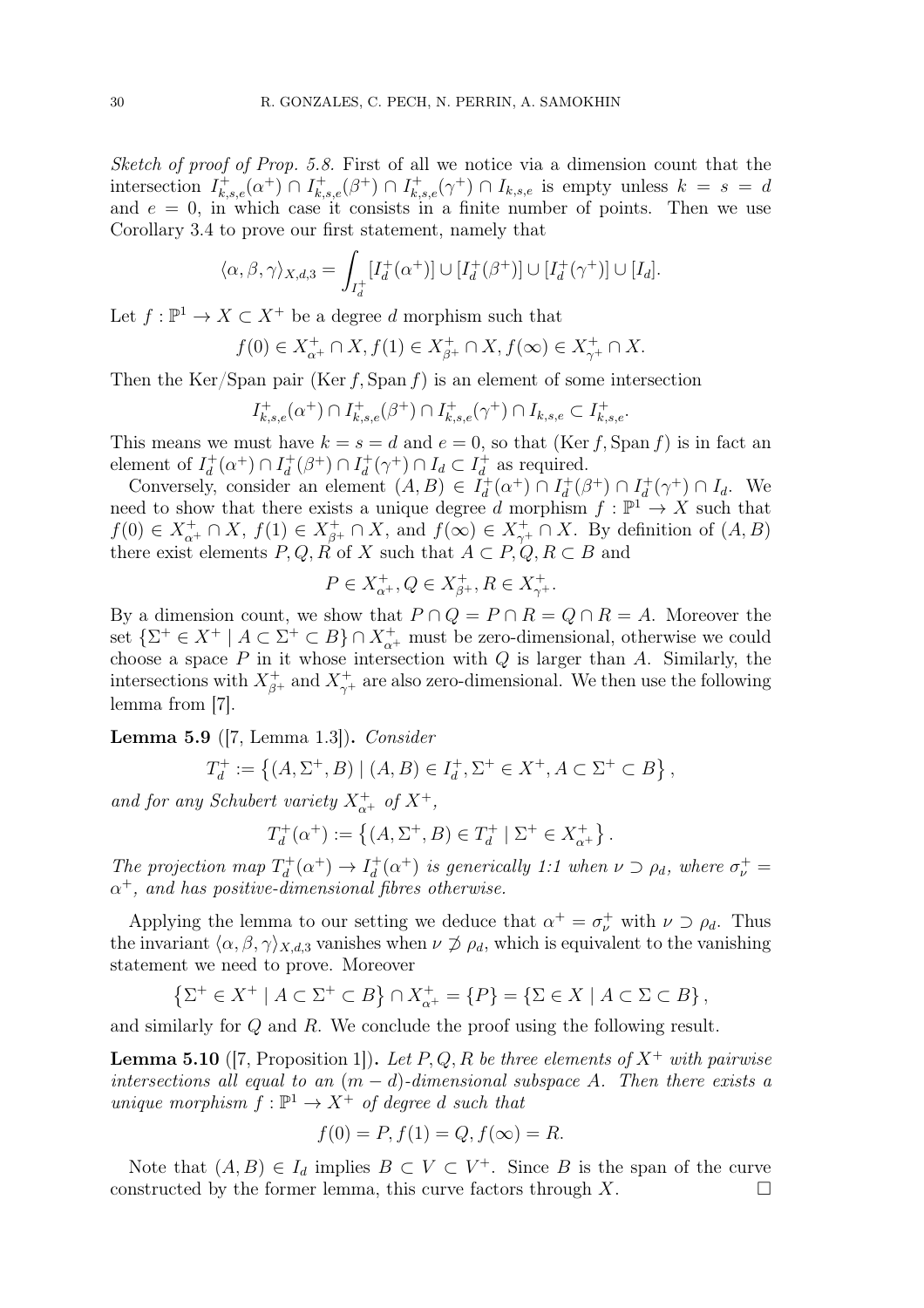As a consequence of Proposition 5.8 we now obtain that the quantum Pieri rule for odd symplectic Grassmannians only involves classical terms and degree one Gromov-Witten invariants.

Corollary 5.11. Let  $1 \leq p \leq 2n + 1 - m$  be an integer. Then no term of q-degree 2 or higher appears in a quantum product  $\tau'_p * \alpha$  with  $\alpha = \sigma_\lambda$  or  $\alpha = \tau'_\mu$ .

*Proof.* The terms in  $q^d$  in the product  $\tau_p' * \alpha$  are of the form  $\langle \tau_p', \alpha, \beta \rangle_{X,d,3} \beta^\vee$  with  $\beta = \sigma_{\nu}$  or  $\beta = \tau_{\xi}'$ . By Proposition 5.8, the corresponding Gromov-Witten invariant vanishes for any degree d such that the staircase partition  $\rho_d \not\subset (p)$ , therefore, as soon as  $d \geq 2$ .

5.5. A quantum-to-classical principle. Proposition 5.8 computes some threepointed degree d Gromov-Witten invariants of  $X = IG(m, 2n + 1)$  as numbers of points in the intersection of three given subvarieties of the variety  $I_d^+$  $_d^+$  of Ker/Span pairs of dimension  $(m-d, m+d)$  in  $V^+ \cong \mathbb{C}^{2n+2}$ . We now focus on degree one invariants and prove a 'quantum-to-classical principle' for them, that is, we express such invariants as numbers of intersection points of subvarieties of a larger odd symplectic Grassmannian  $X = IG(m + 1, 2n + 3)$ .

Our first step is to relate our invariants to points in  $\widetilde{X}^+ = IG(m + 1, 2n + 4)$ . We start by introducing some notation for  $\widetilde{X}$  and  $\widetilde{X}^+$ . Denote by S a symplectic vector space of dimension 2, and write

$$
\widetilde{V} := V \oplus S, \quad \widetilde{V}^+ := V^+ \oplus S.
$$

Clearly the antisymmetric form of maximal rank  $\omega$ , respectively  $\omega^+$ , extends to an antisymmetric form of maximal rank on  $\tilde{V}$ , respectively  $\tilde{V}^+$ , and both extend the symplectic form chosen on S. Thus we may define

$$
\widetilde{X} := \text{IG}(m+1, \widetilde{V}) \text{ and } \widetilde{X}^+ := \text{IG}(m+1, \widetilde{V}^+).
$$

We also introduce some particular subvarieties of  $\widetilde{X}$  and  $\widetilde{X}^+$ . Let f be a non-zero element of S,  $F_{\bullet}^{+}$  be an  $Sp_{2n+2}$ -flag in  $V^{+}$ , and  $\lambda$  be an  $(n+1-m)$ -strict partition of  $X^+$ . Consider the *augmented*  $Sp_{2n+4}$ -flag  $F_{\bullet}^+$ :

$$
\{0\} \subset \widetilde{F}_1^+ = \mathbb{C}f \subset \widetilde{F}_2^+ = \mathbb{C}f \oplus F_1^+ \subset \cdots \subset \widetilde{F}_{2n+3}^+ = \mathbb{C}f \oplus F_{2n+2}^+ \subset \widetilde{V}^+
$$

and the associated Schubert variety

$$
\widetilde{X}^+_{\lambda} := \left\{ \widetilde{\Sigma}^+ \in \widetilde{X}^+ \mid \dim \left( \widetilde{\Sigma}^+ \cap \widetilde{F}^+_{p_j(\lambda)+1} \right) \geq j, \forall 1 \leq j \leq m \right\}.
$$

For simplicity we have omitted the flag  $\ddot{F}_{\bullet}^{+}$  from the notation on the left-hand side.

**Proposition 5.12.** Let  $\alpha, \beta, \gamma$  be elements of the cohomology basis  $\{\sigma_{\lambda}, \tau_{\mu}'\}$  of  $X =$  $IG(m, 2n + 1)$  such that

codim  $\alpha$  + codim  $\beta$  + codim  $\gamma$  = dim  $M_{1,3}(X)$  = dim  $X + 2n + 2 - m$ .

Following Proposition 5.5 we denote by  $\sigma_{\lambda}^{+}$  $\lambda^+_\lambda, \sigma^+_\mu, \sigma^+_\nu$  the Schubert classes of the symplectic Grassmannian  $X^+ = IG(m, 2n + 2)$  such that

$$
j^*\sigma^+_{\lambda} = \alpha; j^*\sigma^+_{\mu} = \beta; j^*\sigma^+_{\nu} = \gamma.
$$

If  $\ell(\lambda) + \ell(\mu) + \ell(\nu) \leq 2m + 1$ , then

$$
\langle \alpha, \beta, \gamma \rangle_{X,1,3} = \frac{1}{2} \# \left( \widetilde{X}^+_{\lambda} \cap \widetilde{X}^+_{\mu} \cap \widetilde{X}^+_{\nu} \cap \widetilde{X} \right),
$$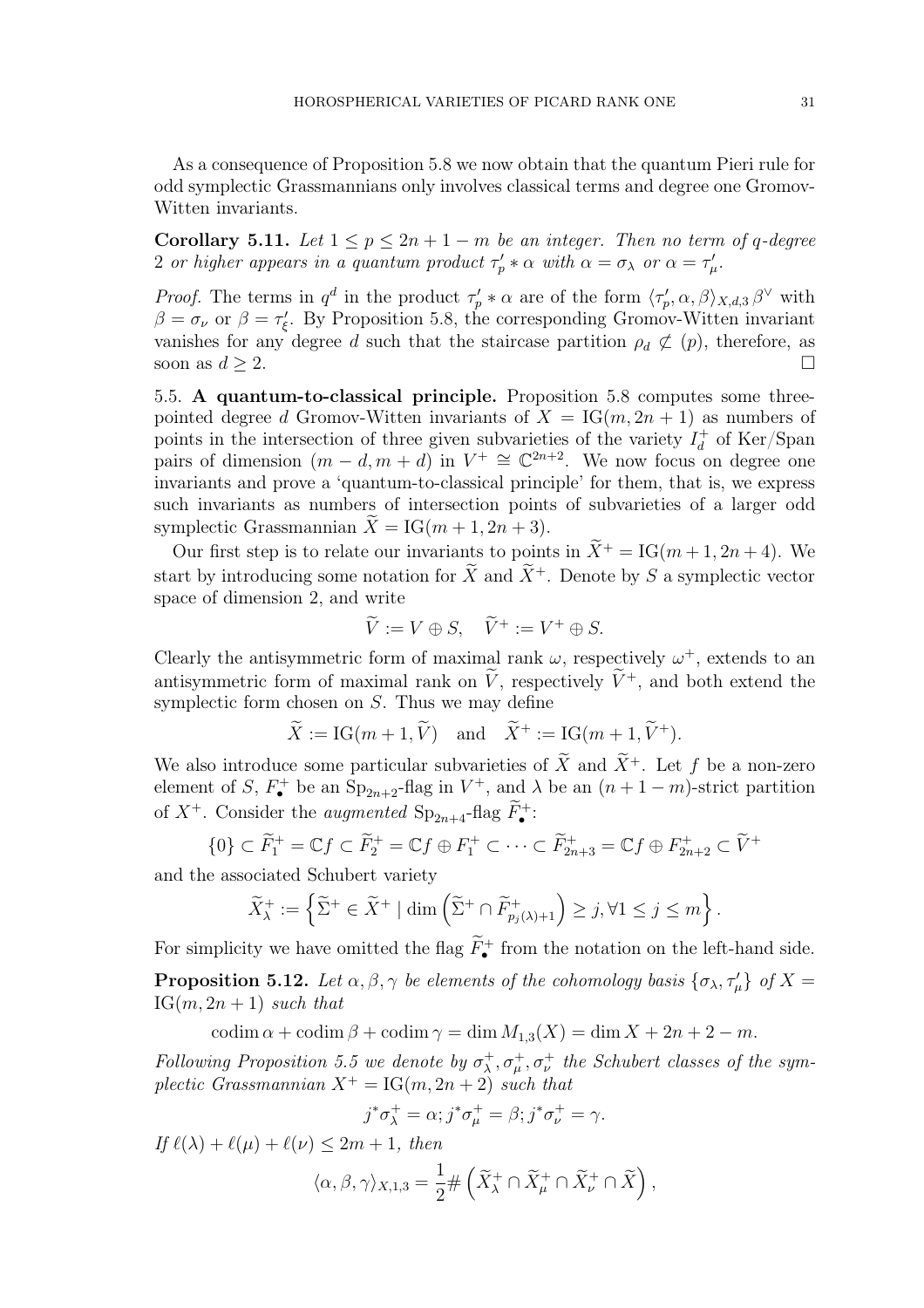where  $\widetilde{X}^{+}_{\lambda}$ ,  $\widetilde{X}^{+}_{\mu}$  and  $\widetilde{X}^{+}_{\nu}$  are associated to generic flags.

Again, providing Corollary 3.4 holds, a proof of this proposition was already given in [47, Section 5.2], and we limit ourselves to giving the main steps of the proof.

Sketch of proof of Proposition 5.12. We first show that for a generic choice of flags we have a well-defined map

$$
\phi : \widetilde{X}_{\lambda}^{+} \cap \widetilde{X}_{\mu}^{+} \cap \widetilde{X}_{\nu}^{+} \cap \widetilde{X} \to I_{1}^{+}(\sigma_{\lambda}^{+}) \cap I_{1}^{+}(\sigma_{\mu}^{+}) \cap I_{1}^{+}(\sigma_{\nu}^{+}) \cap I_{1}
$$

$$
\widetilde{\Sigma}^{+} \mapsto \left(\widetilde{\Sigma}^{+} \cap V^{+}, (\widetilde{\Sigma}^{+} \oplus S) \cap V^{+}\right).
$$

The group  $G := Sp(V^+) \oplus Sp(S)$  acts on  $\overline{X}^+$  with the following orbits:

- (1)  $\mathcal{O}_1 \cong \text{IG}(m+1, V^+),$
- $(2)$   $\mathcal{O}_2 \cong \text{IG}(m, V^+) \times \mathbb{P}(S)$ ,

(3) 
$$
\mathcal{O}_3 = \left\{ \tilde{\Sigma}^+ \in \tilde{X}^+ \mid \dim(\tilde{\Sigma}^+ \cap V^+) = m \text{ and } \tilde{\Sigma}^+ \cap S = \{0\} \right\},\
$$

$$
(4) \ \mathcal{O}_4 = \left\{ \widetilde{\Sigma}^+ \in \widetilde{X}^+ \mid \dim(\widetilde{\Sigma}^+ \cap V^+) = m - 1 \right\}
$$

Using the assumptions on  $\lambda, \mu, \nu$ , a dimension count shows that the intersection  $X^+_{\lambda} \cap X^+_{\mu} \cap X^+_{\nu} \cap X$  must be contained in the open orbit  $\mathcal{O}_4$ , which proves that the map  $\phi$  is well-defined.

.

It remains to show that for  $(A, B)$  in the intersection

$$
I_1^+(\sigma_{\lambda}^+) \cap I_1^+(\sigma_{\mu}^+) \cap I_1^+(\sigma_{\nu}^+) \cap I_1,
$$

the inverse image  $\phi^{-1}(A, B)$  consists in exactly two points. In the proof of Proposition 5.8 we saw that we must have  $A = B \cap B^{\perp}$ , so that  $U := B/A \oplus S$  is a four-dimensional symplectic vector space. Moreover the corresponding Lagrangian Grassmannian IG(2, U) identifies with a subvariety of  $\widetilde{X}^+$ , namely

$$
IG(2, U) \cong \left\{ \widetilde{\Sigma}^+ \mid A \subset \widetilde{\Sigma}^+ \subset B \oplus S \right\}.
$$

In the proof of Proposition 5.8 we also saw that there exists a unique triple of pairwise distinct subspaces  $\Sigma_1^+ \in X_\lambda^+ \cap X$ ,  $\Sigma_2^+ \in X_\mu^+ \cap X$  and  $\Sigma_3^+ \in X_\nu^+ \cap X$  such that  $A \subset \Sigma_j^+ \subset B$  for  $j = 1, 2, 3$ . Moreover by a Schubert calculus argument it is easy to see that there exist exactly two elements of  $IG(2, U)$  which are incident to all three of  $\Sigma_1/A \oplus \mathbb{C}f$ ,  $\Sigma_2/A \oplus \mathbb{C}g$ , and  $\Sigma_3/A \oplus \mathbb{C}h$ , where  $f, g, h$  are generic elements of S. Thus there also exist two elements  $\tilde{\Sigma}_{j=1,2}^+ \in \tilde{X}^+$  such that  $A \subset \tilde{\Sigma}_j^+ \subset B \oplus S$ and the dimensions

$$
\dim\left(\widetilde{\Sigma}_{j}^{+}\cap\Sigma_{1}\oplus\mathbb{C}f\right),\dim\left(\widetilde{\Sigma}_{j}^{+}\cap\Sigma_{2}\oplus\mathbb{C}g\right),\dim\left(\widetilde{\Sigma}_{j}^{+}\cap\Sigma_{3}\oplus\mathbb{C}h\right)
$$

are all at least equal to m. Clearly the  $\tilde{\Sigma}_{j}^{+}$  belong to the quadruple intersection  $\widetilde{X}^+_\lambda \cap \widetilde{X}^+_\mu \cap \widetilde{X}^+_\nu \cap \widetilde{X}$ .

Conversely if  $\tilde{\Sigma}^+ \in \tilde{X}^+_{\lambda} \cap \tilde{X}^+_{\mu} \cap \tilde{X}^+_{\nu} \cap \tilde{X}$  is such that  $A \subset \tilde{\Sigma}^+_{j} \subset B \oplus S$ , then we must have  $A = \Sigma^+ \cap V^+$  and  $B = (\Sigma^+ \oplus S) \cap V^+$ , and one can also show that  $\Sigma_1 = (\widetilde{\Sigma}^+ \oplus \mathbb{C}f) \cap V^+$ , and similarly for  $\Sigma_2$  and  $\Sigma_3$ . This implies that the dimensions

$$
\dim\left(\widetilde{\Sigma}_{j}^{+}\cap\Sigma_{1}\oplus\mathbb{C}f\right),\dim\left(\widetilde{\Sigma}_{j}^{+}\cap\Sigma_{2}\oplus\mathbb{C}g\right),\dim\left(\widetilde{\Sigma}_{j}^{+}\cap\Sigma_{3}\oplus\mathbb{C}h\right)
$$

are all at least equal to m, thus  $\phi^{-1}(A, B)$  consists in exactly two points.

$$
\qquad \qquad \Box
$$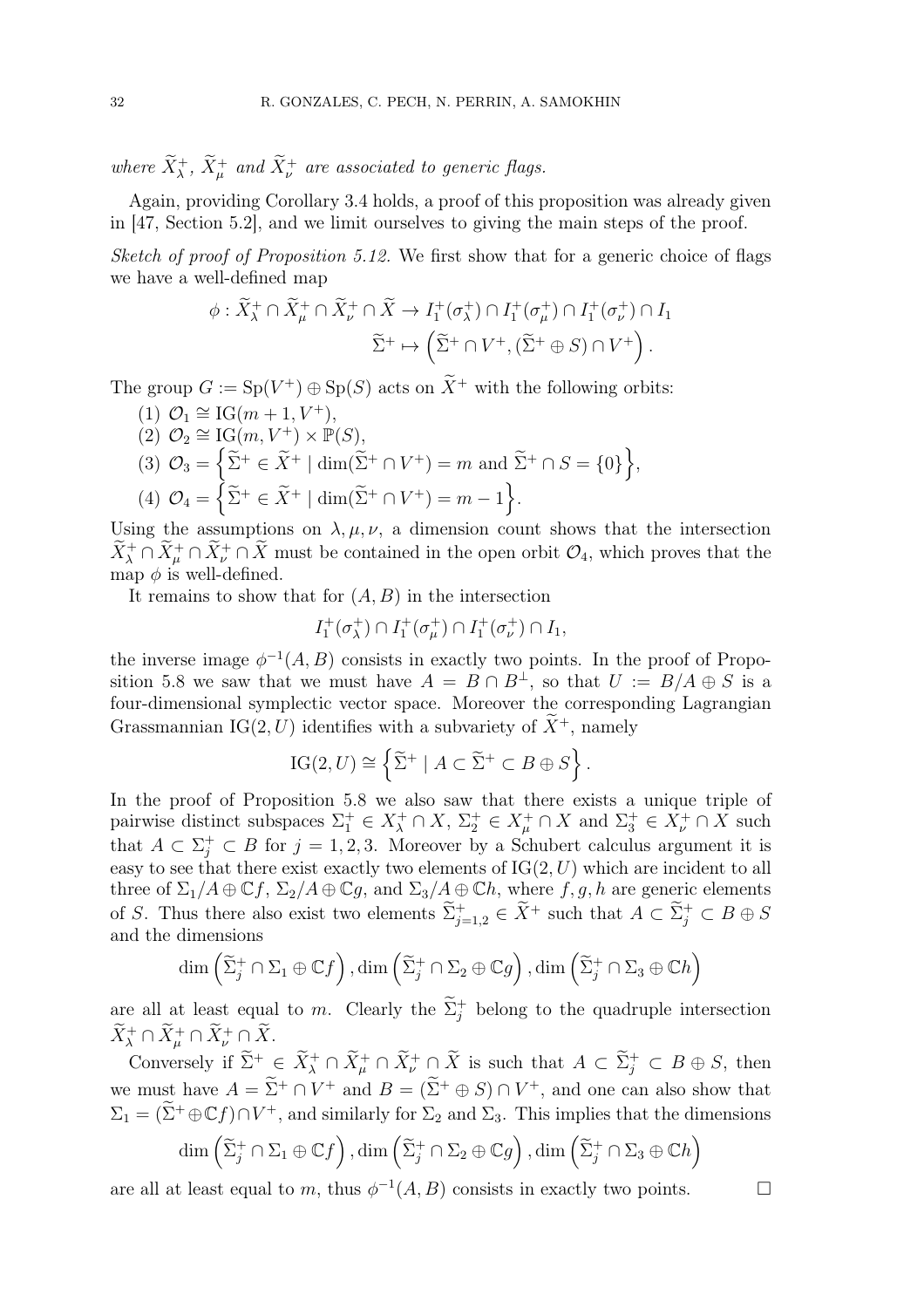We may now state our quantum-to-classical principle, which is an immediate corollary of Proposition 5.12. In the following theorem we denote by  $\tilde{\sigma}_u$  the Schubert class of  $X = IG(m + 1, 2n + 3)$  associated with an  $(n - m)$ -strict partition u, and by  $\tilde{\tau}'_v$  the Schubert class of  $\tilde{X}$  associated with an  $(n+1-m)$ -strict partition v.

**Theorem 5.13.** Let  $\alpha, \beta, \gamma$  be elements of the cohomology basis  $\{\sigma_u, \tau_v\}$  of  $X =$  $IG(m, 2n + 1)$  such that

codim  $\alpha$  + codim  $\beta$  + codim  $\gamma$  = dim  $X + 2n + 2 - m$ .

Denote by  $\sigma_{\lambda}^{+}$  $\lambda^+_{\lambda}, \sigma^+_{\mu}, \sigma^+_{\nu}$  the Schubert classes of  $X^+ = \text{IG}(m, 2n + 2)$  such that

$$
j^*\sigma^+_{\lambda} = \alpha; j^*\sigma^+_{\mu} = \beta; j^*\sigma^+_{\nu} = \gamma.
$$

If  $\ell(\lambda) + \ell(\mu) + \ell(\nu) \leq 2m + 1$ , then

$$
\langle \alpha, \beta, \gamma \rangle_{X,1,3} = \frac{1}{2} \langle \tilde{\alpha}, \tilde{\beta}, \tilde{\gamma} \rangle_{\tilde{X},0,3},
$$

where

$$
\tilde{\alpha} = \begin{cases} \tilde{\sigma}_u & \text{if } \alpha = \sigma_u, \\ \tilde{\tau}'_v & \text{if } \alpha = \tau'_v, \end{cases}
$$

and similarly for  $\tilde{\beta}$  and  $\tilde{\gamma}$ .

**Remark 5.14.** The condition  $\ell(\lambda) + \ell(\mu) + \ell(\nu) \leq 2m + 1$  will always be satisfied in the case where one of the partitions, say  $\nu$ , has length one, i.e.  $\nu = (p, 0, \ldots, 0)$ for some  $1 \leq p \leq 2n + 1 - m$ . Keeping in mind the vanishing of invariants of degree larger than one, see Corollary 5.11, it follows that one may use Theorem 5.13 to deduce a *quantum Pieri formula* for the product of a class  $\sigma_u$  or  $\tau'_v$  by the classes  $\tau'_1, \ldots, \tau'_{2n+1-m}.$ 

5.6. Quantum presentation. In this section we give a presentation for the quantum cohomology ring of  $IG(m, 2n + 1)$  in terms of the classes  $\tau'_1, \tau'_2, \ldots, \tau'_{2n+1-m}$  and the quantum parameter  $q$ . This presentation is a quantum version of the classical presentation obtained in [47], which we recall here.

**Definition 5.15.** For  $r \geq 1$ , define

$$
d_r := \det(\tau'_{1+j-i})_{1 \le i,j \le r}
$$
 and  $b_r := (\tau'_r)^2 + 2 \sum_{i \ge 1} (-1)^i \tau'_{r+i} \tau'_{r-i}$ ,

with the convention that  $\tau'_0 := 1$  and  $\tau'_p := 0$  if  $p < 0$  or  $p > 2n + 1 - m$ .

The following result is proved in the second author's PhD thesis, see [47, Prop. 2.12]. However it is in French, therefore we repeat the proof here.

**Proposition 5.16.** The cohomology ring  $H^*(IG(m, 2n + 1), Z)$  is generated by the classes  $(\tau_p')_{1 \leq p \leq 2n+1-m}$  and the relations are

$$
d_r = 0 \text{ for } m+1 \le r \le 2n+2-m,
$$
  

$$
b_r = 0 \text{ for } n+2-m \le r \le n.
$$

*Proof.* Let  $S_X$  denote the tautological bundle of  $X = IG(m, 2n + 1)$ , and  $S_{X^+}$  that of  $X^+ = IG(m, 2n + 2)$ . Similarly we denote by  $\mathcal{Q}_X$  and  $\mathcal{Q}_{X^+}$  the corresponding quotient bundles. We know that the Chern classes of  $\mathcal{Q}_{X^+}$  generate the cohomology of  $X^+$ , see [8, Section 1.2], and it follows from Proposition 5.5 that the restriction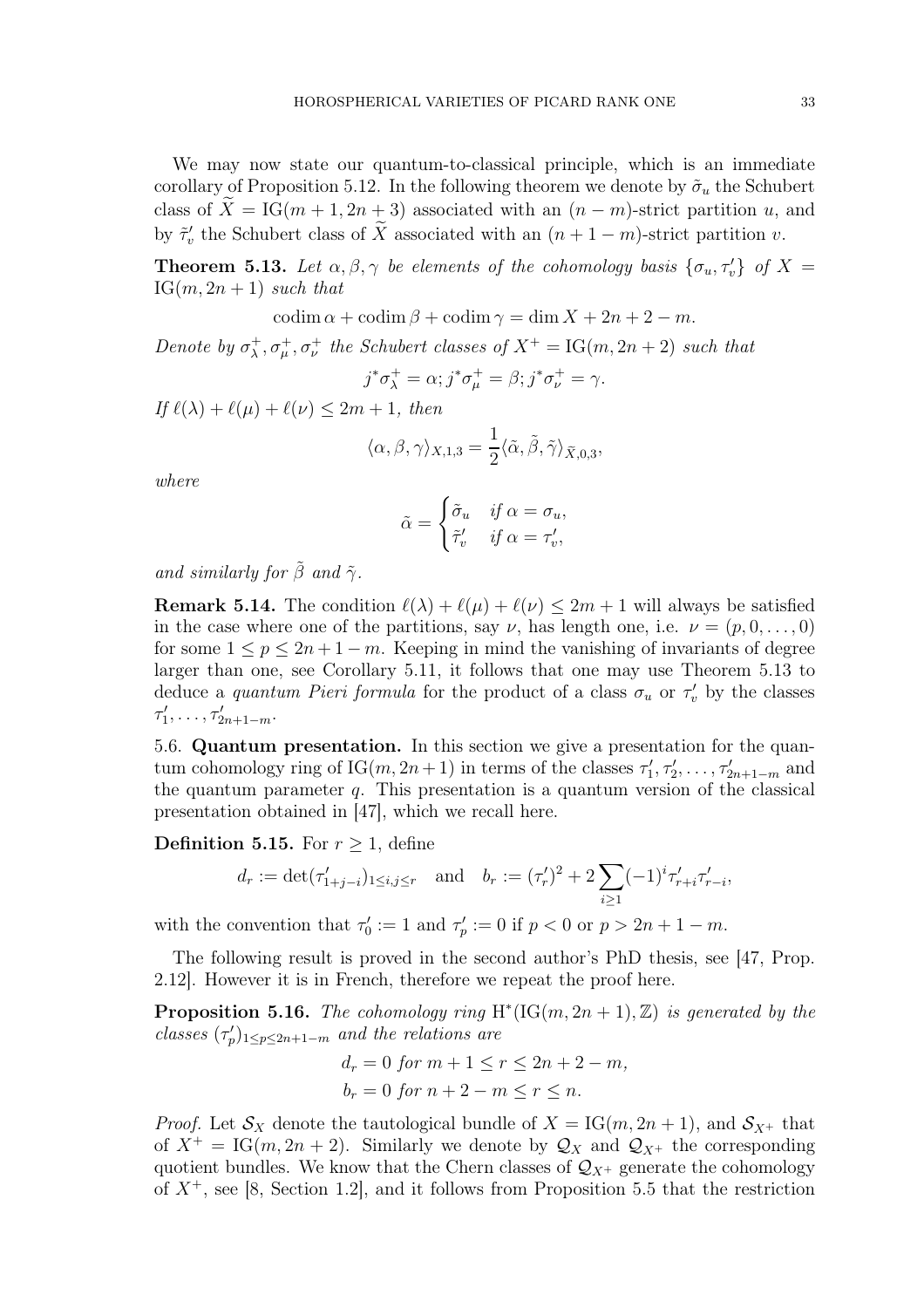map  $H^*(X^+, \mathbb{Z}) \to H^*(X, \mathbb{Z})$  is surjective, therefore, the Chern classes  $c_p(\mathcal{Q}_X)$  for  $1 \leq p \leq 2n + 2 - m$  generate the cohomology ring of X. Moreover, since  $\mathcal{Q}_X$  has rank  $2n+1-m$ , the Chern class  $c_{2n+2-m}(\mathcal{Q}_X)$  vanishes, hence  $H^*(X,\mathbb{Z})$  is generated by the classes  $c_p(\mathcal{Q}_X) = \tau'_p$  for  $1 \le p \le 2n + 1 - m$ .

To find the relations we use the method introduced in [8] to obtain presentations of the cohomology of isotropic Grassmannians. Namely, let  $R := \mathbb{Z}[a_1, \ldots, a_{2n+1-m}]$  be a graded ring with deg  $a_i = i$ . Set  $a_0 = 0$  and  $a_i = 0$  if  $i > 2n + 1 - m$ . We let  $\delta_0 = 1$ and  $\delta_r = \det(a_{1+j-i})_{1 \leq i,j \leq r}$  for  $r > 0$ . We also set  $\beta_r = a_r^2 + 2 \sum_{i \geq 1} (-1)^i a_{r+i} a_{r-i}$  for  $r \geq 0$ . Now we define a (surjective) graded ring homomorphism  $\phi: R \to H^*(X, \mathbb{Z})$ by setting  $\phi(a_i) = \tau'_i$  for  $1 \leq i \leq 2n + 1 - m$ . We start by checking that the relations hold, i.e., that  $\phi(\delta_r) = 0$  for  $r > m$  and  $\phi(\beta_r) = 0$  for  $n + 2 - m \le r \le n$ .

Expanding each determinant  $\delta_r$  with respect to the first row yields the identity of formal series:

$$
\left(\sum_{i=0}^{2n-1} a_i t^i\right) \left(\sum_{i\geq 0} (-1)^i \delta_i t^i\right) = 1.
$$

Noticing that the image by  $\phi$  of the leftmost factor is the total Chern class  $c(Q_X)$ , and that  $c(\mathcal{Q}_X)c(\mathcal{S}_X) = 1$ , we deduce that

$$
\phi(\mathcal{S}_X) = \left(\sum_{i\geq 0} (-1)^i \phi(\delta_i) t^i\right).
$$

Since  $S_X$  has rank m we obtain that  $\phi(\delta_r) = d_r = 0$  for  $r > m$ .

The quadratic relations  $b_r$  come from similar relations on  $X^+ = IG(m, 2n + 2)$ . Indeed it follows from the presentation of  $H^*(X^+, \mathbb{Z})$  proved in [8] that the relations

$$
\sigma_r^+ + 2\sum_{i\geq 1} (-1)^i \sigma_{r+i}^+ \sigma_{r-i}^+ = 0
$$

hold for  $n + 2 - m \le r \le n$ , and their restriction to X gives  $b_r = 0$ .

It now remains to prove that both sets of relations generate the kernel of  $\phi$ . This is done using [8, Lemma 1.1], which states that to do so we only need to check that

- H<sup>\*</sup>(X, Z) is a free Z-module of rank deg  $\left(\frac{\prod_r \delta_r \prod_r \beta_r}{\prod_{r=1}^r \delta_r}\right)$  $_i a_i$ ;
- for any field K the K-vector space  $(R/I) \otimes_{\mathbb{Z}} K$  has finite dimension, where I is the ideal generated by the relations  $\delta_r$  and  $b_r$ .

The rank of  $H^*(X, \mathbb{Z})$  is easily seen to be equal to  $2^{m-1} {n \choose m}$  $\binom{n}{m} \frac{2n+2-m}{n+1-m}$  $\frac{2n+2-m}{n+1-m}$  as required, see [47, Section 2.2.3. To check the second condition we prove that  $R/I$  is a quotient of  $R/(\delta_{m+1},\ldots,\delta_{2n+1}),$  which is a free Z-module of finite rank, see [8, Lemma 1.2]. This means that we need to prove that the relations  $\delta_r$  for  $2n + 3 - m \le r \le 2n + 1$ also belong to the ideal I. We use the identities of formal series

$$
\left(\sum_{i=0}^{2n+1-m} a_i t^i\right) \left(\sum_{i=0}^{2n+1-m} (-1)^i a_i t^i\right) = \left(\sum_{i=0}^{2n+1-m} (-1)^i \beta_i t^{2i}\right)
$$

and

$$
\left(\sum_{i=0}^{2n+1-m} (-1)^i a_i t^i\right) \left(\sum_{i\geq 0} \delta_i t^i\right) = 1,
$$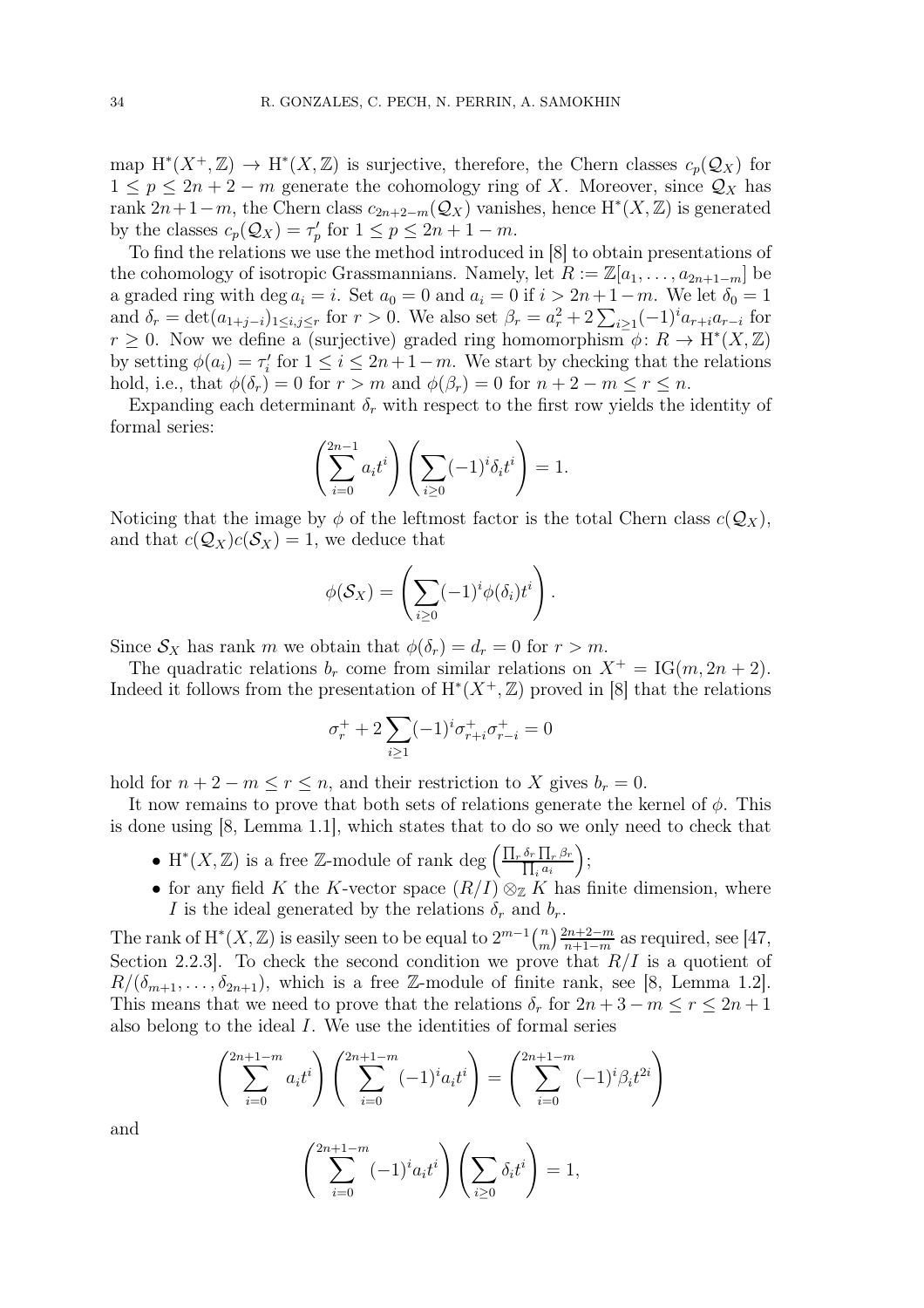so that

$$
\left(\sum_{i=0}^{2n+1-m} a_i t^i\right) = \left(\sum_{i=0}^{2n+1-m} (-1)^i \beta_i t^{2i}\right) \left(\sum_{i\geq 0} \delta_i t^i\right).
$$

Modding out by the relations in  $I$  gives

$$
\left(\sum_{i=0}^{2n+1-m} a_i t^i\right) \equiv \left(\sum_{i=0}^{n+1-m} (-1)^i \beta_i t^{2i} + \sum_{i=n+1}^{2n+1-m} (-1)^i \beta_i t^{2i}\right) \left(\sum_{i=0}^m \delta_i t^i + \sum_{i\ge 2n+3-m} \delta_i t^i\right).
$$

Looking at the terms in degrees  $2n+3-m$  to  $2n+1$  we obtain  $0 \equiv \delta_{2n+3-m} \equiv \cdots \equiv$  $\delta_{2n+1}$  as claimed, which concludes the proof.

**Theorem 5.17.** The quantum cohomology ring  $QH(IG(m, 2n + 1), \mathbb{C})$  is generated by the classes  $(\tau_p')_{1 \leq p \leq 2n+1-m}$  and the quantum parameter q, and the relations are

$$
d_r = 0 \text{ for } m+1 \le r \le 2n+1-m,
$$
  
\n
$$
d_{2n+2-m} = \begin{cases} 0 & \text{if } m \text{ is even,} \\ -q & \text{if } m \text{ is odd,} \end{cases}
$$
  
\n
$$
b_s = (-1)^{2n+1-m-s} q \tau'_{2s-2n-2+m} \text{ for } n+2-m \le s \le n,
$$

with the convention that  $\tau'_p = 0$  if  $p < 0$ .

Proof. To obtain this quantum presentation from the classical presentation of Proposition 5.16, we use the well-known method due to Siebert and Tian, see [54, Prop. 2.2]. This means that we replace the cup product with the quantum product in the classical relations  $d_r$  and  $b_s$ . The quantum presentation is then obtained by considering these new relations instead of the original ones.

Let us start by deforming the relations  $b_s$  for  $n + 2 - m \leq s \leq n$ . We have

$$
b_s^{\text{quant}} = \tau_s' * \tau_s' + 2 \sum_{i=1}^{2n+1-m-s} (-1)^i \tau_{s+i}' * \tau_{s-i}'
$$
  
= $q \sum_{\lambda} \left( \langle j^* \sigma_s^+, j^* \sigma_s^+, j^* \sigma_\lambda^+ \rangle_{X,1,3} + 2 \sum_{i=1}^{2n+1-m-s} (-1)^i \langle j^* \sigma_{s+i}^+, j^* \sigma_{s-i}^+, j^* \sigma_\lambda^+ \rangle_{X,1,3} \right) (\dot{j}^* \sigma_\lambda^+)^{\vee},$ 

where  $j: X \hookrightarrow X^+ = \text{IG}(m, 2n + 2)$  is the natural inclusion. Indeed, the classical part of  $b_s^{\text{quant}}$  is the classical relation  $b_s$ , which vanishes, and by Proposition 5.5 we have that  $\tau_p' = j^* \sigma_p^+$ . We now use the quantum-to-classical principle from Theorem 5.13.

Write  $\widetilde{X} := \text{IG}(m+1, 2n+3), \widetilde{X}^+ := \text{IG}(m+1, 2n+4),$  and denote by  $\widetilde{j}: \widetilde{X} \hookrightarrow \widetilde{X}^+$ the natural inclusion. We also denote by  $\tilde{\sigma}_{\lambda}^{+}$ <sup>+</sup> the Schubert class of  $\overline{X}^+$  associated with an  $(n + 1 - m)$ -strict partition  $\lambda$  with  $\lambda_1 \leq 2n + 3 - m$ . Finally, we introduce the subvarieties  $\overline{Y}$  and  $\overline{Z}$  of  $\overline{X}$  and the cohomology classes  $\{\tilde{\sigma}_{\mu}, \tilde{\tau}_{\nu}\}\$  and  $\{\tilde{\sigma}'_{\mu}, \tilde{\tau}_{\nu}\}$  of  $\widetilde{X}$  as in Section 5.3, simply replacing X with  $\widetilde{X}$  and adding everywhere. It follows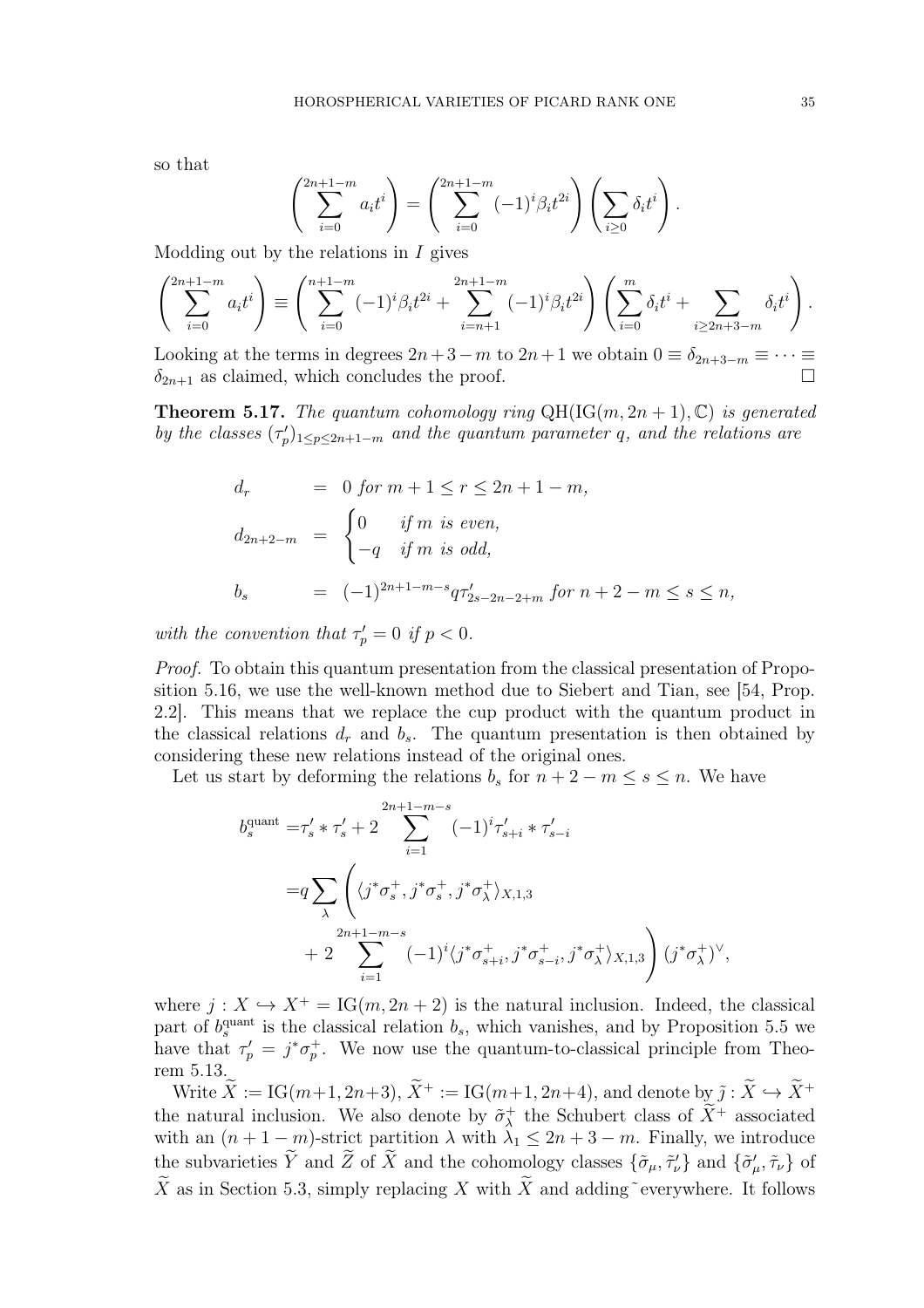from Theorem 5.13 that

$$
\begin{split} b^{\text{quant}}_s = & \frac{1}{2} q \sum_{\lambda} \left( \langle \tilde{\jmath}^* \tilde{\sigma}^+_s, \tilde{\jmath}^* \tilde{\sigma}^+_s, \tilde{\jmath}^* \tilde{\sigma}^+_{\lambda} \rangle_{\tilde{X},0,3} \right. \\ & \qquad \qquad + 2 \sum_{i=1}^{2n+1-m-s} (-1)^i \langle \tilde{\jmath}^* \tilde{\sigma}^+_{s+i}, \tilde{\jmath}^* \tilde{\sigma}^+_{s-i}, \tilde{\jmath}^* \tilde{\sigma}^+_{\lambda} \rangle_{\tilde{X},0,3} \right) (\boldsymbol{j}^* \sigma^+_{\lambda})^{\vee} \\ = & \frac{1}{2} q \sum_{\lambda} \left( \int_{\tilde{X}} \left( \tilde{\tau}^{\prime}_s \tilde{\tau}^{\prime}_s + 2 \sum_{i=1}^{2n+1-m-s} (-1)^i \tilde{\tau}^{\prime}_{s+i} \tilde{\tau}^{\prime}_{s-i} \right) \cup \tilde{\jmath}^* \tilde{\sigma}^+_{\lambda} \right) (\boldsymbol{j}^* \sigma^+_{\lambda})^{\vee}. \end{split}
$$

In  $H^*(\widetilde{X}, \mathbb{Z})$ , by Proposition 5.16, the classical relation

$$
\tilde{\tau}_{s}'\tilde{\tau}_{s}' + 2 \sum_{i=1}^{2n+2-m-s} (-1)^{i} \tilde{\tau}_{s+i}'\tilde{\tau}_{s-i}' = 0
$$

is satisfied, thus

$$
\tilde{\tau}'_s \tilde{\tau}'_s + 2 \sum_{i=1}^{2n+1-m-s} (-1)^i \tilde{\tau}'_{s+i} \tilde{\tau}'_{s-i} = 2(-1)^{2n+1-m-s} \tilde{\tau}'_{2n+2-m} \tilde{\tau}'_{2s-2n-2+m}.
$$

Replacing in the expression of  $b_s^{\text{quant}}$ , we obtain

$$
b_s^{\text{quant}} = (-1)^{2n+1-m-s} q \sum_{\lambda} \left( \int_{\tilde{X}} \tilde{\tau}'_{2n+2-m} \cup \tilde{\tau}'_{2s-2n-2+m} \cup \tilde{j}^* \tilde{\sigma}_\lambda^+ \right) (j^* \sigma_\lambda^+)^{\vee}
$$
  
= 
$$
(-1)^{2n+1-m-s} q \sum_{\lambda} \left( \int_{\tilde{X}} \tilde{j}^* (\tilde{\sigma}_{2n+2-m}^+ \cup \tilde{\sigma}_{2s-2n-2+m}^+) \cup \tilde{j}^* \tilde{\sigma}_\lambda^+ \right) (j^* \sigma_\lambda^+)^{\vee}.
$$

To simplify notation we introduce the integer  $p := 2s - 2n - 2 + m$ . We use the classical Pieri rule in  $\tilde{X}^+$  to compute the product  $\tilde{\sigma}_{2n+2-m}^+ \cup \tilde{\sigma}_p^+$ , see [8, Theorem 1.1]:

$$
\tilde{\sigma}_{2n+2-m}^{+} \cup \tilde{\sigma}_{p}^{+} = \tilde{\sigma}_{2n+2-m,p}^{+} + 2\tilde{\sigma}_{2n+3-m,p-1}^{+}.
$$

We now prove that the second summand will not contribute to  $b_s^{\text{quant}}$ . Indeed, let us prove that  $\tilde{j}^*\tilde{\sigma}^+_{\lambda} = 0$  when  $\lambda_1 = 2n + 3 - m$ . From Proposition 5.4 applied to X we have that  $\tilde{j}^*\tilde{\sigma}_\lambda^+ = 0$  when  $\tilde{\sigma}_\lambda^+ \cup \tilde{\sigma}_{1^{m+1}}^+ = 0$ . The latter cup product can be computed using the Pieri rule of [53]. Namely, let  $\alpha = (\alpha^t, \alpha^b)$  be the pair of partitions associated with the  $(n + 1 - m)$ -strict partition  $\lambda$  following the correspondence introduced in Section 5.2. Clearly,  $\lambda_1 = 2n + 3 - m$  implies that  $\alpha_1^b = n + 2$ , i.e., the first part of  $\alpha^b$  is maximal. Therefore,  $\tilde{\sigma}_{\alpha}^+ \cup \tilde{\sigma}_{1^{m+1}}^+ = 0$  by the Pieri rule. For more details we refer to [47, Section 2.3]. Thus we indeed have  $\tilde{j}^*\tilde{\sigma}^+_{\lambda} = 0$  when  $\lambda_1 = 2n + 3 - m$ . It follows that

$$
b_s^{\text{quant}} = (-1)^{2n+1-m-s} q \sum_{\lambda} \left( \int_{\widetilde{X}} \widetilde{\jmath}^* \widetilde{\sigma}_{2n+2-m,p}^+ \cup \widetilde{\jmath}^* \widetilde{\sigma}_{\lambda}^+ \right) (\widetilde{\jmath}^* \sigma_{\lambda}^+)^{\vee}.
$$

Let us now express the restricted class  $\tilde{j}^*\tilde{\sigma}_{2n+2-m,p}^+$  in terms of the cohomology basis  $\{\tilde{\sigma}_{\mu}, \tilde{\tau}'_{\nu}\}.$  As before, from Proposition 5.4 it follows that we first need to compute the cup product  $\tilde{\sigma}_{2n+2-m,p}^+ \cup \tilde{\sigma}_{1^{m+1}}^+$  in  $\mathrm{H}^*(\widetilde{X}^+, \mathbb{Z})$ .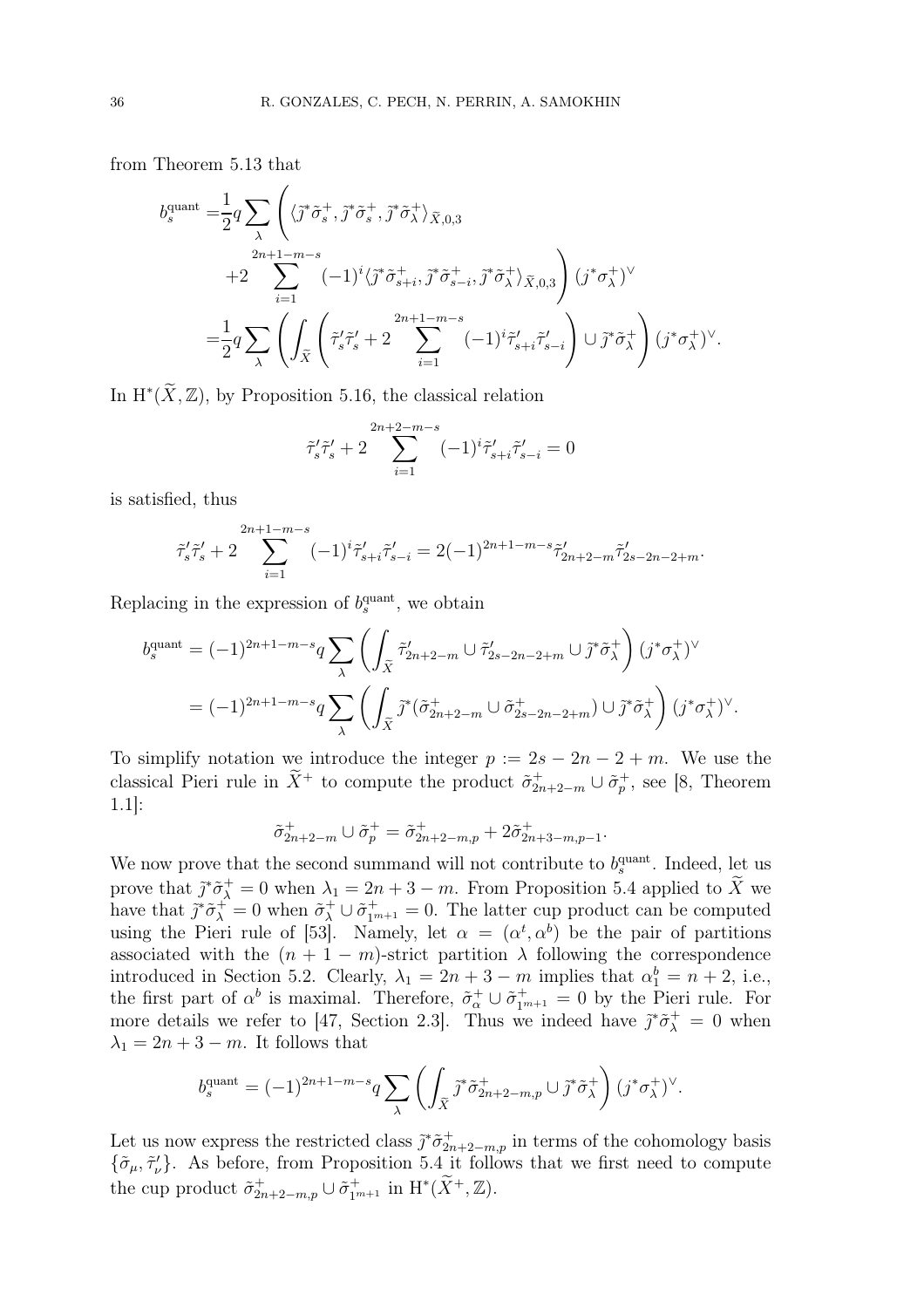We use again the classical Pieri rule for multiplication by the classes  $\tilde{\sigma}_{1r}^{+}$  from [53], noting that the strict partition  $(2n + 2 - m, p)$  corresponds to the pair of partitions

$$
\alpha^{b} = (n+1, p+m-1-n), \alpha^{t} = (n+3-m, \dots, 4, 3)
$$

if  $p > n + 1 - m$ , and to

 $\alpha^{b} = (n+1), \alpha^{t} = (n+3-m, n+2-m, \ldots, n+4-m-p, n+2-m-p, \ldots, 3, 2)$ otherwise. We deduce that

$$
\tilde{\sigma}_{2n+2-m,p}^+ \cup \tilde{\sigma}_{1^{m+1}}^+ = \tilde{\sigma}_{2n+3-m,p+1,1^{m-1}}^+
$$

if  $p \leq 2n + 1 - 2m$ , and otherwise

$$
\tilde{\sigma}_{2n+2-m,p}^+ \cup \tilde{\sigma}_{1^{m+1}}^+ = \tilde{\sigma}_{2n+3-m,p+1,1^{m-1}}^+ + \tilde{\sigma}_{2n+3-m,2n+2-m,1^{p-2n-2+2m}}^+.
$$

Hence in the first case,

$$
\tilde{j}^*\tilde{\sigma}_{2n+2-m,p}^+ = [\tilde{X}_{2n+2-m,p}] = \tilde{\tau}_{p+1,1^{m-1}},
$$

while in the second case,

$$
\tilde{j}^*\tilde{\sigma}_{2n+2-m,p}^+ = \tilde{\tau}_{p+1,1^{m-1}} + \tilde{\tau}_{2n+2-m,1^{p-2n-2+2m}}.
$$

By Poincaré duality, see Proposition 1.10, we know that  $\int_{\tilde{X}} \tilde{\tau}_{p+1,1^{m-1}} \cup \tilde{\mathcal{J}}^* \tilde{\sigma}^+_{\lambda}$  $\lambda^+$  is equal to 1 if  $\lambda_{m+1} = 0$  and  $\lambda$  is the Poincaré dual partition to  $(p+1, 1^{m-1})$  in  $Z = IG(m, 2n+1)$ 2). Otherwise it is equal to zero, and similarly for  $\int_{\tilde{X}} \tilde{\tau}_{2n+2-m,1^{p-2n-2+2m}} \cup \tilde{j}^* \tilde{\sigma}_{\lambda}^+$  $\frac{+}{\lambda}$  .

Using [8, Section 4.4], we see that the Poincaré dual partition to  $(p+1, 1^{m-1})$  is

$$
(2n+1-m, 2n-m, ..., 2n+3-2m, 2n+2-2m-p)
$$

if  $p < 2n + 1 - 2m$ , and

$$
(2n+1-m, 2n-m, \ldots, p+2, p, p-1, \ldots, 2n+2-2m, 1)
$$

otherwise. Similarly, the Poincaré dual partition to  $(2n + 2 - m, 1^{p-2n-2+2m})$  is

$$
(2n+1-m, 2n-m, \ldots, p+1, p-1, p-2, \ldots, 2n+2-2m).
$$

So if  $p \leq 2n + 1 - 2m$  then

$$
b_s^{\text{quant}} = (-1)^{2n+1-m-s} q(j^* \sigma_{2n+1-m,2n-m,\dots,2n+3-2m,2n+2-2m-p}^+)
$$
  
= 
$$
(-1)^{2n+1-m-s} q \sigma_{2n-m,2n-1-m,\dots,2n+2-2m,2n+1-2m-p}^{\vee},
$$

and otherwise,

$$
b_s^{\text{quant}} = (-1)^{2n+1-m-s} q(j^* \sigma_{2n+1-m,\dots,p+2,p,\dots,2n+2-2m,1}^+)
$$
  
+  $(-1)^{2n+1-m-s} q(j^* \sigma_{2n+1-m,\dots,p+1,p-1,\dots,2n+2-2m}^+)$   
=  $(-1)^{2n+1-m-s} q \sigma_{2n-m,\dots,p+1,p-1,\dots,2n+1-2m}^+$   
+  $(-1)^{2n+1-m-s} q(\tau_{2n+1-m,\dots,p+1,p-1,\dots,2n+2-2m}^+)^\vee$ .

Moreover, if  $p \leq 2n + 1 - 2m$  then the Poincaré dual partition to the partition  $(2n-m, 2n-1-m, \ldots, 2n+2-2m, 2n+1-2m-p)$  in Y is  $(p)$ . On the other hand if  $p \geq 2n+2-2m$  the Poincaré dual partition to  $(2n-m,\ldots,p+1,p-1,\ldots,2n+1-2m)$ in Y is  $(p)$ , while the Poincaré dual partition to  $(2n+1-m, \ldots, p+1, p-1, \ldots, 2n+1)$  $2 - 2m$ ) in Z is  $(1^{p-2n-2+2m})$ . Hence

$$
b_s^{\text{quant}} = \begin{cases} (-1)^{2n+1-m-s} q \sigma'_p & \text{if } p \le 2n+1-2m, \\ (-1)^{2n+1-m-s} q (\sigma'_p + \tau_{1^{p-2n-2+2m}}) & \text{otherwise.} \end{cases}
$$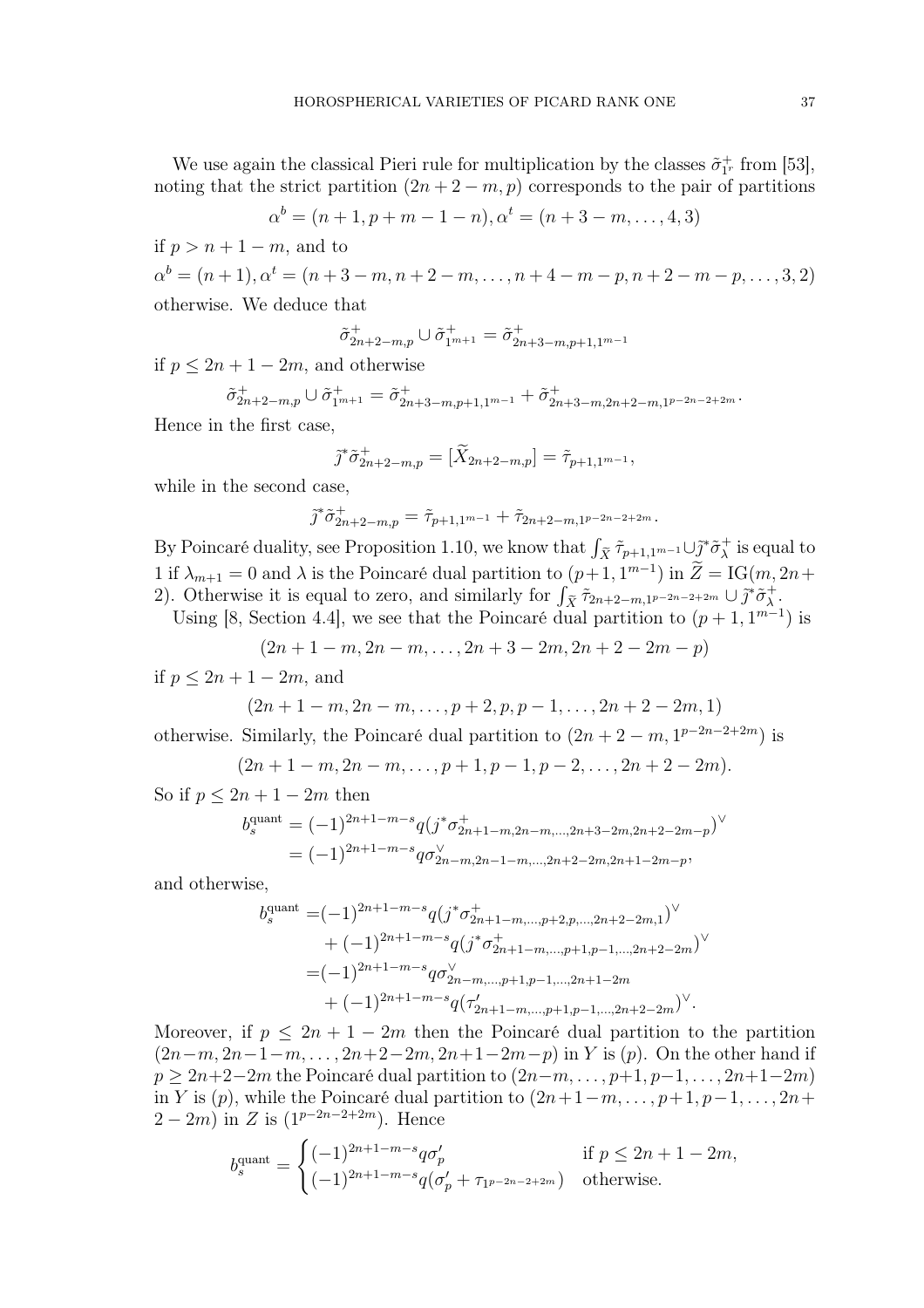Let us compare the right-hand side of the above equation with the pullback  $j^*\sigma_p^+$ using Proposition 5.4 and the classical Pieri rule from [53]. Note that the strict partition  $(p)$  corresponds to the pair of partitions given by

$$
\begin{cases}\n\alpha^b = (p + m - 1 - n), \alpha^t = (n + 2 - m, n + 1 - m, \dots, 2) & \text{if } p > n + 1 - m, \\
\alpha^b = \emptyset, \alpha^t = (n + 1 - m, n - m, \dots, 1) & \text{otherwise.} \n\end{cases}
$$

We obtain

$$
\sigma_p^+ \cup \sigma_{1^m}^+ = \begin{cases} \sigma_{p+1,1^{m-1}}^+ & \text{if } p \le 2n+1-2m, \\ \sigma_{p+1,1^{m-1}}^+ + \sigma_{2n+2-m,1^{p-2n-2+2m}}^+ & \text{otherwise.} \end{cases}
$$

It follows from Proposition 5.4 that

$$
j^*\sigma_p^+ = \begin{cases} \sigma_p' & \text{if } p \le 2n + 1 - 2m, \\ \sigma_p' + \tau_{1^{p-2n-2+2m}} & \text{otherwise.} \end{cases}
$$

Since by definition  $j^*\sigma_p^+ = \tau_p'$  we finally get that

$$
b_s^{\text{quant}} = (-1)^{2n+1-m-s} q \tau'_{2s-2n-2+m}
$$

as claimed.

In the second part of this proof, let us now deform the relations  $d_r$  for  $m + 1 \leq$  $r \leq 2n + 2 - m$ . Since deg  $q = 2n + 2 - m$ , only the relation  $d_{2n+2-m}$  is potentially modified. We consider the determinantal identity

$$
d_{2n+2-m}^{\text{quant}} = \sum_{p=1}^{2n+1-m} (-1)^{p+1} \tau'_p * d_{2n+2-p-m}.
$$

The classical part of the right-hand side of the above equality being trivial, it follows that

$$
d_{2n+2-m}^{\text{quant}} = q \sum_{p=1}^{2n+1-m} (-1)^{p+1} \langle \tau'_p, d_{2n+2-m-p}, [pt] \rangle_{X,1,3}.
$$

Moreover we have that for any  $1 \le s \le m$ ,  $d_s = j^* \sigma_{1^*}^+$ , and  $d_s = 0$  if  $s > m$ , see [47, Section 2.5]. This implies that

$$
d_{2n+2-m}^{\text{quant}} = q \sum_{p=2n+2-2m}^{2n+1-m} (-1)^{p+1} \langle \tau'_p, d_{2n+2-m-p}, [pt] \rangle_{X,1,3}
$$
  
=  $q \sum_{s=1}^m (-1)^{2n+3-m-s} \langle \tau'_{2n+2-m-s}, j^* \sigma_1^+, [pt] \rangle_{X,1,3}.$ 

We have  $\tau'_{2n+2-m-s} = j^* \sigma^+_{2n+2-m-s}$ , and the class of a point in X is

$$
[pt] = \sigma_{2n-m,2n-1-m,...,2n+1-2m} = j^* \sigma_{2n+1-m,2n-m,...,2n+2-2m}^+,
$$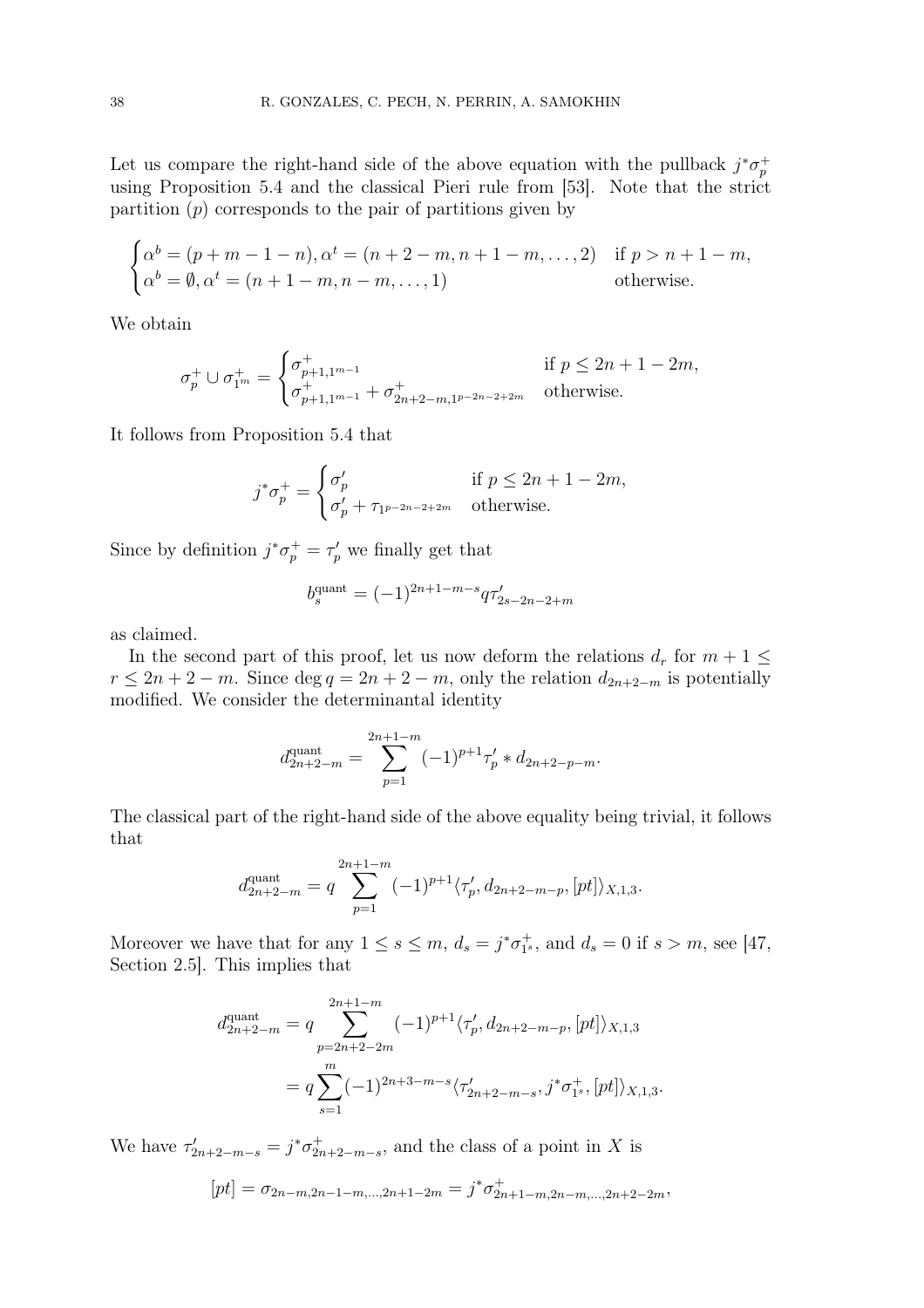so using the quantum to classical principle we get

$$
d_{2n+2-m}^{\text{quant}} = \frac{1}{2} q \sum_{s=1}^{m} (-1)^{2n+3-m-s}
$$
  

$$
\langle j^* \tilde{\sigma}_{2n+2-m-s}^+ , j^* \tilde{\sigma}_{1s}^+, j^* \tilde{\sigma}_{2n+1-m,2n-m,\dots,2n+2-2m}^+ \rangle \tilde{\chi}_{,0,3}
$$
  

$$
= \frac{1}{2} q \int_{\tilde{X}} \left( \sum_{s=1}^{m} (-1)^{2n+3-m-s} \tilde{\sigma}_{2n+2-m-s}^+ \cup j^* \tilde{\sigma}_{1s}^+ \right)
$$
  

$$
\cup j^* \tilde{\sigma}_{2n+1-m,2n-m,\dots,2n+2-2m}^+ ,
$$

where the  $\tilde{\ }$  indicates that we are considering classes in  $\tilde{X}^+ = IG(m+1, 2n+4)$ . Let us now look at the *classical* relation  $\tilde{d}_{2n+2-m}$  in  $\tilde{X}$ . Using a similar determinantal identity as before, we get

$$
\tilde{d}_{2n+2-m} = \sum_{p=1}^{2n+2-m} (-1)^{p+1} \tilde{\tau}'_p \cup \tilde{d}_{2n+2-p-m}
$$
  
\n
$$
= \sum_{p=2n+1-2m}^{2n+2-m} (-1)^{p+1} \tilde{\tau}'_p \cup \tilde{d}_{2n+2-p-m}
$$
  
\n
$$
= \sum_{s=0}^{m+1} (-1)^{2n+3-m-s} \tilde{\tau}'_{2n+2-m-s} \cup \tilde{d}_s
$$
  
\n
$$
= \sum_{s=0}^{m+1} (-1)^{2n+3-m-s} \tilde{j}^* \tilde{\sigma}^+_{2n+2-m-s} \cup \tilde{j}^* \tilde{\sigma}^+_{1s}.
$$

Thus replacing in the expression for  $d_{2n+2-m}^{\text{quant}}$ , we get

$$
d_{2n+2-m}^{\text{quant}} = \frac{q}{2} \int_{\tilde{X}} \left( \tilde{d}_{2n+2-m} - (-1)^{2n+3-m} \tilde{j}^* \tilde{\sigma}_{2n+2-m}^+ \right. \\
\left. - (-1)^{2n+2-2m} \tilde{j}^* \tilde{\sigma}_{2n+1-2m}^+ \cup \tilde{j}^* \tilde{\sigma}_{1m+1}^+ \right) \cup \tilde{j}^* \tilde{\sigma}_{2n+1-m,2n-m,\dots,2n+2-2m}^+ \\
= (-1)^{2n+2-m} \frac{q}{2} \int_{\tilde{X}} \tilde{j}^* (\tilde{\sigma}_{2n+2-m}^+ \cup \tilde{\sigma}_{2n+1-m,2n-m,\dots,2n+2-2m}^+) \\
+ (-1)^{2n+1-2m} \frac{q}{2} \int_{\tilde{X}} \tilde{j}^* \tilde{\sigma}_{2n+1-2m}^+ \cup \tilde{j}^* (\tilde{\sigma}_{1m+1}^+ \cup \tilde{\sigma}_{2n+1-m,\dots,2n+2-2m}^+).
$$

Using the classical Pieri rule in  $\widetilde{X}^+$ , see [8, Theorem 1.1], we have

$$
\tilde{\sigma}_{2n+2-m}^{+} \cup \tilde{\sigma}_{2n+1-m,\dots,2n+2-2m}^{+} = \tilde{\sigma}_{2n+2-m,2n+1-m,\dots,2n+2-2m}^{+} \n+ 2\tilde{\sigma}_{2n+3-m,2n+1-m,\dots,2n+3-2m,2n+1-2m}^{+}.
$$

Moreover, using the classical Pieri rule from [53],

$$
\tilde{\sigma}_{1^{m+1}}^+ \cup \tilde{\sigma}_{2n+1-m,2n-m,\dots,2n+2-2m}^+ = \tilde{\sigma}_{2n+2-m,\dots,2n+3-2m,1}^+ \n+ \tilde{\sigma}_{2n+3-m,2n+1-m,\dots,2n+3-2m}^+.
$$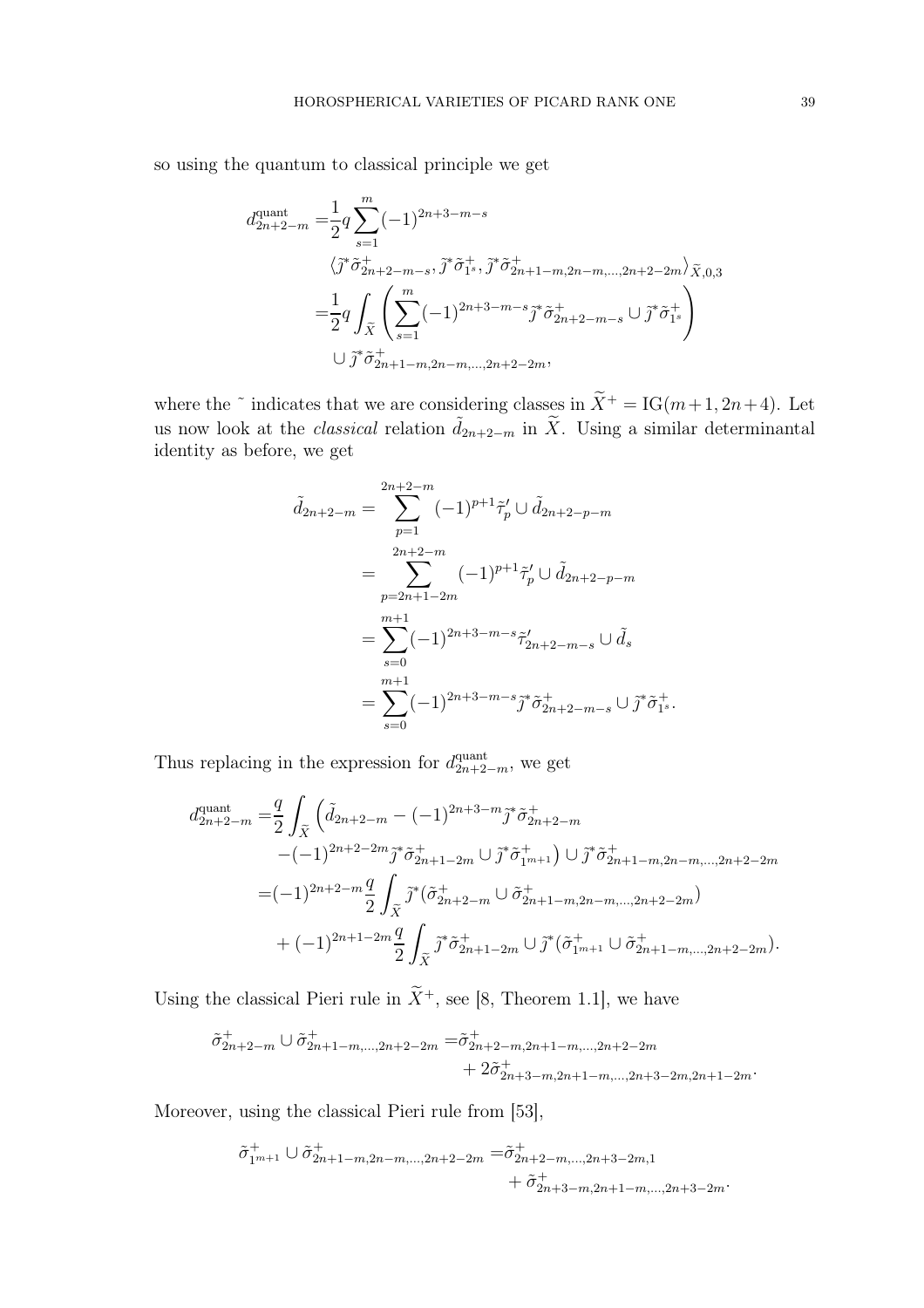Since we saw that  $\tilde{j}^* \sigma_\lambda = 0$  if  $\lambda_1 = 2n + 3 - m$ , we obtain

$$
d_{2n+2-m}^{\text{quant}} = (-1)^{2n+2-m} \frac{q}{2} \int_{\tilde{X}} \tilde{j}^* \tilde{\sigma}_{2n+2-m,2n+1-m,\dots,2n+2-2m}^{+} + (-1)^{2n+1-2m} \frac{q}{2} \int_{\tilde{X}} \tilde{j}^* \tilde{\sigma}_{2n+1-2m}^{+} \cup \tilde{j}^* \tilde{\sigma}_{2n+2-m,\dots,2n+3-2m,1}^{+}.
$$

The first integral is equal to 1 since  $j^*\tilde{\sigma}_{2n+2-m,2n+1-m,\dots,2n+2-2m}^+$  is the class of a point in  $\tilde{X}$ . Thus it only remains to compute the following cup product using the classical Pieri rule [8, Theorem 1.1],

$$
\tilde{\sigma}_{2n+1-2m}^+ \cup \tilde{\sigma}_{2n+2-m,\dots,2n+3-2m,1}^+ = \tilde{\sigma}_{2n+2-m,\dots,2n+2-2m}^+ + \tilde{\sigma}_{2n+3-m,2n+1-m,\dots,2n+3-2m,2n+1-2m}^+.
$$

Since  $\tilde{j}^*\tilde{\sigma}_{2n+3-m,2n+1-m,...,2n+3-2m,2n+1-2m}^+ = 0$  and  $j^*\tilde{\sigma}_{2n+2-m,...,2n+2-2m}^+$  is the class of a point in  $\tilde{X}$ , we get

$$
d_{2n+2-m}^{\text{quant}} = ((-1)^{2n+2-m} + (-1)^{2n+1-2m}) \frac{q}{2}
$$
  
= 
$$
\begin{cases} 0 & \text{if } m \text{ is even,} \\ -q & \text{if } m \text{ is odd,} \end{cases}
$$

which concludes the proof of the theorem.

6. Recollections on semiorthogonal decompositions

6.1. Semiorthogonal decompositions. We recall here basic definitions on semiorthogonal decompositions in triangulated categories. For a convenient reference, see, for instance [24, Sections 1.2 and 1.4].

Let k be a field. Assume given a k-linear triangulated category  $\mathcal{D}$ , equipped with a shift functor [1] :  $\mathcal{D} \to \mathcal{D}$ . For two objects  $A, B \in \mathcal{D}$  let  $\text{Hom}_{\mathcal{D}}^{\bullet}(A, B)$  denote the graded k-vector space  $\bigoplus_{i\in\mathbb{Z}}\text{Hom}_{\mathcal{D}}(A, B[i])$ . Let  $\mathcal{A}\subset\mathcal{D}$  be a full triangulated subcategory, that is, a full subcategory of  $\mathcal D$  which is closed under shifts and triangles.

**Definition 6.1.** A full triangulated subcategory  $\mathcal A$  of  $\mathcal D$  is called *right admissible* if the inclusion functor  $\mathcal{A} \hookrightarrow \mathcal{D}$  has a right adjoint. Similarly,  $\mathcal{A}$  is called *left admissible* if the inclusion functor has a left adjoint. Finally,  $A$  is *admissible* if it is both right and left admissible.

**Definition 6.2.** The *right orthogonal* of an admissible subcategory  $A \subset \mathcal{D}$  is the full subcategory  $\mathcal{A}^{\perp} \subset \mathcal{D}$  of objects  $B \in \mathcal{D}$  such that  $\text{Hom}_{\mathcal{D}}(A, B) = 0$  for all  $A \in \mathcal{A}$ . The *left orthogonal*  $^{\perp}\mathcal{A}$  is defined similarly.

If a full triangulated category  $A \subset \mathcal{D}$  is right admissible then every object  $X \in \mathcal{D}$ fits into a distinguished triangle

$$
\ldots \longrightarrow Y \longrightarrow X \longrightarrow Z \longrightarrow Y[1] \longrightarrow \ldots
$$

with  $Y \in \mathcal{A}$  and  $Z \in \mathcal{A}^{\perp}$ . One then says that there is a semiorthogonal decomposition of D into the subcategories  $(\mathcal{A}^{\perp}, \mathcal{A})$ . More generally, assume given a sequence of full triangulated subcategories  $A_1, \ldots, A_n \subset \mathcal{D}$ . Denote by  $\langle A_1, \ldots, A_n \rangle$  the triangulated subcategory of D generated by  $A_1, \ldots, A_n$ .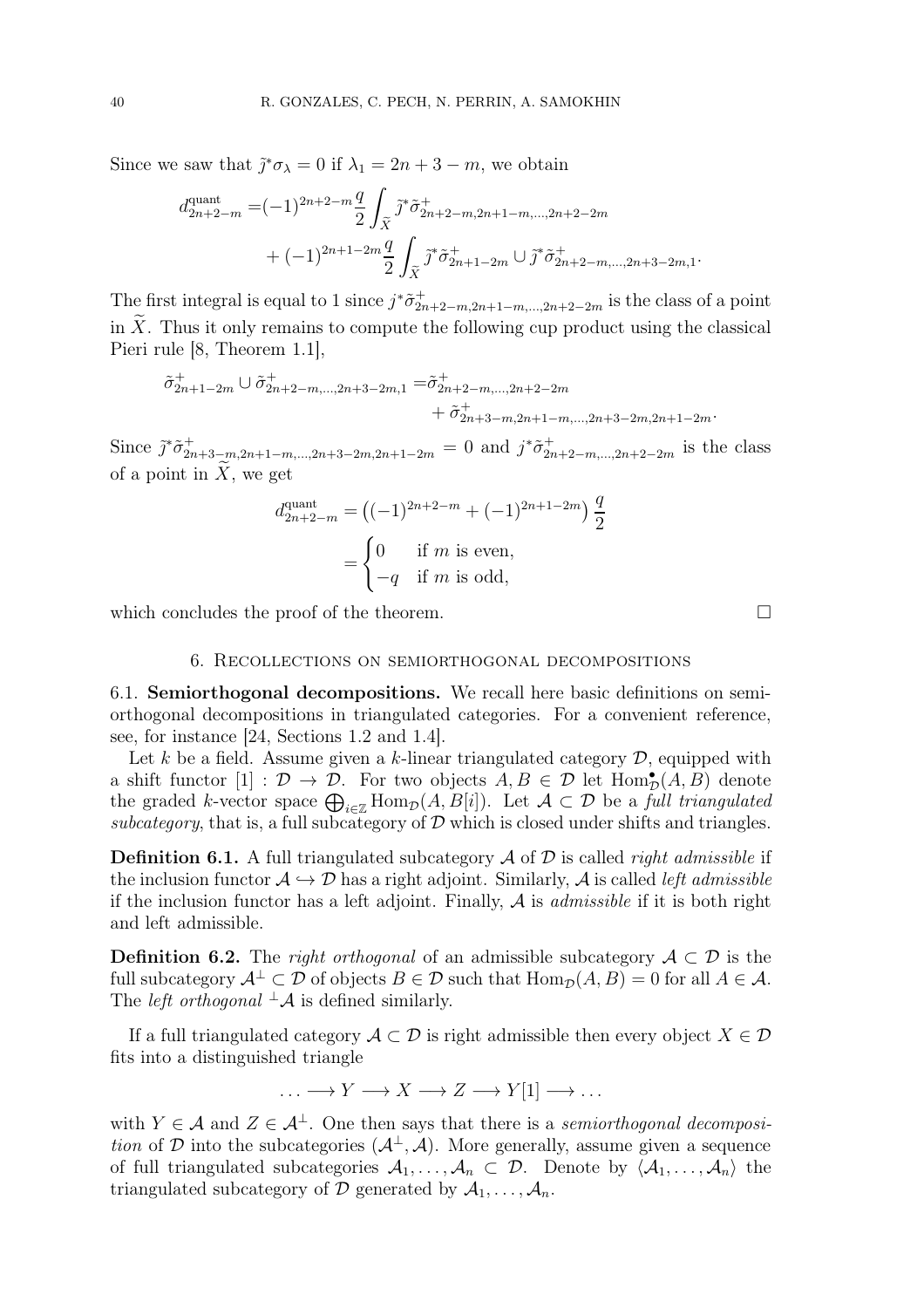**Definition 6.3.** A sequence  $(A_1, \ldots, A_n)$  of full admissible subcategories of  $D$  is called semiorthogonal if  $A_i \subset A_j^{\perp}$  for  $1 \leq i < j \leq n$ . The sequence  $(A_1, \ldots, A_n)$ is called a *semiorthogonal decomposition* of  $D$  if via inclusion  $D$  is equivalent to the smallest full triangulated subcategory of  $\mathcal D$  containing all of them.

Lemma 6.4. [24, Lemma 1.61] Any semiorthogonal sequence of full admissible triangulated subcategories  $(A_1, \ldots, A_n) \subset \mathcal{D}$  defines a semiorthogonal decomposition of  $\mathcal{D},$  if and only if any object  $A \in \mathcal{D}$  with  $A \in \mathcal{A}_i^{\perp}$  for all  $i = 1, ..., n$  is trivial.

6.2. **Mutations.** Let  $\mathcal{D}$  be a triangulated category and assume  $\mathcal{D}$  admits a semiorthogonal decomposition  $\mathcal{D} = \langle \mathcal{A}, \mathcal{B} \rangle$ .

**Definition 6.5.** The left mutation of B through A is defined to be  $\mathbf{L}_{\mathcal{A}}(\mathcal{B}) := \mathcal{A}^{\perp}$ . The right mutation of A through B is defined to be  $\mathbf{R}_{\mathcal{B}}(\mathcal{A}) := \perp \mathcal{B}$ .

In practice, computing left (resp., right) mutation of an admissible subcategory A of D through its right (resp., left) orthogonal  $A^{\perp}$  (resp.,  $^{\perp}A$ ) amounts to the following. Denote  $i : A \rightarrow \mathcal{D}$  the embedding functor. Since the subcategory A is admissible there are left and right adjoint functors  $\mathcal{D} \to \mathcal{A}$  which we denote by  $i^*$ and i<sup>t</sup>, respectively. Given an object  $F \in \mathcal{D}$ , define the *left mutation*  $\mathbf{L}_{\mathcal{A}}(F)$  and the right mutation  $\mathbf{R}_A(F)$  of F through A by

$$
\mathbf{L}_{\mathcal{A}}(F) := \mathrm{Cone}(i_*i^!(F) \to F), \qquad \mathbf{R}_{\mathcal{A}}(F) := \mathrm{Cone}(F \to i^!i^*(F))[-1].
$$

These explicit formulae for mutations can be used to prove the following statement:

**Lemma 6.6.** [35, Corollary 2.9] Given a semiorthogonal decomposition  $\mathcal{D} = \langle \mathcal{A}, \mathcal{B} \rangle$ , there are semiorthogonal decompositions  $\mathcal{D} = \langle L_A(\mathcal{B}), \mathcal{A} \rangle$  and  $\mathcal{D} = \langle \mathcal{B}, R_{\mathcal{B}}(\mathcal{A}) \rangle$ .

**Remark 6.7.** In case the triangulated subcategory  $A \subset \mathcal{D}$  is generated by an exceptional object E, there are explicit formulas for adjoint functors  $i^!, i_*$  of the embedding functor  $i : A \rightarrow \mathcal{D}$ . Specifically, there are distinguished triangles:

RHom $(E, F) \otimes E \to F \to \mathbf{L}_E(F)$ ,  $\mathbf{R}_E(F) \to F \to \mathrm{RHom}(F, E)^* \otimes E$ .

6.3. Exceptional collections in geometric categories. We first recall some notation. From now on, our ground field will be the field of complex numbers C. Let S be a smooth complex projective variety, and  $\mathcal{D}^b(S)$  be the bounded derived category of coherent sheaves on S. Given a morphism  $f : S \to T$  between two smooth varieties, we usually write  $f_*, f^*$  for the corresponding derived functors of push-forwards and pull-backs between  $\mathcal{D}^b(S)$  and  $\mathcal{D}^b(T)$ , and  $R^if_*$  (resp.,  $L^if^*$ ) for the *i*-th cohomology of the functor  $f_*$  (resp.,  $f^*$ ). We denote  $\mathcal{RH}$ *om<sub>S</sub>* the derived functor of the bi–functor of local  $\mathcal{H}om$ –groups on S, and write  $\mathcal{E}xt^i_S$  for its cohomology. We denote  $RHom<sub>S</sub>$  the derived functor of the bi–functor of global Hom–groups on S, and write  $\mathrm{Ext}^i_S$  for its cohomology. Given an object  $A \in \mathcal{D}^b(S)$ , we denote  $A^{\vee} := \mathcal{RH}om_S(A,\mathcal{O}_S)$  its dual. Given two objects  $A, B \in \mathcal{D}^b(S)$ , we also abbreviate the graded vector space  $\text{Hom}_{\mathcal{D}^b(S)}^{\bullet}(A, B) := \bigoplus_{i \in \mathbb{Z}} \text{Hom}_{\mathcal{D}^b(S)}(A, B[i])$  as  $\text{Hom}_{S}^{\bullet}(A, B)$ .

We denote  $\tau_{\leq i}$  and  $\tau_{\geq i}$  the truncation functors with respect to the standard t– structure on  $\mathcal{D}^b(S)$ , and  $\mathcal{H}^i := \tau_{\leq i} \circ \tau_{\geq i} \circ [i]$  the *i*-th cohomology functor.

Convenient references for the definitions below are [24, Section 1.4] and [34].

**Definition 6.8.** An object  $E \in \mathcal{D}^b(S)$  is said to be *exceptional* if there is an isomorphism of graded k-algebras

$$
\operatorname{Hom}_S^\bullet(E,E)=k.
$$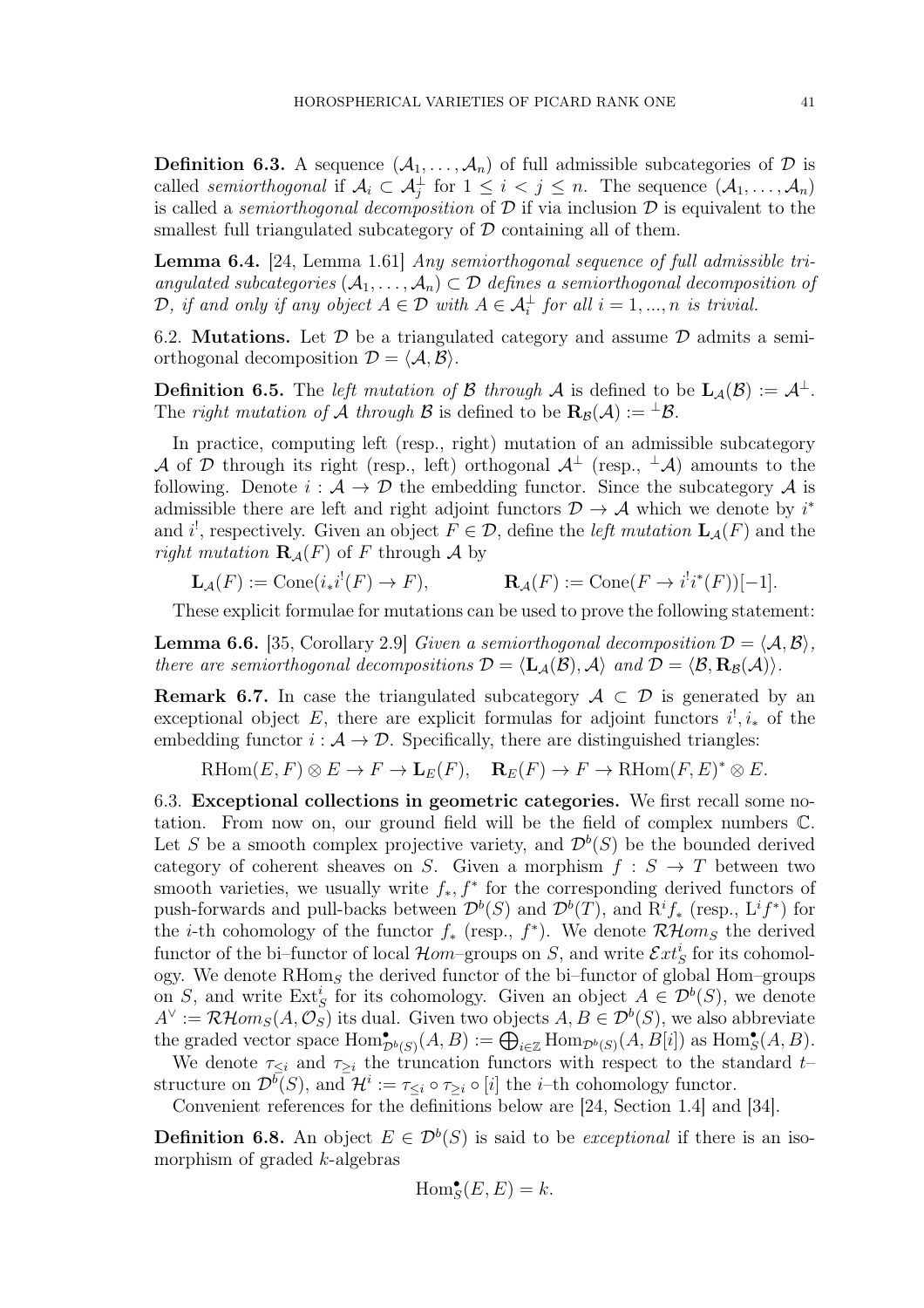**Definition 6.9.** A collection of exceptional objects  $(E_0, \ldots, E_n)$  in  $\mathcal{D}^b(S)$  is called exceptional if for  $0 \leq i < j \leq n$  one has

$$
\operatorname{Hom}^{\bullet}_{S}(E_j, E_i) = 0.
$$

An exceptional collection  $(E_0, \ldots, E_n)$  in  $\mathcal{D}^b(S)$  is called full if the smallest full triangulated subcategory containing all  $E_i$  is  $\mathcal{D}^b(S)$ .

Let  $\mathcal L$  be an ample line bundle on  $S$ .

**Definition 6.10.** A Lefschetz collection with respect to  $\mathcal{L}$  is an exceptional collection which has a block structure

$$
E_0, E_1, \ldots, E_{\sigma_0}; E_0 \otimes \mathcal{L}, E_1 \otimes \mathcal{L}, \ldots, E_{\sigma_1} \otimes \mathcal{L}; E_0 \otimes \mathcal{L}^{\otimes (m-1)}, \ldots, E_{\sigma_{m-1}} \otimes \mathcal{L}^{\otimes (m-1)},
$$

where  $\sigma = (\sigma_0 \ge \sigma_1 \ge \dots \sigma_{m-1} \ge 0)$  is a non-increasing sequence of non-negative integers. The block  $(E_0, E_1, \ldots, E_{\sigma_0})$  is called the *starting block*. If  $\sigma_0 = \sigma_1 = \cdots =$  $\sigma_{m-1}$ , then the corresponding Lefschetz collection is called *rectangular*.

Given a smooth variety S, let  $\omega_s$  denote the canonical line bundle on S.

Lemma 6.11. [35, Lemma 2.11] For S a smooth variety, assume given a semiorthogonal decomposition  $\mathcal{D}^b(S) = \langle \mathcal{A}, \mathcal{B} \rangle$ . Then

$$
\mathbf{L}_{\mathcal{A}}(\mathcal{B}) = \mathcal{B} \otimes \omega_{S} \quad \text{and} \quad \mathbf{R}_{\mathcal{A}}(\mathcal{B}) = \mathcal{A} \otimes \omega_{S}^{-1}.
$$

6.4. Exceptional collections on horospherical varieties of Picard rank one. Some of the varieties in Pasquier's classification have been known to have full Lefschetz exceptional collections. Specifically, the variety  $X^2$  that is isomorphic to a smooth hyperplane section of the orthogonal Grassmannian  $OG(5, 10)$  has been treated in [34, Section 6.2]. The variety  $X^3(n, 2)$  that is isomorphic to the odd symplectic Grassmannian  $IG(2, 2n + 1)$  has been treated in [48]. More recently, a full rectangular Lefschetz exceptional collection on  $IG(3, 7)$  (i.e. on  $X^3(3, 3)$ ) has been constructed in [18].

Below, in Theorem 8.20 we construct a full rectangular Lefschetz exceptional collection in the case (5) of the classification, adding another variety to the above list.

Recently, the paper [37] introduced the notion of residual category using the framework of Lefschetz semiorthogonal decompositions. In particular, if a variety  $X$  has a full rectangular Lefschetz exceptional collection, then the residual category of X is trivial. Conjecture 1.12 of *loc.cit.* states that if the small quantum cohomology ring of a Fano variety of Picard rank one is generically semisimple, then its residual category should be of some prescribed form, and in the simplest possible case the residual category is trivial. Section 4.5 establishes semisimplicity of the small quantum cohomology for  $X^5$  and together with Theorem 8.20 this confirms the conjecture of [37] for that case.

#### 7. A construction of exceptional vector bundles on horospherical **VARIETIES**

We start with two general statements concerning the descent of objects along a blow–up morphism.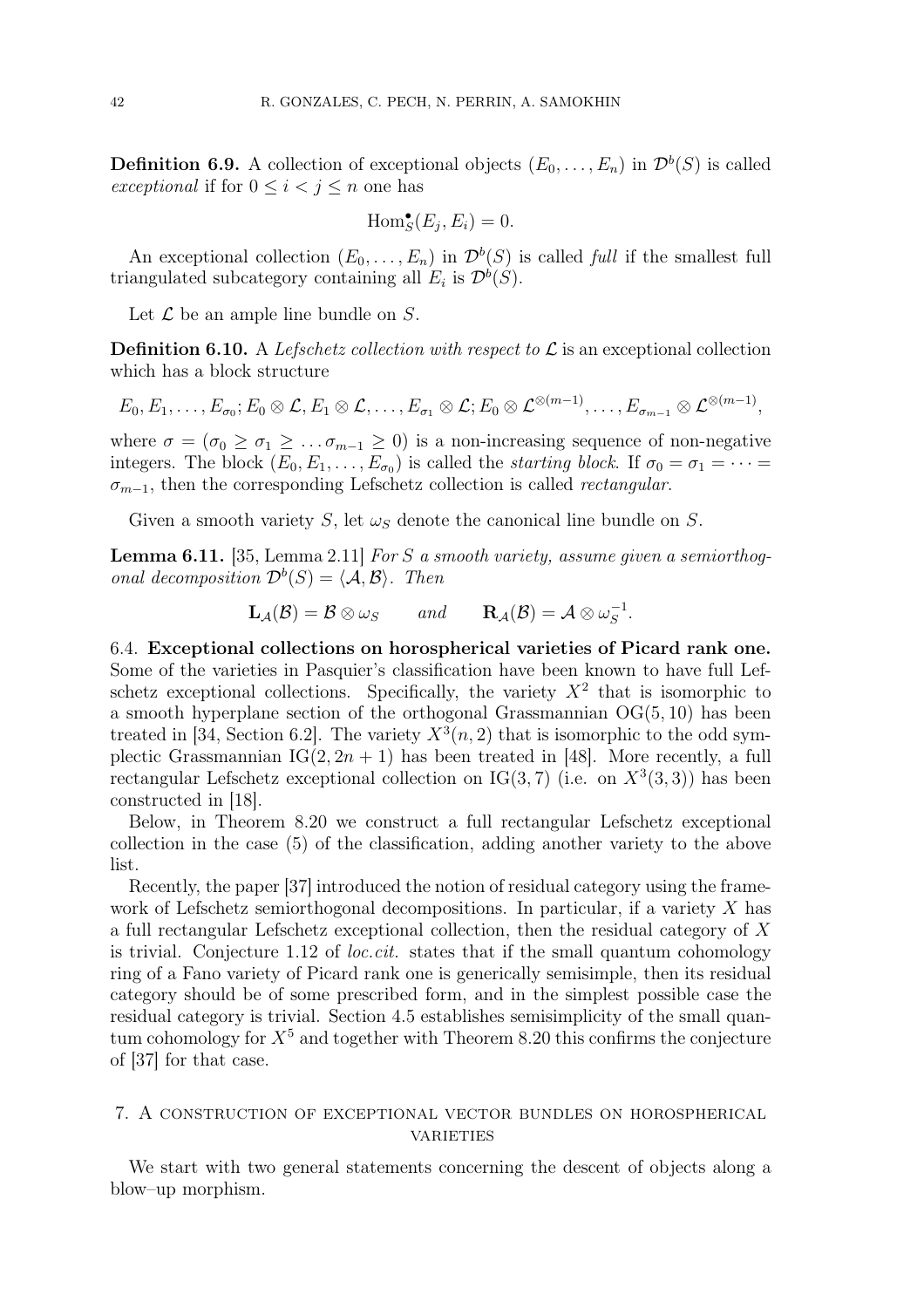**Proposition 7.1.** Let  $j : S \subset T$  be a closed embedding of a smooth subvariety S into a smooth variety T, and  $\pi : \widetilde{T} \to T$  be the blow-up of S at T. Denote by  $i: E \hookrightarrow T$  the embedding of the exceptional divisor, and let  $p: E \to S$  be the projection. Assume given an object  $\mathcal{E} \in \mathcal{D}^b(T)$ . Then  $\mathcal E$  is pulled back from  $T$ , i.e.,  $\mathcal{E}=\pi^*\mathbb{E}$  for some  $\mathbb{E}\in\mathcal{D}^b(T)$ , if and only if the restriction of  $\mathcal E$  to  $E$  is trivial along the fibers of p, i.e.,  $i^*{\mathcal{E}} \in p^*{\mathcal{D}}^b(S)$ .

*Proof.* Let d be the codimension of S in T. By [42], there is a semiorthogonal decomposition

$$
\mathcal{D}^{b}(\tilde{T})=\langle i_{*}(p^{*}\mathcal{D}^{b}(S)\otimes \mathcal{O}_{p}(-d+1)),\ldots,i_{*}(p^{*}\mathcal{D}^{b}(S)\otimes \mathcal{O}_{p}(-1)),\pi^{*}\mathcal{D}^{b}(T)\rangle.
$$

In other words, the objects of  $\pi^* \mathcal{D}^b(T)$  are characterized by the fact that they are left orthogonal to the subcategory  $\langle i_*(p^*\mathcal{D}^b(S) \otimes \mathcal{O}_p(-d+1)), \ldots, i_*(p^*\mathcal{D}^b(S) \otimes \mathcal{O}_p(-1) \rangle$ . Thus,  $\mathcal{E} = \pi^* \mathbb{E}$  for some  $\mathbb{E} \in \mathcal{D}^b(T)$  if and only if

(2)  $\text{Hom}_{\widetilde{T}}^{\bullet}(\mathcal{E}, i_*(p^*\mathcal{D}^b(S) \otimes \mathcal{O}_p(-k))) = \text{Hom}_{E}^{\bullet}(i^*\mathcal{E}, p^*\mathcal{D}^b(S) \otimes \mathcal{O}_p(-k)) = 0,$ 

for  $k = 1, ..., d - 1$ . By loc.cit.,  $\mathcal{D}^b(E)$  has a semiorthogonal decomposition

$$
\mathcal{D}^{b}(E) = \langle p^* \mathcal{D}^{b}(S) \otimes \mathcal{O}_p(-d+1), \ldots, p^* \mathcal{D}^{b}(S) \otimes \mathcal{O}_p(-1), p^* \mathcal{D}^{b}(S) \rangle.
$$

Thus, the equality (2) holds if and only if  $i^*\mathcal{E} \in p^*\mathcal{D}^b(S)$ , proving the statement.  $\Box$ 

We keep the notation and assumptions of Proposition 7.1.

**Proposition 7.2.** Let  $\mathcal{E}$  be an object of  $\mathcal{D}^b(\widetilde{T})$ , such that  $\mathcal{E} = \pi^* \mathbb{E}$  where  $\mathbb{E} \in \mathcal{D}^b(T)$ . If  ${\cal E}$  is a pure object, i.e. is a coherent sheaf on  $\widetilde{T}$ , then so is the object  ${\Bbb E}$  on  $T$ . If moreover  $\mathcal E$  is locally free, then so is the coherent sheaf  $\mathbb E$ .

*Proof.* Since  $\pi$  is the blow–up, there is an isomorphism  $\pi_*\mathcal{O}_{\widetilde{T}} = \mathcal{O}_T$ , and the functor  $\pi^*$  is full and faithful. In particular,  $\pi^*$  sends non-zero objects to non-zero objects. Applying the functor  $\pi_*$  to  $\pi^* \mathbb{E}$  and using projection formula, one obtains isomorphisms  $\pi_* \pi^* \mathbb{E} = \mathbb{E} \otimes \pi_* \mathcal{O}_{\widetilde{T}} = \mathbb{E} = \pi_* \mathcal{E}$ . One sees that  $\mathbb{E} \in \mathcal{D}^{\geq 0}(T)$ , since in particular  $\mathcal{E} \in \mathcal{D}^{\geq 0}(\tilde{T})$  and the functor  $\pi_*$  is left t–exact. Assuming that  $\mathbb E$  had a non–trivial sheaf cohomology outside the degree zero, consider the distinguished triangle  $\cdots \to \tau_{\leq m} \mathbb{E} \to \mathbb{E} \to \mathcal{H}^m \mathbb{E}[-m] \to \ldots$  associated with the canonical truncation, the positive integer  $m$  being the maximal non–trivial cohomology degree of E. Applying then the functor  $\pi^*$  to that triangle, one sees that  $\pi^* \mathbb{E}$  would also have a non–trivial sheaf cohomology on T in the same degree, the functor  $\pi^*$  being right t–exact. In other words, there is an isomorphism  $\mathcal{H}^m(\pi^*\mathbb{E}) = L^0\pi^*\mathcal{H}^m\mathbb{E}$ , and the latter coherent sheaf is non–trivial. But the object  $\pi^* \mathbb{E} = \mathcal{E}$  being pure by assumption, it does not have non–trivial sheaf cohomology outside the degree zero. Therefore,  $m = 0$  and  $\mathbb E$  is a coherent sheaf.

Assuming that  $\mathcal E$  is a locally free sheaf, the property of being locally free for E can be checked against the derived local  $\mathcal{H}om$ -groups: a coherent sheaf E on T is locally free if and only if  $\mathcal{R}Hom_T(\mathbb{E}, \mathcal{O}_T)$  is a pure object. Now  $\pi^*\mathbb{E} = \mathcal{E}$ , and  $\pi^* \mathcal{R} Hom_T(\mathbb{E}, \mathcal{O}_T) = \mathcal{R} Hom_{\widetilde{T}}(\pi^* \mathbb{E}, \pi^* \mathcal{O}_T) = \mathcal{R} Hom_{\widetilde{T}}(\mathcal{E}, \mathcal{O}_{\widetilde{T}})$ , while the latter object is pure, the sheaf  $\mathcal E$  being locally free. We can repeat the same argument as above showing that  $\mathcal{R}Hom_{T}(\mathbb{E}, \mathcal{O}_{T})$  is then a coherent sheaf, that is a pure object. This forces  $\mathbb E$  to be locally free.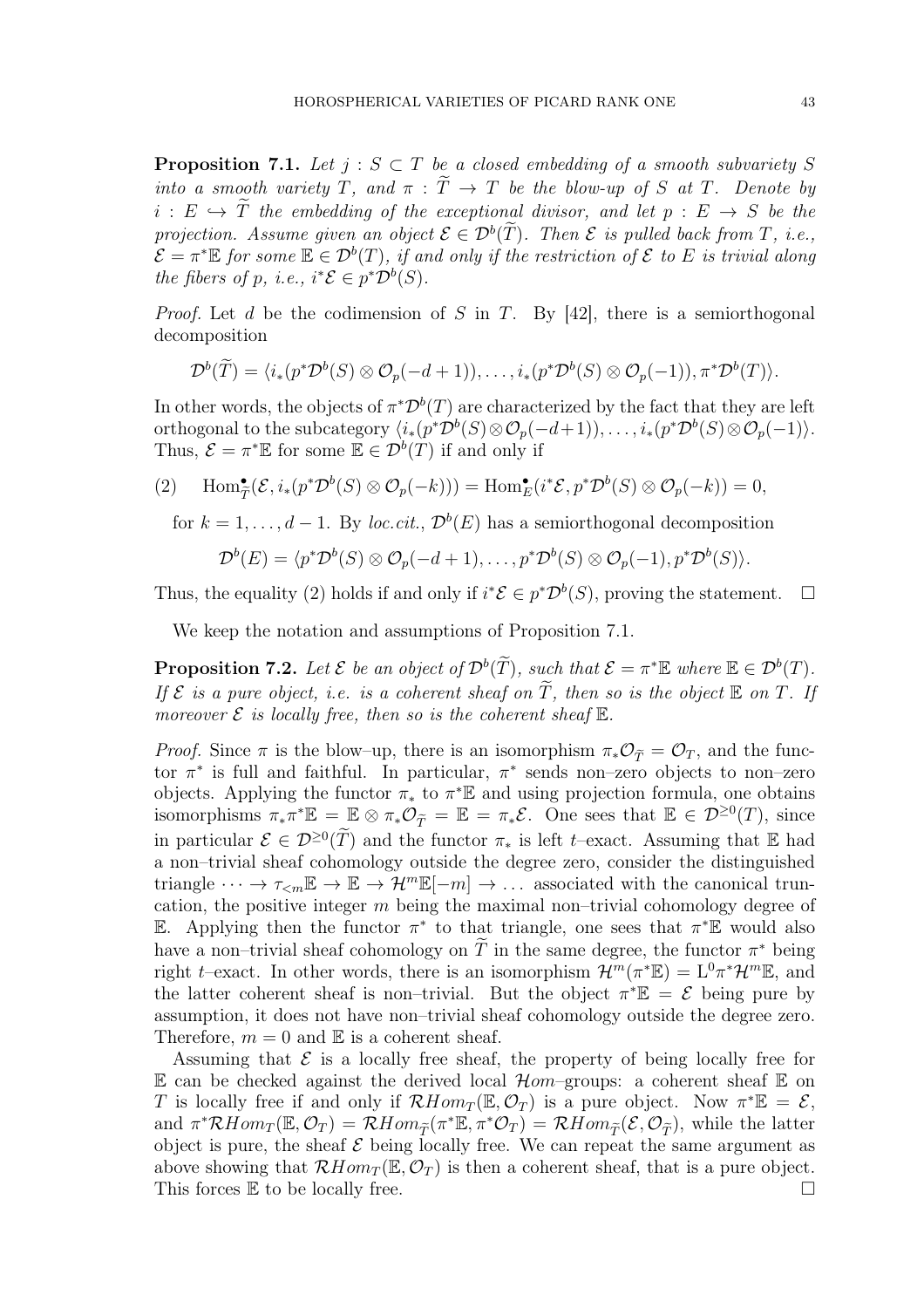7.1. The bundles  $\widetilde{F}_Y$  and  $\widetilde{F}_Z$ . We refer to Section 1.5 for the notation used in this section. Recall that both maps  $p : E \to Y$  and  $q : E \to Z$  are projective bundles associated to vector bundles  $N_Y = N_{Y/X}$  and  $N_Z = N_{Z/X}$  on Y and Z, respectively. We set  $F_Y = N_{Y/X}^{\vee} = p_* \mathcal{L}_{\omega_Z - \omega_Y}$  and  $F_Z = N_{Z/X}^{\vee} = q_* \mathcal{L}_{\omega_Y - \omega_Z}$ , where  $\omega_Y$  and  $\omega_Z$ are the fundamental weights associated to Y and Z, respectively. Let  $\mathcal{O}_p(1)$  (resp.,  $\mathcal{O}_q(1)$  denote the line bundle of relative degree one along projection p (resp., along projection q). Note that we also have  $\mathcal{O}_p(1) = \mathcal{L}_{\omega_Z - \omega_Y}$  and  $\mathcal{O}_q(1) = \mathcal{L}_{\omega_Y - \omega_Z}$ . In particular, we have the relative Euler sequences on  $E$ :

$$
0 \to \Omega^1_{E/Y} \otimes \mathcal{O}_p(1) \to p^* F_Y \to \mathcal{O}_p(1) \to 0
$$

and

$$
0 \to \Omega_{E/Z}^1 \otimes \mathcal{O}_q(1) \to q^* F_Z \to \mathcal{O}_q(1) \to 0.
$$

Recall that the composed morphisms  $\xi \circ j_Z : E_Z \to E$  and  $\xi \circ j_Y : E_Y \to E$  are both identity morphisms  $id_E : E \to E$ . Thus,  $j_Z^* \xi^* = j_Y^* \xi^* = id_E^*$ , and the above map  $p^*F_Y \to \mathcal{O}_p(1)$  (resp.,  $q^*F_Z \to \mathcal{O}_q(1)$ ) defines by adjunction a map of coherent sheaves  $\xi^* p^* F_Y \to j_{Z*} \mathcal{O}_p(1)$  (resp.,  $\xi^* q^* F_Z \to j_{Y*} \mathcal{O}_q(1)$ ). We define coherent sheaves  $F_Y$  and  $F_Z$  via the exact sequences:

$$
0 \to \tilde{F}_Y \to \xi^* p^* F_Y \to j_{Z*} \mathcal{O}_p(1) \to 0
$$

and

$$
0 \to \widetilde{F}_Z \to \xi^* q^* F_Z \to j_{Y*} \mathcal{O}_q(1) \to 0.
$$

**Proposition 7.3.** Both  $\widetilde{F}_Y$  and  $\widetilde{F}_Z$  are locally free sheaves.

*Proof.* A coherent sheaf  $\mathcal E$  on a smooth variety  $S$  is locally free if and only if  $\mathcal{E}xt^i_S(\mathcal{E},\mathcal{O}_S)=0$  for  $i>0$ . The statement follows from applying  $\mathcal{H}om(-,\mathcal{O}_{\widetilde{X}_YZ})$  to the above sequences and taking into account that  $j_Z$  and  $j_Y$  are divisorial embeddings.  $\square$ 

**Proposition 7.4.** For all the varieties of Pasquier's list except the variety  $X^2$ , the bundle  $\widetilde{F}_Y$  is the pull-back of a vector bundle on X.

*Proof.* Proposition 7.2 ensures that if the vector bundle  $\widetilde{F}_Y$  is the pull-back of an object of  $\mathcal{D}^b(X)$ , then that object is also a vector bundle on X. By Proposition 7.1, in order to prove that  $\tilde{F}_Y$  is pulled back from X, it is sufficient to check that  $j_Y^* \tilde{F}_Y$ and  $j_Z^* \overline{F}_Y$  are trivial on the fibers of p and  $q$ , respectively. The first statement is clear: since Y and Z are disjoint we have  $j_Y^* \overline{F}_Y = j_Y^* \xi^* p^* F_Y = p^* F_Y$ , proving the result. We now compute  $j_Z^* \widetilde{F}_Y$ . For this we need to compute  $\text{Tor}_1^X(j_{Z*} \mathcal{O}_p(1), \mathcal{O}_{E_Z})$  $\mathcal{O}_{E_Z}(-E_Z)\otimes \mathcal{O}_p(1)=\mathcal{L}_{\omega_Y-\omega_Z}\otimes \mathcal{O}_p(1)=\mathcal{O}_{E_Z}.$  We get the exact sequence

$$
0 \to \mathcal{O}_E \to j_Z^* \widetilde{F}_Y \to p^* F_Y \to \mathcal{O}_p(1) \to 0.
$$

We are therefore left with proving that  $\Omega^1_{E/Y} \otimes \mathcal{O}_p(1)$  is the pullback of a vector bundle on Z. There is an obvious necessary condition given by the degree, namely,  $\Lambda^{\text{top}}(\Omega^1_{E/Y}\otimes{\mathcal O}_p(1))=\Lambda^{\text{top}}p^*F_Y\otimes{\mathcal O}_p(1)^{\otimes(-1)}$  should come from Z. Since  $F_Y=N^\vee_{Y/X}$ we can compute

$$
\Lambda^{\text{top}} p^* F_Y = p^* \mathcal{O}_Y(1)^{\otimes (c_1(Y) - c_1(X))} = \mathcal{L}_{(c_1(Y) - c_1(X)) \omega_Y}
$$

and therefore

$$
\Lambda^{\text{top}}(\Omega^1_{E/Y} \otimes \mathcal{O}_p(1)) = \mathcal{L}_{(c_1(Y)+1-c_1(X))\omega_Y - \omega_Z}.
$$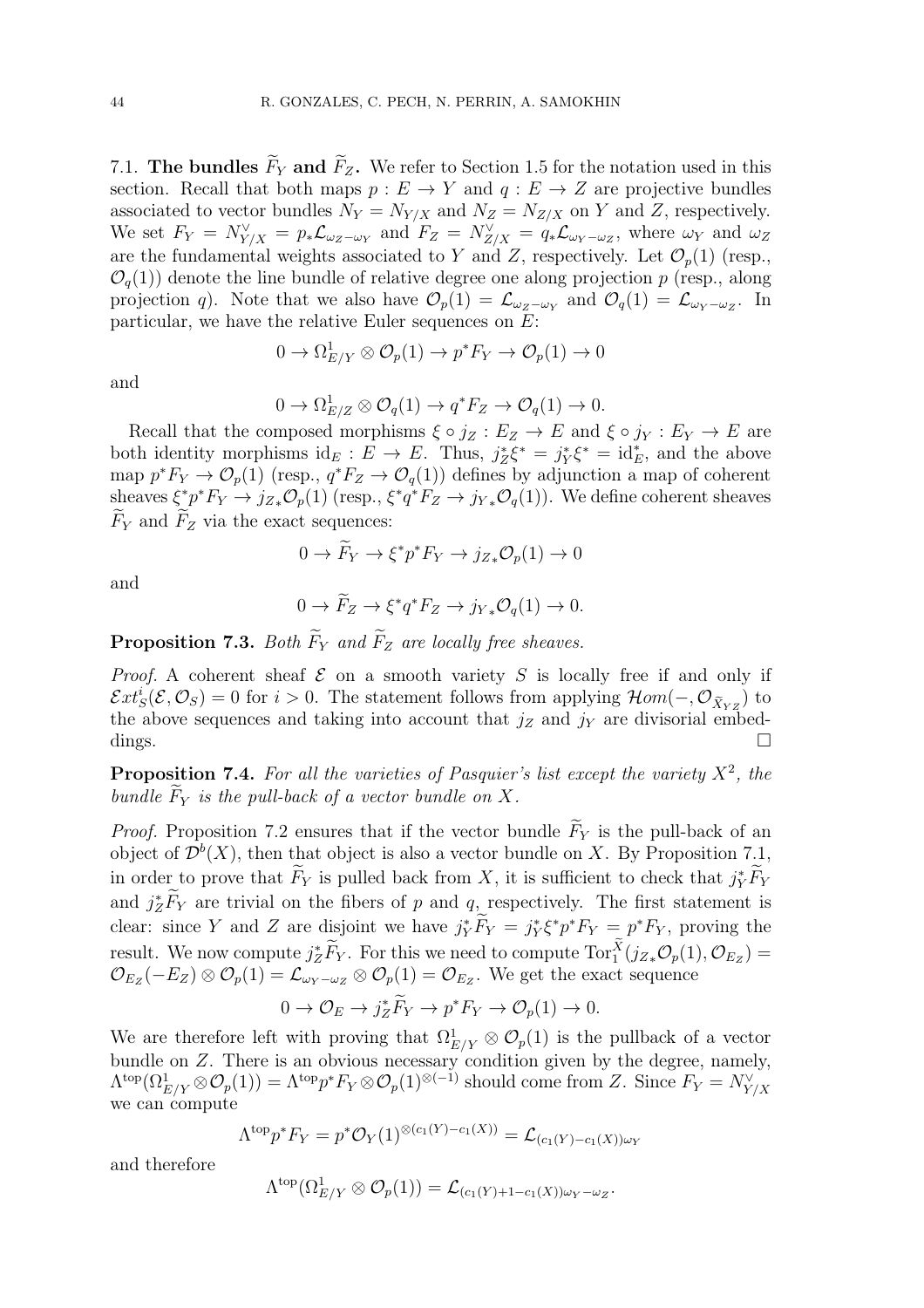Now for  $X \neq X^2$  we have  $c_1(X) = c_1(Y) + 1$ , so this necessary condition is satisfied (this also proves that  $F_Y$  does not descend if  $X = X^2$ ). If furthermore  $\Omega^1_{E/Y} \otimes \mathcal{O}_p(1)$ is of rank one, the above condition is a sufficient condition (since  $\Lambda^{\text{top}}(\Omega^1_{E/Y} \otimes$  $\mathcal{O}_p(1) = \Omega^1_{E/Y} \otimes \mathcal{O}_p(1)$ . This occurs if and only if  $\text{rk}(\Omega^1_{E/Y} \otimes \mathcal{O}_p(1)) = \text{codim}_X Y 1 = 1$ , therefore for  $\text{codim}_X Y = 2$ . This is true for  $X^1(n)$  and  $X^5$ . We are left with  $X^3(n,m)$  and  $X^4$ . For  $X = X^3(n,m)$ , using the description of X as an odd symplectic Grassmannian we will easily check that  $p^*F_Y$  and  $\Omega^1_{E/Y} \otimes \mathcal{O}_p(1)$ are pullbacks of the tautological subbundles in  $Y$  and  $Z$ , respectively, giving the result. We prove this using representations. Indeed, both  $p^*F_Y$  and  $\mathcal{L}_{\omega_Z-\omega_Y}$  are homogeneous bundles on E coming from representations of  $P_Y \cap P_Z$ . The bundle  $p^*F_Y$  comes from the P<sub>Y</sub>-representation  $V_{P_Y}(\omega_Z - \omega_Y)$  while  $\mathcal{L}_{\omega_Z - \omega_Y}$  comes from the one-dimensional  $P_Y \cap P_Z$ -representation  $\mathbb{C}_{\omega_Z - \omega_Y}$  of weight  $\omega_Z - \omega_Y$ . The exact sequence comes from an exact sequence of representations

$$
0 \to M \to V_{P_Y}(\omega_Z - \omega_Y) \to \mathbb{C}_{\omega_Z - \omega_Y} \to 0.
$$

We only need to check that M is a P<sub>Z</sub>-representation (and not only a  $P_Y \cap P_Z$ representation). For this we only need to define the action of  $\mathfrak{g}_{\alpha_Y}$ , where  $\alpha_Y$  is the simple root associated to  $Y$ . The only possible action is the trivial action, which is compatible with the  $P_Y \cap P_Z$ -action if and only if the cocharacter  $\alpha_Y^{\vee}$  acts trivially. This is an easy check if  $X = X^3(n, m)$  or  $X = X^4$ .

**Remark 7.5.** The above necessary condition proves that  $F_Z$  never descends, with maybe the exception of the case  $X = X^3(n, m)$  (where  $c_1(X) = c_1(Z) + 1$ ). An easy computation with weights shows that even in that case  $F_Z$  does not descend.

**Definition 7.6.** If  $X \neq X^2$ , we denote by  $\mathcal{F}_Y$  the vector bundle on X such that  $\pi_{YZ}^* \mathcal{F}_Y = F_Y.$ 

7.2. The bundle  $\mathcal{F}_Y$  is exceptional. Assume that  $X \neq X^2$ .

**Proposition 7.7.** The bundles  $\widetilde{F}_Y$  and  $\mathcal{F}_Y$  are exceptional.

*Proof.* Since X is smooth we have  $\pi_{Z*}\mathcal{O}_{\tilde{X}_Z} = \mathcal{O}_X$  and  $R^i\pi_{Z*}\mathcal{O}_{\tilde{X}_Z} = 0$  for  $i > 0$ . In particular it is enough to prove that  $F_Y$  is exceptional. We apply Hom $(-, F_Y)$ to the defining exact sequence. We are thus left to consider  $\text{Ext}^i(\xi^* p^* F_Y, \widetilde{F}_Y)$  and  $\mathrm{Ext}^i(j_{Z*}\mathcal{O}_p(1), \widetilde{F}_Y).$ 

We have  $\mathrm{Ext}^i(\xi^* p^* F_{Y}, \widetilde{F}_Y) = \mathrm{Ext}^i(p^* F_Y, \xi_* \widetilde{F}_Y)$ . Applying  $\xi_*$  to the exact sequence defining  $\widetilde{F}_Y$ , we get  $\xi_* \widetilde{F}_Y = \Omega^1_{E/Y} \otimes \mathcal{O}_p(1)$ . To compute  $\mathrm{Ext}^i(p^* F_Y, \Omega^1_{E/Y} \otimes \mathcal{O}_p(1)),$ we therefore need to compute  $\text{Ext}^i(p^*F_Y, p^*F_Y)$  and  $\text{Ext}^i(p^*F_Y, \mathcal{O}_p(1))$ . But  $F_Y =$  $p_*\mathcal{O}_p(1)$  and p is cohomologically trivial, therefore the first one is isomorphic to  $\text{Ext}^i(F_Y, F_Y)$  and, by adjunction of  $p^*$  and  $p_*,$  the second one is also isomorphic to  $\text{Ext}^i(F_Y, F_Y)$ . This proves that  $\text{Ext}^i(p^*F_Y, \tilde{F}_Y) = 0$  for any *i*.

We have  $\text{Ext}^i(j_{Z*}\mathcal{O}_p(1), \tilde{F}_Y) = \text{Ext}^i(\mathcal{O}_p(1), j_Z^!\tilde{F}_Y)$ . For the smooth divisor  $E_Z \subset$ X, we have  $j_Z^!(-) = j_Z^*(-) \otimes N_{E/X}[-1] = j_Z^*(-) \otimes \mathcal{L}_{\omega_Z - \omega_Y}[-1]$ , thus we get the equalities  $\text{Ext}^i(j_{Z*}\mathcal{O}_p(1), \tilde{F}_Y) = \text{Ext}^{i-1}(\mathcal{L}_{\omega_Z - \omega_Y}, j_Z^* \tilde{F}_Y \otimes \mathcal{L}_{\omega_Z - \omega_Y}) = \text{Ext}^{i-1}(\mathcal{O}, j_Z^* \tilde{F}_Y).$ We are therefore left to compute  $\mathrm{Ext}^{i-1}(\mathcal{O}, \mathcal{O}) = \delta_{1,i}$  and  $\mathrm{Ext}^{i-1}(\mathcal{O}, \Omega^1_{E/Y} \otimes \mathcal{O}_p(1)).$ To compute the last Ext group we need to compute the extensions  $\text{Ext}^{i-1}(\mathcal{O}, p^*F_Y)$ and  $\text{Ext}^{i-1}(\mathcal{O}, \mathcal{O}_p(1))$ . Since  $F_Y = p_*\mathcal{O}_p(1)$ , both are equal and since  $\mathcal{O}_p(1)$  $\mathcal{L}_{\omega_Z - \omega_Y}$  these groups are trivial for all *i*.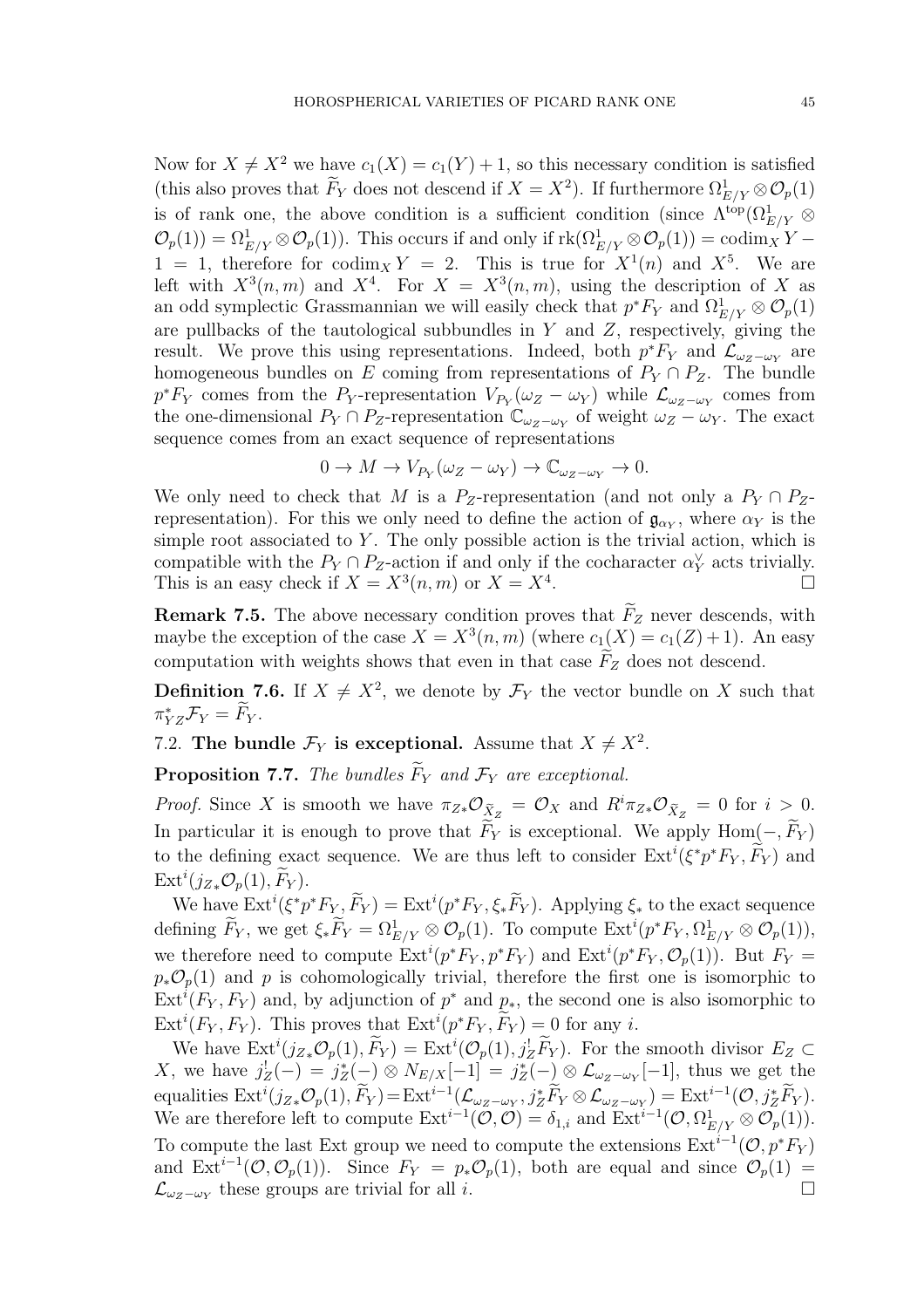#### 7.3. Exceptional sequence. We construct a 2-term exceptional sequence.

#### **Proposition 7.8.** The sequence  $\langle \mathcal{F}_Y, \mathcal{O}_X \rangle$  is exceptional on X.

*Proof.* We only need to check the vanishing of the groups  $\text{Ext}^i(\mathcal{O}_X, \mathcal{F}_Y)$ . This is equivalent to the vanishing of  $\text{Ext}^i(\mathcal{O}_{\tilde{X}_Z}, \tilde{F}_Y)$ . Via the defining exact sequence we get the group  $\text{Ext}^i(\mathcal{O}_{\tilde{X}_Z}, \xi^* p^* F_Y)$  and  $\text{Ext}^i(\mathcal{O}_{\tilde{X}_Z}, j_{Z*}\mathcal{O}_p(1)).$ 

We have  $\text{Ext}^i(\mathcal{O}_{\tilde{X}_Z}, j_{Z*}\mathcal{O}_p(1)) = \text{Ext}^i(j_Z^*\mathcal{O}_{\tilde{X}_Z}, \mathcal{O}_p(1)) = \text{Ext}^i(\mathcal{O}, \mathcal{O}_p(1))$  and we have seen that these groups vanish. We have also seen that  $\text{Ext}^i(\mathcal{O}_{\tilde{X}_Z}, \xi^* p^* F_Y) =$  $\text{Ext}^i(\mathcal{O}, F_Y)$  vanishes.

#### 8. A full rectangular Lefschetz exceptional collection on the  $G_2$ -VARIETY

In this section, we construct a full rectangular Lefschetz exceptional collection on the variety  $X^5$ .

Let  $G_2$  be the exceptional group of rank two. We denote by  $\alpha$  and  $\beta$  denote the two simple roots in  $R_+$ , the root  $\beta$  being the long root.

8.1. The flag variety of  $G_2$ . The group  $G_2$  has two standard parabolic subgroups  $P_{\alpha}$  and  $P_{\beta}$  which correspond to the simple roots  $\alpha$  and  $\beta$ . Let  $\omega_{\alpha}, \omega_{\beta} \in X(T)$  be the two fundamental weights. Recall that given a dominant weight  $\lambda \in X(T)$ , we denote  $V(\lambda)$  the irreducible representation with highest weight  $\lambda$ . The homogeneous spaces  $G/P_\alpha$  and  $G/P_\beta$  are isomorphic respectively to the 5-dimensional quadric  $Q_5 \subset \mathbb{P}(V(\omega_\alpha))$  (the projectivization of  $G_2$ -orbit of the highest vector in the irreducible  $G_2$ -representation  $V(\omega_\alpha)$ , and to the 5-dimensional variety  $G_2^{\rm ad} \subset \mathbb{P}(V(\omega_\beta))$ (the projectivization of  $G_2$ –orbit of the highest vector in  $V(\omega_\beta)$ , the adjoint representation of  $G_2$ ). The Levi subgroups of  $P_\alpha$  and  $P_\beta$  have a component isomorphic to SL2; its tautological representation in each case gives rise to a homogeneous rank 2 vector bundle on  $G/P_\alpha$  (resp., on  $G/P_\beta$ ). Denote by  $\pi_\alpha$  and  $\pi_\beta$  the two projections of  $G_2/B$  onto  $\mathsf{Q}_5 \subset \mathbb{P}(V(\omega_\alpha))$  and  $G_2^{\text{ad}} \subset \mathbb{P}(V(\omega_\beta))$ , respectively. By [34, Lemma 8.3], the projection  $\pi_{\alpha}$  is the projective bundle associated to the stable indecomposable rank two bundle K on  $Q_5$  with det  $\mathcal{K} = \mathcal{L}_{-3\omega_{\alpha}}$ , and the projection  $\pi_{\beta}$  is the projective bundle over  $G_2^{\text{ad}}$  associated to the tautological rank two vector bundle  $\mathcal{U}_2$ over  $G_2^{\rm ad} \subset$  Gr(2,  $V(\omega_\alpha)$ ). The latter embedding is related to an isomorphism of  $G_2$ modules  $\Lambda^2 V(\omega_\alpha) = V(\omega_\alpha)^* \oplus V(\omega_\beta)$ : the grassmannian  $\text{Gr}(2, V(\omega_\alpha))$  is embedded into  $\mathbb{P}(\Lambda^2 V(\omega_\alpha))$  via the Plücker embedding, and the embedding  $G_2^{\text{ad}} \subset \mathbb{P}(V(\omega_\beta))$ is obtained via restriction along the natural embedding  $\mathbb{P}(V(\omega_{\beta})) \subset \mathbb{P}(\Lambda^2 V(\omega_{\alpha}))$ induced by the above direct sum decomposition.

By [43], there is a short exact sequence

$$
0 \to \mathcal{S} \to W \otimes \mathcal{O}_{\mathsf{Q}_5} \to \mathcal{S}^{\vee} \to 0,
$$

where S is the spinor bundle on  $Q_5$ , and W is the spinor representation regarded as a representation of  $G_2$  via the restriction  $G_2 \subset \text{Spin}_7$ . Next, there is a short exact sequence

(3) 
$$
0 \to \mathcal{L}_{-\omega_{\beta}} \to \pi_{\alpha}^* \mathcal{K} \to \mathcal{L}_{\beta-\omega_{\beta}} \to 0.
$$

We have  $S \otimes \mathcal{L}_{\omega_{\alpha}} = S^{\vee}$ . Denote by  $\Psi_1^{\omega_{\alpha}}$  the vector bundle on  $\mathsf{Q}_5$  which is the pullback of  $\Omega^1_{\mathbb{P}(V(\omega_\alpha))}(1)$  along the embedding  $\mathsf{Q}_5 \subset \mathbb{P}(V(\omega_\alpha))$ . The bundles S and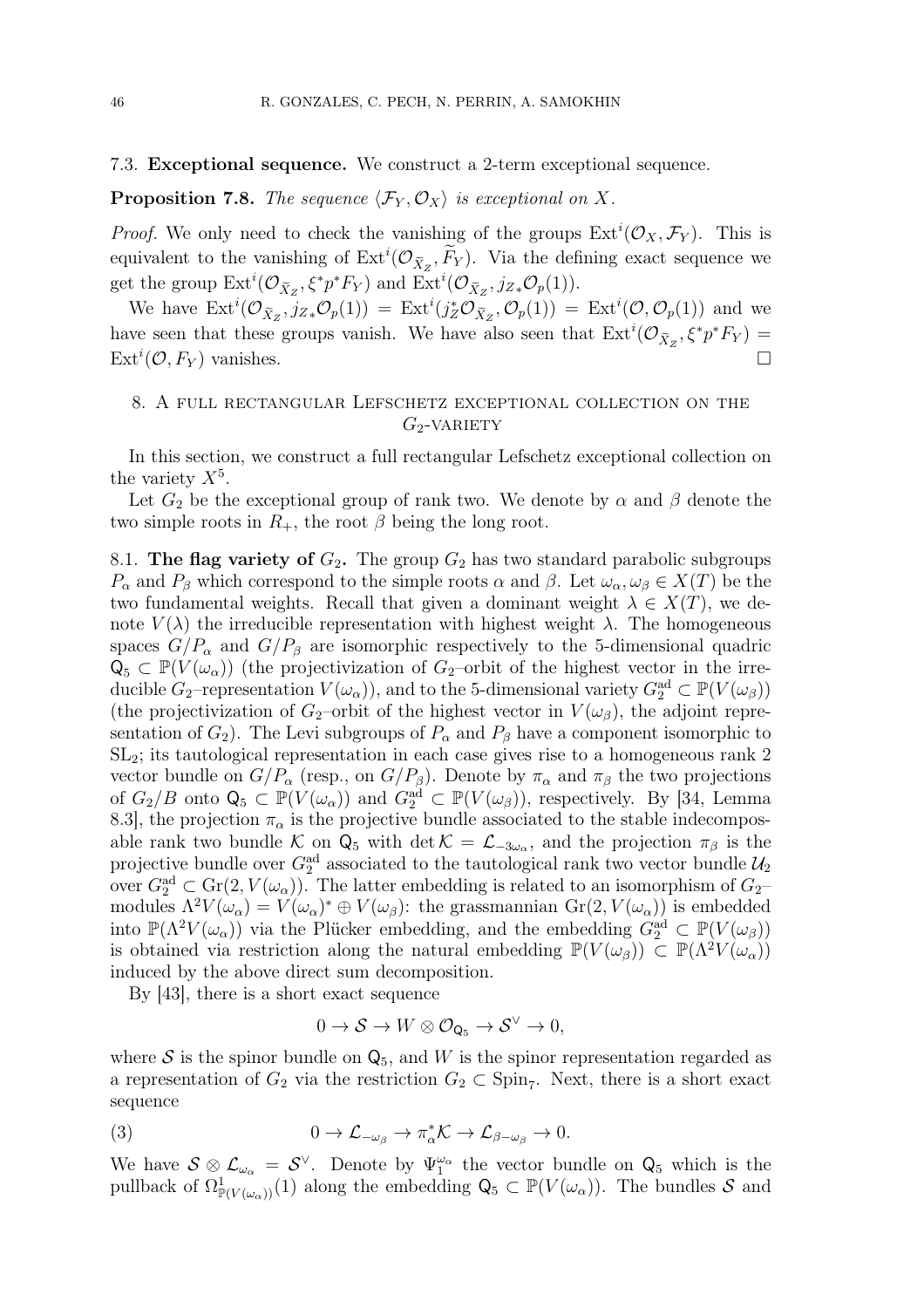$K$  are related via the short exact sequence

(4) 
$$
0 \to \mathcal{K} \to (\Psi_1^{\omega_{\alpha}})^{\vee} \otimes \mathcal{L}_{-\omega_{\alpha}} \to \mathcal{S} \to 0,
$$

see [34, Appendix B].

The weights of  $V(\omega_\alpha)$  are  $\omega_\alpha, -\omega_\alpha + \omega_\beta, 2\omega_\alpha - \omega_\beta, 0, -2\omega_\alpha + \omega_\beta, \omega_\alpha - \omega_\beta, -\omega_\alpha,$ while we deduce from (3) that the weights of K are  $-\omega_\beta$ ,  $\omega_\beta - 3\omega_\alpha$ . Thus the weights of S are  $0, -2\omega_{\alpha} + \omega_{\beta}, \omega_{\alpha} - \omega_{\beta}, -\omega_{\alpha}$ . We have the tautological short exact sequence sequence on  $G_2^{\text{ad}}$ :

(5) 
$$
0 \to \mathcal{U}_2 \to V(\omega_\alpha) \otimes \mathcal{O}_{G_2^{\text{ad}}} \to V(\omega_\alpha)/\mathcal{U}_2 \to 0.
$$

Define  $\mathcal{U}_2^{\perp} := (V(\omega_\alpha)/\mathcal{U}_2)^{\vee}$ . There is a short exact sequence for the pullback of  $\mathcal{U}_2$ along the projection  $\pi_{\beta}: G_2/B \to G_2^{\text{ad}}$ :

(6) 
$$
0 \to \mathcal{L}_{-\omega_{\alpha}} \to \pi_{\beta}^* \mathcal{U}_2 \to \mathcal{L}_{\omega_{\alpha}-\omega_{\beta}} \to 0.
$$

8.2. Bott's theorem. Our main cohomological tool is Bott's theorem. Consider a weight  $\lambda \in X(T)$  and let  $\mathcal{L}_{\lambda}$  be the corresponding line bundle on  $G/B$ . The weight  $\lambda$ is called *singular* if it lies on a wall of some Weyl chamber defined by  $\langle -, \alpha^{\vee} \rangle = 0$  for some coroot  $\alpha^{\vee} \in R^{\vee}$ . Weights which are not singular are called *regular*. The Weyl group  $W = N_G(T)/T$  acts on  $X(T)$  via the dot action: if  $w \in W$  and  $\lambda \in X(T)$ , then  $w \cdot \lambda = w(\lambda + \rho) - \rho$ , where  $\rho$  is the sum of fundamental weights.

Theorem 8.1. [17, Theorem 2]

- (1) If  $\lambda + \rho$  is singular, then  $H^i(G/B, \mathcal{L}_\lambda) = 0$  for all i.
- (2) If  $\lambda + \rho$  is regular and dominant, then  $H^{i}(G/B, \mathcal{L}_{\lambda}) = 0$  for  $i > 0$ .
- (3) If  $\lambda + \rho$  is regular, then  $H^i(G/B, \mathcal{L}_\lambda) \neq 0$  for a unique degree i which coincides with  $\ell(w)$ , the length of a Weyl group element w that takes  $\chi$  to the dominant chamber, i.e.  $w \cdot \lambda \in X_+(T)$ . The cohomology group  $H^{\ell(w)}(G/B, \mathcal{L}_{\lambda})$  is the irreducible G-module of highest weight  $w \cdot \lambda$ .

8.3. Horospherical  $G_2$ -variety. In what follows, X denotes the horospherical variety  $X^5$ . Recall that X is embedded into  $\mathbb{P}(V(\omega_\alpha) \oplus V(\omega_\beta))$  and recall the blow-up construction from Subsection 1.5. In this section we will use the following notation which is better suited to case  $(5)$  of the classification:



In the above diagram, we have  $Y = G_2^{\text{ad}}, Z = \mathsf{Q}_5$ . The middle map  $\pi$  is the blow-up of X at  $\mathsf{Q}_5 \cup G_2^{\text{ad}}$ . The exceptional divisors over  $\mathsf{Q}_5$  and  $G_2^{\text{ad}}$  are denoted  $E_1$  and  $E_2$ , respectively. The maps  $\pi_{\alpha}$  and  $\pi_{\beta}$  are, respectively, the projections q and p from the incidence variety  $E = E_1 = E_2$  to Z and Y. In our case, the incidence variety E is isomorphic to the flag variety  $G_2/B$ , and the blow–up  $\widetilde{X}$  has a  $\mathbb{P}^1$ –bundle structure over  $G_2/B$ , namely  $\widetilde{X} = \mathbb{P}_{G_2/B}(\mathcal{L}_{-\omega_{\alpha}} \oplus \mathcal{L}_{-\omega_{\beta}})$ . The exceptional divisors  $E_1$  and  $E_2$  are embedded linearly into  $\widetilde{X}$  with respect to this  $\mathbb{P}^1$ -bundle structure, and we can identify them as  $E_1 = \mathbb{P}_{G_2/B}(\mathcal{L}_{-\omega_\alpha}) = G_2/B$  and  $E_2 = \mathbb{P}_{G_2/B}(\mathcal{L}_{-\omega_\beta}) = G_2/B$ . Denote by  $\xi$  the projection of X onto  $G_2/B$ .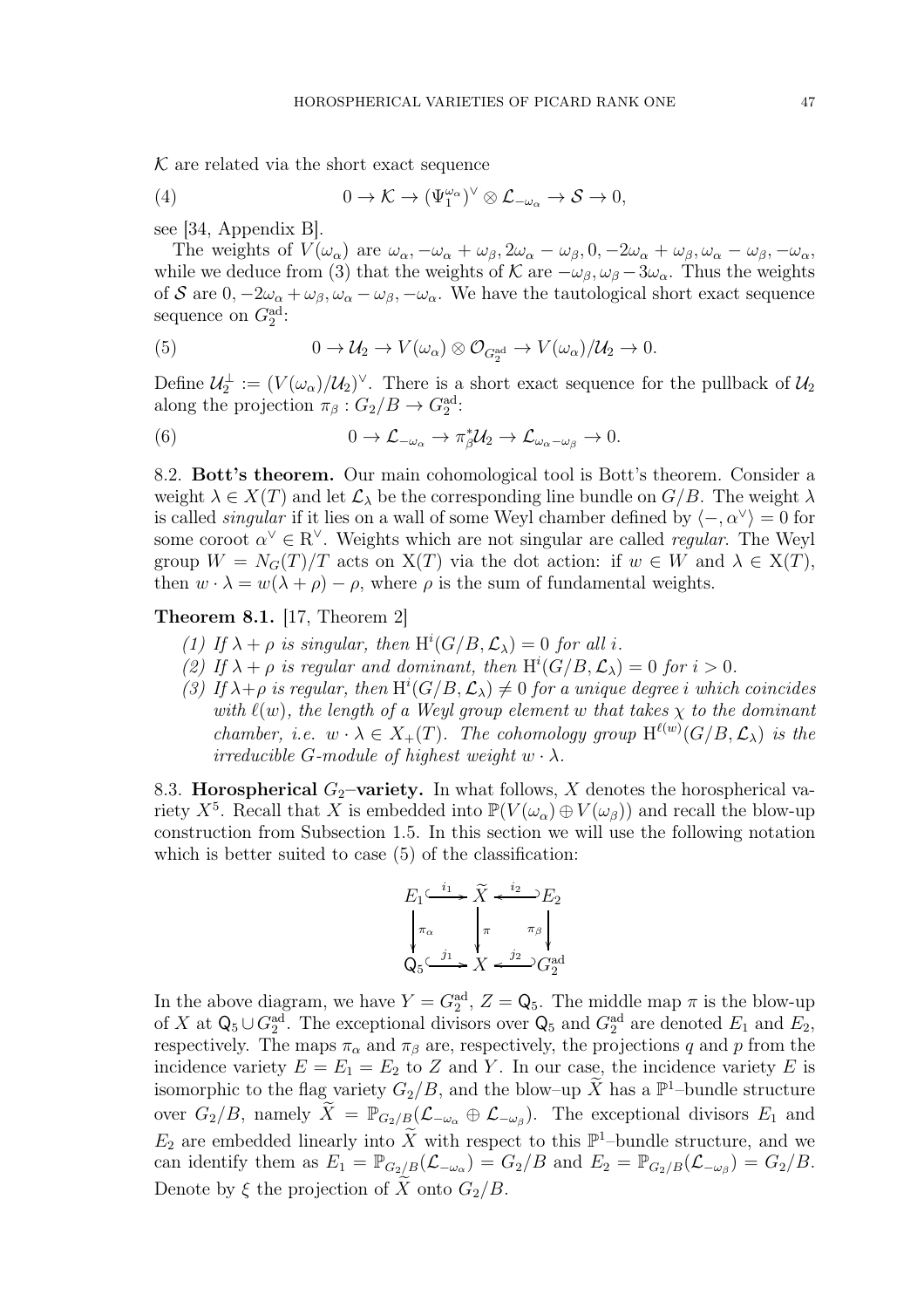8.4. Line bundles on  $\widetilde{X}$ . There are relations among line bundles on  $\widetilde{X}$ . Firstly, the index of X being equal to 4, the canonical bundle satisfies  $\omega_X = \mathcal{O}_X(-4)$ . Thus,  $\omega_{\tilde{X}} = \pi^* \mathcal{O}_X(-4) \otimes \mathcal{O}_{\tilde{X}}(E_1) \otimes \mathcal{O}_{\tilde{X}}(E_2)$ . The adjunction formula gives

$$
\omega_{E_1} = (\omega_{\widetilde{X}} \otimes {\mathcal O}_{\widetilde{X}}(E_1)) \otimes {\mathcal O}_{E_1} = {\mathcal L}_{-4\omega_{\alpha}} \otimes {\mathcal O}_{E_1}(2E_1).
$$

Indeed,  $\mathcal{O}_{E_1}(E_2) = \mathcal{O}_{E_1}$  (resp.,  $\mathcal{O}_{E_2}(E_1) = \mathcal{O}_{E_2}$ ) since intersection of  $E_1$  and  $E_2$  is empty. On the other hand,  $\omega_{E_1} = \mathcal{L}_{-2\rho}$ , where  $\rho := 5\alpha + 3\beta$  is the half-sum of all positive roots, implying that  $\mathcal{O}_{E_1}(E_1) = N_{E_1/\widetilde{X}} = \mathcal{L}_{\omega_{\alpha}-\omega_{\beta}}$ .

Similarly, the normal bundle  $\mathcal{O}_{E_2}(E_2) = N_{E_2/\tilde{X}}$  is isomorphic to  $\mathcal{L}_{\omega_\beta-\omega_\alpha}$ , via the isomorphisms  $\omega_{E_2} = (\omega_{\tilde{X}} \otimes \mathcal{O}_{\tilde{X}}(E_2)) \otimes \mathcal{O}_{E_2} = \mathcal{L}_{-4\omega_{\beta}} \otimes \mathcal{O}_{E_2}(2E_2)$  and  $\omega_{E_2} = \mathcal{L}_{-2\rho}$ , implying that  $\mathcal{O}_{E_2}(E_2) = N_{E_2/\tilde{X}} = \mathcal{L}_{\omega_\beta-\omega_\alpha}$ . Finally, recall that  $\xi: X \to G_2/B$  is the  $\mathbb{P}^1$ -bundle associated to  $\mathcal{L}_{-\omega_{\alpha}} \oplus \mathcal{L}_{-\omega_{\beta}}$ . This gives  $\omega_{\widetilde{X}} = \mathcal{O}_{\xi}(-2) \otimes \xi^* \omega_{G_2/B} \otimes$  $\xi^* \mathcal{L}_{\omega_{\alpha}+\omega_{\beta}} = \mathcal{O}_{\xi}(-2) \otimes \xi^* \mathcal{L}_{-\rho}$ . Pulling back  $\mathcal{O}_X(1)$  along the blow-up of Z or the blow-up of Y, and using the above identifications of normal bundles  $\mathcal{O}_{E_1}(E_1)$  and  $\mathcal{O}_{E_2}(E_2)$ , we get  $\pi^*\mathcal{O}_X(1) = \mathcal{O}_{\widetilde{X}}(E_1) \otimes \xi^*\mathcal{L}_{\omega_\beta} = \mathcal{O}_{\widetilde{X}}(E_2) \otimes \xi^*\mathcal{L}_{\omega_\alpha}$ . Hence, there is an isomorphism  $\mathcal{O}_{\xi}(-1) = \pi^* \mathcal{O}_X(-1)$ , and  $\xi_* \pi^* \mathcal{O}_X(1) = \xi_* \mathcal{O}_{\xi}(1) = \mathcal{L}_{\omega_{\alpha}} \oplus \mathcal{L}_{\omega_{\beta}}$ .

Consider the distinguished triangles for the divisors  $E_1$  and  $E_2$ :

$$
\cdots \to \mathcal{O}_{\widetilde{X}}(-E_1) \to \mathcal{O}_{\widetilde{X}} \to i_{1*}\mathcal{O}_{E_1} \to \mathcal{O}_{\widetilde{X}}(-E_1)[1] \to \ldots,
$$
  

$$
\cdots \to \mathcal{O}_{\widetilde{X}}(-E_2) \to \mathcal{O}_{\widetilde{X}} \to i_{2*}\mathcal{O}_{E_2} \to \mathcal{O}_{\widetilde{X}}(-E_2)[1] \to \ldots
$$

**Proposition 8.2.** There is a distinguished triangle in  $\mathcal{D}^b(X)$ :

(7) 
$$
\cdots \to \xi^* \mathcal{L}_{\omega_{\alpha}} \otimes \mathcal{O}_{\xi}(-1) \to \mathcal{O}_{\widetilde{X}} \oplus \xi^* \mathcal{L}_{\omega_{\alpha}-\omega_{\beta}} \to \mathcal{O}_{\widetilde{X}}(E_1) \to \cdots
$$

*Proof.* By [42] we have  $\mathcal{D}^b(X) = \langle \xi^* \mathcal{D}^b(G_2/B) \otimes \mathcal{O}_{\xi}(-1), \xi^* \mathcal{D}^b(G_2/B) \rangle$ , hence there is a natural morphism  $\xi^* \xi_* \mathcal{O}_{\widetilde{X}}(E_1) \to \mathcal{O}_{\widetilde{X}}(E_1)$ . From the discussion above we know that  $\mathcal{O}_{\widetilde{X}}(E_1) = \pi^* \mathcal{O}_X(1) \otimes \xi^* \mathcal{L}_{-\omega_\beta} = \mathcal{O}_{\xi}(1) \otimes \xi^* \mathcal{L}_{-\omega_\beta}$ . This gives

(8) 
$$
\xi_* \mathcal{O}_{\widetilde{X}}(E_1) = \mathcal{O}_{G_2/B} \oplus \mathcal{L}_{\omega_{\alpha}-\omega_{\beta}}.
$$

The cone of the natural morphism  $\xi^*\xi_*\mathcal{O}_{\tilde{X}}(E_1) \to \mathcal{O}_{\tilde{X}}(E_1)$  is isomorphic to  $\xi^*(?)\otimes$  $\mathcal{O}_{\xi}(-1)$  for some object ?  $\in \mathcal{D}^b(G_2/B)$ :

$$
\cdots \to \mathcal{O}_{\tilde{X}} \oplus \xi^* \mathcal{L}_{\omega_{\alpha}-\omega_{\beta}} \to \mathcal{O}_{\tilde{X}}(E_1) \to \xi^*(?) \otimes \mathcal{O}_{\xi}(-1) \to \dots
$$

To compute ? in the above triangle we tensor it with  $\mathcal{O}_{\xi}(-1)$  and apply  $\xi_*$ ; we obtain an isomorphism ?  $\otimes$  L<sub>-p</sub>[-1] =  $\xi_*(\mathcal{O}_{\tilde{X}}(E_1) \otimes \mathcal{O}_{\xi}(-1))$ . Tensoring equation (8) with  $\mathcal{O}_{\xi}(-1)$  and applying  $\xi_*$ , we obtain  $\xi_*(\mathcal{O}_{\widetilde{X}}(E_1) \otimes \mathcal{O}_{\xi}(-1)) = \mathcal{L}_{-\omega_{\beta}}$ . Finally, we get  $? = \mathcal{L}_{\omega_{\alpha}}[1]$ , arriving at distinguished triangle (7).

The triangle (7) is induced by the short exact sequence

$$
(9) \t\t 0 \to \xi^* \mathcal{L}_{\omega_\alpha} \otimes \mathcal{O}_{\xi}(-1) \to \mathcal{O}_{\widetilde{X}} \oplus \xi^* \mathcal{L}_{\omega_\alpha - \omega_\beta} \to \mathcal{O}_{\widetilde{X}}(E_1) \to 0.
$$

Since  $\xi^* \mathcal{L}_{\omega_\alpha} \otimes \mathcal{O}_\xi(-1) = \mathcal{O}_{\widetilde{X}}(-E_2)$ , the sequence (9) is isomorphic to

$$
0 \to \mathcal{O}_{\widetilde{X}}(-E_2) \to \mathcal{O}_{\widetilde{X}} \oplus \xi^* \mathcal{L}_{\omega_{\alpha}-\omega_{\beta}} \to \mathcal{O}_{\widetilde{X}}(E_1) \to 0.
$$

Observe that since  $\mathcal{O}_{\tilde{X}}(E_1) = \xi^* \mathcal{L}_{-\omega_\beta} \otimes \mathcal{O}_{\xi}(1)$ , the above extension corresponds to a unique non-trivial extension in the group  $\text{Ext}^1(\xi^*\mathcal{L}_{-\omega_\beta} \otimes \mathcal{O}_\xi(1), \xi^*\mathcal{L}_{\omega_\alpha} \otimes \mathcal{O}_\xi(-1)) =$  $H^1(G_2/B, \mathcal{L}_{\rho} \otimes \mathcal{L}_{-\rho}[-1]) = H^0(G_2/B, \mathcal{O}_{G_2/B}) = \mathbb{C}.$  By duality, we obtain:

$$
0 \to \mathcal{O}_{\widetilde{X}}(-E_1) \to \mathcal{O}_{\widetilde{X}} \oplus \xi^* \mathcal{L}_{\omega_{\beta} - \omega_{\alpha}} \to \mathcal{O}_{\widetilde{X}}(E_2) \to 0,
$$

with  $(\mathcal{O}_{\widetilde{X}}\oplus \xi^*\mathcal{L}_{\omega_{\alpha}-\omega_{\beta}})=(\mathcal{O}_{\widetilde{X}}\oplus \xi^*\mathcal{L}_{\omega_{\alpha}-\omega_{\beta}})^{\vee}\otimes \xi^*\mathcal{L}_{\omega_{\alpha}-\omega_{\beta}}.$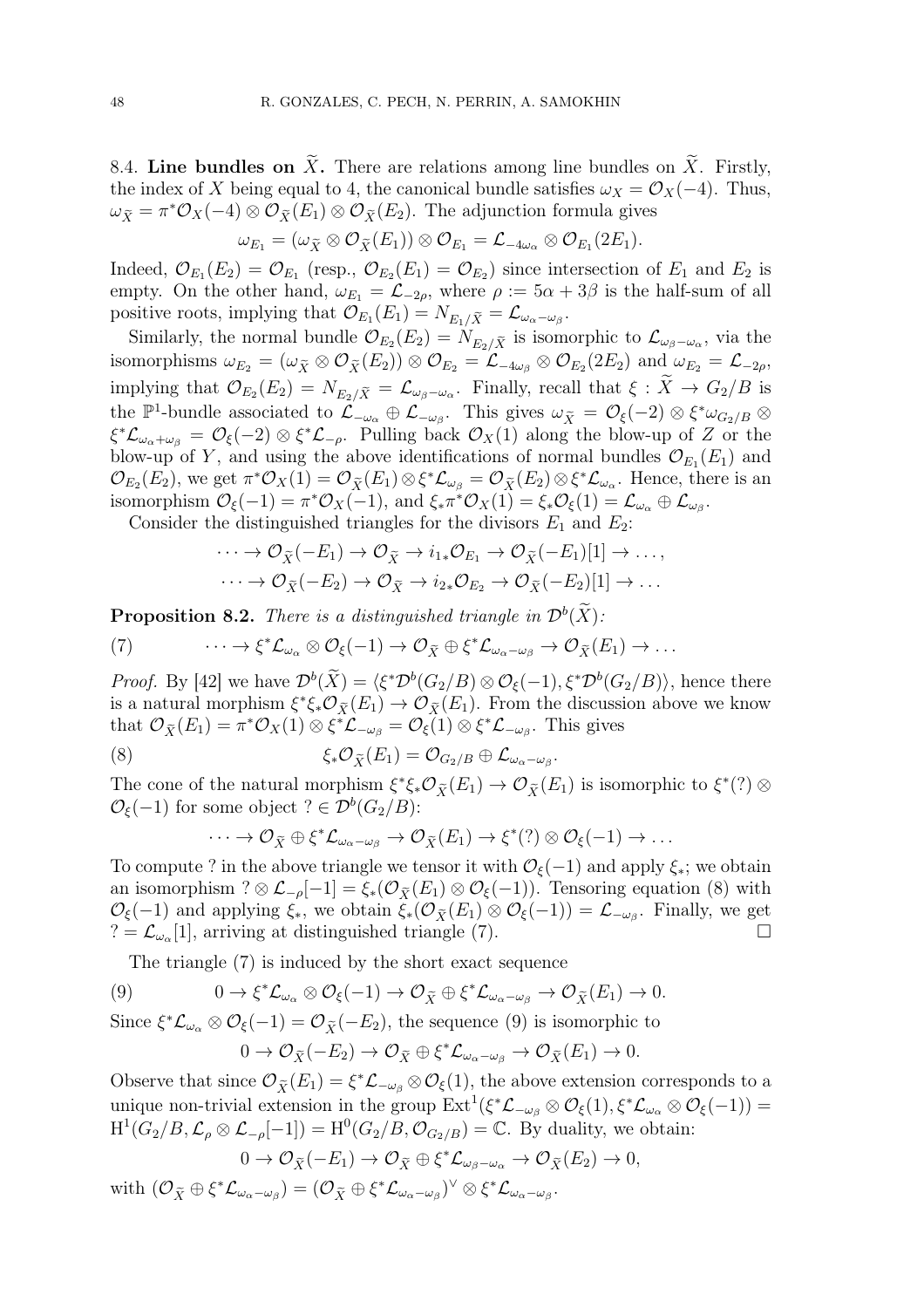Using the isomorphisms  $\pi_* \mathcal{O}_{\tilde{X}}(E_1) = \pi_* \mathcal{O}_{\tilde{X}}(E_2) = \pi_* \mathcal{O}_{\tilde{X}}(E_1 + E_2) = \mathcal{O}_X$ , we can sum up the results as follows:

Lemma 8.3. We have the following isomorphisms:

$$
\mathcal{O}_{\widetilde{X}}(E_1) = \xi^* \mathcal{L}_{-\omega_\beta} \otimes \pi^* \mathcal{O}_X(1) \text{ and } \mathcal{O}_{\widetilde{X}}(E_2) = \xi^* \mathcal{L}_{-\omega_\alpha} \otimes \pi^* \mathcal{O}_X(1);
$$
  

$$
\pi_* \xi^* \mathcal{L}_{-\omega_\beta} = \mathcal{O}_X(-1) = \pi_* \xi^* \mathcal{L}_{-\omega_\alpha} \text{ and } \pi_* \xi^* \mathcal{L}_{-\rho} = \mathcal{O}_X(-2).
$$

There are also short exact sequences:

$$
0 \to \xi^* \mathcal{L}_{\omega_\alpha} \otimes \pi^* \mathcal{O}_X(-1) \to \mathcal{O}_{\widetilde{X}} \oplus \xi^* \mathcal{L}_{\omega_\alpha - \omega_\beta} \to \xi^* \mathcal{L}_{-\omega_\beta} \otimes \pi^* \mathcal{O}_X(1) \to 0,
$$
  

$$
0 \to \xi^* \mathcal{L}_{\omega_\beta} \otimes \pi^* \mathcal{O}_X(-1) \to \mathcal{O}_{\widetilde{X}} \oplus \xi^* \mathcal{L}_{\omega_\beta - \omega_\alpha} \to \xi^* \mathcal{L}_{-\omega_\alpha} \otimes \pi^* \mathcal{O}_X(1) \to 0.
$$

8.5. Vector bundles on X. Pulling back an exceptional vector bundle on  $G_2/B$ along  $\xi : \widetilde{X} \to G_2/B$  gives an exceptional vector bundle on  $\widetilde{X}$ . However, we are looking for exceptional vector bundles on  $X$ ; to construct these, we start with appropriate exceptional vector bundles on  $\tilde{X}$  and modify it across the divisors  $E_1$  and  $E_2$  in a way that the modified bundles be trivial when restricted to the fibers of  $\pi_\alpha$ and  $\pi_{\beta}$ . Proposition 7.1 ensures that in this case the modified bundle is pulled back from  $X$ .

We start with the tautological vector bundle  $\mathcal{U}_2$  on  $G_2^{\text{ad}}$  and its pullback  $\pi_{\beta}^* \mathcal{U}_2$  to  $E_2 \cong G_2/B$ . Recall that  $\xi \circ i_2 = \xi \circ i_1 = \text{id}_{G_2/B}$ , where the divisors  $E_1$  and  $E_2$  are identified with  $G_2/B$ . Thus,  $i_1^*\xi^*\pi_\beta^*U_2 = \pi_\beta^*U_2$ , and we have a short exact sequence, see sequence (6):

$$
0\to \mathcal{L}_{-\omega_{\alpha}}\to i_1^*\xi^*\pi_{\beta}^*\mathcal{U}_2\to \mathcal{L}_{\omega_{\alpha}-\omega_{\beta}}\to 0,
$$

and by adjunction of  $i_1^*$  and  $i_{1*}$  we obtain a surjective morphism  $\xi^* \pi_\beta^* \mathcal{U}_2 \to i_{1*} \mathcal{L}_{\omega_\alpha - \omega_\beta}$ of coherent sheaves on  $\widetilde{X}$ .

**Definition 8.4.** Define  $\widetilde{U}$  to be the kernel of the above surjective map:

(10) 
$$
0 \to \tilde{\mathcal{U}} \to \xi^* \pi_{\beta}^* \mathcal{U}_2 \to i_{1*} \mathcal{L}_{\omega_{\alpha} - \omega_{\beta}} \to 0,
$$

**Proposition 8.5.** Let  $\widetilde{\mathcal{U}}$  be as above.

- (1) The coherent sheaf  $\widetilde{U}$  is locally free of rank two on  $\widetilde{X}$ .
- (2)  $\hat{U}$  is the pullback of a vector bundle  $\mathbb U$  of rank two on X.
- (3) The bundle U is exceptional.
- (4) The bundles  $\langle \mathbb{U}, \mathcal{O}_X \rangle$  form an exceptional pair.
- (5) We have  $\det(\widetilde{\mathcal{U}}) = \pi^* \det(\mathbb{U}) = \pi^* \mathcal{O}_X(-1)$ .

*Proof.* With notation as in Section 7, we have  $\mathcal{U}_2 = F_Y$ ,  $\mathcal{L}_{\omega_{\alpha}-\omega_{\beta}} = \mathcal{O}_p(1)$  and  $\mathcal{L}_{-\omega_{\alpha}} =$  $\Omega_{E/Y}^1 \otimes \mathcal{O}_p(1)$ . In particular  $\mathcal{U} = \overline{F}_Y$  and the results follow from Propositions 7.3, 7.4, 7.7 and 7.8. We have  $\mathbb{U} = \mathcal{F}_Y$ , and the isomorphism in (5) is obtained by passing to determinants in the short exact sequence (10). Note that we have  $\xi_* \mathcal{U} = \xi_* F_Y =$  $\mathcal{L}_{-\omega_{\alpha}}$ . . The contract of the contract of the contract of the contract of the contract of the contract of the contract of  $\Box$ 

The bundle  $\mathcal{U}_2$  in the above construction is pulled back to  $G_2/B$  from the Grassmannian  $G_2^{\text{ad}}$  via  $\pi^*_{\beta}$ . One can also apply the above construction to vector bundles that are pulled back from  $Q_5$  via the projection  $\pi_{\alpha}$ . Next, we construct another exceptional bundle  $\pi_{\alpha}^* S$  on X coming from the spinor bundle S on  $Q_5$ . To this end we need an auxiliary fact.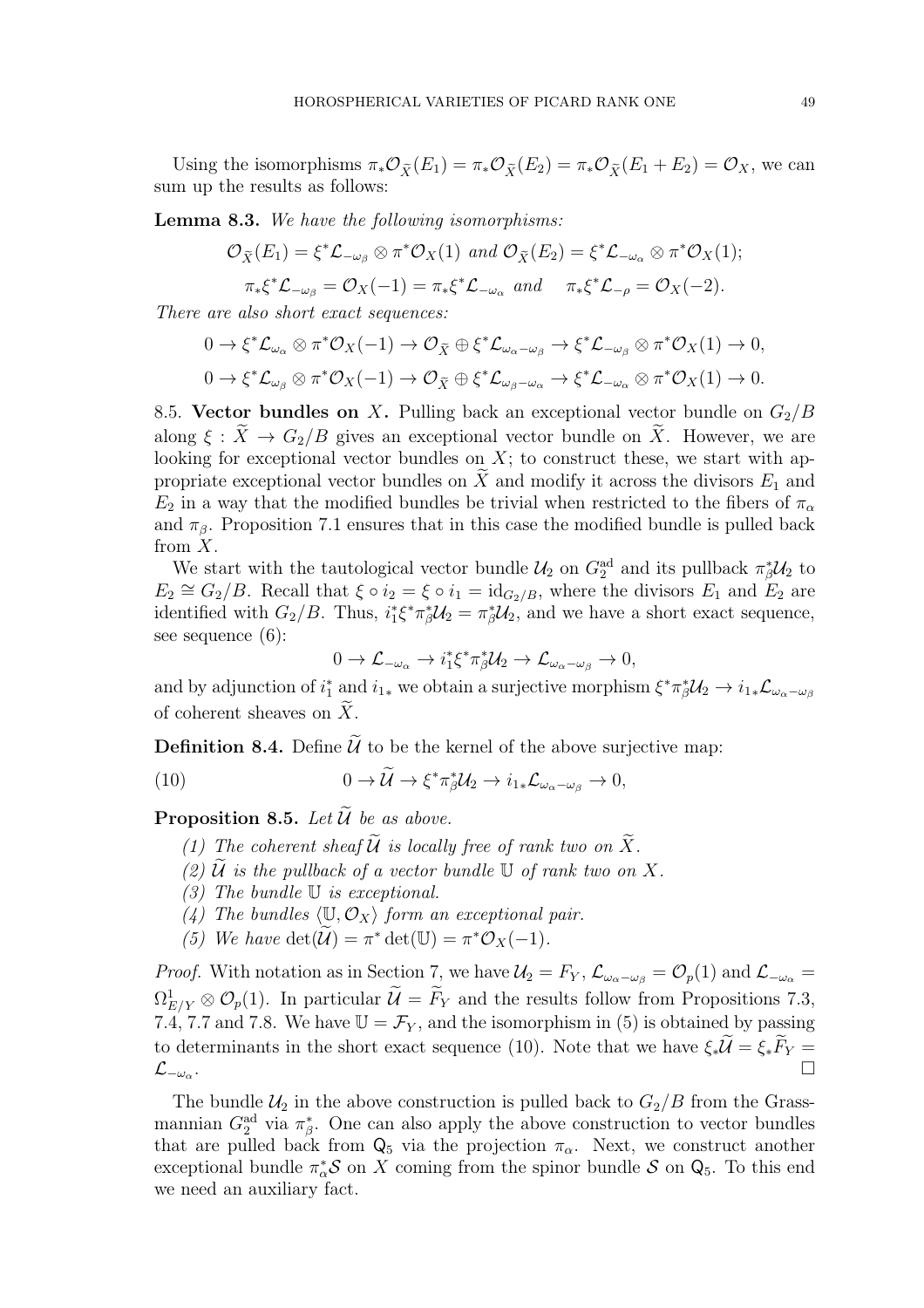**Proposition 8.6.** On  $G_2/B$ , we have an exact sequence of vector bundles

(11) 
$$
0 \to \pi_{\beta}^* \mathcal{U}_2 \to \pi_{\alpha}^* \mathcal{S} \to \pi_{\beta}^* \mathcal{U}_2^{\vee} \otimes \mathcal{L}_{-\omega_{\alpha}} \to 0.
$$

Proof. This was shown in [36, Proposition 3 and Lemma 4]. For convenience of the reader, we give a sketch of its proof, providing details of some cohomological calculations which are paramount to this section.

We first verify that the graded vector space  $\text{Hom}_{G_2/B}^{\bullet}(\pi_{\beta}^*\mathcal{U}_2^{\vee}\otimes\mathcal{L}_{-\omega_{\alpha}},\pi_{\beta}^*\mathcal{U}_2)$  $\text{Hom}_{G_2/B}^{\bullet}(\pi_{\beta}^* \mathcal{U}_2^{\vee}, \pi_{\beta}^* \mathcal{U}_2 \otimes \mathcal{L}_{\omega_{\alpha}})$  is isomorphic to  $\mathbb{C}[-1]$ . To see this, recall that the bundle  $\pi_{\beta}^* \mathcal{U}_2^{\vee}$  has a two–step filtration by the line bundles  $\mathcal{L}_{\omega_{\beta}-\omega_{\alpha}}$  and  $\mathcal{L}_{\omega_{\alpha}}$ , as can be seen from sequence (6). Similarly, the bundle  $\pi_{\beta}^{*}\mathcal{U}_{2}\otimes\mathcal{L}_{\omega_{\alpha}}$  has a two–step filtration by the line bundles  $\mathcal{L}_{2\omega_{\alpha}-\omega_{\beta}}$  and  $\mathcal{O}_{G_2/B}$ . Applying Theorem 8.1, we immediately see that the pairwise Ext–groups between all line bundles above are trivial, except one which is isomorphic to  $\mathbb C$  in degree 1. Specifically, the weights of line bundles in question are  $\omega_{\alpha} - \omega_{\beta}$ ,  $-\omega_{\alpha}$ ,  $3\omega_{\alpha} - 2\omega_{\beta}$ ,  $\omega_{\alpha} - \omega_{\beta}$ , and all these weights except the weight  $3\omega_{\alpha} - 2\omega_{\beta} = -\beta$  are singular, since  $\langle \omega_{\alpha} - \omega_{\beta}, \beta^{\vee} \rangle = \langle -\omega_{\alpha}, \alpha^{\vee} \rangle = -1$  (recall that  $\langle \rho, \gamma^{\vee} \rangle = 1$  for any simple root  $\gamma$ ). Hence, by Theorem 8.1, (1) the line bundles  $\mathcal{L}_{\omega_{\alpha}-\omega_{\beta}}$  and  $\mathcal{L}_{-\omega_{\alpha}}$  are acyclic. As for the weight  $3\omega_{\alpha}-2\omega_{\beta}=-\beta$ , after applying the simple reflection  $s_{\beta}$  to it, we obtain  $s_{\beta} \cdot (-\beta) = 0$ , and Theorem 8.1, (3) gives that  $\mathrm{H}^1(G_2/B, \mathcal{L}_{-\beta}) = \mathrm{Ext}^1_{G_2/B}(\pi_\beta^*\mathcal{U}_2^\vee \otimes \mathcal{L}_{-\omega_\alpha}, \pi_\beta^*\mathcal{U}_2) = \mathbb{C}.$ 

Associated to a unique non–trivial extension is a short exact sequence:

(12) 
$$
0 \to \pi_{\beta}^* \mathcal{U}_2 \to ? \to \pi_{\beta}^* \mathcal{U}_2^{\vee} \otimes \mathcal{L}_{-\omega_{\alpha}} \to 0.
$$

The coherent sheaf in the middle, being an extension of two locally free sheaves, is also locally free. We check that it is the pullback of a vector bundle on  $\mathsf{Q}_5$ . To ensure that, it is sufficient to show that  $\pi_{\alpha*}(? \otimes \mathcal{L}_{-\omega_{\beta}}) = 0$ . Indeed, if  $? = \pi_{\alpha}^* \mathcal{E}$  for a vector bundle  $\mathcal E$  on  $Q_5$ , then by the projection formula  $\pi_{\alpha*}(? \otimes \mathcal L_{-\omega_\beta}) = \pi_{\alpha*}(\pi_\alpha^* \mathcal E \otimes \mathcal L_{-\omega_\beta}) =$  $\mathcal{E} \otimes \pi_{\alpha *} \mathcal{L}_{-\omega_\beta} = 0$ , since the line bundle  $\mathcal{L}_{-\omega_\beta}$  has the relative degree  $-1$  with respect to the projection  $\pi_{\alpha}$ . From [42] it follows that this sufficient condition is also necessary that a vector bundle on  $G_2/B$  be pulled back from  $\mathsf{Q}_5$ . Using the above filtrations for the bundles  $\pi_{\beta}^* \mathcal{U}_2$  and  $\pi_{\beta}^* \mathcal{U}_2^{\vee} \otimes \mathcal{L}_{-\omega_{\alpha}}$ , tensoring (12) with  $\mathcal{L}_{-\omega_{\beta}}$ , and finally applying  $\pi_{\alpha*}$  to the resulting sequence, one may check that  $\pi_{\alpha*}(? \otimes \mathcal{L}_{-\omega_{\beta}})$  fits into a triangle  $\cdots \to \pi_{\alpha*}(? \otimes {\mathcal L}_{-\omega_\beta}) \to {\mathcal L}_{-2\omega_\alpha} \to {\mathcal L}_{-2\omega_\alpha} \to \ldots$  which forces  $\pi_{\alpha*}(? \otimes {\mathcal L}_{-\omega_\beta})$  to be zero.

Thus, there is a vector bundle  $\mathcal E$  on  $\mathsf Q_5$ , such that  $\pi_\alpha^* \mathcal E = ?$ . By [27, Theorem 4.19], the category  $\mathcal{D}^b(\mathsf{Q}_5)$  has a full exceptional collection  $\langle \mathcal{L}_{-3\omega_\alpha}, \mathcal{L}_{-2\omega_\alpha}, \mathcal{L}_{-\omega_\alpha}, \mathcal{S}, \mathcal{O}_{\mathsf{Q}_5}, \mathcal{L}_{\omega_\alpha} \rangle$ . To ensure that  $\mathcal E$  is isomorphic to the spinor bundle  $\mathcal S$ , we check first that  $\mathcal E$  is right orthogonal to line bundles  $\mathcal{O}_{Q_5}$  and  $\mathcal{L}_{\omega_{\alpha}}$  and is left ortogonal to line bundles  $\mathcal{L}_{-3\omega_\alpha},\mathcal{L}_{-2\omega_\alpha}$ , and  $\mathcal{L}_{-\omega_\alpha}$ . This easy cohomological computation which we are now skipping gives that  $\mathcal E$  is a direct sum of copies of the bundle  $\mathcal S$ . However, the rank of S is equal to four which is the same as the rank of  $\mathcal E$  as is seen from the sequence (12). Hence,  $\mathcal{E}$  is isomorphic to  $\mathcal{S}$ , and the statement follows.

**Definition 8.7.** Define  $\widetilde{S}$  as the kernel of the natural map

(13) 
$$
0 \to \widetilde{S} \to \xi^* \pi_\alpha^* S \to i_{2*} (\pi_\beta^* \mathcal{U}_2^\vee \otimes \mathcal{L}_{-\omega_\alpha}) \to 0.
$$

Proposition 8.8. With notation as above:

(1) The coherent sheaf  $\widetilde{S}$  is locally free of rank four on  $\widetilde{X}$ .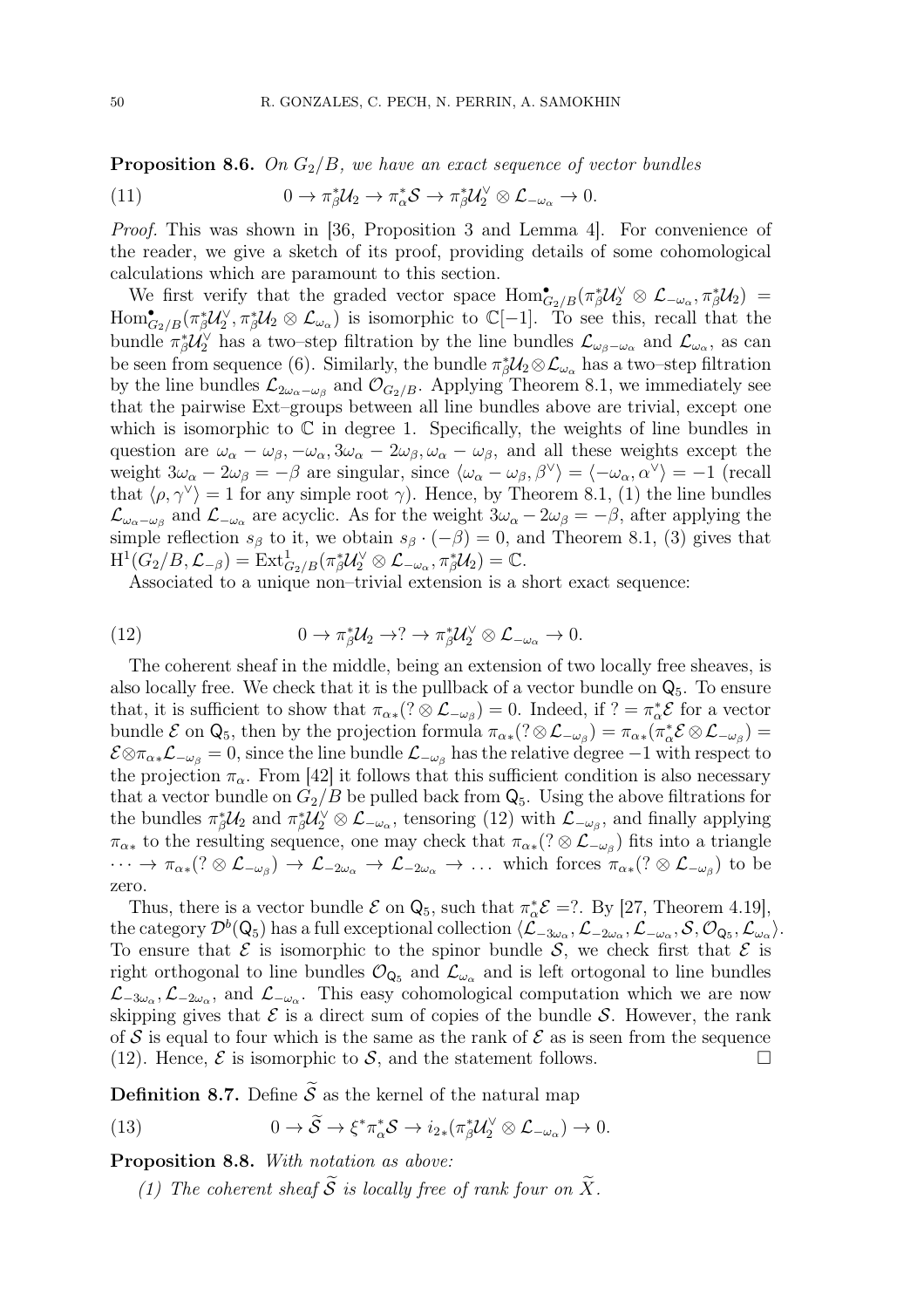- (2)  $\widetilde{S}$  is the pullback of a vector bundle  $\mathbb S$  of rank four on X. (3) We have  $\text{Ext}^i_{\tilde{X}}(\mathbb{S}, \mathbb{S}) = 0$  for  $i > 0$  and  $\text{End}_X(\mathbb{S}) = \mathbb{C} \oplus \mathbb{C}$ .
- (4) We have  $\det(\widetilde{S}) = \pi^* \det(\mathbb{S}) = \pi^* \mathcal{O}_X(-2) = \mathcal{O}_{\xi}(-2)$ .

*Proof.* Item (1) is similiar to Proposition 8.5, (i) since  $E_2$  is a smooth divisor in  $\widetilde{X}$ and  $\pi_{\beta}^* \mathcal{U}_2^{\vee} \otimes \mathcal{L}_{-\omega_{\alpha}}$  is a locally free sheaf on  $E_2$ .

For (2) note that the restriction of  $S$  to  $E_1$  is isomorphic to  $\pi^*_{\alpha}S$ . To compute the restriction of  $\overline{S}$  to  $E_2$ , apply  $i_2^*$  to (13):

$$
0 \to L^1 i_2^* i_{2*} (\pi_\beta^* \mathcal{U}_2^\vee \otimes \mathcal{L}_{-\omega_\alpha}) \to i_2^* \widetilde{\mathcal{S}} \to \pi_\alpha^* \mathcal{S} \to \pi_\beta^* \mathcal{U}_2^\vee \otimes \mathcal{L}_{-\omega_\alpha} \to 0.
$$

We have  $L^1 i_2^* i_{2*} (\pi_\beta^* \mathcal{U}_2^{\vee} \otimes \mathcal{L}_{-\omega_\alpha}) = \pi_\beta^* \mathcal{U}_2^{\vee} \otimes \mathcal{L}_{-\omega_\alpha} \otimes \mathcal{L}_{-\omega_\beta + \omega_\alpha} = \pi_\beta^* \mathcal{U}_2.$  We deduce that (14)  $0 \to \pi_{\beta}^* \mathcal{U}_2 \to i_2^* \widetilde{S} \to \pi_{\beta}^* \mathcal{U}_2 \to 0,$ 

hence  $i_2^*\mathcal{S}$  is trivial when restricted to fibers of  $\pi_\beta$ . As the bundle  $\pi_\beta^*\mathcal{U}_2$  is exceptional, the above short exact sequence splits. Thus,  $i_2^*\mathcal{S} = \pi_\beta^*\mathcal{U}_2 \oplus \pi_\beta^*\mathcal{U}_2$ .

To prove (3) we apply Hom  $\tilde{\chi}(-, \tilde{S})$  to (13). Since  $\xi_*\tilde{S} = \pi_{\tilde{\beta}}^* \mathcal{U}_2$ , we need to compute the extensions  $\text{Ext}^i_{G_2/B}(\pi_\alpha^* \mathcal{S}, \pi_\beta^* \mathcal{U}_2)$  and  $\text{Ext}^i_{\tilde{X}}(i_{2*}(\pi_\beta^* \mathcal{U}_2^{\vee} \otimes \mathcal{L}_{-\omega_\alpha}), \tilde{\mathcal{S}})$ . To compute the first one, apply  $\text{Hom}_{G_2/B}(\pi_\alpha^*\mathcal{S},-)$  to (6). We get  $\text{Ext}_{G_2/B}^i(\pi_\alpha^*\mathcal{S},\mathcal{L}_{-\omega_\alpha})$  $H^{i}(G_{2}/B, \pi_{\alpha}^{*}S) = 0$  and  $\text{Ext}_{G_{2}/B}^{i}(\pi_{\alpha}^{*}S, \mathcal{L}_{\omega_{\alpha}-\omega_{\beta}}) = 0$ ; the latter group is trivial since  $\pi_{\alpha*}\mathcal{L}_{-\omega_{\beta}}=0.$ 

The group  $\mathrm{Ext}^i_{\widetilde{X}}(i_{2*}(\pi_{\beta}^*\mathcal{U}_2^{\vee} \otimes \mathcal{L}_{-\omega_{\alpha}}), \widetilde{\mathcal{S}})$  is isomorphic to  $\mathrm{Ext}^{i-1}_{G_2/B}(\pi_{\beta}^*\mathcal{U}_2^{\vee} \otimes \mathcal{L}_{-\omega_{\alpha}}, i_2^*\widetilde{\mathcal{S}} \otimes$  $\mathcal{L}_{\omega_{\beta}-\omega_{\alpha}}$ ); remembering (14) we see that it is isomorphic to  $\text{Ext}^{i-1}_{G_2/B}(\pi_{\beta}^* \mathcal{U}_2^{\vee}, \pi_{\beta}^* \mathcal{U}_2^{\vee} \oplus$  $\pi_{\beta}^* \mathcal{U}_2^{\vee}$ ). This proves (3).

Finally, item (4) is an easy computation.  $\Box$ 

The top row in the following diagram represents the bundle  $\tilde{S}$  as an extension. The middle column is (13), while the last column is the tensor product of  $\xi^*\pi^*_\beta(\mathcal{U}_2^\vee\otimes\mathcal{L}_{-\omega_\alpha})$ with the short exact sequence

$$
0 \to \mathcal{O}_{\xi}(-E_2) \to \mathcal{O}_{\widetilde{X}} \to i_{2*}\mathcal{O}_{E_2} \to 0,
$$

where we use Proposition 8.2 and Lemma 8.3 to identify  $\xi^*(\pi_\beta^* \mathcal{U}_2^{\vee} \otimes \mathcal{L}_{-\omega_\alpha}) \otimes \mathcal{O}_{\widetilde{X}}(-E_2)$ with  $\xi^* \pi_{\beta}^* \mathcal{U}_2^{\vee} \otimes \mathcal{O}_{\xi}(-1)$ :

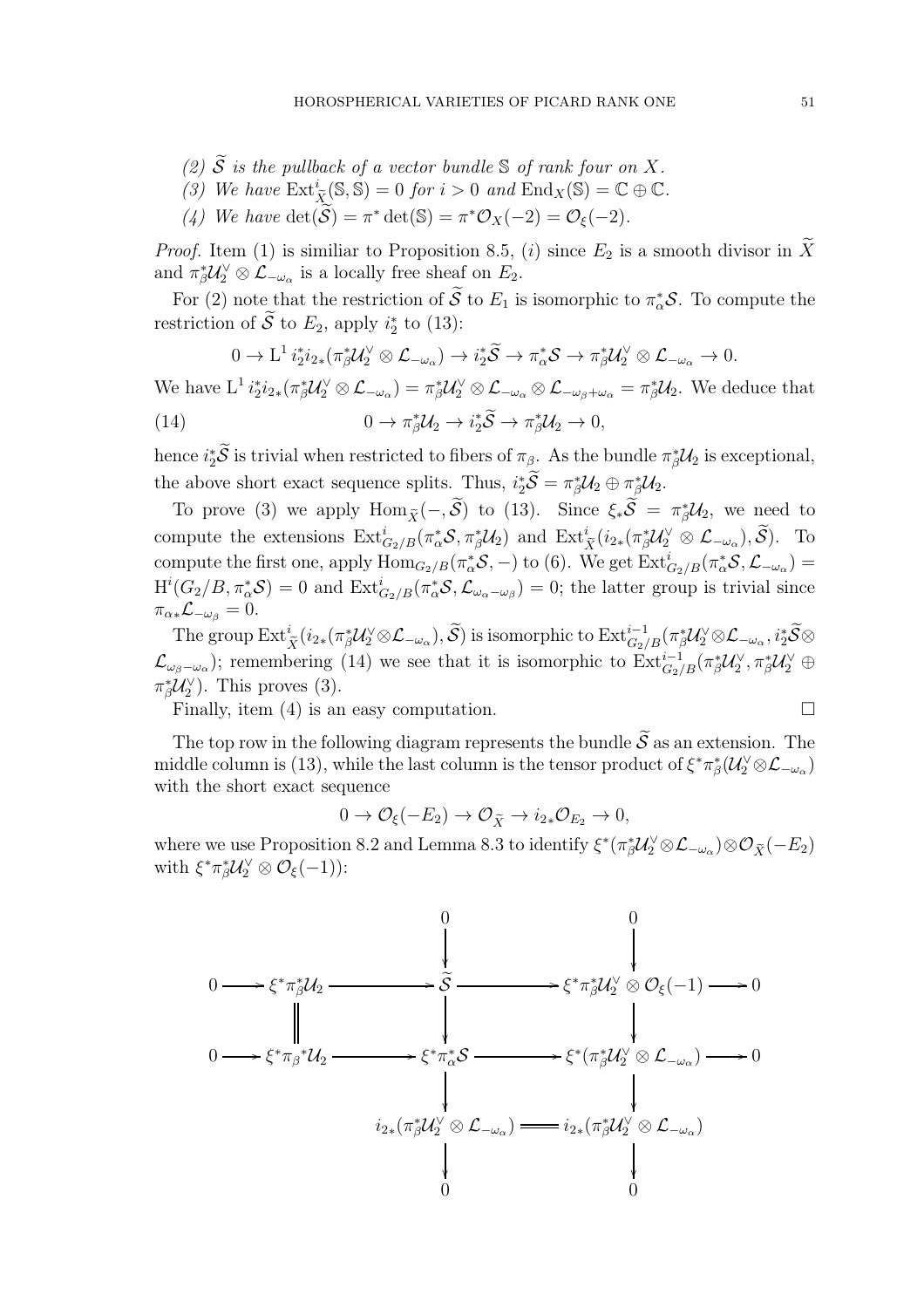The first row gives an element in  $\operatorname{Ext}^1_{\tilde{X}}(\xi^*\pi^*_{\beta}\mathcal{U}_2^{\vee}\otimes\mathcal{O}_{\xi}(-1),\xi^*\pi^*_{\beta}\mathcal{U}_2)=\mathbb{C}$  and is the non-trivial extension. The group  $\text{Ext}^2_{\tilde{X}}(i_{2*}(\pi_{\beta}^*\mathcal{U}_{2}^{\vee}\otimes\mathcal{L}_{-\omega_{\alpha}}),\xi^*\pi_{\beta}^*\mathcal{U}_{2})$  is trivial, and the bundle  $\xi^* \pi^*_{\alpha} S$  in the center of the above diagram trivializes this extension.

## **Proposition 8.9.** As  $\mathbb{C}$ -algebras, we have  $\text{End}_{\widetilde{X}}(\widetilde{S}) \simeq \mathbb{C}[t]/t^2$ .

*Proof.* By [1], the vector bundle  $\tilde{S}$  is uniquely decomposed, up to a reordering, into a direct sum of indecomposable vector bundles. If  $\widetilde{S}$  were decomposable, it would be the direct sum of two vector bundles, namely,  $\widetilde{S} = \widetilde{S}_1 \oplus \widetilde{S}_2$ . Recall that the restriction  $i_1^*\mathcal{S}$  of  $\mathcal{S}$  to  $E_1$  is isomorphic to  $\pi^*_\alpha\mathcal{S}$ , hence it is an indecomposable bundle on  $E_1$ ; if the bundle  $\tilde{S}$  was split as above, then applying  $i_1^*$  to the direct sum decomposition, one would obtain an isomorphism  $i_1^*\mathcal{S} = i_1^*\mathcal{S}_1 \oplus i_1^*\mathcal{S}_2$ , with each of the summands being necessarily non-trivial. That would contradict the indecomposability of  $i_1^*\mathcal{S}$ .

Therefore the bundle  $\widetilde{S}$  is indecomposable, hence the algebra End $_{\widetilde{Y}}(\widetilde{S})$  is local. By Proposition 8.8, (3),  $\dim_{\mathbb{C}} \text{End}_{\widetilde{X}}(\widetilde{S}) = 2$ , proving the claim.

**Proposition 8.10.** We have  $\text{Hom}_{\tilde{X}}^{\bullet}(\widetilde{\mathcal{S}}, \widetilde{\mathcal{U}}) = \text{Hom}_{\widetilde{X}}^{\bullet}(\widetilde{\mathcal{U}}, \widetilde{\mathcal{S}}) = \mathbb{C}.$ 

*Proof.* Applying Hom $_{\tilde{x}}(-, \tilde{U})$  to (13), we need to compute the following groups:  $\operatorname{Ext}^i_{\widetilde{X}}(\xi^*\pi^*_{\alpha}\mathcal{S}, \widetilde{\mathcal{U}})$  and  $\operatorname{Ext}^i_{\widetilde{X}}(i_{2*}(\pi^*_{\beta}\mathcal{U}^{\vee}_2 \otimes \mathcal{L}_{-\omega_{\alpha}}), \widetilde{\mathcal{U}})$ . The first computation comes from the fact that

$$
\text{Ext}^i_{\widetilde{X}}(\xi^*\pi_\alpha^*\mathcal{S}, \widetilde{\mathcal{U}})=\text{Ext}^i_{G_2/B}(\pi_\alpha^*\mathcal{S}, \xi_*\widetilde{\mathcal{U}})=\text{Ext}^i_{G_2/B}(\pi_\alpha^*\mathcal{S}, \mathcal{L}_{-\omega_\alpha})=\text{H}^i(Q_5, \mathcal{S})=0.
$$

For the second one, we get an isomorphism

$$
\mathrm{Ext}^i_{\widetilde{X}}(i_{2*}(\pi_\beta^* \mathcal{U}_2^\vee \otimes \mathcal{L}_{-\omega_\alpha}),\widetilde{\mathcal{U}})=\mathrm{Ext}^{i-1}_{G_2/B}(\pi_\beta^* \mathcal{U}_2^\vee \otimes \mathcal{L}_{-\omega_\alpha},i_2^*\widetilde{\mathcal{U}} \otimes \mathcal{L}_{\omega_\beta-\omega_\alpha}).
$$

Taking into account (10) we see that the last group is  $\text{Ext}_{G_2/B}^{i-1}(\pi_\beta^*\mathcal{U}_2^\vee, \pi_\beta^*\mathcal{U}_2^\vee) = \mathbb{C}$ for  $i = 1$ . This proves the statement for  $\text{Hom}_{\tilde{X}}(\tilde{\mathcal{S}}, \tilde{\mathcal{U}})$ . For the Hom-groups in the opposite direction, apply Hom $_{\widetilde{X}}(-, \widetilde{S})$  to (10). We get

$$
\operatorname{Hom}_{\widetilde{X}}^{\bullet}(i_{1*}\mathcal{L}_{\omega_{\alpha}-\omega_{\beta}}, \widetilde{\mathcal{S}}) = \operatorname{H}^{\bullet}(G_{2}/B, \pi_{\alpha}^{*}\mathcal{S}) = 0
$$

and

$$
\operatorname{Hom}_{\tilde{X}}^{\bullet}(\xi^*\pi_{\beta}^*{\mathcal U}_2,\widetilde{\mathcal S})=\operatorname{Hom}_{\tilde{X}}^{\bullet}(\pi_{\beta}^*{\mathcal U}_2,\xi_*\widetilde{\mathcal S})=\operatorname{Hom}_{\tilde{X}}^{\bullet}(\pi_{\beta}^*{\mathcal U}_2,\pi_{\beta}^*{\mathcal U}_2)=\mathbb{C}.\hspace{1cm}\square
$$

Definition 8.11. Let  $\widehat{S} = \text{Cone}(\widetilde{S} \to \widetilde{\mathcal{U}}) = \text{Cone}(\widetilde{S} \otimes \text{Hom}_{\widetilde{X}}^{\bullet}(\widetilde{S}, \widetilde{\mathcal{U}}) \to \widetilde{\mathcal{U}})$ , where  $\text{Hom}_{\tilde{X}}^{\bullet}(\tilde{\mathcal{S}}, \tilde{\mathcal{U}})$  is identified with  $\mathbb C$  by Proposition 8.10.

**Remark 8.12.** By definition, we have  $Hom_X(\mathcal{U}, \mathcal{S}) = 0$ .

We have a distinguished triangle

(15) 
$$
\cdots \to \widetilde{S} \to \widetilde{\mathcal{U}} \to \widehat{S} \to \widetilde{S}[1] \to \dots
$$

The cohomology of this triangle gives  $0 \to \mathcal{H}^{-1}(\mathcal{S}) \to \mathcal{S} \to \mathcal{U} \to \mathcal{H}^0(\mathcal{S}) \to 0$ .

**Proposition 8.13.** We have  $\mathcal{H}^{-1}(\mathcal{S}) = \xi^* \pi_{\beta}^* \mathcal{U}_2$  and  $\mathcal{H}^0(\mathcal{S}) = i_{1*} \mathcal{L}_{-\omega_{\alpha}}$ .

*Proof.* By the previous proof, we have  $\text{Ext}^1_{\tilde{X}}(i_{2*}(\pi_{\beta}^*\mathcal{U}_{2}^{\vee}\otimes\mathcal{L}_{-\omega_{\alpha}}),\tilde{\mathcal{U}})=\mathbb{C}$ . Consider the unique non-trivial extension:

(16) 
$$
0 \to \widetilde{\mathcal{U}} \to \widehat{\mathcal{U}} \to i_{2*}(\pi_{\beta}^* \mathcal{U}_2^{\vee} \otimes \mathcal{L}_{-\omega_{\alpha}}) \to 0.
$$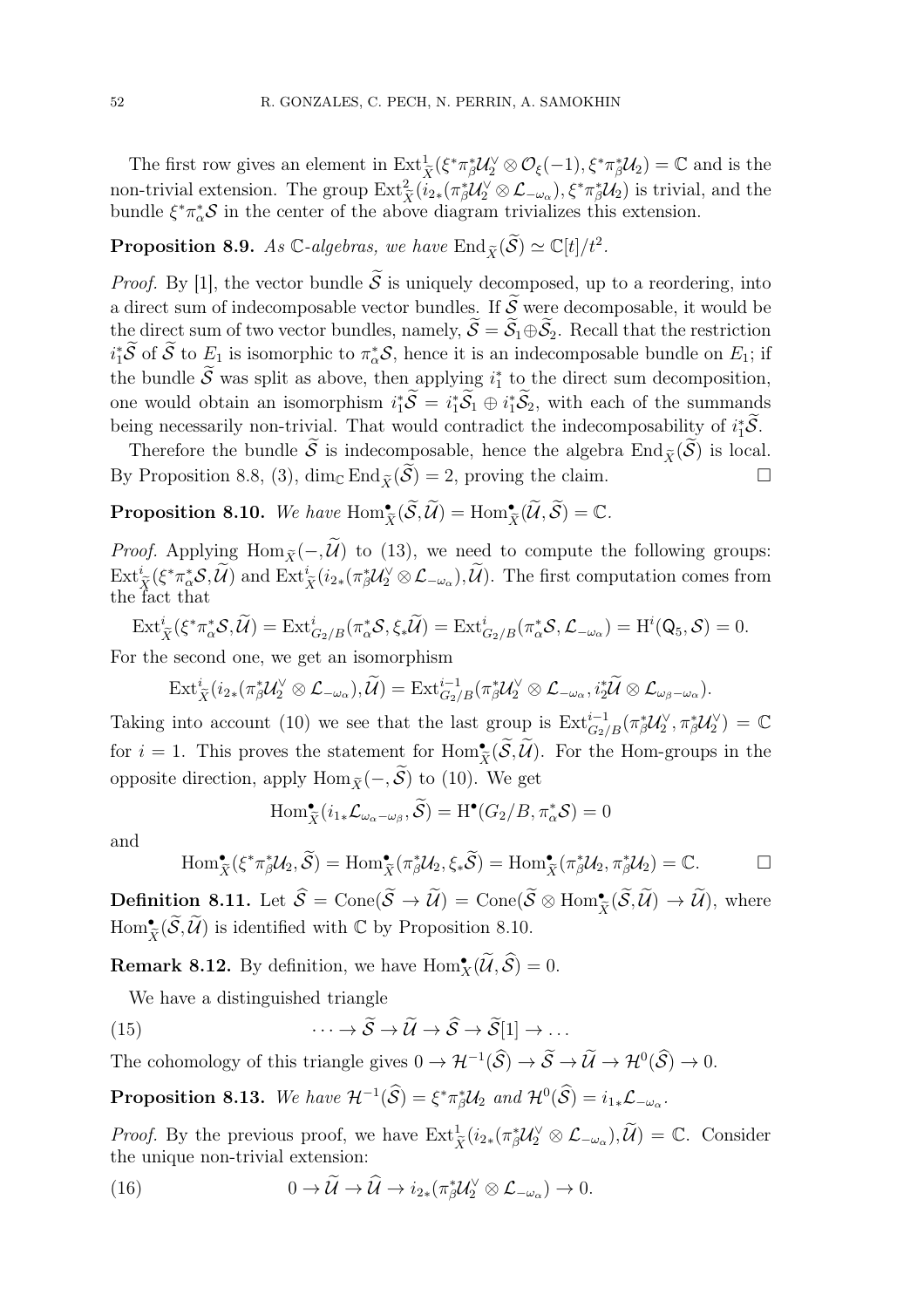We claim that the middle term  $\widehat{\mathcal{U}}$  fits into a short exact sequence:

$$
(17) \qquad 0 \to \xi^* \mathcal{L}_{-\omega_\alpha} \otimes \mathcal{O}_{\widetilde{X}}(-E_1) \to \xi^* (\mathcal{L}_{-\omega_\alpha} \oplus \pi_\beta^* \mathcal{U}_2^{\vee} \otimes \mathcal{L}_{-\omega_\alpha}) \to \widetilde{\mathcal{U}} \to 0.
$$

Indeed, start with a distinguished triangle

(18) 
$$
\cdots \to \xi^* \xi_* \widehat{\mathcal{U}} \to \widehat{\mathcal{U}} \to \xi^* (?) \otimes \mathcal{O}_{\xi} (-1) \to \xi^* \xi_* \widehat{\mathcal{U}} [1] \to \ldots
$$

To compute  $\xi_*\widehat{\mathcal{U}}$  and ?, apply  $\xi_*$ :

$$
\cdots \to \xi_*\widetilde{\mathcal{U}} \to \xi_*\widehat{\mathcal{U}} \to \pi_{\beta}^* \mathcal{U}_2^* \otimes \mathcal{L}_{-\omega_{\alpha}} \to \ldots.
$$

Remembering that  $\xi_* \mathcal{U} = \mathcal{L}_{-\omega_\alpha}$ , the above triangle reduces to

$$
0 \to \mathcal{L}_{-\omega_{\alpha}} \to \xi_*\widehat{\mathcal{U}} \to \pi_{\beta}^*\mathcal{U}_2^{\vee} \otimes \mathcal{L}_{-\omega_{\alpha}} \to 0,
$$

which splits since  $\text{Ext}^1_{G_2/B}(\pi_\beta^* \mathcal{U}_2^{\vee} \otimes \mathcal{L}_{-\omega_\alpha}, \mathcal{L}_{-\omega_\alpha}) = \text{H}^1(G_2/B, \pi_\beta^* \mathcal{U}_2) = 0$ . Thus,  $\xi_*\hat{\mathcal{U}} = \mathcal{L}_{-\omega_{\alpha}} \oplus \pi_{\beta}^*\mathcal{U}_{2}^{\vee} \otimes \mathcal{L}_{-\omega_{\alpha}}$ . To compute ?, tensor (18) with  $\mathcal{O}_{\xi}(-1)$  and apply  $\xi_*$ . We have  $\xi_*(\xi^*\xi_*\mathcal{U}\otimes\mathcal{O}_\xi(-1))=0$  as  $\xi_*\mathcal{O}_\xi(-1)=0$ . Further,  $\xi_*(\xi^*(?)\otimes\mathcal{O}_\xi(-2))=0$  $? \otimes \xi_*\mathcal{O}_{\xi}(-2) = ? \otimes \mathcal{L}_{-\rho}[-1]$ . Thus,  $? \otimes \mathcal{L}_{-\rho}[-1] = \xi_*\left(\widehat{\mathcal{U}} \otimes \mathcal{O}_{\xi}(-1)\right)$ , and  $? =$  $\xi_*(\widehat{\mathcal{U}} \otimes \mathcal{O}_{\xi}(-1)) \otimes \mathcal{L}_o[1].$ 

To compute  $\xi_*(\widehat{\mathcal{U}} \otimes \mathcal{O}_{\xi}(-1))$ , tensor (16) with  $\mathcal{O}_{\xi}(-1)$ :

$$
0 \to \widetilde{\mathcal{U}} \otimes \mathcal{O}_{\xi}(-1) \to \widehat{\mathcal{U}} \otimes \mathcal{O}_{\xi}(-1) \to i_{2*}(\pi_{\beta}^{*}\mathcal{U}_{2}^{\vee} \otimes \mathcal{L}_{-\omega_{\alpha}-\omega_{\beta}}) \to 0.
$$

Applying  $\xi_*$  and writing  $\mathcal{G} = \widetilde{\mathcal{U}} \otimes \mathcal{O}_{\xi}(-1)$ , we get

$$
0 \to R^0 \xi_*(\mathcal{G}) \to R^0 \xi_*(\widehat{\mathcal{U}} \otimes \mathcal{O}_{\xi}(-1)) \to \pi_{\beta}^* \mathcal{U}_2^{\vee} \otimes \mathcal{L}_{-\rho} \to R^1 \xi_*(\mathcal{G}) \to \dots
$$

To compute  $\xi_*(\widetilde{\mathcal{U}} \otimes \mathcal{O}_{\xi}(-1))$ , tensor (10) with  $\mathcal{O}_{\xi}(-1)$  and apply  $\xi_*,$  obtaining  $\xi_*(\mathcal{U}\otimes\mathcal{O}_\xi(-1))=\xi_*i_{1*}(\mathcal{L}_{\omega_\alpha-\omega_\beta-\omega_\alpha})[-1]$  (using again  $\xi_*\mathcal{O}_\xi(-1)=0$  and the identities  $i_1^* \mathcal{O}_{\xi}(-1) = i_1^* \pi^* \mathcal{O}_X(-1) = \mathcal{L}_{-\omega_\alpha}$ . Thus,  $\xi_* (\mathcal{U} \otimes \mathcal{O}_{\xi}(-1)) = \mathcal{L}_{-\omega_\beta}[-1]$ . We get

$$
0 \to \xi_*(\widehat{\mathcal{U}} \otimes \mathcal{O}_{\xi}(-1)) \to \pi_{\beta}^* \mathcal{U}_2^{\vee} \otimes \mathcal{L}_{-\rho} \to \mathcal{L}_{-\omega_{\beta}} \to 0,
$$

which is the sequence (6) tensored with  $\mathcal{L}_{-\omega_{\alpha}}$ . In particular we have  $\xi_*(\mathcal{U}\otimes\mathcal{O}_{\xi}(-1))=$  $\mathcal{L}_{-2\omega_{\alpha}}$  and  $R^1\xi_*(\widehat{\mathcal{U}}\otimes\mathcal{O}_{\xi}(-1))=0$ . Returning to ? we obtain an isomorphism  $? = \xi_*(\mathcal{U} \otimes \mathcal{O}_{\xi}(-1)) \otimes \mathcal{L}_{\rho}[1] = \mathcal{L}_{\rho-2\omega_{\alpha}}[1] = \mathcal{L}_{\omega_{\beta}-\omega_{\alpha}}[1]$ . Thus, the triangle (18) gives an exact sequence:

(19) 
$$
0 \to \xi^* \mathcal{L}_{\omega_{\beta}-\omega_{\alpha}} \otimes \mathcal{O}_{\xi}(-1) \to \xi^* (\mathcal{L}_{-\omega_{\alpha}} \oplus \pi_{\beta}^* \mathcal{U}_{2}^{\vee} \otimes \mathcal{L}_{-\omega_{\alpha}}) \to \widehat{\mathcal{U}} \to 0.
$$

Lemma 8.3 implies that  $\xi^*{\mathcal L}_{\omega_{\beta}-\omega_{\alpha}} \otimes {\mathcal O}_{\xi}(-1) = \xi^*{\mathcal L}_{-\omega_{\alpha}} \otimes {\mathcal O}_{\widetilde{X}}(-E_1)$ . The morphism  $\xi^*$  $\mathcal{L}_{-\omega_\alpha} \otimes \mathcal{O}_{\widetilde{X}}(-E_1) \to \xi^* \mathcal{L}_{-\omega_\alpha}$  in (19) is obtained by tensoring the map  $\mathcal{O}_{\widetilde{X}}(-E_1) \to$  $\mathcal{O}_{\tilde{X}}$  with  $\xi^*\mathcal{L}_{-\omega_\alpha}$ , thus it is injective. The morphism  $\xi^*\mathcal{L}_{\omega_\beta-\omega_\alpha}\otimes\mathcal{O}_\xi(-1) \to \xi^*(\pi_\beta^*\mathcal{U}_2^{\vee}\otimes\mathcal{O}_\xi)$  $\mathcal{L}_{-\omega_{\alpha}}$ ) is also injective since its source is an invertible sheaf and its target is a locally free sheaf (we also compute  $\text{Hom}_{\tilde{X}}^{\bullet}(\xi^*\mathcal{L}_{\omega_{\beta}-\omega_{\alpha}}\otimes\mathcal{O}_{\xi}(-1),\xi^*(\pi_{\beta}^*\mathcal{U}_{2}^{\vee}\otimes\mathcal{L}_{-\omega_{\alpha}}))=V(\omega_{\beta})).$ This proves (17).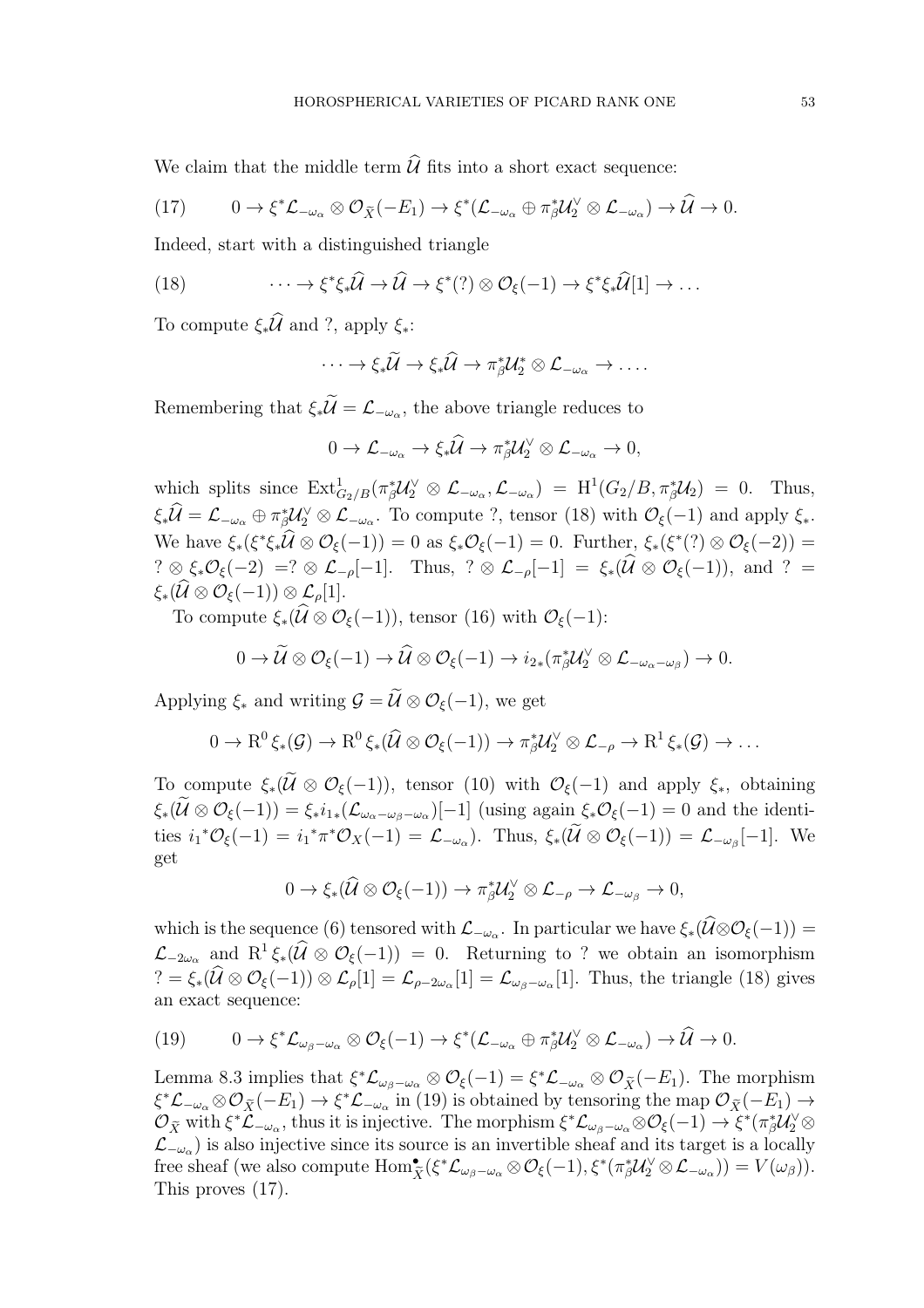Consider the push-out of the extension (13) along the map  $\widetilde{S} \to \widetilde{\mathcal{U}}$  in (15). It follows from the above that the push-out extension is isomorphic to  $\hat{\mathcal{U}}$ :



In the next diagram we pull back (17) along the map  $\tilde{f}$  :  $\xi^* \pi^*_{\alpha} S \to \hat{U}$ . We also write  $\mathcal{A}:=\xi^*(\mathcal{L}_{-\omega_{\alpha}}\oplus \pi_\beta^* \mathcal{U}_2^\vee\otimes \mathcal{L}_{-\omega_{\alpha}})$ :

$$
0 \longrightarrow \xi^* \mathcal{L}_{-\omega_\alpha} \otimes \mathcal{O}_{\widetilde{X}}(-E_1) \longrightarrow ? \longrightarrow \xi^* \pi_\alpha^* \mathcal{S} \longrightarrow 0
$$
  

$$
\downarrow \qquad \qquad \downarrow \qquad \qquad \downarrow \qquad \qquad \downarrow \qquad \qquad \downarrow \qquad \qquad \downarrow \qquad \qquad \downarrow \qquad \qquad \downarrow
$$
  

$$
0 \longrightarrow \xi^* \mathcal{L}_{-\omega_\alpha} \otimes \mathcal{O}_{\widetilde{X}}(-E_1) \longrightarrow \mathcal{A} \longrightarrow \widehat{\mathcal{U}} \longrightarrow 0.
$$

We compute  $\text{Ext}^1_{\widetilde{X}}(\xi^*\pi^*_\alpha\mathcal{S},\xi^*\mathcal{L}_{-\omega_\alpha}\otimes\mathcal{O}_{\widetilde{X}}(-E_1))=0$ , thus obtaining an isomorphism  $\mathcal{C} = \xi^* \pi_\alpha^* \mathcal{S} \oplus \xi^* \mathcal{L}_{-\omega_\alpha} \otimes \mathcal{O}_{\widetilde{X}}(-E_1)$ . We finally see that the cone  $\widetilde{\mathcal{S}}$  is isomorphic to the cone of the morphism

(20) 
$$
\xi^* \pi_\alpha^* \mathcal{S} \oplus \xi^* \mathcal{L}_{-\omega_\alpha} \otimes \mathcal{O}_{\widetilde{X}}(-E_1) \to \xi^* (\mathcal{L}_{-\omega_\alpha} \oplus \pi_\beta^* \mathcal{U}_2^\vee \otimes \mathcal{L}_{-\omega_\alpha})
$$

in which  $\text{Hom}_{\tilde{X}}^{\bullet}(\xi^*\pi_{\alpha}^*\mathcal{S},\xi^*\mathcal{L}_{-\omega_{\alpha}})=0$  and  $\text{Hom}_{\tilde{X}}^{\bullet}(\xi^*\pi_{\alpha}^*\mathcal{S},\xi^*\pi_{\beta}^*\mathcal{U}_{2}^{\vee}\otimes\mathcal{L}_{-\omega_{\alpha}})=\mathbb{C}.$  The unique non-trivial element of the latter group gives rise to sequence (11) from Proposition 8.6. The map  $\xi^*\mathcal{L}_{-\omega_\alpha} \otimes \mathcal{O}_{\tilde{X}}(-E_1) \to \xi^*\mathcal{L}_{-\omega_\alpha}$  is obtained by tensoring the embedding map  $\mathcal{O}_{\widetilde{X}}(-E_1) \to \mathcal{O}_{\widetilde{X}}$  with  $\xi^*\mathcal{L}_{-\omega_{\alpha}}$ . Finally,  $\text{Hom}_{\widetilde{X}}^{\bullet}(\xi^*\mathcal{L}_{-\omega_{\alpha}} \otimes$  $\mathcal{O}_{\widetilde{X}}(-E_1), \xi^*(\pi_{\beta}^*\mathcal{U}_{2}^{\vee}\otimes\mathcal{L}_{-\omega_{\alpha}}))=V(\omega_{\beta}).$  It follows that the kernel  $\mathcal{H}^{-1}(\mathcal{S})$  is isomorphic to  $\xi^* \pi_{\beta}^* \mathcal{U}_2$  and that the cokernel of (20) is isomorphic to  $\mathcal{H}^0(\mathcal{S}) = \xi^* \mathcal{L}_{-\omega_{\alpha}} \otimes$  $i_{1*}\mathcal{O}_{E_1} = i_1 \mathcal{L}_{-\omega_{\alpha}}$ , and Proposition 8.13 follows.

**Proposition 8.14.** The object  $\widehat{S}$  is exceptional.

Proof. By Proposition 8.13, there is a distinguished triangle:

(21) 
$$
\cdots \to \xi^* \pi_{\beta}^* \mathcal{U}_2[1] \to \widehat{\mathcal{S}} \to i_{1*} \mathcal{L}_{-\omega_{\alpha}} \to \xi^* \pi_{\beta}^* \mathcal{U}_2[2] \to \dots
$$

The coboundary map in this triangle lies in the group

$$
\operatorname{Hom}_{\widetilde{X}}(i_{1*}\mathcal{L}_{-\omega_{\alpha}}, \xi^* \pi_{\beta}^* \mathcal{U}_2[2]) = \operatorname{Ext}^2_{\widetilde{X}}(i_{1*}\mathcal{L}_{-\omega_{\alpha}}, \xi^* \pi_{\beta}^* \mathcal{U}_2) = \mathbb{C}
$$

and corresponds to a unique non-trivial extension in the latter group. Applying the functor  $\text{Hom}_{\widetilde{X}}(-, \widehat{\mathcal{S}})$  to (21), and using (15) to compute the groups  $\text{Hom}_{\widetilde{X}}^{\bullet}(\xi^*\pi_{\beta}^*\mathcal{U}_2, \widehat{\mathcal{S}})$ and  $\text{Hom}_{\tilde{X}}^{\bullet}(i_{1*}\mathcal{L}_{-\omega_{\alpha}}, \widehat{\mathcal{S}})$ , we arrive at the following:

$$
\operatorname{Hom}^{\bullet}_{\widetilde{X}}(\xi^* \pi_{\beta}^* \mathcal{U}_2[1], \widetilde{\mathcal{S}}) = \operatorname{Hom}^{\bullet}_{G_2/B}(\pi_{\beta}^* \mathcal{U}_2[1], \pi_{\beta}^* \mathcal{U}_2) = \mathbb{C}[-1];
$$
  
\n
$$
\operatorname{Hom}^{\bullet}_{\widetilde{X}}(\xi^* \pi_{\beta}^* \mathcal{U}_2, \widetilde{\mathcal{U}}) = 0; \ \operatorname{Hom}^{\bullet}_{\widetilde{X}}(i_{1*}\mathcal{L}_{-\omega_{\alpha}}, \widetilde{\mathcal{S}}) = 0; \ \operatorname{Hom}^{\bullet}_{\widetilde{X}}(i_{1*}\mathcal{L}_{-\omega_{\alpha}}, \widetilde{\mathcal{U}}) = 0.
$$

We get  $\text{Hom}_{\tilde{X}}^{\bullet}(\hat{\mathcal{S}}, \hat{\mathcal{S}}) = \text{Hom}_{\tilde{X}}(\xi^* \pi_{\beta}^* \mathcal{U}_2[1], \tilde{\mathcal{S}}[1]) = \mathbb{C}.$ 

**Lemma 8.15.** We have  $\widehat{S} = \pi^* \widehat{S}$  for some  $\widehat{S} \in \mathcal{D}^b(X)$ .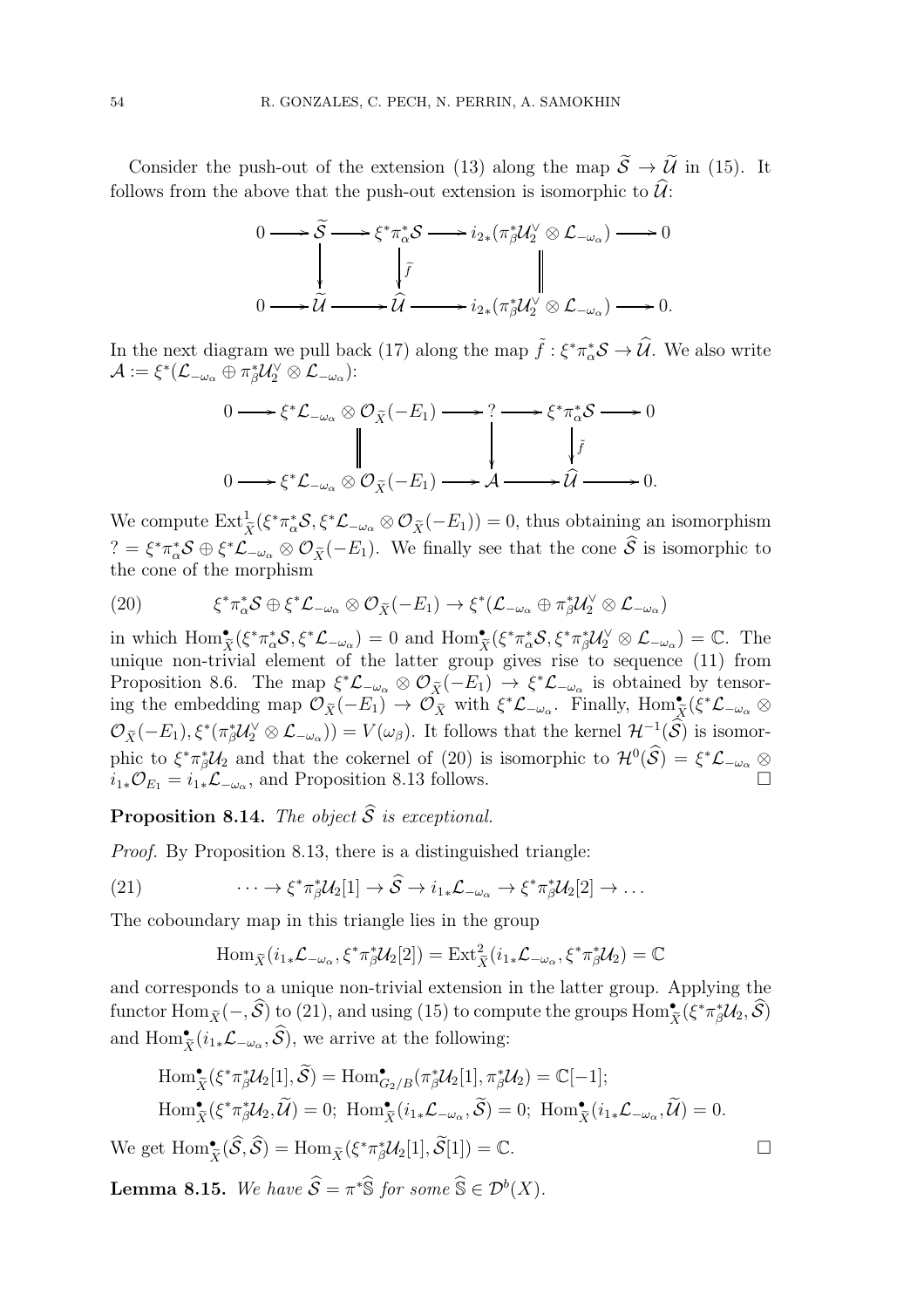*Proof.* Indeed,  $\hat{\mathbb{S}}$  is the cone of the map  $\mathbb{S} \to \mathbb{U}$ . We give a direct proof. By Proposition 7.1 we have to make sure that the restrictions  $i_1^*\mathcal{S}$  and  $i_2^*\mathcal{S}$  are pulledback from  $\mathsf{Q}_5$  and  $G_2^{\text{ad}}$ , respectively. Applying  $i_2^*$  to (21), we immediately see that  $i_2^*\hat{\mathcal{S}} \in \pi_\beta^*\mathcal{D}^b(G_2^{\text{ad}})$ . Applying  $i_1^*$ , we obtain:

(22) 
$$
\cdots \to \pi_{\beta}^* \mathcal{U}_2[1] \to i_1^* \widehat{S} \to i_1^* i_{1*} \mathcal{L}_{-\omega_{\alpha}} \to \pi_{\beta}^* \mathcal{U}_2[2] \to \dots
$$

Applying to the above triangle the cohomology functor  $\mathcal{H}^0$ , we compute  $\mathcal{H}^0(i_1^*\mathcal{S})$  =  $\mathcal{L}_{-\omega_{\alpha}}$ , while  $\mathcal{H}^{-1}(i_{1}^{*}\mathcal{S})$  fits into a short exact sequence:

(23) 
$$
0 \to \pi_{\beta}^* \mathcal{U}_2 \to \mathcal{H}^{-1}(i_1^* \hat{\mathcal{S}}) \to \mathcal{L}_{\omega_{\beta} - 2\omega_{\alpha}} \to 0,
$$

as  $\mathcal{H}^{-1}(i_1^*i_1_*\mathcal{L}_{-\omega_\alpha}) = L^1i_1^*i_1_*\mathcal{L}_{-\omega_\alpha} = \mathcal{L}_{\omega_\beta-2\omega_\alpha}$ . To see that  $\mathcal{H}^{-1}(i_1^*\widehat{\mathcal{S}})$  belongs to  $\pi_\alpha^* \mathcal{D}^b(\mathsf{Q}_5)$ , it is sufficient to show that  $\pi_{\alpha*}(\mathcal{H}^{-1}(i_1^*\mathcal{S}) \otimes \mathcal{L}_{-\omega_\beta}) = 0$ . Tensoring (23) with  $\mathcal{L}_{-\omega_{\beta}}$  and applying  $\pi_{\alpha*}$  we see that  $R^0 \pi_{\alpha*} \mathcal{L}_{-2\omega_{\alpha}} = R^1 \pi_{\alpha*} (\pi_{\beta}^* \mathcal{U}_2 \otimes \mathcal{L}_{-\omega_{\beta}}) = \mathcal{L}_{-2\omega_{\alpha}}$ , hence  $\pi_{\alpha *}(\mathcal{H}^{-1}(i_{1}^{*}\mathcal{\widehat{S}})\otimes\mathcal{L}_{-\omega_{\beta}})$  $) = 0.$ 

**Remark 8.16.** Up to tensoring with  $\mathcal{L}_{-\omega_{\alpha}}$ , the dual extension to (22) is the push-out of (11) along the map  $\pi_{\beta}^* \mathcal{U}_2 \to \mathcal{L}_{\omega_{\alpha}-\omega_{\beta}}$  from (5):

$$
0 \longrightarrow \pi_{\beta}^{*}\mathcal{U}_{2} \longrightarrow \pi_{\alpha}^{*}\mathcal{S} \longrightarrow \pi_{\beta}^{*}\mathcal{U}_{2}^{\vee} \otimes \mathcal{L}_{-\omega_{\alpha}} \longrightarrow 0
$$
  
\n
$$
\downarrow \qquad \qquad \downarrow \qquad \qquad \downarrow \qquad \qquad \downarrow
$$
  
\n
$$
0 \longrightarrow \mathcal{L}_{\omega_{\alpha}-\omega_{\beta}} \longrightarrow \mathcal{G} \longrightarrow \pi_{\beta}^{*}\mathcal{U}_{2}^{\vee} \otimes \mathcal{L}_{-\omega_{\alpha}} \longrightarrow 0.
$$

That is, we have an isomorphism  $\mathcal{H}^{-1}(i_1^*\mathcal{S}) = \mathcal{G}^{\vee} \otimes \mathcal{L}_{-\omega_{\alpha}}$ .

**Proposition 8.17.** The triple  $\langle \widehat{\mathbb{S}}, \mathbb{U}, \mathcal{O}_X \rangle$  of  $\mathcal{D}^b(X)$  is exceptional.

*Proof.* We already proved that  $\langle \mathbb{U}, \mathcal{O}_X \rangle$  is exceptional. Since  $\pi^* \widehat{\mathbb{S}} = \widehat{\mathcal{S}}$  and  $\widehat{\mathcal{S}}$ is exceptional, so is  $\hat{\mathbb{S}}$ . Furthermore, by Remark 8.12, we have  $\text{Hom}_{X}^{\bullet}(\mathbb{U},\hat{\mathbb{S}})$  =  $\text{Hom}_{\tilde{X}}^{\bullet}(\mathcal{U},\widehat{S})=0.$  Finally from the distinguished triangle (15) and from the vanish- $\lim_{\tilde{X}} \text{Hom}_{\tilde{X}}^{\bullet}(\mathcal{O}_{\tilde{X}},\mathcal{U})=0=\text{Hom}_{\tilde{X}}^{\bullet}(\mathcal{O}_{\tilde{X}},\mathcal{S}),$  we get  $\text{Hom}_{X}^{\bullet}(\mathcal{O}_{X},\widehat{\mathbb{S}})=\text{Hom}_{\tilde{X}}^{\bullet}(\mathcal{O}_{\tilde{X}},\widehat{\mathcal{S}})=$ 0.

8.6. A rectangular Lefschetz exceptional collection on  $X$ . Since  $X$  is of index 4, Proposition 8.17 suggests to consider the following collection of 12 exceptional objects on X:

(24) 
$$
\left\langle \begin{array}{cc} \widehat{\mathbb{S}}(-3), & \mathbb{U}(-3), & \mathcal{O}_X(-3), & \widehat{\mathbb{S}}(-2), & \mathbb{U}(-2), & \mathcal{O}_X(-2), \\ \widehat{\mathbb{S}}(-1), & \mathbb{U}(-1), & \mathcal{O}_X(-1), & \widehat{\mathbb{S}}, & \mathbb{U}, & \mathcal{O}_X \end{array} \right\rangle
$$

Each block  $\langle \hat{S} \otimes \mathcal{O}_X(-i), \mathbb{U} \otimes \mathcal{O}_X(-i), \mathcal{O}_X(-i) \rangle$  for  $i \in [1, 3]$  is exceptional.

Lemma 8.18. We have the following vanishing results.

(a)  $\text{Hom}_X^{\bullet}(\mathbb{U}, \mathcal{O}_X(-i)) = 0$  for  $i \in [1, 3]$ . (b)  $\text{Hom}_X^{\bullet}(\mathbb{S}, \mathcal{O}_X(-i)) = 0$  for  $i \in [1, 3]$ .  $(c)$  Hom $_X^{\bullet}(\mathbb{U}, \mathbb{S} \otimes \mathcal{O}_X(-1)) = 0.$ (d)  $\text{Hom}_X^{\bullet}(\mathbb{S}, \mathbb{S} \otimes \mathcal{O}_X(-1)) = 0.$  $(e)$  Hom $_X^{\bullet}(\mathbb{S}, \mathbb{U} \otimes \mathcal{O}_X(-1)) = 0.$ (f)  $\text{Hom}_X^{\bullet}(\mathcal{O}_X, \mathbb{U} \otimes \mathcal{O}_X(-i)) = \text{Hom}_X^{\bullet}(\mathcal{O}_X, \mathbb{S} \otimes \mathcal{O}_X(-i)) = 0$  for  $i \in [1, 3]$ .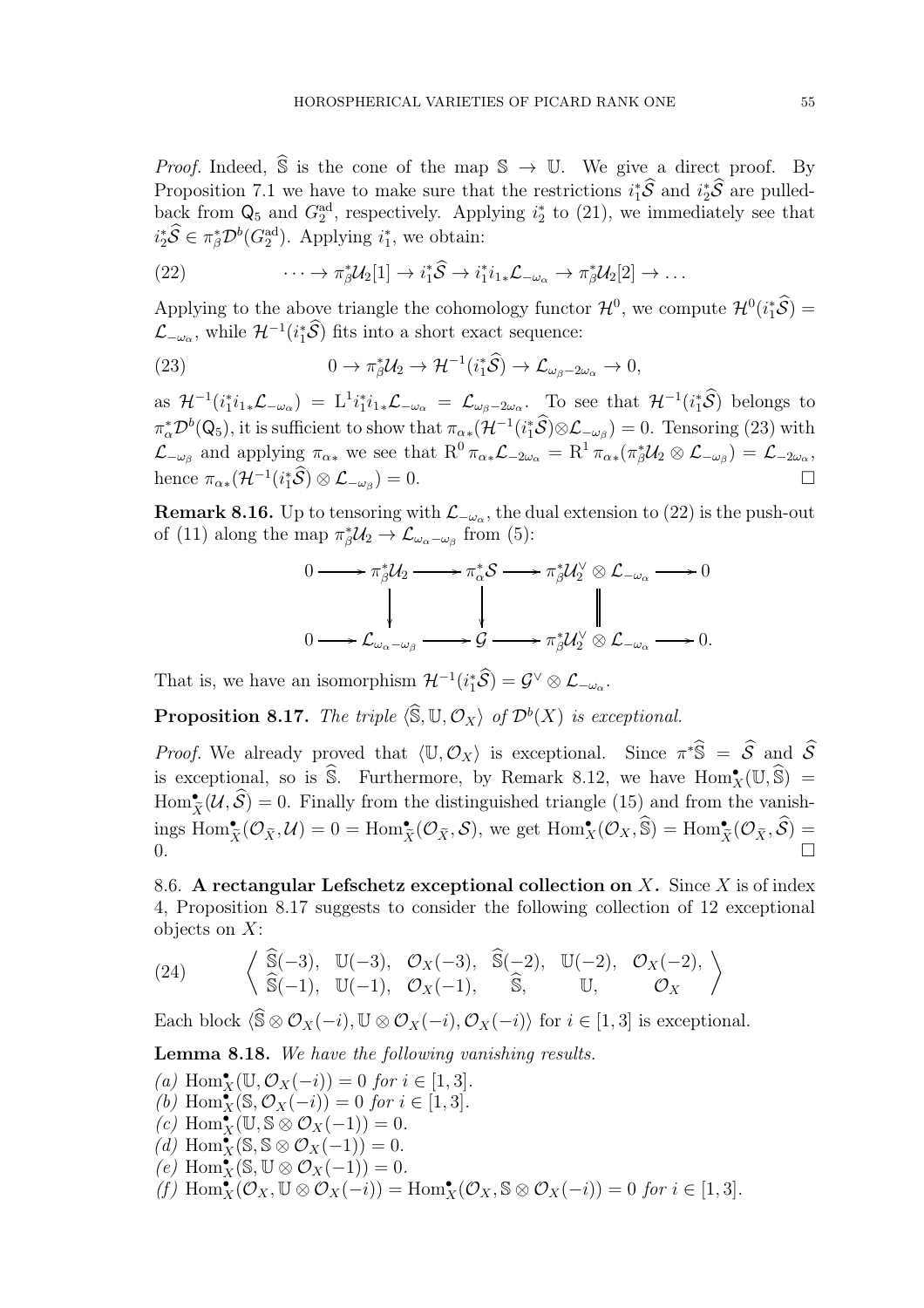(g)  $\text{Hom}_X^{\bullet}(\mathbb{U}, \mathbb{U} \otimes \mathcal{O}_X(-1))) = 0.$ (h) Hom $_X^{\bullet}(\mathbb{S}, \mathbb{S} \otimes \mathcal{O}_X(-2)) = 0.$  $(i)$  Hom $_X(\mathbb{U}, \mathbb{U} \otimes \mathcal{O}_X(-2)) = 0.$ (j)  $\text{Hom}_X^{\bullet}(\mathbb{U}, \mathbb{S} \otimes \mathcal{O}_X(-2)) = 0.$  $(k)$  Hom $_{X}^{\bullet}(\mathbb{S},\mathbb{U}\otimes\mathcal{O}_{X}(-2)))=0.$  $(i)$  Hom $_{X}^{\bullet}(\mathbb{S}, \mathbb{U} \otimes \mathcal{O}_{X}(-3))) = 0.$  $(m)$  Hom $_X^{\bullet}(\mathbb{S}, \mathbb{S} \otimes \mathcal{O}_X(-3)) = 0.$  $(n)$  Hom $_X(\mathbb{U}, \mathbb{S} \otimes \mathcal{O}_X(-3)) = 0.$ 

 $(o)$  Hom $_{X}^{\bullet}(\mathbb{U},\mathbb{U}\otimes\mathcal{O}_{X}(-3)))=0.$ 

*Proof.* Since  $\pi^*: \mathcal{D}^b(X) \to \mathcal{D}^b(\overline{X})$  is fully faithful, the above groups can be computed on X. Recall the isomorphism  $\pi^* \mathcal{O}_X(-1) = \mathcal{O}_\xi(-1)$ .

(a) Applying Hom $_{\tilde{X}}(-, \mathcal{O}_{\xi}(-i))$  to (10), we need to compute the following groups:  $\text{Hom}_{\widetilde{X}}(\xi^*\pi_\beta^*\mathcal{U}_2, \mathcal{O}_{\xi}(-i))$  and  $\text{Hom}_{\widetilde{X}}(i_1_*\mathcal{L}_{\omega_\alpha-\omega_\beta}, \mathcal{O}_{\xi}(-i))$ . We have

(25) 
$$
\xi_* \mathcal{O}_{\xi}(-1) = 0, \quad \xi_* \mathcal{O}_{\xi}(-2) = \mathcal{L}_{-\rho}[-1], \text{ and} \n\xi_* \mathcal{O}_{\xi}(-3) = (\mathcal{L}_{-\omega_{\alpha}-\rho} \oplus \mathcal{L}_{-\omega_{\beta}-\rho})[-1].
$$

Using this and (6), we get  $\text{Hom}_{\tilde{X}}^{\bullet}(\xi^*\pi_{\beta}^*\mathcal{U}_2, \mathcal{O}_{\xi}(-i)) = 0$  for  $i \in [1,3]$ . Moreover

$$
\operatorname{Hom}_{\widetilde{X}}^{\bullet}(i_{1*}\mathcal{L}_{\omega_{\alpha}-\omega_{\beta}},\mathcal{O}_{\xi}(-i))=\operatorname{H}^{\bullet}(Q_{5},\mathcal{L}_{-i\omega_{\alpha}}[-1])=0
$$

for  $i \in [1, 3]$ .

(b) Applying Hom  $\tilde{\chi}$  (−,  $\mathcal{O}_{\xi}$ (−1)) to (13), we need to compute the following groups:  $\text{Hom}_{\tilde{X}}^{\bullet}(\xi^*\pi_{\alpha}^*\mathcal{S},\mathcal{O}_{\xi}(-i)) \text{ and } \text{Hom}_{\tilde{X}}^{\bullet}(i_{2*}(\pi_{\beta}^*\mathcal{U}_{2}^{\vee}\otimes\mathcal{L}_{-\omega_{\alpha}}),\mathcal{O}_{\xi}(-i)).$ 

For  $i = 1$ , we have  $\text{Hom}_{\tilde{X}}^{\bullet}(\xi^*\pi_{\alpha}^*\mathcal{S}, \mathcal{O}_{\xi}(-1)) = 0$ . For  $i \in [2,3]$ , use (13) and (25). The weights of  $S^{\vee}$  are  $0, 2\omega_{\alpha} - \omega_{\beta}, \omega_{\beta} - \omega_{\alpha}, \omega_{\alpha}$ . We see that the cohomology of  $\pi_{\alpha}^* S^{\vee} \otimes \mathcal{L}_{-\rho}$  and of  $\pi_{\alpha}^* S^{\vee} \otimes (\mathcal{L}_{-\omega_{\alpha}-\rho} \oplus \mathcal{L}_{-\omega_{\beta}-\rho})$  is trivial. Indeed their respective weights are equal to

$$
\begin{aligned}\n-\rho, \quad &\omega_{\alpha} - 2\omega_{\beta}, \quad -2\omega_{\alpha}, \quad -\omega_{\beta}, \quad \text{and} \\
-\omega_{\alpha} - \rho, \quad -2\omega_{\beta}, \quad -3\omega_{\alpha}, \quad -\rho \quad -\omega_{\beta} - \rho, \quad \omega_{\alpha} - 3\omega_{\beta}, \quad -\omega_{\alpha} - \rho, \quad -2\omega_{\beta}.\n\end{aligned}
$$

We have  $\text{Hom}_{\tilde{X}}^{\bullet}(i_{2*}(\pi_{\beta}^{*}\mathcal{U}_{2}^{\vee} \otimes \mathcal{L}_{-\omega_{\alpha}}),\mathcal{O}_{\xi}(-i)) = \text{H}^{\bullet}(G_{2}^{\text{ad}},\mathcal{U}_{2}^{\vee} \otimes \mathcal{L}_{-i\omega_{\beta}}[-1]) = 0$  for  $i \in [1, 3].$ 

(c) Applying Hom $_{\tilde{X}}(-, \tilde{\mathcal{S}} \otimes \mathcal{O}_{\xi}(-1))$  to (10), we need to compute the Hom-groups  $\text{Hom}^{\bullet}_{G_2/B}(\pi_{\beta}^*\mathcal{U}_2, \xi_*(\widetilde{\mathcal{S}} \otimes \mathcal{O}_{\xi}(-1)) \text{ and } \text{Hom}^{\bullet}_{\widetilde{X}}(i_{1*}\mathcal{L}_{\omega_{\alpha}-\omega_{\beta}}, \widetilde{\mathcal{S}} \otimes \mathcal{O}_{\xi}(-1)).$  Tensoring (13) with  $\mathcal{O}_{\xi}(-1)$  and applying  $\xi_*$ , we see that  $\xi_*(\mathcal{S} \otimes \mathcal{O}_{\xi}(-1)) = \pi_{\beta}^* \mathcal{U}_2 \otimes \mathcal{L}_{-\omega_{\alpha}}[-1]$ , and  $\text{Hom}^{\bullet}_{G_2/B}(\pi_{\beta}^* \mathcal{U}_2, \pi_{\beta}^* \mathcal{U}_2 \otimes \mathcal{L}_{-\omega_{\alpha}}[-1]) = 0.$  Finally,  $\text{Hom}_{\widetilde{X}}^{\bullet}(i_{1*}\mathcal{L}_{\omega_{\alpha}-\omega_{\beta}}, \widetilde{S} \otimes \mathcal{O}_{\xi}(-1)) =$  $\boldsymbol{X}$  $H^{\bullet}(G_2/B, i_1^*\widetilde{S} \otimes \mathcal{L}_{-\omega_{\alpha}}[-1])$ . Since  $i_1^*\widetilde{S} = \pi_{\alpha}^*\mathcal{S}$ , we conclude by  $H^{\bullet}(G_2/B, \pi_{\alpha}^*\mathcal{S} \otimes \mathcal{L}_{-\omega_{\alpha}}[-1])$ .  $\mathcal{L}_{-\omega_{\alpha}})=0.$ 

(d) Applying  $\text{Hom}_{\widetilde{X}}(-, \widetilde{S} \otimes \mathcal{O}_{\xi}(-1))$  to (13), we need to compute  $\text{Hom}_{\widetilde{X}}^{\bullet}(\xi^* \pi_{\alpha}^* \mathcal{S}, \widetilde{S} \otimes$  $\mathcal{O}_{\xi}(-1)$  and  $\text{Hom}_{\tilde{X}}^{\bullet}(i_{2*}(\pi_{\beta}^{*}\mathcal{U}_{2}^{\vee}\otimes\mathcal{L}_{-\omega_{\alpha}}), \widetilde{S}\otimes\mathcal{O}_{\xi}(-1))$ . As above, we have  $\xi_{*}(\widetilde{S}\otimes\mathcal{O}_{\xi})$  $\mathcal{O}_{\xi}(-1)$  and  $\lim_{X \setminus \iota_{X}} \chi_{\iota_{X}}(\Lambda_{\beta}e^{i\lambda_{X}}) \propto \mathcal{Z}^{-\omega_{\alpha}}$ ,  $\mathcal{O}_{\xi}(-1) = \pi_{\beta}^* \mathcal{U}_2 \otimes \mathcal{L}_{-\omega_{\alpha}}[-1]$ . The first group is

$$
\text{Hom}_{G_2/B}^{\bullet}(\pi_{\alpha}^*\mathcal{S},\pi_{\beta}^*\mathcal{U}_2 \otimes \mathcal{L}_{-\omega_{\alpha}}[-1]) = \text{H}^{\bullet}(G_2/B,\pi_{\alpha}^*\mathcal{S}^{\vee} \otimes \pi_{\beta}^*\mathcal{U}_2 \otimes \mathcal{L}_{-\omega_{\alpha}}[-1]).
$$

It vanishes since the weights of  $\pi_{\alpha}^* S^\vee \otimes \pi_{\beta}^* \mathcal{U}_2 \otimes \mathcal{L}_{-\omega_{\alpha}} = \pi_{\alpha}^* \mathcal{S} \otimes \pi_{\beta}^* \mathcal{U}_2$  are

$$
-2\omega_{\alpha}, \quad -\omega_{\beta}, \quad \omega_{\beta} - 3\omega_{\alpha}, \quad -\omega_{\alpha}, \quad -\omega_{\beta}, \quad 2\omega_{\alpha} - 2\omega_{\beta}, \quad -\omega_{\alpha}, \quad \omega_{\alpha} - \omega_{\beta}.
$$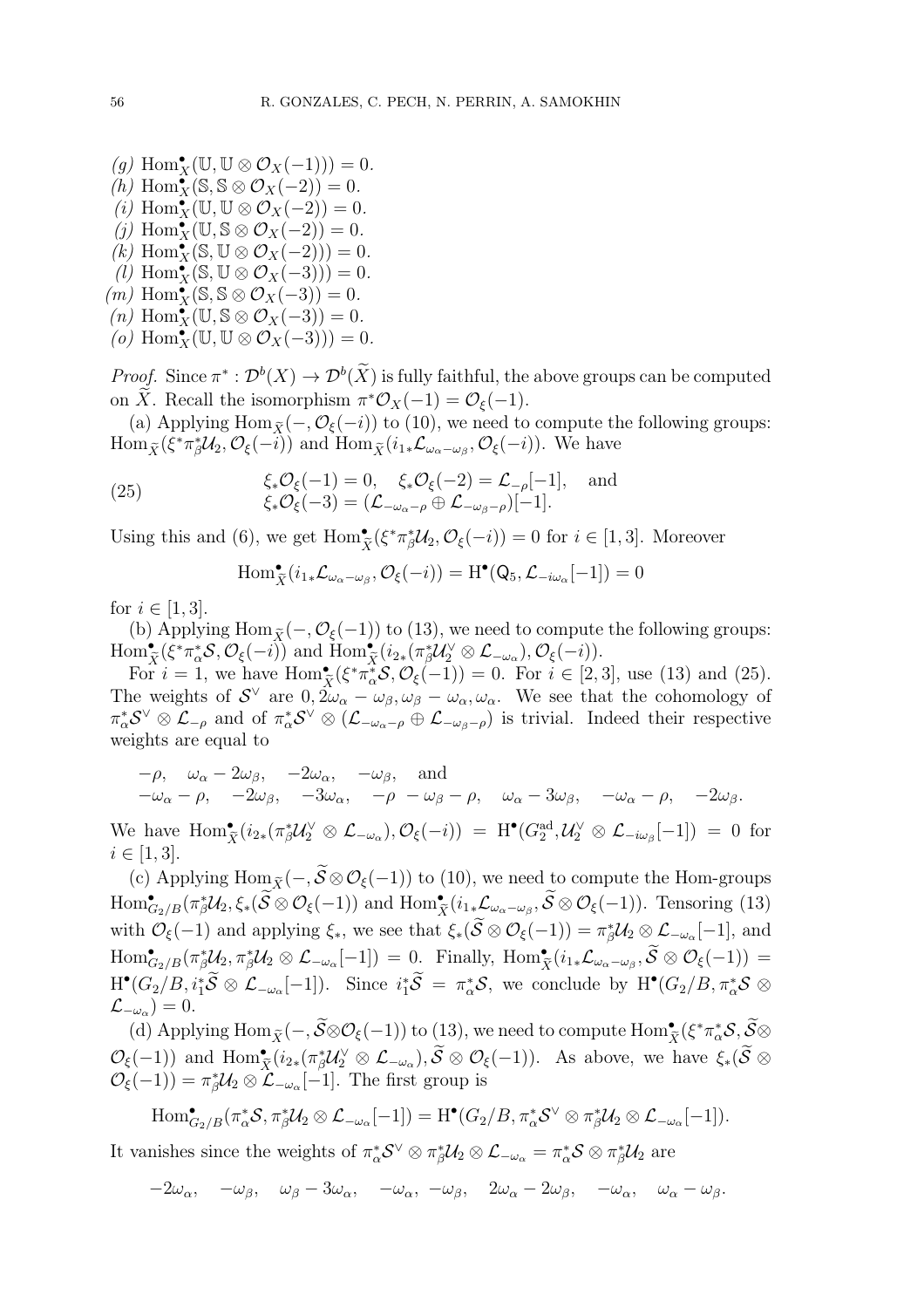The second group is  $\mathrm{Hom}^{\bullet}_{G_2/B}(\pi_{\beta}^* \mathcal{U}_2^{\vee} \otimes \mathcal{L}_{-\omega_{\alpha}}, \pi_{\beta}^* \mathcal{U}_2^{\oplus 2} \otimes \mathcal{L}_{-\omega_{\beta}} \otimes \mathcal{L}_{\omega_{\beta}-\omega_{\alpha}}[-1])$  and vanishes since  $H^{\bullet}(G_2/B, \pi_{\beta}^*\mathcal{U}_2^{\otimes 2}) = 0.$ 

(e) Apply  $\text{Hom}_{\widetilde{X}}(-,\widetilde{\mathcal{U}}\otimes\mathcal{O}_{\xi}(-1))$  to (13). We need to compute  $\text{Hom}_{\widetilde{X}}^{\bullet}(\xi^*\pi_{\alpha}^*\mathcal{S},\widetilde{\mathcal{U}}\otimes$  $\mathcal{O}_{\xi}(-1)$  and  $\text{Hom}_{\tilde{X}}^{\bullet}(i_{2*}(\pi_{\beta}^{*}\mathcal{U}_{2}^{\vee}\otimes\mathcal{L}_{-\omega_{\alpha}}),\tilde{\mathcal{U}}\otimes\mathcal{O}_{\xi}(-1))$ . Tensoring (10) with  $\mathcal{O}_{\xi}(-1)$ and applying  $\xi_*$  we get  $\xi_*(\mathcal{U} \otimes \mathcal{O}_{\xi}(-1)) = \mathcal{L}_{-\omega_\beta}[-1]$ , and

$$
\operatorname{Hom}_{\widetilde{X}}^{\bullet}(\xi^*\pi_{\alpha}^*\mathcal{S}, \widetilde{\mathcal{U}}\otimes\mathcal{O}_{\xi}(-1))=\operatorname{H}^{\bullet-1}(G_2/B, \pi_{\alpha}^*\mathcal{S}^{\vee}\otimes\mathcal{L}_{-\omega_{\beta}})=0.
$$

The second group is isomorphic to  $\text{Hom}_{G_2/B}^{\bullet}(\pi_{\beta}^*\mathcal{U}_2^{\vee}, \pi_{\beta}^*\mathcal{U}_2[-1]) = 0.$ 

(f) For  $i = 0$ , the statement follows from Proposition 8.17. By (d) and (e), we have  $\xi_*(\mathcal{S} \otimes \mathcal{O}_{\xi}(-1)) = \pi_{\beta}^* \mathcal{U}_2 \otimes \mathcal{L}_{-\omega_{\alpha}}[-1]$  and  $\xi_*(\mathcal{U} \otimes \mathcal{O}_{\xi}(-1)) = \mathcal{L}_{-\omega_{\beta}}[-1],$ which gives the statement for  $i = 1$ . Note that  $\mathcal{U}^{\vee} = \mathcal{U} \otimes \pi^* \mathcal{O}_X(1)$  therefore  $\mathbb{U}^{\vee} = \mathbb{U} \otimes \mathcal{O}_X(1)$ . By Serre duality, we have  $H^{\bullet}(X, \mathbb{U} \otimes \mathcal{O}_X(-i)) = H^{\uparrow - \bullet}(X, \mathbb{U} \otimes \mathcal{O}_X(-i))$  $\mathcal{O}_X(i-3)$ <sup> $\vee$ </sup>, proving the result for  $\mathbb{U} \otimes \mathcal{O}_X(-i)$  and  $i=2,3$ . Tensoring (13) with  $\mathcal{O}_{\xi}(-i)$  for  $i = 2, 3$ , and applying  $\xi_*$ , we get that  $\xi_*(\mathcal{S} \otimes \mathcal{O}_{\xi}(-i))$  is isomorphic to the cone of  $\pi_{\alpha}^* S \otimes \xi_* \mathcal{O}_{\xi}(-i) \to \pi_{\beta}^* \mathcal{U}_2^{\vee} \otimes \mathcal{L}_{-\omega_{\alpha}} \otimes \mathcal{L}_{-i\omega_{\beta}}$ . Since  $\pi_{\beta} \mathcal{L}_{-\omega_{\alpha}} = 0$ , we have  $H^{\bullet}(G_2/B, \pi_{\beta}^* \mathcal{U}_2^{\vee} \otimes \mathcal{L}_{-\omega_{\alpha}} \otimes \mathcal{L}_{-\omega_{\beta}}) = 0$ . Taking into account the fact that  $\xi_*\mathcal{O}_{\xi}(-i) = \mathsf{S}^{i-2}(\mathcal{L}_{-\omega_{\alpha}} \oplus \mathcal{L}_{-\omega_{\beta}}) \otimes \mathcal{L}_{-\rho}[-1]$ , we are reduced to showing the vanishing of the cohomology of  $\pi_{\alpha}^* S \otimes \mathcal{L}_{-\rho}$  and of  $\pi_{\alpha}^* S \otimes (\mathcal{L}_{-\omega_{\alpha}} \oplus \mathcal{L}_{-\omega_{\beta}}) \otimes \mathcal{L}_{-\rho}$ . We have  $H^{\bullet}(G_2/B, \pi_{\alpha}^* S \otimes \mathcal{L}_{-\rho}) = H^{\bullet}(G_2/B, \pi_{\alpha}^* S \otimes \mathcal{L}_{-\omega_{\alpha}} \otimes \mathcal{L}_{-\rho}) = 0.$  Remembering that  $\pi_{\alpha *} {\cal L}_{-2\omega_\beta} = {\cal L}_{-3\omega_\alpha}[-1], \text{ we compute } \overline{\rm H}^\bullet(G_2/B, \pi_\alpha^* {\cal S} \otimes {\cal L}_{-\omega_\beta} \otimes {\cal L}_{-\rho}) \, = \, \rm H^\bullet(Q_5, {\cal S} \otimes {\cal K}_{-\omega_\beta})$  $\mathcal{L}_{-4\omega_{\alpha}}$  = H<sup>5-•</sup>( $Q_5, \mathcal{S}^{\vee} \otimes \mathcal{L}_{-\omega_{\alpha}}$ )<sup> $\vee$ </sup> = H<sup>•</sup>( $Q_5, \mathcal{S}$ ) = 0, by Serre duality.

(g) Apply Hom  $\tilde{\chi}(-, \tilde{\mathcal{U}} \otimes \mathcal{O}_{\xi}(-1))$  to (10). We need to compute the group

$$
\operatorname{Hom}^{\bullet}_{\widetilde{X}}(\xi^*\pi_{\beta}^*U_2,\widetilde{\mathcal{U}}\otimes\mathcal{O}_{\xi}(-1))=\operatorname{Hom}^{\bullet-1}_{G_2/B}(\pi_{\beta}^*U_2,\mathcal{L}_{-\omega_{\beta}})=0
$$

and the group

$$
\operatorname{Hom}_{\widetilde{X}}^{\bullet}(i_{1*}\mathcal{L}_{\omega_{\alpha}-\omega_{\beta}}, \widetilde{\mathcal{U}} \otimes \mathcal{O}_{\xi}(-1)) = \operatorname{H}^{\bullet-1}(G_{2}/B, \mathcal{L}_{-\omega_{\alpha}} \oplus \mathcal{L}_{-2\omega_{\alpha}}) = 0.
$$

(h) Tensoring (13) with  $\mathcal{O}_{\xi}(-2)$  and applying  $\xi_*$ , we get

$$
0 \to \pi_{\beta}^* \mathcal{U}_2^{\vee} \otimes \mathcal{L}_{-\omega_{\alpha}-2\omega_{\beta}} \to \mathrm{R}^1 \xi_*(\widetilde{\mathcal{S}} \otimes \mathcal{O}_{\xi}(-2)) \to \pi_{\alpha}^* \mathcal{S} \otimes \mathcal{L}_{-\rho} \to 0.
$$

The extension is trivial as  $\text{Ext}^1_{G_2/B}(\pi_\alpha^* \mathcal{S}, \pi_\beta^* \mathcal{U}_2) = 0$ . Thus,

$$
\xi_*(\widetilde{S}\otimes \mathcal{O}_{\xi}(-2))=(\pi_{\beta}^* \mathcal{U}_2\otimes \mathcal{L}_{-\rho}\oplus \pi_{\alpha}^* \mathcal{S}\otimes \mathcal{L}_{-\rho})[-1].
$$

Applying  $\text{Hom}_{\widetilde{X}}(-, \widetilde{S} \otimes \mathcal{O}_{\xi}(-2))$  to (13), we need to compute  $\text{Hom}_{\widetilde{X}}^{\bullet}(i_{2*}(\pi_{\beta}^{*}\mathcal{U}_{2}^{\vee} \otimes$  $(\mathcal{L}_{-\omega_{\alpha}}), \widetilde{\mathcal{S}} \otimes \mathcal{O}_{\xi}(-2))$  and  $\text{Hom}_{\widetilde{X}}^{\bullet}(\xi^*\pi_{\alpha}^*\mathcal{S}, \widetilde{\mathcal{S}} \otimes \mathcal{O}_{\xi}(-2)) = \text{Hom}_{G_2/B}^{\bullet-1}(\pi_{\alpha}^*\mathcal{S}, \pi_{\beta}^*\mathcal{U}_2 \otimes \mathcal{L}_{-\rho} \oplus \xi)$  $\pi_\alpha^*\mathcal S \otimes {\mathcal L}_{-\rho}).$ 

Since  $\pi_{\alpha *} \mathcal{L}_{-\omega_{\beta}} = 0$ , we get  $\text{Hom}_{G_2/B}^{\bullet}(\pi_{\alpha}^* S, \pi_{\alpha}^* S \otimes \mathcal{L}_{-\rho}) = 0$ . From (6), we get that  $\pi_{\alpha*}(\pi_{\beta}^* \mathcal{U}_2 \otimes \mathcal{L}_{-\omega_{\beta}}) = \mathcal{L}_{-2\omega_{\alpha}}[-1]$ , hence

$$
\begin{array}{lll} \operatorname{Hom}^{\bullet}_{G_2/B}(\pi^{*}_{\alpha}\mathcal{S},\pi^{*}_{\beta}\mathcal{U}_2 \otimes \mathcal{L}_{-\rho}) & = \operatorname{Hom}^{\bullet}_{G_2/B}(\pi^{*}_{\alpha}\mathcal{S},\pi^{*}_{\beta}\mathcal{U}_2 \otimes \mathcal{L}_{-\omega_{\beta}-\omega_{\alpha}}) \\ & = \operatorname{Hom}^{\bullet}_{\mathsf{Q}_5}(\mathcal{S},\mathcal{L}_{-3\omega_{\alpha}}) = 0. \end{array}
$$

Finally, we have  $\text{Hom}_{\tilde{X}}^{\bullet}(i_{2*}(\pi_{\beta}^{*}\mathcal{U}_{2}^{\vee}\otimes\mathcal{L}_{-\omega_{\alpha}}), \tilde{\mathcal{S}}\otimes\mathcal{O}_{\xi}(-2)) = \text{Hom}_{G_{2}/B}^{\bullet-1}(\pi_{\beta}^{*}\mathcal{U}_{2}^{\vee}, \pi_{\beta}^{*}\mathcal{U}_{2}^{\oplus 2}\otimes\mathcal{O}_{\xi}(-2))$  $\mathcal{L}_{-\omega_{\beta}}) = \text{H}^{\bullet-1}(G_2/B, \pi_{\beta}^*(\mathcal{U}_2 \otimes \mathcal{U}_2)^{\oplus 2} \otimes \mathcal{L}_{-\omega_{\beta}}).$  The latter group is isomorphic to

$$
\textnormal{H}^{\bullet-1}(G_2/B, \mathcal{L}_{-2\omega_\beta}) \oplus \textnormal{H}^{\bullet-1}(G_2^{\textnormal{ad}}, \textnormal{S}^2\mathcal{U}_2 \otimes \mathcal{L}_{-\omega_\beta}) = 0
$$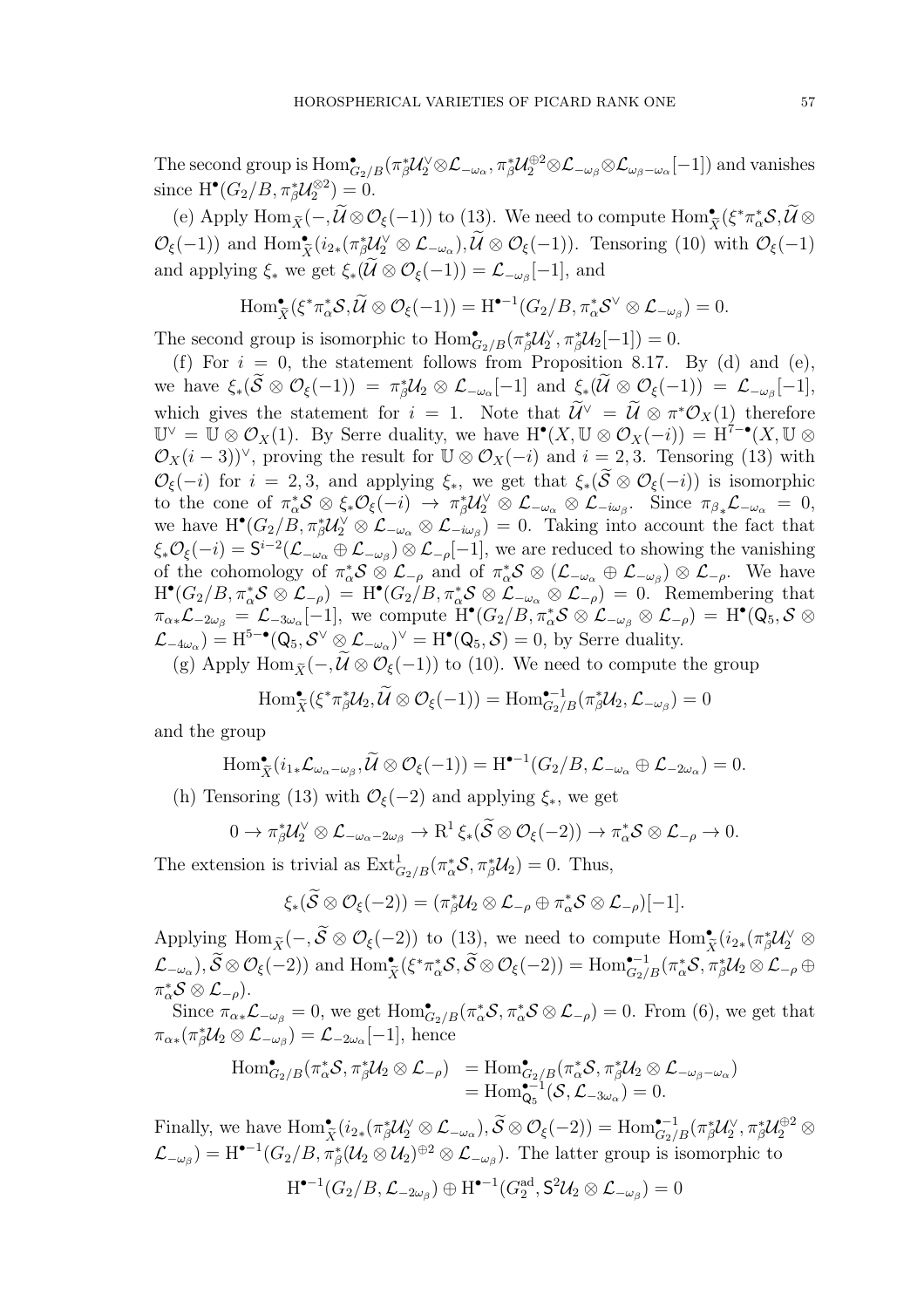as  $\omega_{G_2^{\text{ad}}} = \mathcal{L}_{-3\omega_\beta}$  and  $S^2 \mathcal{U}_2 \otimes \mathcal{L}_{-\omega_\beta}[-1] = \pi_{\beta_*} \mathcal{L}_{-4\omega_\alpha}$  that is also acyclic, since  $\omega_{\mathsf{Q}_5} =$  $\mathcal{L}_{-5\omega_\alpha}.$ 

(i) Tensoring (10) with  $\mathcal{O}_{\xi}(-2)$  and applying  $\xi_*$ , we get

$$
0 \to \mathcal{L}_{-\omega_{\alpha}-\omega_{\beta}} \to \mathrm{R}^1\xi_*(\widetilde{\mathcal{U}} \otimes \mathcal{O}_{\xi}(-2)) \to \pi_{\beta}^*\mathcal{U} \otimes \mathcal{L}_{-\rho} \to 0.
$$

The extension is trivial since  $\text{Ext}^1_{G_2/B}(\pi_{\beta}^* \mathcal{U} \otimes \mathcal{L}_{-\rho}, \mathcal{L}_{-\rho}) = 0$ . Thus, we have the  $\text{equality } \xi_*(\mathcal{U} \otimes \mathcal{O}_{\xi}(-2)) = (\pi_{\beta}^* \mathcal{U} \otimes \mathcal{L}_{-\rho} \oplus \mathcal{L}_{-\rho})[-1]$ . Applying  $\text{Hom}_{\widetilde{X}}(-, \mathcal{U} \otimes \mathcal{O}_{\xi}(-2))$ to (10), we get that the group  $\text{Hom}_{\tilde{X}}^{\bullet}(i_{1*}\mathcal{L}_{\omega_{\alpha}-\omega_{\beta}}, \tilde{\mathcal{U}} \otimes \mathcal{O}_{\xi}(-2))$  equals

$$
\mathrm{Hom}^{\bullet-1}_{G_2/B}(\mathcal{L}_{\omega_{\alpha}-\omega_{\beta}},(\mathcal{O}_{G_2/B} \oplus \mathcal{L}_{-\omega_{\alpha}}) \otimes \mathcal{L}_{-2\omega_{\alpha}} \otimes \mathcal{L}_{\omega_{\alpha}-\omega_{\beta}}) = 0 \text{ and }
$$

$$
\operatorname{Hom}^{\bullet}_{\widetilde{X}}(\xi^*\pi_{\beta}^*{\mathcal U}_2, \widetilde{{\mathcal U}} \otimes {\mathcal O}_{\xi}(-2)) = \operatorname{Hom}^{\bullet-1}_{G_2/B}(\pi_{\beta}^*{\mathcal U}_2, \pi_{\beta}^*{\mathcal U} \otimes {\mathcal L}_{-\rho} \oplus {\mathcal L}_{-\rho}) = 0.
$$

(j) Apply Hom  $\tilde{\chi}(-, \tilde{\mathcal{S}} \otimes \mathcal{O}_{\xi}(-2))$  to (10). We need to compute the groups

$$
\operatorname{Hom}_{\widetilde{X}}^{\bullet}(\xi^*\pi_{\beta}^*{\mathcal U}_2, \widetilde{S}\otimes {\mathcal O}_{\xi}(-2))=\operatorname{Hom}_{G_2/B}^{\bullet-1}(\pi_{\beta}^*{\mathcal U}_2, \pi_{\beta}^*{\mathcal U}_2\otimes {\mathcal L}_{-\rho}\oplus \pi_{\alpha}^*{\mathcal S}\otimes {\mathcal L}_{-\rho})
$$

and

$$
\operatorname{Hom}_{\widetilde{X}}^{\bullet}(i_{1*}\mathcal{L}_{\omega_{\alpha}-\omega_{\beta}}, \widetilde{S}\otimes \mathcal{O}_{\xi}(-2))=\operatorname{H}^{\bullet-1}(E_{1}, \pi_{\alpha}^{*}S\otimes \mathcal{L}_{-2\omega_{\alpha}}).
$$

We have  $\text{Hom}_{G_2/B}^{\bullet}(\pi_{\beta}^* \mathcal{U}_2, \pi_{\beta}^* \mathcal{U}_2 \otimes \mathcal{L}_{-\rho}) = 0$  as in (i), and  $\text{Hom}_{G_2/B}^{\bullet}(\pi_{\beta}^* \mathcal{U}_2, \pi_{\alpha}^* \mathcal{S} \otimes \mathcal{L}_{-\rho}) =$ 0 by applying  $\overline{\text{Hom}}_{G_2/B}(-, \pi_{\alpha}^* S \otimes \mathcal{L}_{-\rho})$  to (6). Moreover, we have  $\text{H}^{\bullet}(G_2/B, \pi_{\alpha}^* S \otimes$  $\mathcal{L}_{-2\omega_{\alpha}})=0.$ 

For (k)-(o), use Serre duality and the previous results:

- Hom $_{X}^{\bullet}(\mathbb{S},\mathbb{U}\otimes\mathcal{O}_{X}(-2)))=\text{Hom}_{X}^{\bullet}(\mathbb{U},\mathbb{S}\otimes\mathcal{O}_{X}(-2)[7])^{\vee}=0$  by (j);
- Hom $\mathbf{F}_X(\mathbb{S}, \mathbb{U} \otimes \mathcal{O}_X(-3))) = \text{Hom}_{X}(\mathbb{U}, \mathbb{S} \otimes \mathcal{O}_X(-1)[7])^\vee = 0$  by (c);
- Hom $\mathbf{F}_X(\mathbb{S}, \mathbb{S} \otimes \mathcal{O}_X(-3)) = \text{Hom}_X(\mathbb{S}, \mathbb{S} \otimes \mathcal{O}_X(-1)[7])^\vee = 0$  by (d);
- Hom $\mathbf{F}_X(\mathbb{U}, \mathbb{S} \otimes \mathcal{O}_X(-3)) = \text{Hom}_X(\mathbb{S}, \mathbb{U} \otimes \mathcal{O}_X(-1)[7])^\vee = 0$  by (e);
- Hom $_{X}^{\bullet}(\mathbb{U},\mathbb{U}\otimes\mathcal{O}_{X}(-3)))=\mathrm{Hom}_{X}^{\bullet}(\mathbb{U},\mathbb{U}\otimes\mathcal{O}_{X}(-1))[7])^{\vee}=0$  by (g).

This completes the proof.

Corollary 8.19. The collection (24) is exceptional.

Proof. Using Lemma 8.18 and triangle (15), we obtain the following vanishing of Hom-groups:

(1)  $\text{Hom}_X^{\bullet}(\widehat{\mathbb{S}}, \mathcal{O}_X(-i)) = 0$  for  $i = 1, 2, 3$ , using (a) and (b) of Lemma 8.18.

- (2)  $\text{Hom}_X^{\bullet}(\mathcal{O}_X, \widehat{\mathbb{S}}(-i)) = 0$  for  $i = 0, 1, 2, 3$ , using (f) of Lemma 8.18.
- (3)  $\text{Hom}_X^{\bullet}(\widehat{\mathbb{S}}, \mathbb{U}(-i)) = 0$  for  $i = 1, 2, 3$ , using (c), (g), (i), (k), (l), and (o) of Lemma 8.18.
- (4)  $\text{Hom}_X^{\bullet}(\widehat{\mathbb{S}}, \widehat{\mathbb{S}}(-i)) = 0$  for  $i = 1, 2, 3$ , using (c), (d), (h), (j), (l), and (m) of Lemma 8.18.  $\Box$

The above statements imply:

Theorem 8.20. The collection (24) is a rectangular Lefschetz exceptional collection on X whose length is equal to the rank of  $K^0(X)$ .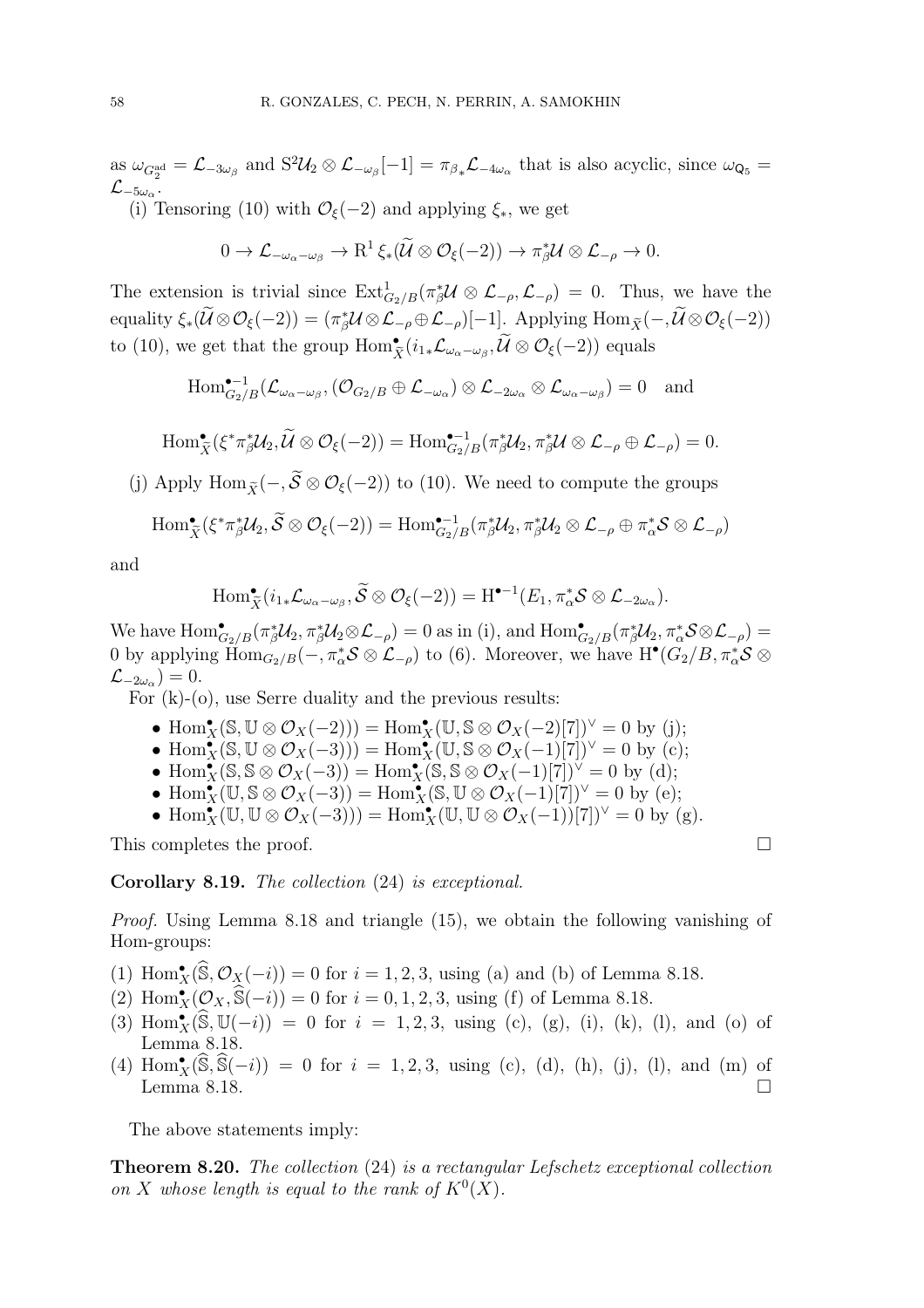8.7. Fullness of the exceptional collection in Theorem 8.20. Denote by  $\mathcal{A}_0$ the admissible subcategory  $\langle \widehat{\mathbb{S}}, \mathbb{U}, \mathcal{O}_X \rangle$  of  $\mathcal{D}^b(X)$ .

**Theorem 8.21.** The semiorthogonal sequence  $A = \langle A_0(-3), A_0(-2), A_0(-1), A_0 \rangle$ is a rectangular Lefschetz semiorthogonal decomposition of  $\mathcal{D}^b(X)$  of length 4 with the starting block  $\mathcal{A}_0$ .

To unburden the notation, in what follows we will suppress the pullback symbol  $\xi^*(-) \in \mathcal{D}^b(\overline{X})$  at an object  $(-) \in \mathcal{D}^b(G_2/B)$ , and whenever it doesn't lead to confusion we will also be suppressing the pullback symbols  $\pi^*_{\alpha}$  and  $\pi^*_{\beta}$  at objects in  $\mathcal{D}^b(\mathsf{Q}_5)$  and  $\mathcal{D}^b(G_2^{\text{ad}})$ , respectively. Thus, typically an object like  $\mathcal{U}_2$  means  $\xi^*\pi^*_\beta\mathcal{U}_2$ , etc., or  $\pi_{\beta}^* \mathcal{U}_2$ , etc., depending on the variety an object is being considered.

*Proof.* By [34, 6.4], the category  $\mathcal{D}^b(G_2^{\text{ad}})$  has a full exceptional collection

 $\langle \mathcal U_2\otimes {\mathcal L}_{-2\omega_\beta}, {\mathcal L}_{-2\omega_\beta}, \mathcal U_2\otimes {\mathcal L}_{-\omega_\beta}, {\mathcal L}_{-\omega_\beta}, \mathcal U_2, \mathcal O_{G_2^{\operatorname{ad}}}\rangle.$ 

By [42], there is a semiorthogonal decomposition  $\mathcal{D}^b(G_2/B) = \langle \pi_\beta^* \mathcal{D}^b(G_2^{\text{ad}}) \otimes$  $\mathcal{L}_{-\omega_{\alpha}}, \pi_{\beta}^{*}\mathcal{D}^{b}(G_{2}^{\text{ad}})\rangle$ , and combining these two statements we obtain a full exceptional collection in  $\mathcal{D}^b(G_2/B)$ :

(26) 
$$
\mathcal{U}_2 \otimes \mathcal{L}_{-2\omega_{\beta}}, \ \mathcal{L}_{-2\omega_{\beta}}, \ \mathcal{U}_2 \otimes \mathcal{L}_{-\omega_{\beta}}, \ \mathcal{L}_{-\omega_{\beta}}, \ \mathcal{U}_2, \ \mathcal{O}_{\tilde{X}}\rangle
$$

$$
\langle \mathcal{U}_2 \otimes \mathcal{L}_{-2\omega_{\beta}-\omega_{\alpha}}, \ \mathcal{L}_{-2\omega_{\beta}-\omega_{\alpha}}, \mathcal{U}_2 \otimes \mathcal{L}_{-\rho}, \ \mathcal{L}_{-\rho}, \ \mathcal{U}_2 \otimes \mathcal{L}_{-\omega_{\alpha}}, \ \mathcal{L}_{-\omega_{\alpha}},
$$

Remembering that  $\xi$  is a  $\mathbb{P}^1$ -bundle and using once again [42], we obtain a semiorthogonal decomposition  $\mathcal{D}^b(\tilde{X}) = \langle \xi^* \mathcal{D}^b(G_2/B) \otimes \mathcal{O}_{\xi}(-1), \xi^* \mathcal{D}^b(G_2/B) \rangle$ . Taking the collection (26) in  $\mathcal{D}^b(G_2/B)$  and tensoring it with  $\mathcal{O}_{\xi}(-1)$ , we obtain a full exceptional collection in  $\mathcal{D}^b(X)$ . We first perform a series of mutations of the collection thus obtained inside  $\mathcal{D}^b(\tilde{X}) = \langle \xi^* \mathcal{D}^b(G_2/B) \otimes \mathcal{O}_{\xi}(-1), \xi^* \mathcal{D}^b(G_2/B) \rangle$ . Throughout, we use Lemma 6.11.

Step 1. Starting from the decomposition (26) and recalling that  $\omega_{G_2^{\text{ad}}}^{-1} = \mathcal{L}_{3\omega_\beta}$ , we mutate  $\mathcal{U}_2 \otimes \mathcal{L}_{-2\omega_\beta}$  to the right inside  $\pi_\beta^* \mathcal{D}^b(G_2^{\text{ad}})$ , obtaining a full exceptional collection  $\text{in } \xi^* \mathcal{D}^b(G_2/B) = \xi^* \langle \pi_\beta^* \mathcal{D}^b(G_2^{\text{ad}}) \otimes \mathcal{L}_{-\omega_\alpha}, \pi_\beta^* \mathcal{D}^b(G_2^{\text{ad}}) \rangle:$ 

(27) 
$$
\mathcal{L}_{-2\omega_{\beta}}, \mathcal{U}_{2} \otimes \mathcal{L}_{-\omega_{\beta}}, \mathcal{L}_{-\omega_{\beta}}, \mathcal{U}_{2}, \mathcal{O}_{\tilde{X}}, \mathcal{U}_{2}^{*} \rangle
$$

$$
\langle \mathcal{L}_{-2\omega_{\beta}-\omega_{\alpha}}, \mathcal{U}_{2} \otimes \mathcal{L}_{-\rho}, \mathcal{L}_{-\rho}, \mathcal{U}_{2} \otimes \mathcal{L}_{-\omega_{\alpha}}, \mathcal{L}_{-\omega_{\alpha}}, \mathcal{U}_{2}^{*} \otimes \mathcal{L}_{-\omega_{\alpha}},
$$

Step 2. Recall that  $\omega_{G_2/B}^{-1} = \mathcal{L}_{2\rho}$  and mutate  $\mathcal{L}_{-2\omega_{\beta}-\omega_{\alpha}}$  to the right in  $\xi^* \mathcal{D}^b(G_2/B)$ , we obtain

(28) 
$$
\mathcal{L}_{-2\omega_{\beta}}, \mathcal{U}_{2} \otimes \mathcal{L}_{-\omega_{\beta}}, \mathcal{L}_{-\omega_{\beta}}, \mathcal{U}_{2}, \mathcal{O}_{\tilde{X}}, \mathcal{U}_{2}^{*}, \mathcal{L}_{\omega_{\alpha}}\rangle
$$

$$
\langle \mathcal{U}_{2} \otimes \mathcal{L}_{-\rho}, \mathcal{L}_{-\rho}, \mathcal{U}_{2} \otimes \mathcal{L}_{-\omega_{\alpha}}, \mathcal{L}_{-\omega_{\alpha}}, \mathcal{U}_{2}^{*} \otimes \mathcal{L}_{-\omega_{\alpha}},
$$

Step 3. Consider  $\mathcal{D}^b(\tilde{X}) = \langle \xi^* \mathcal{D}^b(G_2/B) \otimes \mathcal{O}_{\xi}(-1), \xi^* \mathcal{D}^b(G_2/B) \rangle$ , and let the full exceptional collection in  $\xi^* \mathcal{D}^b(G_2/B)$  be the one from (28), and the collection in  $\xi^* \mathcal{D}^b(G_2/B) \otimes \mathcal{O}_{\xi}(-1)$  be the one from (27) tensored with  $\mathcal{O}_{\xi}(-1)$ .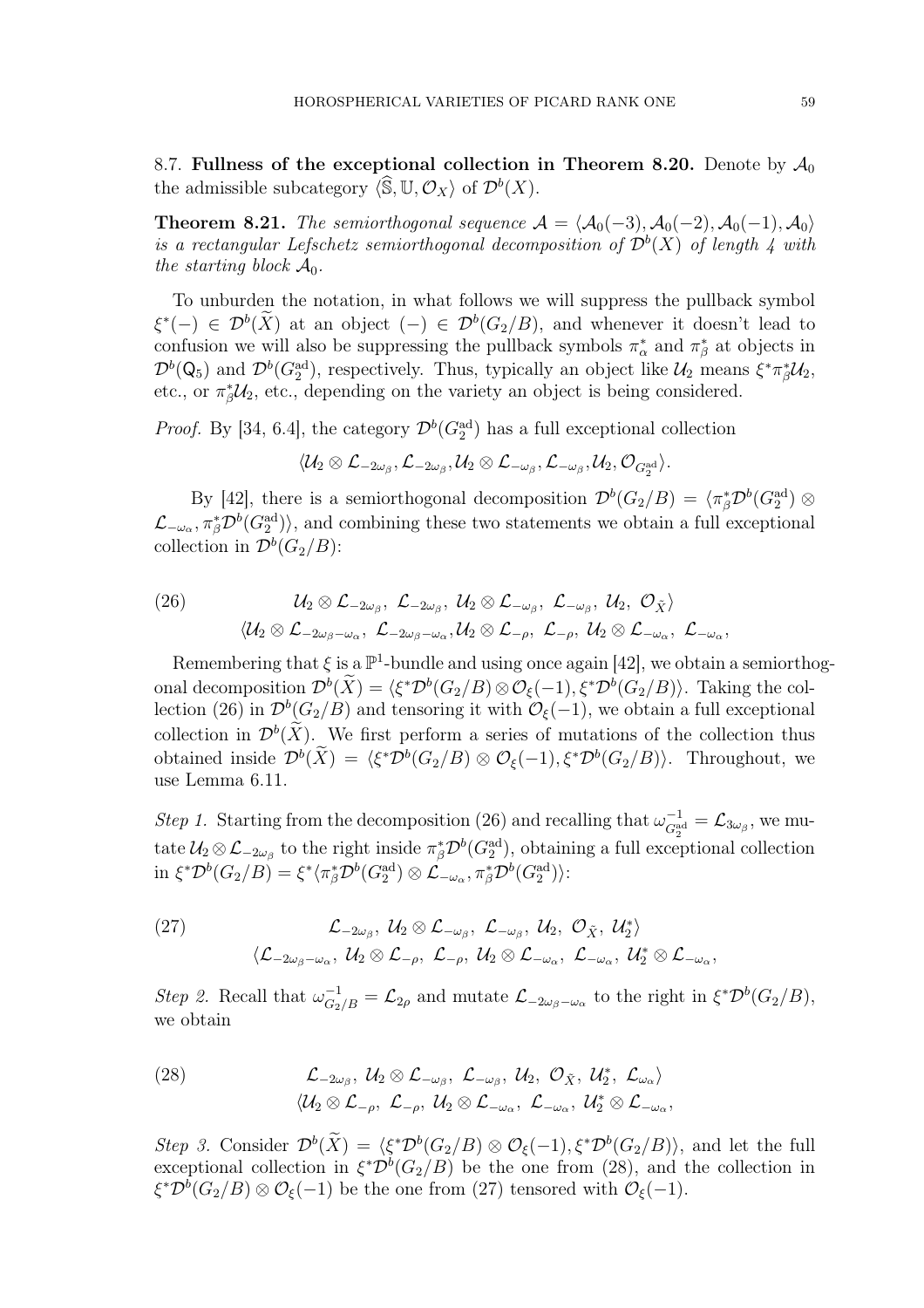Step 4. In  $\xi^* \mathcal{D}^b(G_2/B) \otimes \mathcal{O}_{\xi}(-1)$ , consider the term  $\mathcal{L}_{-\frac{2\omega_\beta}{\zeta}} \otimes \mathcal{O}_{\xi}(-1) \in \xi^* \pi_\beta^* \mathcal{D}^b(G_2^{\text{ad}})$ and mutate it to the right inside  $\xi^* \pi_\beta^* \mathcal{D}^b(G_2^{\text{ad}}) \otimes \mathcal{O}_\xi(-1) \subset \xi^* \mathcal{D}^b(G_2/B) \otimes \mathcal{O}_\xi(-1)$ , obtaining  $\mathcal{L}_{\omega_{\beta}} \otimes \mathcal{O}_{\xi}(-1)$  and a full exceptional collection in  $\xi^* \mathcal{D}^b(G_2/B) \otimes \mathcal{O}_{\xi}(-1)$ :

(29) 
$$
\mathcal{L}_{-\omega_{\beta}} \otimes \mathcal{O}_{\xi}(-1), \mathcal{U}_{2} \otimes \mathcal{O}_{\xi}(-1), \mathcal{O}_{\xi}(-1), \mathcal{U}_{2}^{*} \otimes \mathcal{O}_{\xi}(-1), \mathcal{L}_{\omega_{\beta}} \otimes \mathcal{O}_{\xi}(-1) \rangle
$$
  
\n $\mathcal{U}_{2} \otimes \mathcal{L}_{-\omega_{\alpha}} \otimes \mathcal{O}_{\xi}(-1), \mathcal{L}_{-\omega_{\alpha}} \otimes \mathcal{O}_{\xi}(-1), \mathcal{U}_{2}^{*} \otimes \mathcal{L}_{-\omega_{\alpha}} \otimes \mathcal{O}_{\xi}(-1), \mathcal{U}_{2} \otimes \mathcal{L}_{-\omega_{\beta}} \otimes \mathcal{O}_{\xi}(-1),$   
\n $\langle \mathcal{L}_{-2\omega_{\beta}-\omega_{\alpha}} \otimes \mathcal{O}_{\xi}(-1), \mathcal{U}_{2} \otimes \mathcal{L}_{-\rho} \otimes \mathcal{O}_{\xi}(-1), \mathcal{L}_{-\rho} \otimes \mathcal{O}_{\xi}(-1),$ 

Step 5. In (29), mutate  $\mathcal{L}_{\omega_{\beta}} \otimes \mathcal{O}_{\xi}(-1)$  to the left inside  $\xi^*\mathcal{D}^b(G_2/B) \otimes \mathcal{O}_{\xi}(-1)$ , obtaining  $\mathcal{L}_{-\omega_{\beta}-2\omega_{\alpha}} \otimes \mathcal{O}_{\xi}(-1)$  and a full exceptional collection in  $\xi^*\mathcal{D}^b(G_2/B) \otimes$  $\mathcal{O}_{\varepsilon}(-1)$ :

$$
\mathcal{U}_2 \otimes \mathcal{L}_{-\omega_\beta} \otimes \mathcal{O}_{\xi}(-1), \mathcal{L}_{-\omega_\beta} \otimes \mathcal{O}_{\xi}(-1), \mathcal{U}_2 \otimes \mathcal{O}_{\xi}(-1), \mathcal{O}_{\xi}(-1), \mathcal{U}_2^* \otimes \mathcal{O}_{\xi}(-1) \rangle \mathcal{L}_{-\rho} \otimes \mathcal{O}_{\xi}(-1), \mathcal{U}_2 \otimes \mathcal{L}_{-\omega_\alpha} \otimes \mathcal{O}_{\xi}(-1), \mathcal{L}_{-\omega_\alpha} \otimes \mathcal{O}_{\xi}(-1), \mathcal{U}_2^* \otimes \mathcal{L}_{-\omega_\alpha} \otimes \mathcal{O}_{\xi}(-1), (30) \qquad \langle \mathcal{L}_{-\omega_\beta - 2\omega_\alpha} \otimes \mathcal{O}_{\xi}(-1), \mathcal{L}_{-2\omega_\beta - \omega_\alpha} \otimes \mathcal{O}_{\xi}(-1), \mathcal{U}_2 \otimes \mathcal{L}_{-\rho} \otimes \mathcal{O}_{\xi}(-1),
$$

Note that  $\text{Hom}_{\tilde{X}}^{\bullet}(\mathcal{L}_{-\omega_{\beta}-2\omega_{\alpha}}\otimes\mathcal{O}_{\xi}(-1),\mathcal{L}_{-2\omega_{\beta}-\omega_{\alpha}}\otimes\mathcal{O}_{\xi}(-1))=\text{H}^{\bullet}(G_2/B,\mathcal{L}_{\omega_{\alpha}-\omega_{\beta}})=$ 0 and also  $\text{Hom}_{\tilde{X}}^{\bullet}(\mathcal{L}_{-2\omega_{\beta}-\omega_{\alpha}}\otimes\mathcal{O}_{\xi}(-1),\mathcal{L}_{-\omega_{\beta}-2\omega_{\alpha}}\otimes\mathcal{O}_{\xi}(-1))=\text{H}^{\bullet}(G_{2}/B,\mathcal{L}_{\omega_{\beta}-\omega_{\alpha}})=0.$ Thus, mutating  $\mathcal{L}_{-2\omega_{\beta}-\omega_{\alpha}} \otimes \mathcal{O}_{\xi}(-1)$  in (30) to the left through  $\mathcal{L}_{-\omega_{\beta}-2\omega_{\alpha}} \otimes \mathcal{O}_{\xi}(-1)$ amounts to just interchanging these two objects. We obtain

$$
\mathcal{U}_2 \otimes \mathcal{L}_{-\omega_\beta} \otimes \mathcal{O}_{\xi}(-1), \mathcal{L}_{-\omega_\beta} \otimes \mathcal{O}_{\xi}(-1), \mathcal{U}_2 \otimes \mathcal{O}_{\xi}(-1), \mathcal{O}_{\xi}(-1), \mathcal{U}_2^* \otimes \mathcal{O}_{\xi}(-1) \rangle \mathcal{L}_{-\rho} \otimes \mathcal{O}_{\xi}(-1), \mathcal{U}_2 \otimes \mathcal{L}_{-\omega_\alpha} \otimes \mathcal{O}_{\xi}(-1), \mathcal{L}_{-\omega_\alpha} \otimes \mathcal{O}_{\xi}(-1), \mathcal{U}_2^* \otimes \mathcal{L}_{-\omega_\alpha} \otimes \mathcal{O}_{\xi}(-1), (31) \qquad \langle \mathcal{L}_{-2\omega_\beta-\omega_\alpha} \otimes \mathcal{O}_{\xi}(-1), \mathcal{L}_{-\omega_\beta-2\omega_\alpha} \otimes \mathcal{O}_{\xi}(-1), \mathcal{U}_2 \otimes \mathcal{L}_{-\rho} \otimes \mathcal{O}_{\xi}(-1),
$$

Step 6. In (31) we mutate  $\mathcal{L}_{-2\omega_{\beta}-\omega_{\alpha}} \otimes \mathcal{O}_{\xi}(-1)$  to the right inside  $\xi^*\mathcal{D}^b(G_2/B) \otimes$  $\mathcal{O}_{\xi}(-1)$ , obtaining  $\mathcal{L}_{\omega_{\alpha}} \otimes \mathcal{O}_{\xi}(-1)$  and a full exceptional collection in  $\xi^* \mathcal{D}^b(G_2/B) \otimes$  $\mathcal{O}_{\xi}(-1)$ :

(32) 
$$
\mathcal{L}_{-\omega_{\beta}} \otimes \mathcal{O}_{\xi}(-1), \mathcal{U}_{2} \otimes \mathcal{O}_{\xi}(-1), \mathcal{O}_{\xi}(-1), \mathcal{U}_{2}^{*} \otimes \mathcal{O}_{\xi}(-1), \mathcal{L}_{\omega_{\alpha}} \otimes \mathcal{O}_{\xi}(-1) \rangle
$$
  
\n $\mathcal{U}_{2} \otimes \mathcal{L}_{-\omega_{\alpha}} \otimes \mathcal{O}_{\xi}(-1), \mathcal{L}_{-\omega_{\alpha}} \otimes \mathcal{O}_{\xi}(-1), \mathcal{U}_{2}^{*} \otimes \mathcal{L}_{-\omega_{\alpha}} \otimes \mathcal{O}_{\xi}(-1), \mathcal{U}_{2} \otimes \mathcal{L}_{-\omega_{\beta}} \otimes \mathcal{O}_{\xi}(-1),$   
\n $\langle \mathcal{L}_{-\omega_{\beta}-2\omega_{\alpha}} \otimes \mathcal{O}_{\xi}(-1), \mathcal{U}_{2} \otimes \mathcal{L}_{-\rho} \otimes \mathcal{O}_{\xi}(-1), \mathcal{L}_{-\rho} \otimes \mathcal{O}_{\xi}(-1),$ 

Step 7. Finally, recalling that  $\omega_{\tilde{X}}^{-1} = \xi^* \mathcal{L}_{\rho \otimes} \mathcal{O}_{\xi}(2)$  we mutate  $\mathcal{L}_{-\omega_{\beta}-2\omega_{\alpha}} \otimes \mathcal{O}_{\xi}(-1) \in$  $\mathcal{D}^b(X)$  to the right inside the whole of  $\mathcal{D}^b(X)$ , obtaining  $\mathcal{L}_{-\omega_\beta-2\omega_\alpha}\otimes\mathcal{O}_\xi(-1) \otimes \xi^*\mathcal{L}_\rho\otimes$  $\mathcal{O}_{\xi}(2) = \mathcal{L}_{-\omega_{\alpha}} \otimes \mathcal{O}_{\xi}(1) = \mathcal{O}_{\widetilde{X}}(E_2)$  and a full exceptional collection in  $\mathcal{D}^b(X)$ :

(33) 
$$
\mathcal{L}_{-2\omega_{\beta}}, \mathcal{U}_2 \otimes \mathcal{L}_{-\omega_{\beta}}, \mathcal{L}_{-\omega_{\beta}}, \mathcal{U}_2, \mathcal{O}_{\tilde{X}}, \mathcal{U}_2^*, \mathcal{L}_{\omega_{\alpha}}, \mathcal{O}_{\tilde{X}}(E_2) \rangle
$$
  
\n $\mathcal{U}_2^* \otimes \mathcal{O}_{\xi}(-1), \mathcal{L}_{\omega_{\alpha}} \otimes \mathcal{O}_{\xi}(-1), \mathcal{U}_2 \otimes \mathcal{L}_{-\rho}, \mathcal{L}_{-\rho}, \mathcal{U}_2 \otimes \mathcal{L}_{-\omega_{\alpha}}, \mathcal{L}_{-\omega_{\alpha}}, \mathcal{U}_2^* \otimes \mathcal{L}_{-\omega_{\alpha}},$   
\n $\mathcal{U}_2^* \otimes \mathcal{L}_{-\omega_{\alpha}} \otimes \mathcal{O}_{\xi}(-1), \mathcal{U}_2 \otimes \mathcal{L}_{-\omega_{\beta}} \otimes \mathcal{O}_{\xi}(-1), \mathcal{L}_{-\omega_{\beta}} \otimes \mathcal{O}_{\xi}(-1), \mathcal{U}_2 \otimes \mathcal{O}_{\xi}(-1), \mathcal{O}_{\xi}(-1),$   
\n $\langle \mathcal{U}_2 \otimes \mathcal{L}_{-\rho} \otimes \mathcal{O}_{\xi}(-1), \mathcal{L}_{-\rho} \otimes \mathcal{O}_{\xi}(-1), \mathcal{U}_2 \otimes \mathcal{L}_{-\omega_{\alpha}} \otimes \mathcal{O}_{\xi}(-1), \mathcal{L}_{-\omega_{\alpha}} \otimes \mathcal{O}_{\xi}(-1),$ 

We now assume that the semiorthogonal sequence  $A$  is not a semiorthogonal decomposition, that is, that there exists a nonzero object  $E \in {}^{\perp} \mathcal{A}$ .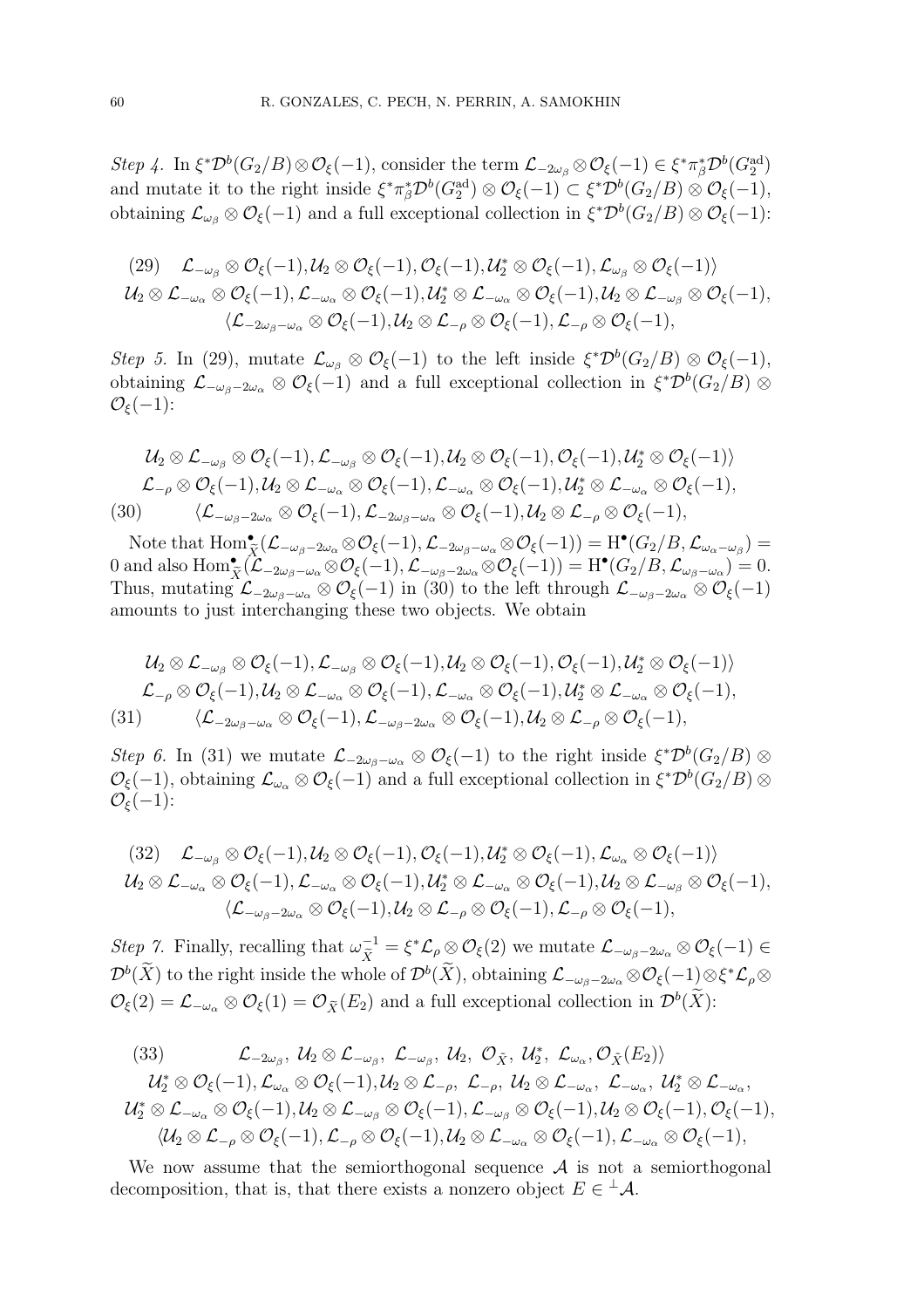**Lemma 8.22.** Let B denote the admissible subcategory  $\langle \mathcal{U}_2^*, \mathcal{L}_{\omega_\alpha}, \mathcal{O}_{\widetilde{X}}(E_2) \rangle \subset \mathcal{D}^b(\widetilde{X})$ of (33). Consider a nonzero object  $E \in {}^{\perp} \mathcal{A}$ . Then  $\pi^* E \in \mathcal{B}$ .

*Proof.* We have a semiorthogonal decomposition  $\mathcal{D}^b(\tilde{X}) = \langle \mathcal{B}^{\perp}, \mathcal{B} \rangle$ . The statement amounts to showing that  $\pi^*E$  is left orthogonal to  $\mathcal{B}^{\perp}$ , that is to all the objects to the left from  $\mathcal{U}_2^*, \mathcal{L}_{\omega_{\alpha}}, \mathcal{O}_{\tilde{X}}(E_2)$  in (33). We break up the proof into several steps. We first recall the basic short exact sequences that will be used throughout:

(34) 
$$
0 \to \mathcal{L}_{-\omega_{\alpha}} \to \mathcal{U}_2 \to \mathcal{L}_{\omega_{\alpha}-\omega_{\beta}} \to 0.
$$

(35) 
$$
0 \to \widetilde{\mathcal{U}} \to \mathcal{U}_2 \to i_{1*}\mathcal{L}_{\omega_{\alpha}-\omega_{\beta}} \to 0,
$$

(36) 
$$
0 \to \mathcal{U}_2 \to \mathcal{S} \to \mathcal{U}_2^* \otimes \mathcal{L}_{-\omega_{\alpha}} \to 0.
$$

(37) 
$$
0 \to \widetilde{S} \to S \to i_{2*}(\mathcal{U}_{2}^{*} \otimes \mathcal{L}_{-\omega_{\alpha}}) \to 0.
$$

Note that the triangulated subcategory  $\pi^*\mathcal{A}_0 = \langle \mathcal{S}, \mathcal{U}, \mathcal{O}_{\tilde{X}} \rangle \subset \mathcal{D}^b(X)$  is equivalent to a subcategory  $\pi^*\hat{\mathcal{A}}_0 \subset \mathcal{D}^b(\hat{X})$ , where  $\hat{\mathcal{A}}_0 \subset \mathcal{D}^b(X)$  is a subcategory generated by  $\langle \widetilde{\mathbb{S}}, \mathbb{U}, \mathcal{O}_X \rangle$  (recall Definition 8.11 of the object  $\widehat{\mathbb{S}}$ ). Write  $\widetilde{\mathcal{A}} = \langle \widetilde{\mathcal{A}}_0 \otimes \mathcal{O}_X(-3), \widetilde{\mathcal{A}}_0 \otimes \mathcal{O}_X(-3) \rangle$  $\mathcal{O}_X(-2)$ ,  $\mathcal{A}_0 \otimes \mathcal{O}_X(-1)$ ,  $\mathcal{A}_0 \rangle \subset \mathcal{D}^b(X)$ ; we have  $\mathcal{A} = \mathcal{A}$  and  $E \in \mathcal{A}, \pi^*E \in \pi^{*\perp}\mathcal{A}$ . We show that the latter orthogonality condition implies that  $\pi^* E \in \mathcal{B}$ .

Step 1. We prove the inclusion

$$
\pi^*E \in {}^{\perp}\langle \pi^*\tilde{\mathcal{A}}, \pi^*\tilde{\mathcal{A}} \otimes \mathcal{O}_{\widetilde{X}}(E_1), \pi^*\tilde{\mathcal{A}} \otimes \mathcal{O}_{\widetilde{X}}(E_2), \pi^*\tilde{\mathcal{A}} \otimes \mathcal{O}_{\widetilde{X}}(E_1+E_2) \rangle.
$$

Indeed, isomorphisms  $\pi_*\mathcal{O}_{\widetilde{X}}(E_1) = \pi_*\mathcal{O}_{\widetilde{X}}(E_2) = \pi_*\mathcal{O}_{\widetilde{X}}(E_1 + E_2) = \mathcal{O}_X$  imply that  $\mathrm{Hom}_{\widetilde{X}}^{\bullet}(\pi^*E, \pi^*\widetilde{\mathcal{A}}\otimes \mathcal{O}_{\widetilde{X}}(\mathrm{E}_1))= \mathrm{Hom}_{\widetilde{X}}^{\bullet}(\pi^*E, \pi^*\widetilde{\mathcal{A}}\otimes \mathcal{O}_{\widetilde{X}}(\mathrm{E}_2))= \mathrm{Hom}_{\widetilde{X}}^{\bullet}(\pi^*E, \pi^*\widetilde{\mathcal{A}}\otimes \mathcal{O}_{\widetilde{X}})$  $\mathcal{O}_{\widetilde{X}}(\mathrm{E}_1 + \mathrm{E}_2)) = \mathrm{Hom}_X^{\bullet}(E, \widetilde{\mathcal{A}}) = 0.$ 

Step 2. Taking  $\mathcal{O}_{\xi}(-i) = \pi^* \mathcal{O}_X(-i)$  for  $i = 0, 1, 2, 3$  and tensoring it with  $\mathcal{O}_X(E_1) =$  $\mathcal{L}_{-\omega_{\beta}} \otimes \mathcal{O}_{\xi}(1)$  and  $\mathcal{O}_{X}(E_2) = \mathcal{L}_{-\omega_{\alpha}} \otimes \mathcal{O}_{\xi}(1)$  (resp., with  $\mathcal{O}_{X}(E_1+E_2) = \mathcal{L}_{-\rho} \otimes \mathcal{O}_{\xi}(2)$ ), we have  $\pi^* E \in^{\perp} \langle \mathcal{O}_{\xi}(-i) \rangle$  for  $i = 0, 1, 2, 3, \pi^* E \in^{\perp} \langle \mathcal{L}_{-\omega_{\alpha}} \otimes \mathcal{O}_{\xi}(-i), \mathcal{L}_{-\omega_{\beta}} \otimes \mathcal{O}_{\xi}(-i) \rangle$ for  $i = -1, 0, 1, 2, \pi^* E \in^{\perp} \langle \mathcal{L}_{-\rho} \otimes \mathcal{O}_{\xi}(-i) \rangle$  for  $i = -2, -1, 0, 1$ .

Taking into account that  $\pi_* i_{1*} \mathcal{L}_{\omega_\alpha-\omega_\beta} = \pi_* i_{2*} (\mathcal{U}_2^* \otimes \mathcal{L}_{-\omega_\alpha}) = 0$  we see from (35) and (37) that  $\pi^*E \in {}^{\perp}\langle \mathcal{U}_2, \mathcal{S} \rangle$ . Indeed, applying  $\text{Hom}_{\tilde{X}}(\pi^*E, -)$  to the first sequence (35), we obtain an isomorphism  $\text{Hom}_{\tilde{X}}(\pi^*E, \tilde{U}) = \text{Hom}_{\tilde{X}}(\pi^*E, \mathcal{U}_2)$ , since  $\text{Hom}_{\tilde{X}}(\pi^*E, i_1_*\mathcal{L}_{\omega_{\alpha}-\omega_{\beta}}) = \text{Hom}_{\tilde{X}}(E, \pi_*i_1_*\mathcal{L}_{\omega_{\alpha}-\omega_{\beta}}) = 0$ , the last isomorphism being a consequence of  $\pi_* i_{1*} \mathcal{L}_{\omega_\alpha-\omega_\beta} = 0$ . Now  $\text{Hom}_{\tilde{X}}(\pi^*E, \tilde{\mathcal{U}}) = 0$  by the assumption on E: it is supposed to be a non–trivial object of the left orthogonal to A and  $\tilde{U} \in \pi^* A$ . It follows that  $\text{Hom}_{\tilde{X}}(\pi^*E, \mathcal{U}_2) = 0$ , as claimed.

Tensoring (35) and (37) with  $\mathcal{O}_{\xi}(-i)$  for  $i = 1, 2, 3$ , we obtain, respectively

(38) 
$$
0 \to \mathcal{U} \otimes \mathcal{O}_{\xi}(-i) \to \mathcal{U}_2 \otimes \mathcal{O}_{\xi}(-i) \to i_{1*}\mathcal{L}_{(1-i)\omega_{\alpha}-\omega_{\beta}} \to 0,
$$

and

(39) 
$$
0 \to \widetilde{S} \otimes \mathcal{O}_{\xi}(-i) \to S \otimes \mathcal{O}_{\xi}(-i) \to i_{2*}(\mathcal{U}_{2}^{*} \otimes \mathcal{L}_{-i\omega_{\beta}-\omega_{\alpha}}) \to 0.
$$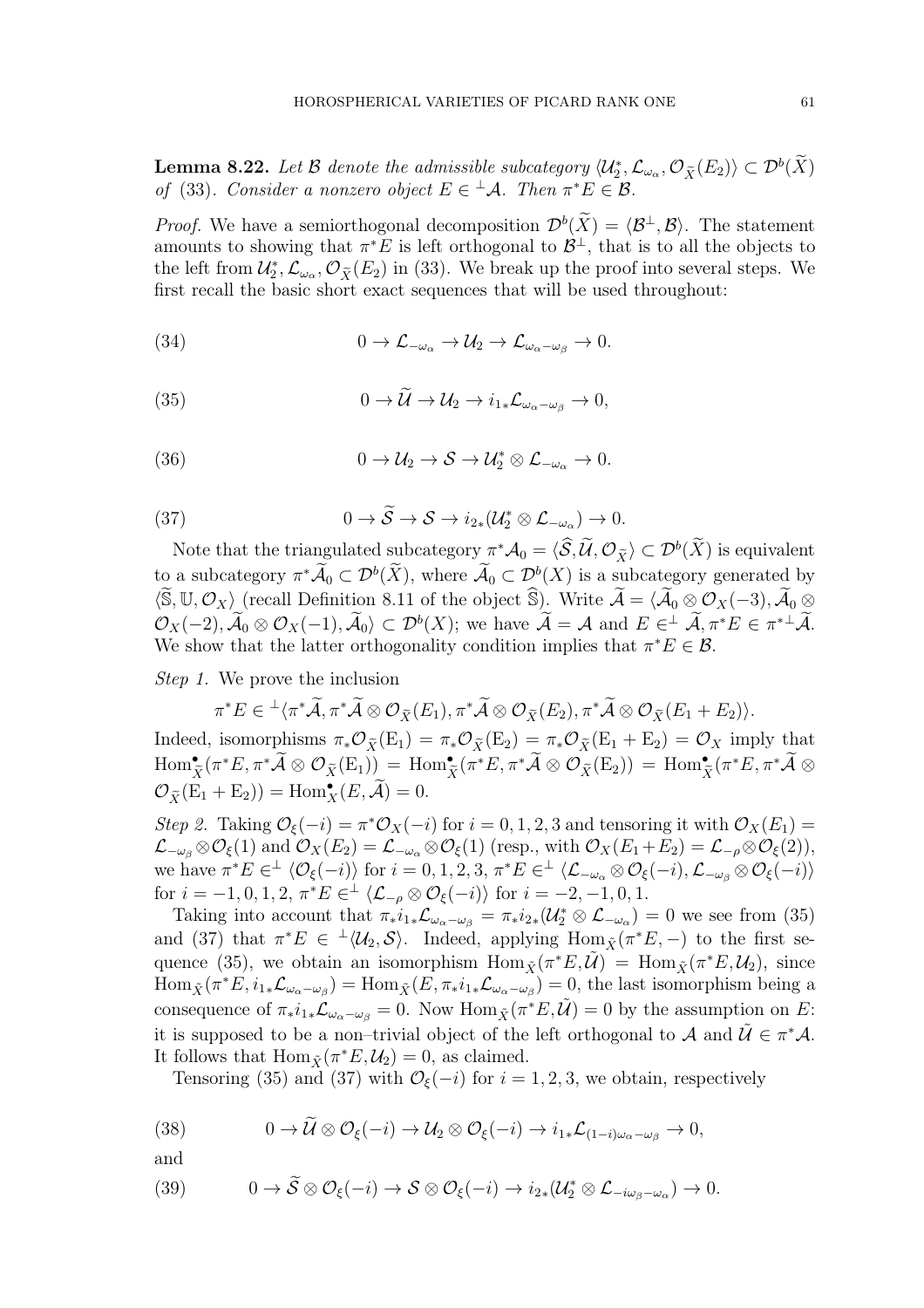Taking into account that  $\pi_* i_{1*} \mathcal{L}_{(1-i)\omega_\alpha - \omega_\beta} = \pi_* i_{2*} (\mathcal{U}_2^* \otimes \mathcal{L}_{-i\omega_\beta - \omega_\alpha}) = 0$  we obtain  $\pi^*E \in {}^{\perp} \langle \mathcal{U}_2 \otimes \mathcal{O}_{\xi}(-i), \mathcal{S} \otimes \mathcal{O}_{\xi}(-i) \rangle$  for  $i = 1, 2, 3$ . Tensoring (36) with  $\mathcal{O}_{\xi}(-i)$  for  $i = 0, 1, 2, 3$  we obtain  $\pi^* E \in^{\perp} \langle \mathcal{U}_2^* \otimes \mathcal{L}_{-\omega_\alpha} \otimes \mathcal{O}_{\xi}(-i) \rangle$  for  $i = 0, 1, 2, 3$ .

Tensoring (38) with  $\mathcal{O}_{\tilde{X}}(E_2) = \mathcal{L}_{-\omega_{\alpha}} \otimes \mathcal{O}_{\xi}(1)$  and (39) with  $\mathcal{O}_{\tilde{X}}(E_1) = \mathcal{L}_{-\omega_{\beta}} \otimes$  $\mathcal{O}_{\xi}(1)$  we obtain, respectively:

(40) 
$$
0 \to \tilde{\mathcal{U}} \otimes \mathcal{O}_{\xi}(-i) \otimes \mathcal{O}_{\tilde{X}}(E_2) \to \mathcal{U}_2 \otimes \mathcal{L}_{-\omega_{\alpha}} \otimes \mathcal{O}_{\xi}(1-i) \to
$$

$$
i_{1*}\mathcal{L}_{(1-i)\omega_{\alpha}-\omega_{\beta}} \otimes \mathcal{O}_{\tilde{X}}(E_2) \to 0,
$$

and

(41) 
$$
0 \to \tilde{S} \otimes \mathcal{O}_{\xi}(-i) \otimes \mathcal{O}_{\tilde{X}}(E_1) \to S \otimes \mathcal{L}_{-\omega_{\beta}} \otimes \mathcal{O}_{\xi}(1-i) \to
$$

$$
i_{2*}(\mathcal{U}_{2}^{*} \otimes \mathcal{L}_{-\omega_{\alpha}}) \otimes \mathcal{O}_{\tilde{X}}(E_1) \to 0.
$$

Taking into account isomorphisms  $i_{1*}\mathcal{L}_{(1-i)\omega_{\alpha}-\omega_{\beta}} \otimes \mathcal{O}_{\widetilde{X}}(E_2) = i_{1*}\mathcal{L}_{(1-i)\omega_{\alpha}-\omega_{\beta}}$  and  $i_{2*}(\mathcal{U}_{2}^{*}\otimes\mathcal{L}_{-i\omega_{\beta}-\omega_{\alpha}})\otimes\mathcal{O}_{\widetilde{X}}(E_{1})=i_{2*}(\mathcal{U}_{2}^{*}\otimes\mathcal{L}_{-i\omega_{\beta}-\omega_{\alpha}}),$  we obtain

$$
\pi^*E\in {}^\perp\langle(\mathcal{U}_2\otimes\mathcal{L}_{-\omega_\alpha})\otimes\mathcal{O}_\xi(1-i),(\mathcal{S}\otimes\mathcal{L}_{-\omega_\beta})\otimes\mathcal{O}_\xi(1-i)\rangle
$$

for  $i = 0, 1, 2, 3$ . Moreover, tensoring the relative Euler sequence

(42) 
$$
0 \to \mathcal{O}_{\xi}(-1) \to \mathcal{L}_{-\omega_{\beta}} \oplus \mathcal{L}_{-\omega_{\alpha}} \to \mathcal{L}_{-\rho} \otimes \mathcal{O}_{\xi}(1) \to 0
$$

with  $\mathcal{L}_{-\omega_{\alpha}} \otimes \mathcal{O}_{\xi}(-1)$ , we obtain

$$
0 \to \mathcal{L}_{-\omega_{\alpha}} \otimes \mathcal{O}_{\xi}(-2) \to (\mathcal{L}_{-\rho} \oplus \mathcal{L}_{-2\omega_{\alpha}}) \otimes \mathcal{O}_{\xi}(-1) \to \mathcal{L}_{-\rho-\omega_{\alpha}} \to 0.
$$

We have  $\pi_*(\mathcal{L}_{-\omega_\alpha} \otimes \mathcal{O}_{\xi}(-2)) = \pi_*(\mathcal{L}_{-\rho} \otimes \mathcal{O}_{\xi}(-1)) = \mathcal{O}_X(-3)$ , while  $\pi_*(\mathcal{L}_{-2\omega_\alpha} \otimes \mathcal{O}_{\xi}(-2)) = \pi_*(\mathcal{L}_{-\rho} \otimes \mathcal{O}_{\xi}(-1))$  $\mathcal{O}_{\xi}(-1)$  can be found from the short exact sequence

(43) 
$$
0 \to \mathcal{L}_{-2\omega_{\alpha}} \to \mathcal{U}_{2} \otimes \mathcal{L}_{-\omega_{\alpha}} \to \mathcal{L}_{-\omega_{\beta}} \to 0.
$$

We deduce that  $\pi_*\mathcal{L}_{-2\omega_\alpha} = \text{Cone}(\mathbb{U}(-1) \to \mathcal{O}_X(-1)).$  Thus,  $\pi^*E \in {}^{\perp}\langle \mathcal{L}_{-\rho-\omega_\alpha} \rangle$ . This also implies  $\pi^* E \in {}^{\perp} \langle \mathcal{U}_2 \otimes \mathcal{L}_{-\omega_\beta} \otimes \mathcal{O}_{\xi}(-i) \rangle$  for  $i = 0, 1$  via tensoring (36) with  $\mathcal{L}_{-\omega_{\beta}}.$ 

Tensoring (42) with  $\mathcal{L}_{\omega_{\alpha}}$  we obtain:

$$
0 \to \mathcal{L}_{\omega_{\alpha}} \otimes \mathcal{O}_{\xi}(-1) \to \mathcal{L}_{\omega_{\alpha}-\omega_{\beta}} \oplus \mathcal{O}_{\widetilde{X}} \to \mathcal{L}_{-\omega_{\beta}} \otimes \mathcal{O}_{\xi}(1) \to 0,
$$

Using that  $\mathcal{L}_{-\omega_{\beta}} \otimes \mathcal{O}_{\xi}(1) = \mathcal{O}_{\widetilde{X}}(E_1)$ , while  $\mathcal{L}_{\omega_{\alpha}-\omega_{\beta}} \in \langle \mathcal{U}_2, \mathcal{L}_{-\omega_{\alpha}} \rangle$ , we also get that  $\pi^*E \in {}^{\perp}\langle \mathcal{L}_{\omega_\alpha} \otimes \mathcal{O}_{\xi}(-1) \rangle$ . Tensoring (42) with  $\mathcal{U}_2 \otimes \mathcal{O}_{\xi}(-i), i = 1, 2$ , we obtain

(44)  
\n
$$
0 \to \mathcal{U}_2 \otimes \mathcal{O}_{\xi}(-i-1) \to (\mathcal{U}_2 \otimes \mathcal{L}_{-\omega_{\alpha}} \oplus \mathcal{U}_2 \otimes \mathcal{L}_{-\omega_{\beta}}) \otimes \mathcal{O}_{\xi}(-i) \to
$$
\n
$$
\mathcal{U}_2 \otimes \mathcal{L}_{-\rho} \otimes \mathcal{O}_{\xi}(1-i) \to 0
$$

We have seen that  $\pi^* E \in {}^{\perp} \langle \mathcal{U}_2 \otimes \mathcal{O}_{\xi}(-i-1) \rangle$  and  $\pi^* E \in {}^{\perp} \langle \mathcal{U}_2 \otimes \mathcal{L}_{-\omega_{\alpha}} \otimes \mathcal{O}_{\xi}(-i) \rangle$ for  $i = 1, 2$ . For this we refer to the lines after (39) and (41). Tensoring (36) with  $\mathcal{L}_{-\omega_{\beta}} \otimes \mathcal{O}_{\xi}(-i-1)$  and using again the lines after (41) we obtain that  $\pi^* E \in$  $\perp \langle \mathcal{U}_2 \otimes \mathcal{L}_{-\omega_\beta} \rangle \otimes \mathcal{O}_{\xi}(-i-1) \rangle$ . Hence  $\pi^* E \in \perp \langle \mathcal{U}_2 \otimes \mathcal{L}_{-\rho} \otimes \mathcal{O}_{\xi}(1-i) \rangle$  for  $i=1,2$ .

We conclude from Steps 1 and 2 that  $\pi^*E$  is left orthogonal to the following objects: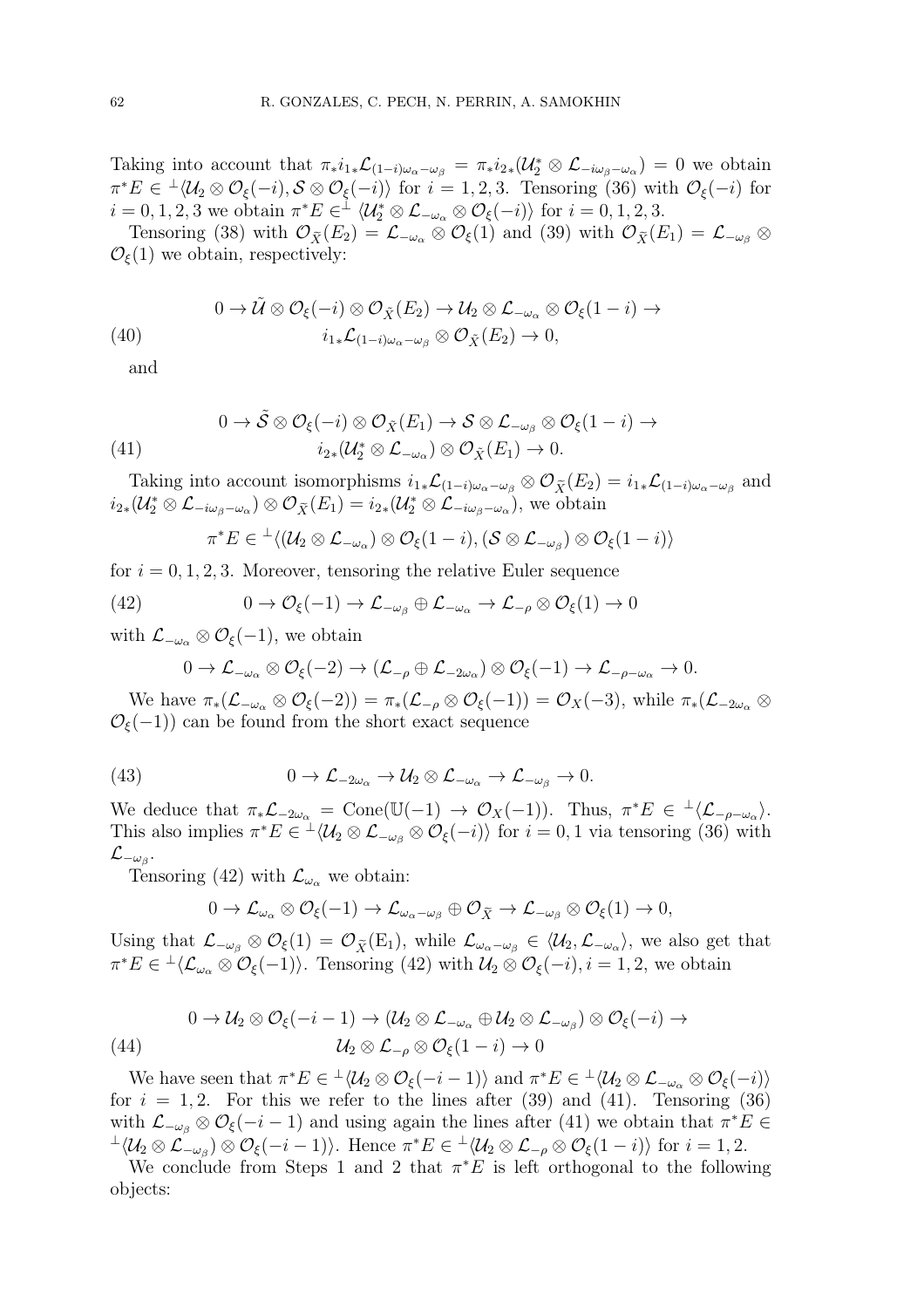(45) 
$$
\mathcal{U}_{2}^{*} \otimes \mathcal{L}_{-\omega_{\alpha}}, \ \mathcal{U}_{2} \otimes \mathcal{L}_{-\omega_{\beta}}, \ \mathcal{L}_{-\omega_{\beta}}, \ \mathcal{L}_{-\omega_{\alpha}}, \ \mathcal{U}_{2}, \ \mathcal{O}_{\tilde{X}}.
$$

$$
\mathcal{O}_{\xi}(-1), \ \mathcal{L}_{\omega_{\alpha}} \otimes \mathcal{O}_{\xi}(-1), \ \mathcal{U}_{2} \otimes \mathcal{L}_{-\rho}, \mathcal{L}_{-\rho}, \ \mathcal{U}_{2} \otimes \mathcal{L}_{-\omega_{\alpha}},
$$

$$
\mathcal{U}_{2}^{*} \otimes \mathcal{L}_{-\omega_{\alpha}} \otimes \mathcal{O}_{\xi}(-1), \ \mathcal{U}_{2} \otimes \mathcal{L}_{-\omega_{\beta}} \otimes \mathcal{O}_{\xi}(-1), \ \mathcal{L}_{-\omega_{\beta}} \otimes \mathcal{O}_{\xi}(-1), \ \mathcal{U}_{2} \otimes \mathcal{L}_{-\rho} \otimes \mathcal{O}_{\xi}(-1),
$$

$$
\mathcal{U}_{2} \otimes \mathcal{L}_{-\rho} \otimes \mathcal{O}_{\xi}(-1), \ \mathcal{L}_{-\rho} \otimes \mathcal{O}_{\xi}(-1), \ \mathcal{U}_{2} \otimes \mathcal{L}_{-\omega_{\alpha}} \otimes \mathcal{O}_{\xi}(-1), \ \mathcal{L}_{-\omega_{\alpha}} \otimes \mathcal{O}_{\xi}(-1),
$$

Step 3. We check that  $\pi^*E \in \langle \mathcal{U}_2^* \otimes \mathcal{O}_{\xi}(-1) \rangle$ . This follows immediately from the short exact sequence representing the vector bundle  $\tilde{S}$  as an extension of two vector bundles (cf. the diagram before Proposition 8.9):

$$
0 \to \mathcal{U}_2 \to \widetilde{\mathcal{S}} \to \mathcal{U}_2^* \otimes \mathcal{O}_{\xi}(-1) \to 0.
$$

Step 4. We check that  $\pi^* E \in {}^{\perp} \langle \mathcal{L}_{-2\omega_\beta} \rangle$ . Tensoring (34) with  $\mathcal{L}_{-\rho}$ , we get

$$
0 \to \mathcal{L}_{-\rho-\omega_{\alpha}} \to \mathcal{U}_2 \otimes \mathcal{L}_{-\rho} \to \mathcal{L}_{-2\omega_{\beta}} \to 0.
$$

We have  $\pi^*E \in {}^{\perp}\langle\mathcal{L}_{-\rho-\omega_{\alpha}}\rangle$  (see the line after (43)) and  $\pi^*E \in {}^{\perp}\langle\mathcal{U}_2 \otimes \mathcal{L}_{-\rho}\rangle$  (see the paragraph after (44)). This implies the statement.  $\square$ 

Lemma 8.22 implies that  $\pi^*E \in \mathcal{B}$  belongs to the full subcategory generated by  $\langle U_2^*, \mathcal{L}_{\omega_{\alpha}}, \mathcal{O}_{\widetilde{X}}(E_2) \rangle$ . We conclude the proof by showing that an object of the form  $\pi^* E$ belonging to the admissible subcategory  $\langle \mathcal{U}_2^*, \mathcal{L}_{\omega_\alpha}, \mathcal{O}_{\widetilde{X}}(E_2) \rangle \subset \mathcal{D}^b(X)$  is necessarily trivial, i.e.  $E = 0$ . The first step is to mutate the subcategory  $\langle \mathcal{U}_2^*, \mathcal{L}_{\omega_{\alpha}} \rangle$  to the right through  $\langle \mathcal{O}_{\tilde{X}}(E_2) \rangle$ . One computes  $\text{Hom}_{\tilde{X}}^{\bullet}(\mathcal{L}_{\omega_{\alpha}}, \mathcal{O}_{\tilde{X}}(E_2)) = \text{Hom}_{\tilde{X}}^{\bullet}(\mathcal{L}_{\omega_{\alpha}}\mathcal{L}_{-\omega_{\alpha}} \otimes$  $\mathcal{O}_{\xi}(1) = \mathrm{H}^{\bullet}(\widetilde{X}, \mathcal{L}_{-2\omega_{\alpha}} \otimes \mathcal{O}_{\xi}(1)) = \mathrm{H}^{\bullet}(G_2/B, \mathcal{L}_{-\omega_{\alpha}} \oplus \mathcal{L}_{-2\omega_{\alpha}+\omega_{\beta}}) = k[-1],$  hence the right mutation  $\mathbf{R} := \mathbf{R}_{\mathcal{O}_{\widetilde{X}}(E_2)}(\mathcal{L}_{\omega_\alpha})$  of  $\mathcal{L}_{\omega_\alpha}$  through  $\langle \mathcal{O}_{\widetilde{X}}(E_2) \rangle$  is given by

(46) 
$$
\cdots \to \mathcal{L}_{\omega_{\alpha}}[-1] \to \mathcal{O}_{\widetilde{X}}(E_2) \to \mathbf{R} \to \mathcal{L}_{\omega_{\alpha}} \to \dots
$$

which is in fact a short exact sequence  $0 \to \mathcal{O}_{\widetilde{X}}(E_2) \to \mathbf{R} \to \mathcal{L}_{\omega_{\alpha}} \to 0$  corresponding to a unique non-trivial extension in  $\text{Ext}^1(\mathcal{L}_{\omega_\alpha}, \mathcal{O}_{\tilde{X}}(E_2)) = k$  above. Further,  $\operatorname{Hom}_{\widetilde X}(\mathcal U_2^*, \mathcal O_{\widetilde X}(E_2)) = \operatorname{H}^\bullet(\widetilde X, \mathcal U_2 \otimes {\mathcal L}_{-\omega_\alpha} \otimes \mathcal O_\xi(1)) = \operatorname{H}^\bullet(G_2/B, \mathcal U_2 \oplus \mathcal U_2^* \otimes {\mathcal L}_{-\omega_\alpha}) = 0.$ Thus, the right mutation of  $\mathcal{U}_2^*$  through  $\mathcal{O}_{\tilde{X}}(E_2)$  is just a transposition, and we arrive at the collection  $\langle \mathcal{O}_{\tilde{X}}(E_2), \mathcal{U}_2^*, \mathbf{R} \rangle$ .

We have seen that  $\text{Hom}_{\tilde{X}}^{\bullet}(\bar{\pi}^*E, \mathcal{O}_{\tilde{X}}(E_2)) = \text{Hom}_{X}^{\bullet}(E, \pi_*\mathcal{O}_{\tilde{X}}(E_2)) = 0$  coming from  $\pi_* \mathcal{O}_{\widetilde{X}}(E_2) = \mathcal{O}_X$ . Thus, the object  $\pi^* E$  fits into an exact triangle

$$
\cdots \to \mathbf{R} \otimes V_1^{\bullet} \to \pi^* E \to \mathcal{U}_2^* \otimes V_2^{\bullet} \to \ldots,
$$

where  $V_1^{\bullet}$  and  $V_2^{\bullet}$  are graded vector spaces. Restricting that triangle to  $E_1$ , then tensoring it with  $\mathcal{L}_{-\omega_{\beta}}$ , and finally applying  $\pi_{\alpha*}$ , we obtain an exact triangle

(47) 
$$
\cdots \to \pi_{\alpha*}(i_1^* \mathbf{R} \otimes \mathcal{L}_{-\omega_\beta}) \otimes V_1^{\bullet} \to \pi_{\alpha*}(i_1^* \pi^* E \otimes \mathcal{L}_{-\omega_\beta}) \to \pi_{\alpha*}(\mathcal{U}_2^* \otimes \mathcal{L}_{-\omega_\beta}) \otimes V_2^{\bullet} \to \dots
$$

The middle term  $\pi_{\alpha*}(i_1^*\pi^*E \otimes \mathcal{L}_{-\omega_\beta})$  is equal to 0, while the term  $\pi_{\alpha*}(i_1^*R \otimes \mathcal{L}_{-\omega_\beta}) \otimes$  $V_1^{\bullet}$  can be read off of the sequence (46):

$$
\cdots \to \pi_{\alpha*} \mathcal{L}_{\omega_{\alpha}-\omega_{\beta}}[-1] \to \pi_{\alpha*}(\mathcal{O}_{E_1} \otimes \mathcal{L}_{-\omega_{\beta}}) \to \pi_{\alpha*}(i_1^* \mathbf{R} \otimes \mathcal{L}_{-\omega_{\beta}}) \to
$$
  
(48) 
$$
\pi_{\alpha*} \mathcal{L}_{\omega_{\alpha}-\omega_{\beta}} \to \dots
$$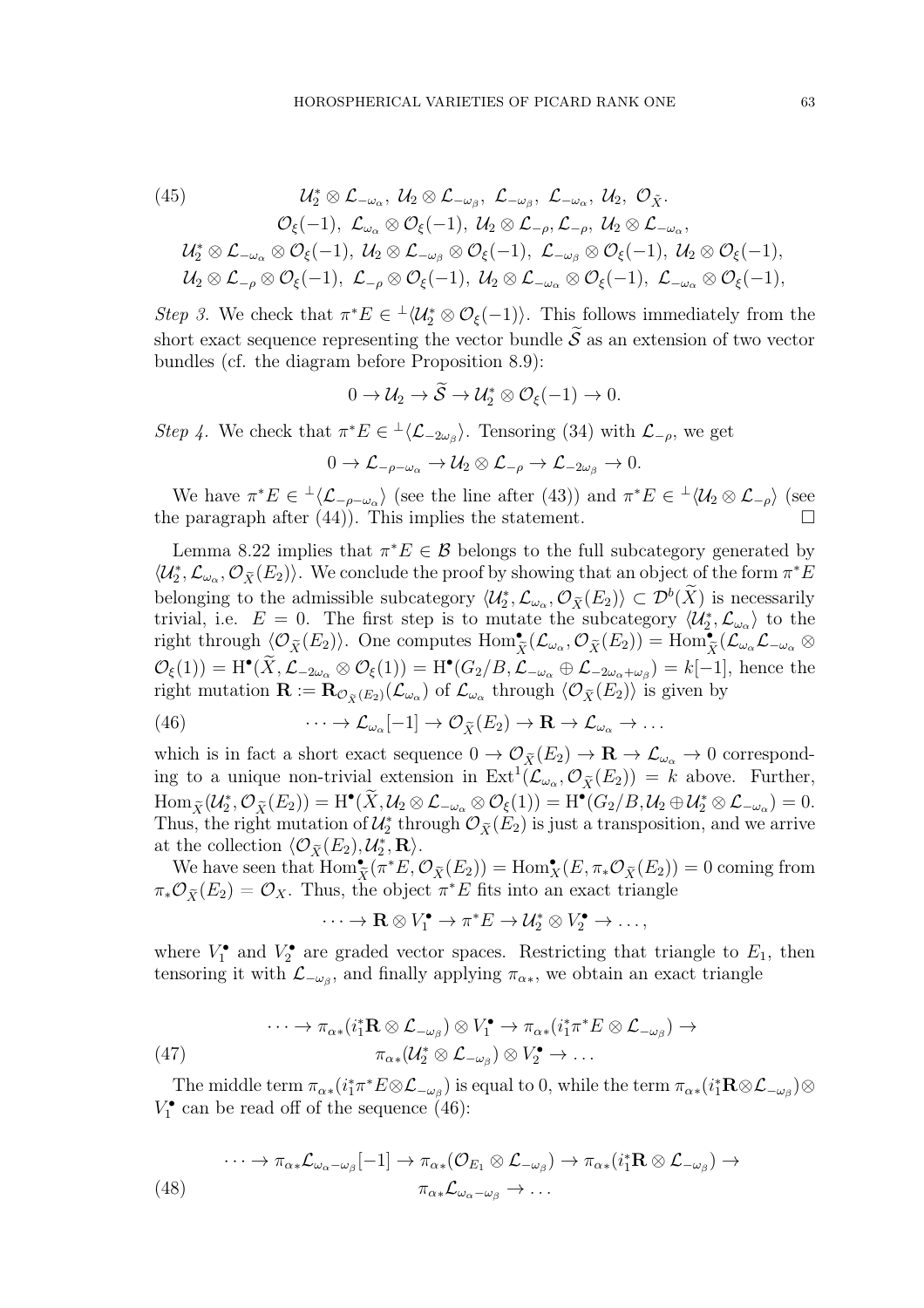and since  $\pi_{\alpha\ast}\mathcal{L}_{\omega_{\alpha}-\omega_{\beta}} = \pi_{\alpha\ast}(\mathcal{O}_{E_1} \otimes \mathcal{L}_{-\omega_{\beta}}) = 0$ , we obtain  $\pi_{\alpha\ast}(i_1^* \mathbf{R} \otimes \mathcal{L}_{-\omega_{\beta}}) = 0$ . On the other hand,  $\pi_{\alpha*}(\mathcal{U}_2^* \otimes \mathcal{L}_{-\omega_{\beta}}) = \mathcal{L}_{-\omega_{\alpha}}$  as can be seen from (34). Using also (47) we conclude that  $V_2^{\bullet} = 0$ . Thus,  $\pi^* E = \mathbf{R} \otimes V_1^{\bullet}$ . Recall that **R** is the middle term in the short exact sequence  $0 \to \mathcal{O}_{\tilde{X}}(E_2) \to \mathbf{R} \to \mathcal{L}_{\omega_{\alpha}} \to 0$ , hence **R** is a locally free sheaf having a non-trivial class in  $K^0(X)$ . For consistency of the calculations, let us check that **R** belongs to  $\pi^* \mathcal{D}^b(X)$ . Indeed, restricting **R** to  $E_1$  we obtain a short exact sequence  $0 \to \mathcal{O}_{E_1} \to i_1^* \mathbf{R} \to \mathcal{L}_{\omega_\alpha} \to 0$ , hence  $i_1^* \mathbf{R}$  is pulled back from  $\mathsf{Q}_5$  and has a trivial restriction to the fibers of  $\pi_{\alpha}$ . Restricting **R** to  $E_2$  we obtain a short exact sequence  $0 \to \mathcal{L}_{\omega_{\beta}-\omega_{\alpha}} \to i^*_{2}R \to \mathcal{L}_{\omega_{\alpha}} \to 0$ , and then  $i^*_{2}R = \mathcal{U}^*_{2}$ , hence  $i^*_{2}R$  is pulled back from  $G_2^{\text{ad}}$  and has a trivial restriction to the fibers of  $\pi_\beta$ .

Let R denote the vector bundle on X such that  $\pi^* \mathbb{R} = \mathbb{R}$ . Now  $E = \mathbb{R} \otimes V_1^{\bullet} \in {}^{\perp} \mathcal{A}$ , where  $\mathcal A$  is a full subcategory of  $\mathcal D^b(X)$  generated by a semiorthogonal sequence. We have  $\text{Hom}_X^{\bullet}(E, \mathcal{A}) = \text{Hom}_X^{\bullet}(\mathbb{R} \otimes V_1^{\bullet}, \mathcal{A}) = V_1^{\bullet} \otimes \text{Hom}_X^{\bullet}(\mathbb{R}, \mathcal{A}) = 0$ , where the second isomorphism holds since  $E = \mathbb{R} \otimes V_1^{\bullet} \in \mathcal{D}^b(\tilde{X})$ , and hence  $V_1^{\bullet}$  is a bounded complex of finite-dimensional vector spaces. In the case where  $V_1^{\bullet} \neq 0$  we necessarily obtain that Hom $_{X}^{\bullet}(\mathbb{R}, \mathcal{A}) = 0$ , but this would contradict the fact that the terms of  $\mathcal{A}$ generate the group  $K^0(X) \cong \mathbb{Z}^{12}$ . Thus  $V_1^{\bullet} = 0$ , and  $E = 0$ .

Therefore,  $\mathcal{A} = 0$ , and the sequence A is a semiorthogonal decomposition, in other words the collection  $(24)$  is full.

#### 9. Appendix

In this appendix, we give the beginning (these are infinite graphs) of the quantum Hasse diagrams in case (1),  $n = 3$ , case (2), case (3)  $n = 3 = m$  and case (5). Each column corresponds to a degree starting from the left with degree zero. The black vertices correspond to the classes  $\sigma'_{u}$  and where there are two classes of the same degree, the classes are  $\sigma'_u$  and  $\sigma'_{u'}$  and the top class is always  $\sigma'_u$  while the bottom one is  $\sigma'_{u'}$ . We use the same convention for blue vertices which correspond to  $\tau_v$ classes. Black and blue edges are from the Hasse diagram of Y and Z. Grey edges are from the Hasse diagram of Y to the one of Z while dotted edges correspond to quantum multiplication.

9.1. Case (1),  $n = 3$ . We give the quantum hasse diagram in case (1) for  $n = 3$ .



#### 9.2. Case (2). We give the quantum hasse diagram in case (2).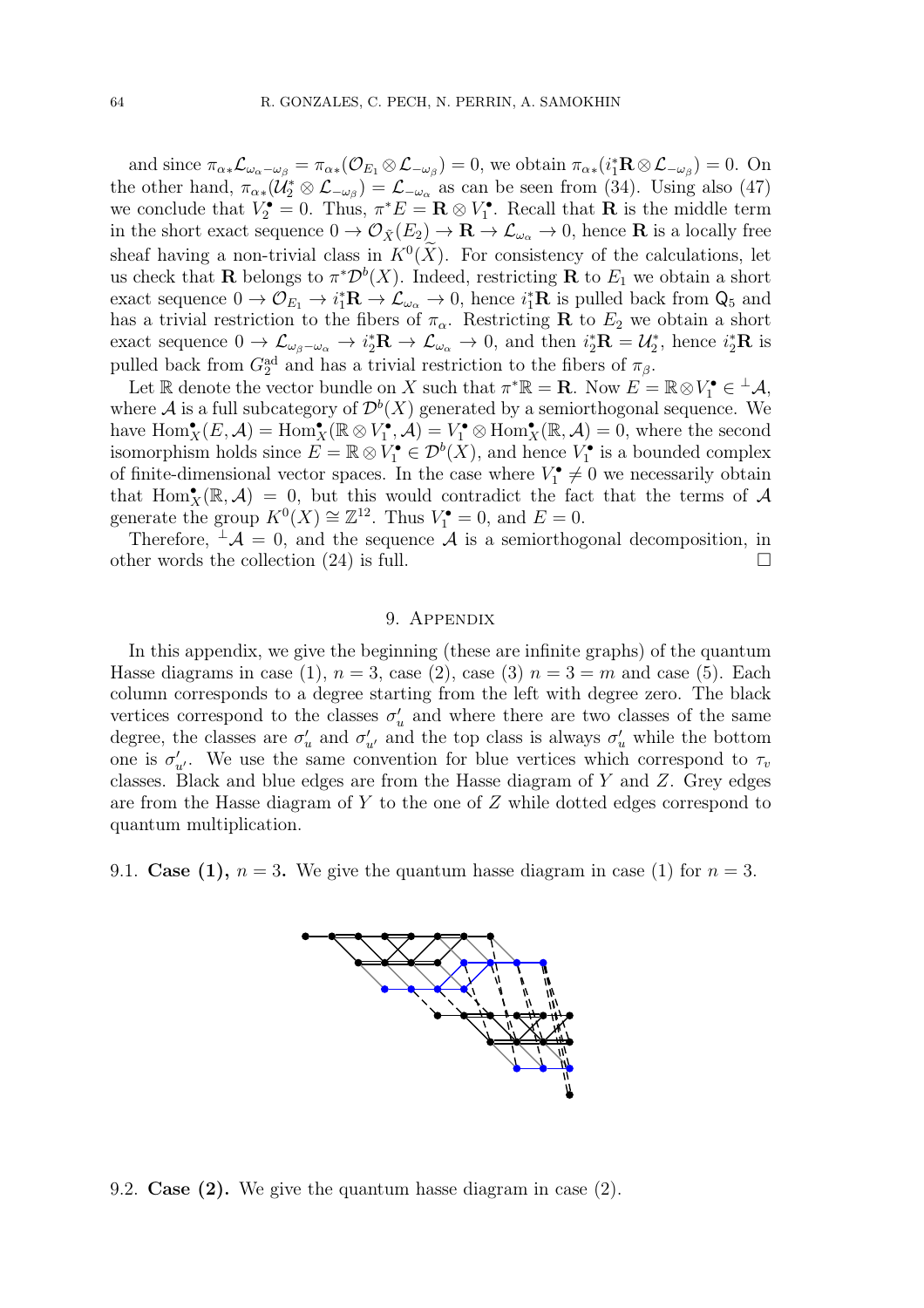

9.3. Case (3),  $n = 3 = m$ . We give the quantum hasse diagram in case (3) for  $n=3=m$ .



9.4. Case (5). We give the quantum hasse diagram in case (5).



#### **REFERENCES**

- [1] M. Atiyah. On the Krull-Schmidt theorem with application to sheaves. Bull. Soc. Math. France, 84:307–317, 1956.
- [2] K. Behrend and B. Fantechi. The intrinsic normal cone. Invent. Math., 128(1):45–88, 1997.
- [3] Michel Brion and Baohua Fu. Minimal rational curves on wonderful group compactifications. J. Éc. polytech. Math., 2:153–170, 2015.
- [4] Anders S. Buch, Pierre-Emmanuel Chaput, Leonardo C. Mihalcea, and Nicolas Perrin. Finiteness of cominuscule quantum K-theory. Ann. Sci. Éc. Norm. Supér. (4), 46(3):477–494 (2013), 2013.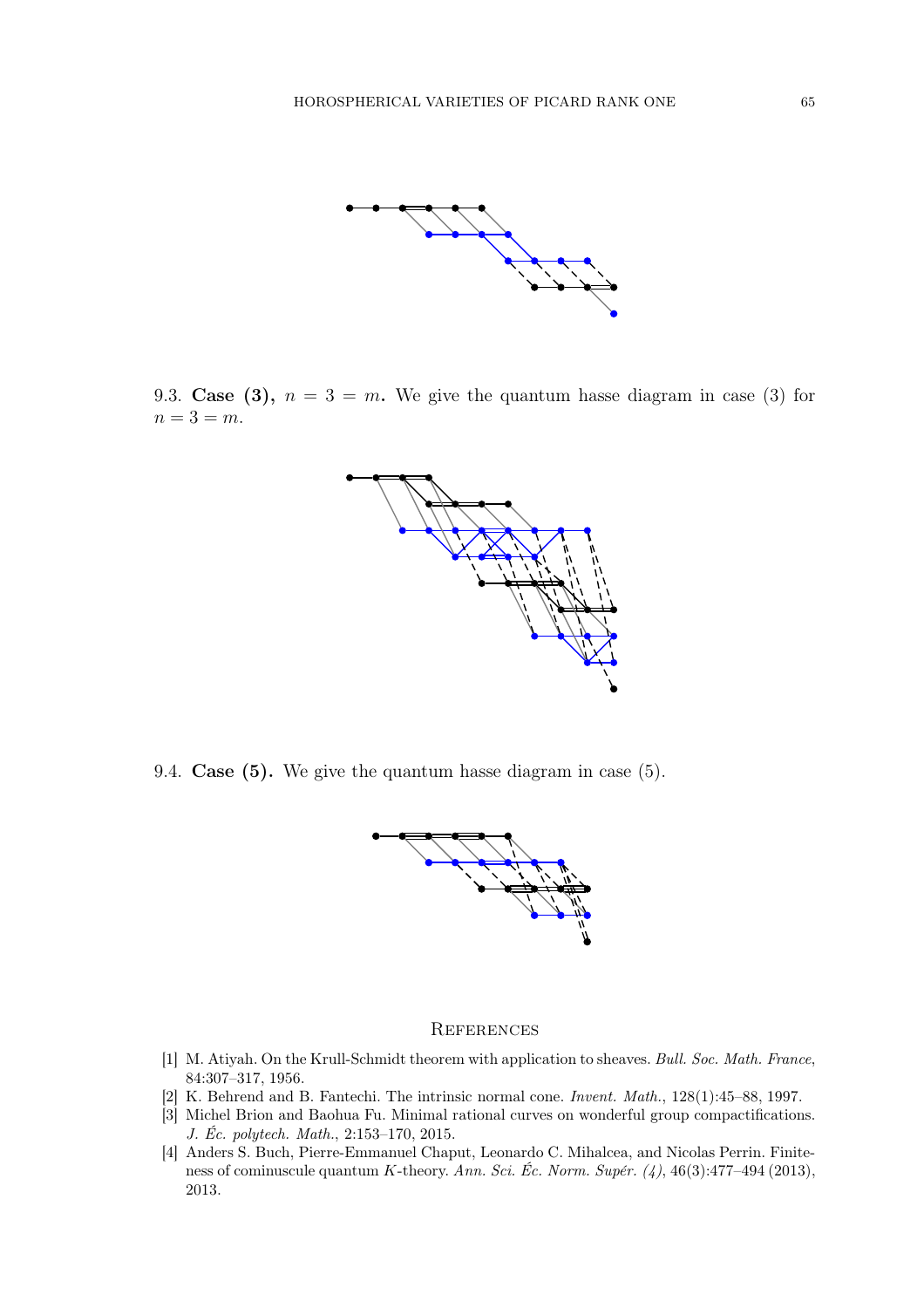- [5] Anders S. Buch, Pierre-Emmanuel Chaput, Leonardo C. Mihalcea, and Nicolas Perrin. Rational connectedness implies finiteness of quantum K-theory. Asian J. Math.,  $20(1):117-122$ , 2016.
- [6] Anders Skovsted Buch. Quantum cohomology of Grassmannians. Compositio Math., 137(2):227–235, 2003.
- [7] Anders Skovsted Buch, Andrew Kresch, and Harry Tamvakis. Gromov-Witten invariants on Grassmannians. J. Amer. Math. Soc., 16(4):901–915 (electronic), 2003.
- [8] Anders Skovsted Buch, Andrew Kresch, and Harry Tamvakis. Quantum Pieri rules for isotropic Grassmannians. Invent. Math., 178(2):345–405, 2009.
- [9] P.-E. Chaput, L. Manivel, and N. Perrin. Quantum cohomology of minuscule homogeneous spaces. II. Hidden symmetries. Int. Math. Res. Not. IMRN, (22):Art. ID rnm107, 29, 2007.
- [10] P. E. Chaput, L. Manivel, and N. Perrin. Quantum cohomology of minuscule homogeneous spaces. Transform. Groups, 13(1):47–89, 2008.
- [11] P.-E. Chaput, L. Manivel, and N. Perrin. Affine symmetries of the equivariant quantum cohomology ring of rational homogeneous spaces. *Math. Res. Lett.*, 16(1):7–21, 2009.
- [12] P. E. Chaput, L. Manivel, and N. Perrin. Quantum cohomology of minuscule homogeneous spaces III. Semi-simplicity and consequences. Canad. J. Math., 62(6):1246–1263, 2010.
- [13] P. E. Chaput and N. Perrin. On the quantum cohomology of adjoint varieties. Proc. Lond. Math. Soc. (3), 103(2):294-330, 2011.
- [14] P.-E. Chaput and N. Perrin. Rationality of some Gromov-Witten varieties and application to quantum K-theory. Commun. Contemp. Math.,  $13(1):67-90$ ,  $2011$ .
- [15] C. Chevalley. Sur les décompositions cellulaires des espaces  $G/B$ . In Algebraic groups and their generalizations: classical methods (University Park, PA, 1991), volume 56 of Proc. Sympos. Pure Math., pages 1–23. Amer. Math. Soc., Providence, RI, 1994. With a foreword by Armand Borel.
- [16] J. A. Cruz Morales, A. Kuznetsov, A. Mellit, N. Perrin, and M. Smirnov. On quantum cohomology of grassmannians of isotropic lines, unfoldings of  $A_n$ -singularities, and lefschetz exceptional collections. To appear in Annales de l'Institut Fourier, preprint arXiv:1705.01819, 2015.
- [17] Michel Demazure. A very simple proof of Bott's theorem. Invent. Math., 33(3):271–272, 1976.
- [18] Anton Fonarev. On the bounded derived category of  $IGr(3, 7)$ . preprint:  $arXiv:1804.06946v2$ , 2018.
- [19] W. Fulton and R. Pandharipande. Notes on stable maps and quantum cohomology. In Algebraic geometry—Santa Cruz 1995, volume 62 of Proc. Sympos. Pure Math., pages 45–96. Amer. Math. Soc., Providence, RI, 1997.
- [20] William Fulton and Piotr Pragacz. Schubert varieties and degeneracy loci, volume 1689 of Lecture Notes in Mathematics. Springer-Verlag, Berlin, 1998. Appendix J by the authors in collaboration with I. Ciocan-Fontanine.
- [21] S. Galkin, A. Mellit, and M. Smirnov. Dubrovin's conjecture for IG(2, 6). Int. Math. Res. Not. IMRN, (18):8847–8859, 2015.
- [22] J. Gandini. Sanya lectures on embeddings of spherical homogeneous spaces. To appear in Acta Math. Sinica., 2017.
- [23] Tom Graber. Enumerative geometry of hyperelliptic plane curves. J. Algebraic Geom., 10(4):725–755, 2001.
- [24] Daniel Huybrechts. Fourier-Mukai Transforms in Algebraic Geometry. Oxford Mathematical Monographs. Oxford University Press, 2006.
- [25] V. A. Iskovskikh and Yu. G. Prokhorov. Fano varieties. In Algebraic geometry, V, volume 47 of Encyclopaedia Math. Sci., pages 1–247. Springer, Berlin, 1999.
- [26] J. C. Jantzen. Representations of algebraic groups, volume 131 of Pure and Applied Mathematics. Academic Press, Inc., Boston, MA, 1987.
- [27] M.M. Kapranov. On the derived categories of coherent sheaves on some homogeneous spaces. Invent.Math., 92:479–508, 1988.
- [28] B. Kim and R. Pandharipande. The connectedness of the moduli space of maps to homogeneous spaces. In Symplectic geometry and mirror symmetry (Seoul, 2000), pages 187–201. World Sci. Publ., River Edge, NJ, 2001.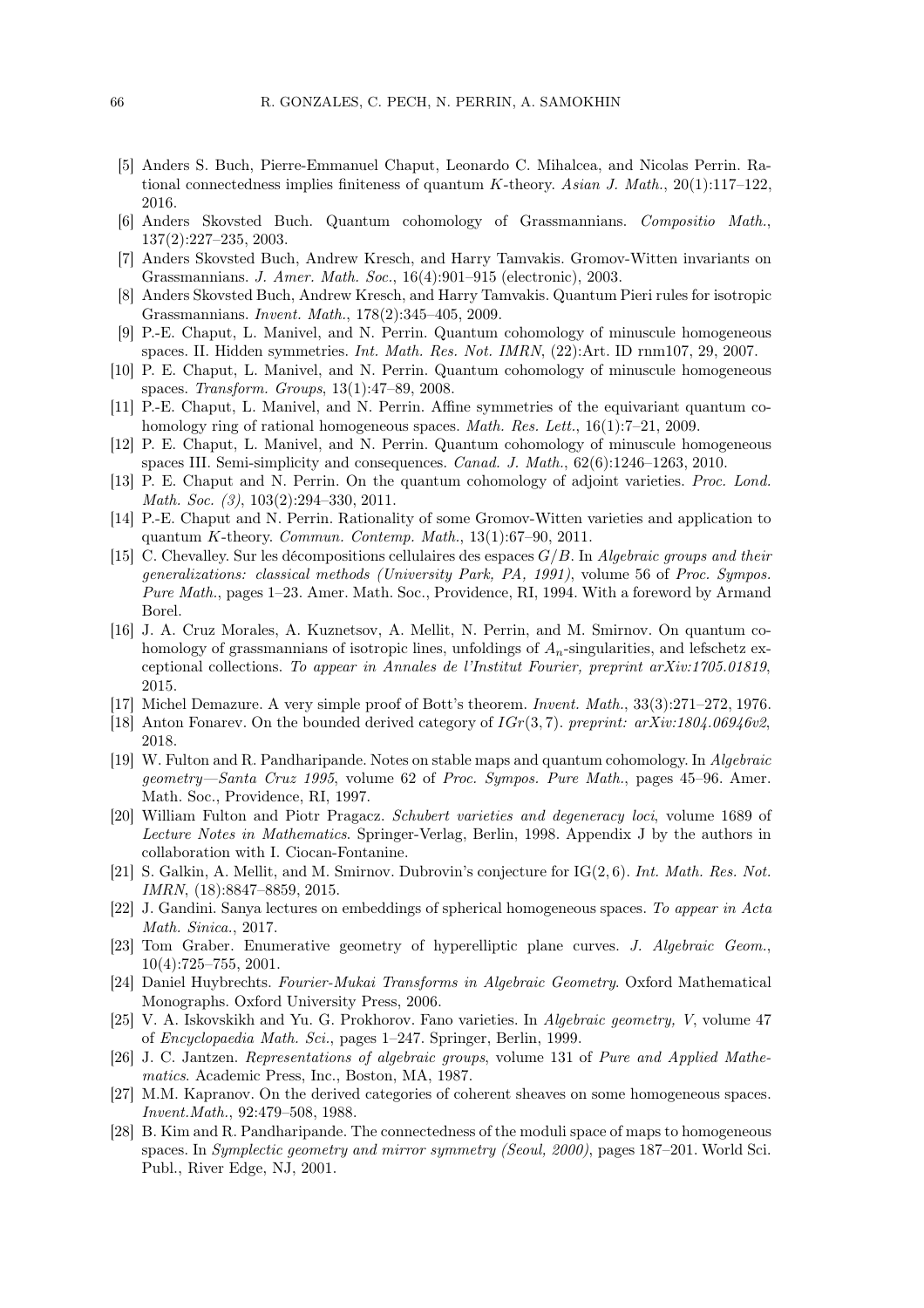- [29] Friedrich Knop. The Luna-Vust theory of spherical embeddings. In Proceedings of the Hyderabad Conference on Algebraic Groups (Hyderabad, 1989), pages 225–249. Manoj Prakashan, Madras, 1991.
- [30] János Kollár. Rational curves on algebraic varieties, volume 32 of Ergebnisse der Mathematik und ihrer Grenzgebiete. 3. Folge. A Series of Modern Surveys in Mathematics [Results in Mathematics and Related Areas. 3rd Series. A Series of Modern Surveys in Mathematics]. Springer-Verlag, Berlin, 1996.
- [31] Andrew Kresch and Harry Tamvakis. Quantum cohomology of the Lagrangian Grassmannian. J. Algebraic Geom., 12(4):777–810, 2003.
- [32] Andrew Kresch and Harry Tamvakis. Quantum cohomology of orthogonal Grassmannians. Compos. Math., 140(2):482–500, 2004.
- [33] S. Kumar. Kac-Moody groups, their flag varieties and representation theory, volume 204 of Progress in Mathematics. Birkhäuser Boston, 2002.
- [34] A. G. Kuznetsov. Hyperplane sections and derived categories. Izv. Ross. Akad. Nauk Ser. *Mat.*,  $70(3):23-128$ ,  $2006$ .
- [35] Alexander Kuznetsov. Derived categories of cubic fourfolds. In Cohomological and geometric approaches to rationality problems, volume 282 of Progr. Math., pages 219–243. Birkhäuser Boston, Inc., Boston, MA, 2010.
- [36] Alexander Kuznetsov. Derived equivalence of Ito-Miura-Okawa-Ueda Calabi-Yau 3-folds. JMSJ, 70(3):1007–1013, 2018.
- [37] Alexander Kuznetsov and Smirnov Maxim. On residual categories for grassmannians. Proc. London Math. Soc., 120:617–641, 2020.
- [38] Y.-P. Lee. Quantum K-theory. I. Foundations. *Duke Math. J.*, 121(3):389–424, 2004.
- [39] Changzheng Li, Leonardo C. Mihalcea, and Ryan M. Shifler. Conjecture O holds for the odd symplectic grassmannian. preprint arXiv:1706.00744, 2017.
- [40] Ion Alexandru Mihai. Odd symplectic flag manifolds. Transform. Groups, 12(3):573–599, 2007.
- [41] Leonardo C. Mihalcea and Ryan M. Shifler. Equivariant quantum cohomology of the odd symplectic grassmannian. to appear in Math. Zeitschrift, preprint arXiv:1706.00385, 2017.
- [42] D. O. Orlov. Projective bundles, monoidal transformations, and derived categories of coherent sheaves. Izv. Ross. Akad. Nauk Ser. Mat., 56(4):852–862, 1992.
- [43] Giorgio Ottaviani. Spinor bundles on quadrics. Trans. Amer. Math. Soc., 307(1):301–316, 1988.
- [44] B. Pasquier. Variétés horosphériques de Fano. PhD thesis, Université Grenoble 1, available at http://tel.archives-ouvertes.fr/tel-00111912, 2006.
- [45] Boris Pasquier. On some smooth projective two-orbit varieties with Picard number 1. Math. Ann., 344(4):963–987, 2009.
- [46] Boris Pasquier and Nicolas Perrin. Local rigidity of quasi-regular varieties. Math. Z., 265(3):589–600, 2010.
- [47] C. Pech. Cohomologie quantique des grassmanniennes symplectiques impaires. PhD thesis, Université Grenoble 1, available at http://tel.archives-ouvertes.fr/tel-00650211, 2011.
- [48] Clélia Pech. Quantum cohomology of the odd symplectic Grassmannian of lines. J. Algebra, 375:188–215, 2013.
- [49] Nicolas Perrin. Courbes rationnelles sur les variétés homogènes. Ann. Inst. Fourier (Grenoble), 52(1):105–132, 2002.
- [50] Nicolas Perrin. On the geometry of spherical varieties. Transform. Groups, 19(1):171–223, 2014.
- [51] Nicolas Perrin. Semisimple quantum cohomology of some Fano varieties. preprint arXiv:1405.5914, 2014.
- [52] Nicolas Perrin. Sanya lectures: geometry of spherical varieties. Acta Math. Sin. (Engl. Ser.), 34(3):371–416, 2018.
- [53] Piotr Pragacz and Jan Ratajski. A Pieri-type theorem for Lagrangian and odd orthogonal Grassmannians. J. Reine Angew. Math., 476:143–189, 1996.
- [54] Bernd Siebert and Gang Tian. On quantum cohomology rings of Fano manifolds and a formula of Vafa and Intriligator. Asian J. Math., 1(4):679–695, 1997.
- [55] Jesper Funch Thomsen. Irreducibility of  $\overline{M}_{0,n}(G/P, \beta)$ . Internat. J. Math., 9(3):367–376, 1998.